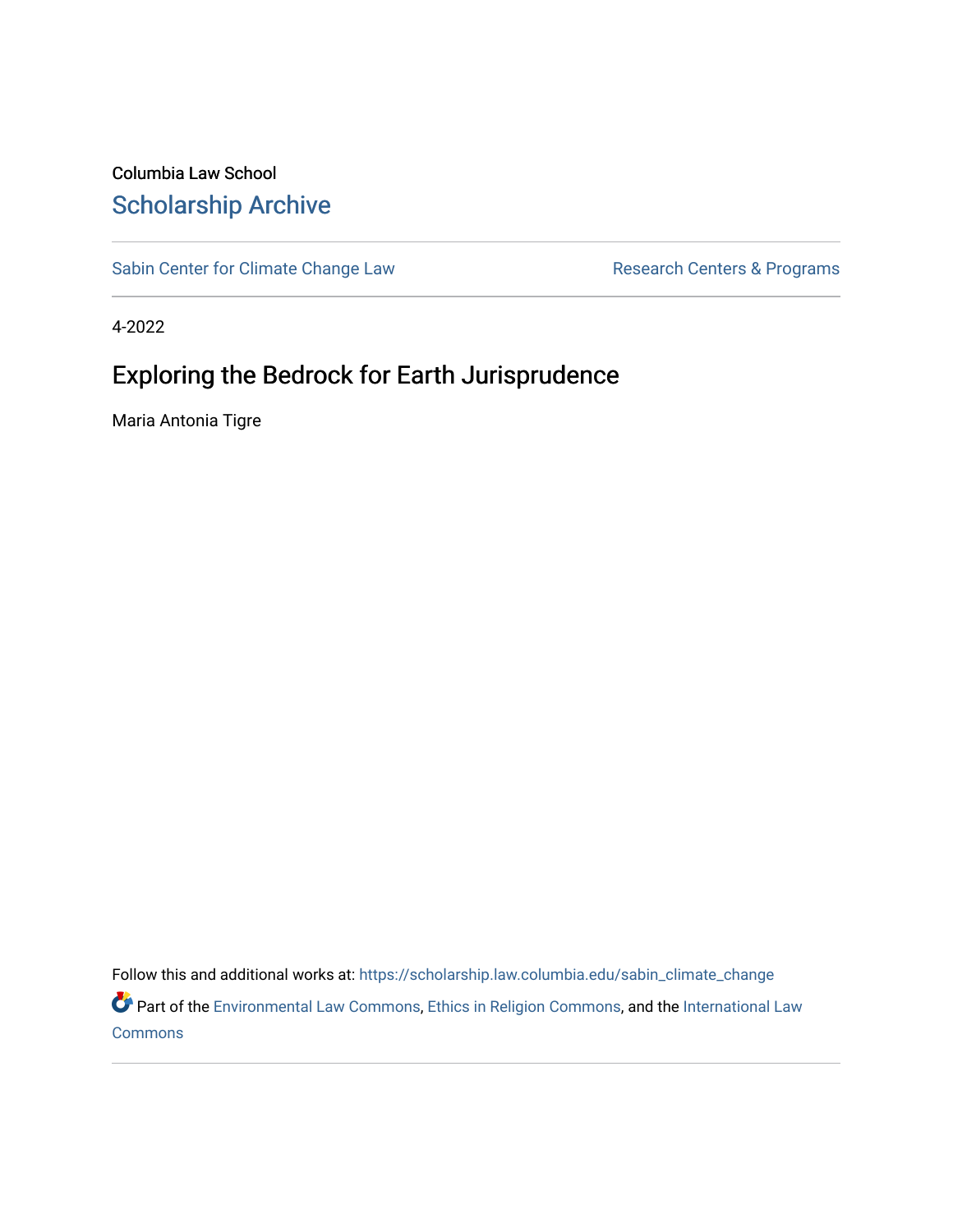## **EXPLORING THE BEDROCK FOR EARTH JURISPRUDENCE1**

## *Maria Antonia Tigre*

This article calls for a reassessment of our core beliefs on how we relate to the environment through a deep dive into the philosophical foundations of environmental protection. With this purpose, it shows how Earth-centered discourses have existed in human societies and civilizations for millennia. Different religious and philosophical underpinnings all share a view of humanity as an integral part of an organic whole, revering all living things. While recent developments in jurisprudence may appear novel, they are somewhat latent and emergent. Theories of land ethics, rights of nature, Earth-centered environmental ethics, wild law, and Earth jurisprudence all build on these philosophical crescendos and have proved influential at the international level. It is time to find new approaches to the law that rely on the value of nature. This article tells us the why and the how.

This article provides a survey of the jurisprudential background of environmental law and policy and asks what we can draw from religions,2 Indigenous traditions, philosophy, natural law, ecological civilization, and emerging legal theories such as Earth Jurisprudence, ecological law, and harmony with nature. Some legal scholars might be skeptical of this research.3 However,

<sup>&</sup>lt;sup>1</sup> The author is thankful to Prof. Nicholas Robinson for expert guidance and advice, Prof. Mary Evelyn Tucker and Prof. James R. May for insightful comments and suggestions.

<sup>2</sup> The definition of 'religion' is highly contested. A traditional definition of 'religion' is 'a system of beliefs and practices that are relative to superhuman beings' Jonathan Z. Smith & William Scott Green, Definition of Religion 893 (Jonathan Z. Smith, et. Al eds., Harper Collins 1995). This definition rejects the notion of religion as a special kind of experience or worldview, thereby excluding much in human experience that could be illuminated with the lenses of religious studies.

<sup>3</sup> *See* scholars in positivist theory i.e., Maarten Boudry & Jerry Coyne, *Disbelief in belief:* On the cognitive status of supernatural beliefs, 29 PHILOSOPHICAL PSYCHOLOGY 601 (2016). HERMAN PHILIPSE, GOD IN THE AGE OF SCIENCE?: A CRITIQUE OF RELIGIOUS REASON (Oxford Univ. Press 2012). Realpolitik policymakers might also look at this theory with skepticism, and outright reject any attempt at a new framework agreement based on these premises. See i.e., Susan Biniaz, *10 Questions to Ask About the Proposed "Global Pact for the Environment"* http://columbiaclimatelaw.com/files/2017/08/Biniaz-2017-08-Global-Pact-for-the-

Environment.pdf (for more on the immediate feedback to the draft Global Pact for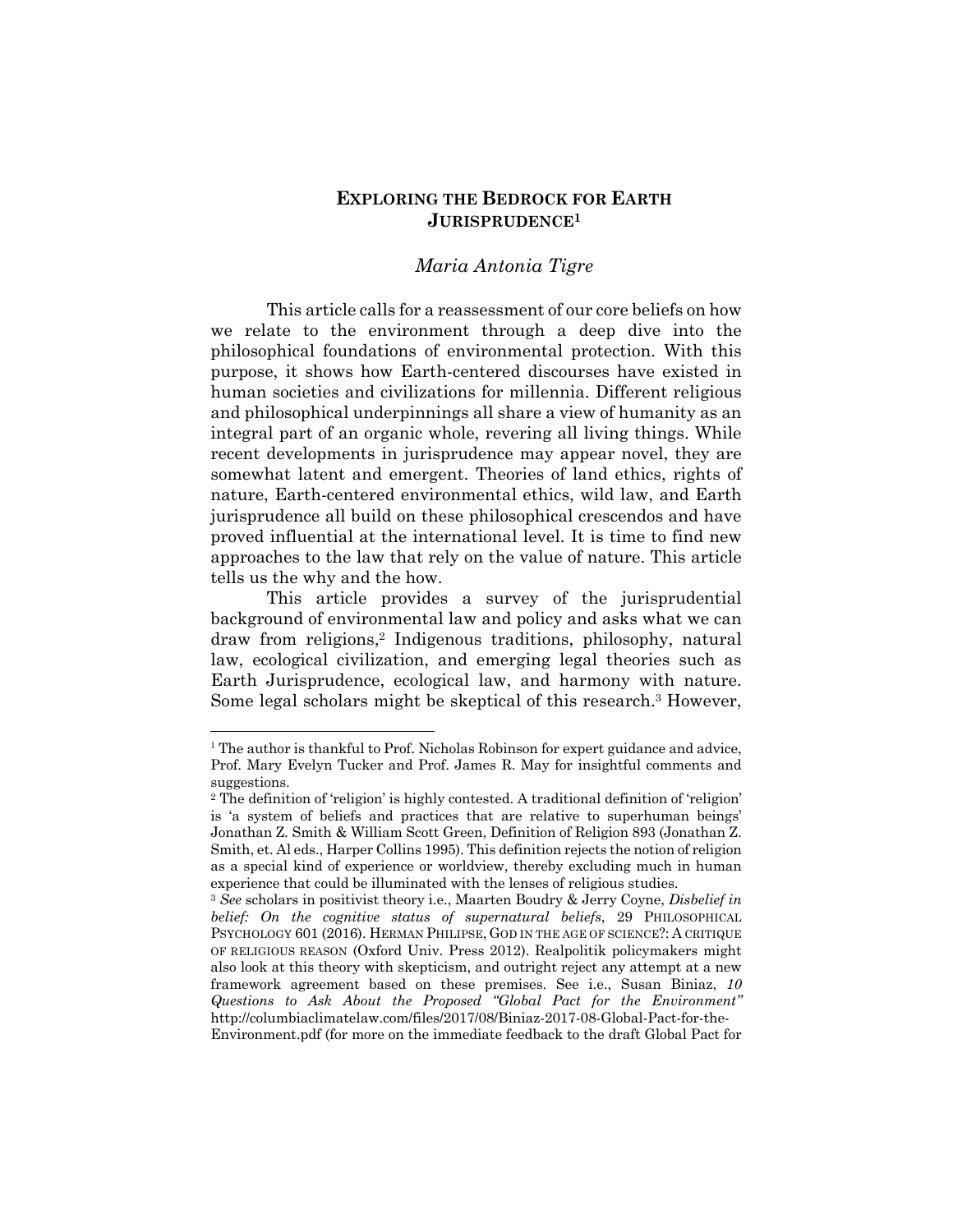it is essential in understanding the general agreement on legal concepts through philosophical foundations. This backdrop surpasses religions, geographies, and moralities. The purpose of this research is not to provide a comprehensive overview of all ideological approaches<sup>4</sup> but to draw precise conclusions on the religious and philosophical foundations of environmental protection through specific examples of a jurisprudential crescendo. It draws on the philosophical foundations of human thoughts, which have, for centuries, afforded a moral compass for human behavior and the improvement of societies. Therefore, I ask: If citizens' commissions were convened to rethink our law and governance systems for the  $21<sup>st</sup>$  century, where might the members begin? This article provides the answer to this question by showing that the foundation for shared legal principles already exists. This foundation can foster progressive development of international environmental law and a transition to a nature-guided future.

Since it was first reported to the World Health Organization (WHO), COVID-19, the disease caused by the SARS-CoV-2 virus, has altered lives and laws worldwide. Humanity, their social and environmental systems, have significantly shifted in 2020 because we failed to care for nature.5 As COVID-19 is a zoonotic disease that spilled over from nature due to the destruction of the environment, $6$ ecological concerns are deeply interwoven with the pandemic.7 The pandemic has irrevocably taught us how human health and nature

the Environment, see MARIA ANTONIA TIGRE, GAPS IN INTERNATIONAL ENVIRONMENTAL LAW: TOWARD A GLOBAL PACT FOR THE ENVIRONMENT (Environmental Law Institute 2020).

<sup>4</sup> For comprehensive overviews, *see*, i.e., the work of Mary Evelyn Tucker and John Grim.

<sup>5</sup> The concept of nature is abstract and has shifted throughout its history. Yet the ambiguity of the semantic diversity is at the core of policy debates and constitutes an obstacle to the global conservation of 'nature;' once definitions are clearly stated, these can be complimentary and enlighten future policies. Frédéric Ducarme & Denis Couvet, *What does 'nature' mean?*, 6 PALGRAVE COMMUN 1 (2020). Nature often refers to what is opposed to humans when used in public policies, conservation science, or environmental ethics. For the purposes of this article, nature refers to the natural environment that has not been significantly altered by humans or persists despite human intervention.<br><sup>6</sup> Environment is defined as the "circumstances, objects, or conditions by which one

is surrounded" and "the complex of physical, chemical, and biotic factors (such as climate, soil, and living things) that act upon an organism or an ecological community and ultimately determine its form and survival." Other definitions include "the natural world." -*Environment,* MERRIAM-WEBSTER DICTIONARY,

https://www.merriam-webster.com/dictionary/environment. 7 Thijs Etty, et al., *Indigenous Rights Amidst Global Turmoil*, 9(3) TRANS. ENV. L. <sup>385</sup> (2020).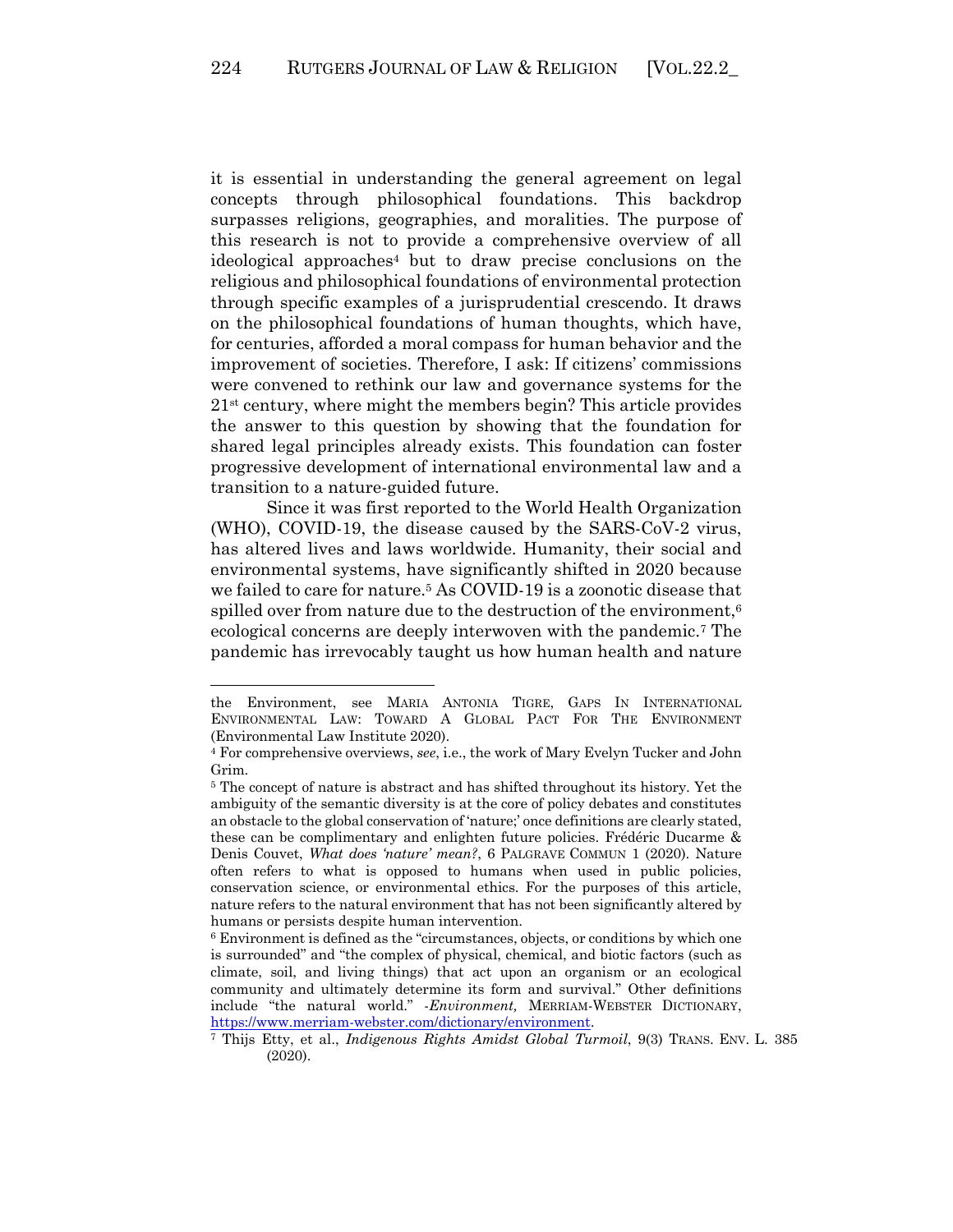are interconnected.8 The coronavirus brings us to reconsider a new reality: it invites a holistic concept of peace that embraces present and future generations of humans and all other living beings.9 This reinvention needs to be grounded in moral underpinnings that perceive humans as part of nature. What can we learn from our philosophical and religious roots about our relationship with the environment? How can law reflect this philosophical bedrock?

Amid the devastation caused by COVID-19, there has been an increasing awareness of the importance of a healthy environment in combating disease and preventing future pandemic outbreaks.10 The pandemic provides the opportunity to reflect on the nature-society relationship and analyze how the constant pressure on the planet's limited resources has led to a planetary crisis (referred here as the Earth Emergency Crisis), <sup>11</sup> facilitating the spread of new viruses once controlled by natural barriers now weaker due to nature's destruction. <sup>12</sup> The environment-related adverse consequences derived from the current crisis shone a light

<sup>8</sup> Maria Antonia Tigre et al., *The Inter-American system during COVID-19: Development of Green Human Rights on Indigenous Cases*, 15 REVISTA DE DERECHO AMBIENTAL 7 (with A. Harrington et al.) (2021)

<sup>9</sup> Nicholas A. Robinson, *Global Health as a Foundation for World Peace: Preventing the "Next" Pandemic*, NCP BLOG (Apr. 15, 2020), available at https://chairpeace.hypotheses.org/1365. 10 Sonia Altizer, et al., *Climate Change and Infectious Diseases: From Evidence to* 

*a Predictive Framework*, 341 SCIENCE 514 (2013); Patricia L Farnese, The prevention imperative: International health and environmental governance responses to emerging zoonotic diseases, 3(2) TRANS. ENV. L. 285 (2014).

<sup>11</sup> While 'environmental crisis' has been a term in customary use for decades, we now hear other terms including planetary crisis, global environmental emergency, among others. The Guardian no longer recommends using 'climate change,' as the term fails to reflect the seriousness of the situation accurately. Instead, it encourages the use of the words 'climate emergency, crisis, or breakdown.' The change in language reflects a sense of emergency, prompting humanity to reduce our myopia and paralysis and imagine a path forward. This article uses Earth Emergency Crisis as a term encompassing our multiple crises in biodiversity, pollution, climate, health, among others. Madhur Anand, *Language matters when the Earth is in the midst of a climate crisis,* THE CONVERSATION (Jun. 6, 2019, 5:26 PM), *available at* https://theconversation.com/language-matters-when-the-earthis-in-the-midst-of-a-climate-crisis-117796; Damian Carrington, *Why the Guardian is changing the language it uses about the environment,* May 17, 2019, THE GUARDIAN (May 17, 2019, 5:39 PM), *available at* https://www.theguardian.com/environment/2019/may/17/why-the-guardian-ischanging-the-language-it-uses-about-the-environment; Matthew Schneider-Mayerson & Brent Ryan Bellamy, An Ecotopian Lexicon (Univ. of Minnesota Press 2019).

<sup>12</sup> Valentina Durán Medina, et al., *Reflexiones Sobre el Derecho Ambiental en Tiempos de Pandemia*, 13 REVISTA DE DERECHO AMBIENTAL 1 (2020).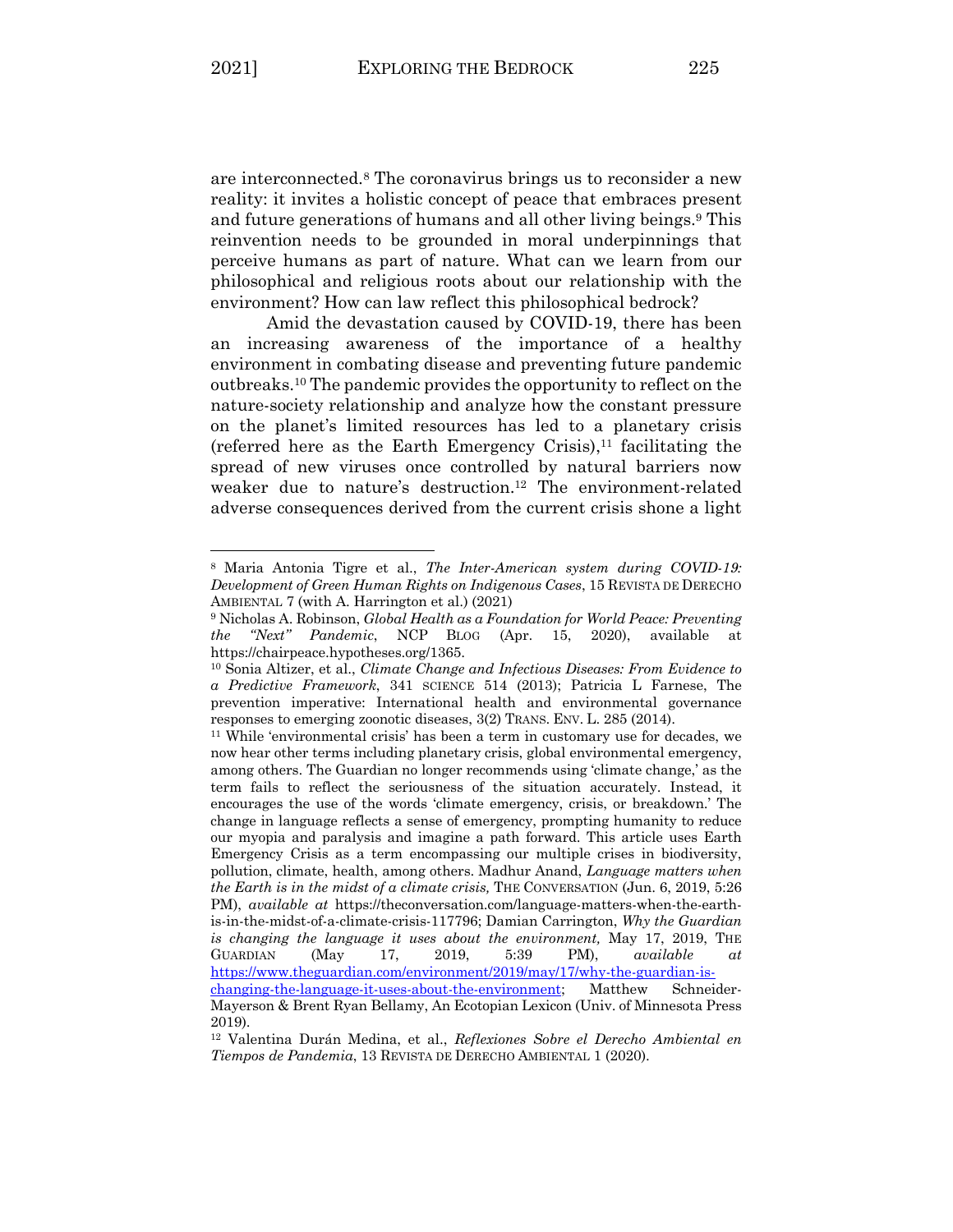on a long-debated dichotomy. Should we continue with the same practices where nature is primarily a commodity? Or should we transition towards a new reality, where established concepts are further developed and strengthened to expand protection of natural resources?

These questions necessarily rely on embedding the right to a healthy environment as a matter of law.<sup>13</sup> The global environmental crisis – now including the coronavirus pandemic – represent inescapable moral and ethical issues.14 As we consider how states can recover from the devastating effects caused by COVID-19, we can draw essential lessons from centuries of a jurisprudential crescendo of religious and philosophical thought. The debate surrounding a green recovery is the perfect avenue to advance existing environmental goals, both at an international and national level.15 In 2019, the U.N. General Assembly (UNGA) adopted Resolution No. A/RES/73/333.16 The resolution set forth substantive and procedural recommendations for follow-up work for the progressive development of international environmental law and specifically called for adopting a political declaration to strengthen its implementation. The declaration shall be adopted in the context of the commemoration of the landmark 50th anniversary of the U.N. Conference on the Human Environment in 2022. The 50th anniversary of the Stockholm Declaration is the perfect opportunity to no longer put off environmental action. In 2021, the Human Rights Council (HRC) adopted Resolution No. 48/23,17 recognizing the right to a safe, clean, healthy, and sustainable environment as a human right. The resolution definitively brings environmental concerns to the realm of human rights law. Yet while assessing our steps forward, it is essential to understand that environmental policy transcends the socio-political and economic processes and

<sup>13</sup> Esperanza Martínez & Alberto Acosta, *The Rights of Nature as a Gateway to Another Possible World*, 8(4) REVISTA DIREITO E PRÁXIS 2927 (2017); Lidia Cano Pecharroman, *Rights of Nature: Rivers that Can Stand in Court*, 7(1) RESOURCES 23 (2018).

<sup>14</sup> HAROLD G. COWARD & THOMAS HURKA, *Ethics and Climate Change: The Greenhouse Effect* (Wilfred Laurier Press 1993). White Paper on The Ethical Dimensions of Climate Change, http://www.ipjc.org/wpcontent/uploads/2016/10/edccwhitepaper.pdf.; The Collaborative Program on the Ethical Dimensions of Climate Change. (Nov. 8, 2006), https://seors.unfccc.int/applications/seors/attachments/get\_attachment?code=EJT 13FSLDJ3ZESR02AJWPNJOG3BR6FIP.

<sup>15</sup> Medina, et al., *supra* note 12.

<sup>16</sup> GA, Res. No. 73/333 (Sep. 2019).

<sup>17</sup> Human Rights Council Res. 48/L.23/Rev.1, U.N. Doc. A/HRC/48/L.23/Rev.1 (Oct. 5, 2021).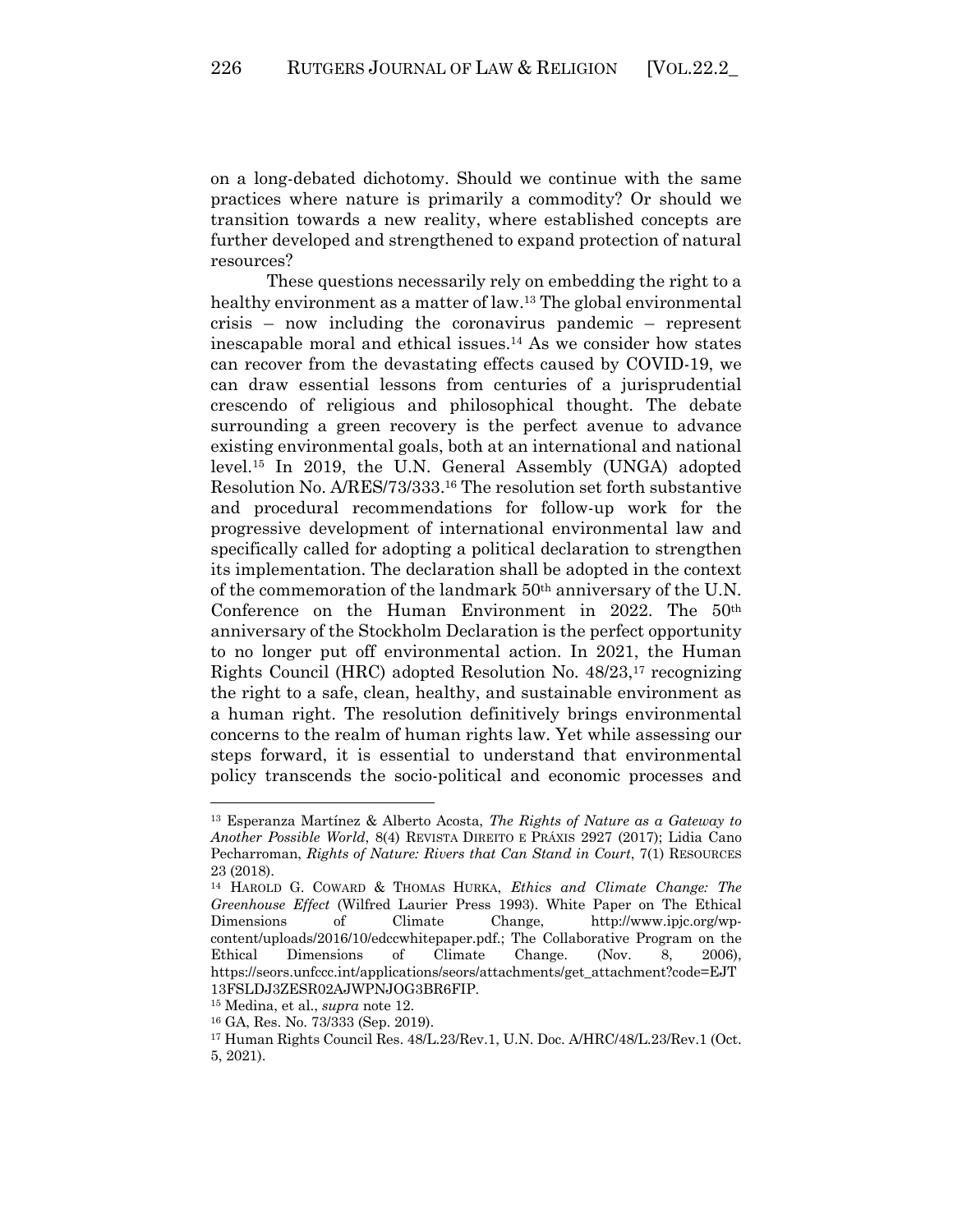includes development, equity, sustainability, uncertainties, and risk. For example, the "One Health" approach provides a pathway to environmental stewardship through a multifaceted and multidisciplinary approach.18 The philosophical underpinnings noted in this article give us the moral reasoning to understand why we should care about environmental protection and how we should do it.

Without considering ethical questions, it is challenging to understand why our current actions in environmental degradation represent a problem.19 Western theories of law are predominantly anthropocentric. However, what is the influence of nature in legal theory? Ethics is at the center of environmental law and policy as it accounts for our moral responsibility towards our environment, ourselves, and future generations. Frank and transparent discussions of our current Earth Emergency Crisis' ethical dimensions are essential. As this article shows, an in-depth analysis of these roots illustrates how virtually all civilizations have traditionally displayed a grave moral obligation to care for the Earth. They provide a basis for understanding that we have a right to the environment<sup>20</sup> and, in some cases, that nature itself also has rights. Grim & Tucker further note:

<sup>18</sup> The World Health Organization, The UN Food & Agricultural Organization, and the World Organization for Animal Health issued guidelines similar to the Berlin Principles in 2019. See *Taking a Multisectoral, One Health Approach: A Tripartite Guide to Addressing Zoonotic Diseases in Countries*, https://extranet.who.int/sph/docs/file/3524. Robinson notes that "this guide reenforces the consensus that all nations had attained in 2015, in the 15th UN Sustainable Development Goal: 'Protect, restore and promote sustainable use of terrestrial ecosystems, sustainably manage forests combat desertification, and halt and reverses land degradation and halt biodiversity loss." Until SGD 15 is attained, the world of humans will be at heightened risk from zoonotic diseases." Robinson, *supra* note 9. 19 Stephen M. Gardiner, A Perfect Moral Storm: Climate Change,

Intergenerational Ethics and the Problem of Moral Corruption, 15 ENVTL. VALUES 397; 398 (2006).

<sup>20</sup> There are many adjectives used to qualify the type of environment protected. *See* JAMES R. MAY & ERIN DALY, GLOBAL ENVIRONMENTAL CONSTITUTIONALISM (2015). The U.N. Special Rapporteur on human rights and the environment investigates human rights obligations related to a "safe, clean, healthy and sustainable environment.", About human rights and the environment, UNITED NATIONS HUM. RTS. OFF. OF THE HIGH COMM'R https://www.ohchr.org/EN/Issues/Environment/SREnvironment/Pages/AboutHRa ndEnvironment.aspx. For a geographic-specific discussion on the adjectives used to qualify the environment, *see* Maria Antonia Tigre, *Implementing Constitutional Environmental Rights in the Amazon Rainforest*, *in* IMPLEMENTING ENVIRONMENTAL CONSTITUTIONALISM: CURRENT GLOBAL CHALLENGES (Erin Daly & James R. May eds., 2018).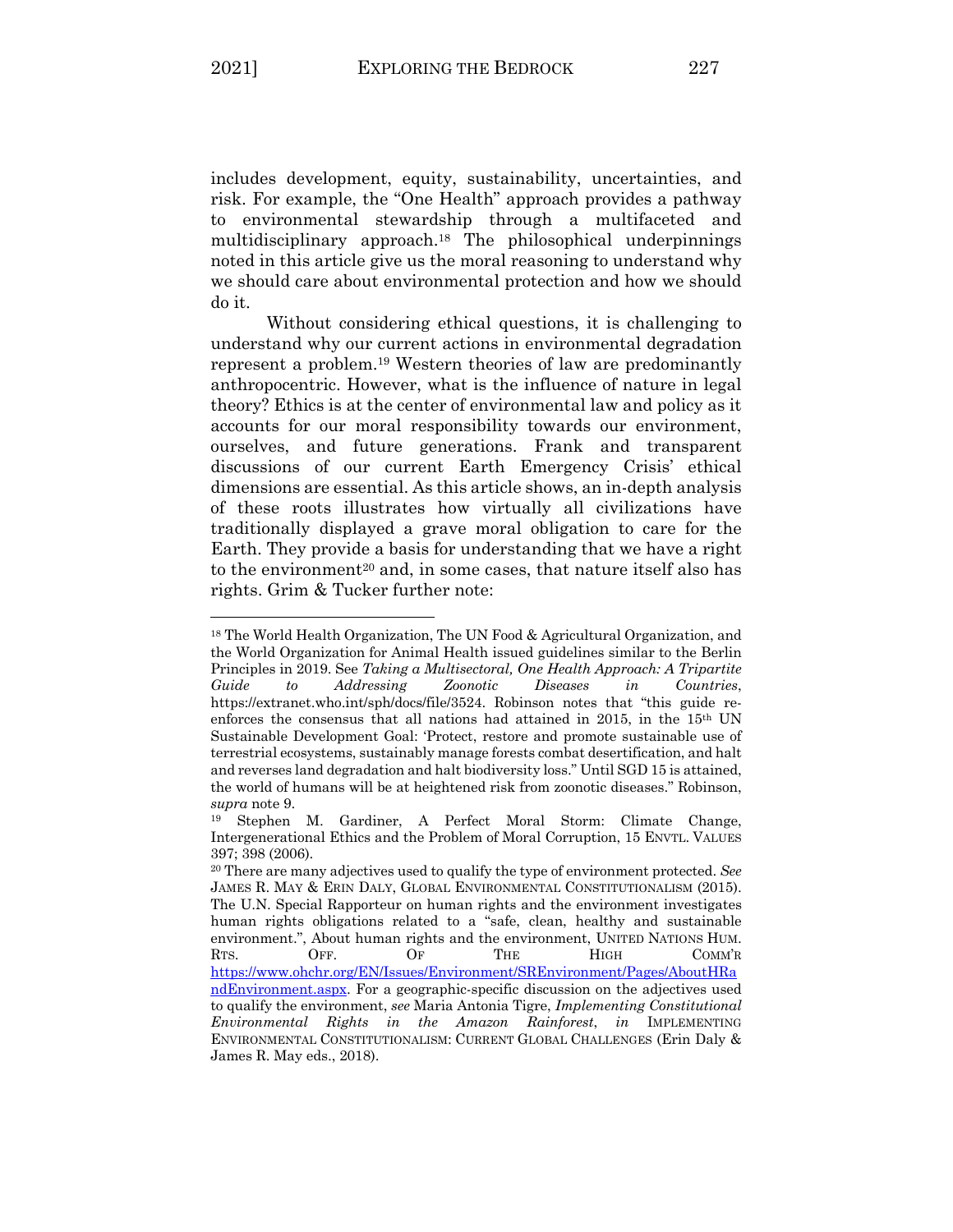*"The aim of the study of religious ecology is to retrieve, reexamine, and reconstruct these human-Earth relations that are present in all the world religions. This relationality with nature, both symbolically and practically, is one of the elements religions have in common as cosmological and ecological systems. Religions thus hold a promise of extending once again care and compassion to the planetary community of life."21*

There are many advantages to inviting this ethical discussion. Philosophical debates attempt to provide answers that science still cannot postulate. For example, do we have a moral obligation to preserve the diversity of life forms on Earth? Do our unborn children have the right to hold us accountable for our failings in protecting the environment?<sup>22</sup> Can humanity be responsible for spreading disease due to increased deforestation and biodiversity destruction? Should environmental degradation be considered an international crime?23 Despite variations in personal morality, there are 'trans-cultural overlapping values' and principles that might be understood to constitute a universal – rather than culturally or religiously specific – ethic.<sup>24</sup> Ethical considerations often help leaders seek common ground by identifying priorities and, more significantly, the reason why discussions can transcend parallel debates that fail to take into account core issues.25 Additionally, vulnerable groups often lack a

<sup>21</sup> John Grim & Mary Evelyn Tucker, ECOLOGY AND RELIGION 42 (Island Press 2014).

<sup>22</sup> Michael B. McElroy, Perspectives on Environmental Change: A Basis for Action, 130(4) DAEDALUS 31 (2001).

<sup>23</sup> Philippe Sands, et al., Defining Ecocide: An interview with Philippe Sands (2021), VOLKERRECHSTSBLOG (MAR. 21 2021), https://voelkerrechtsblog.org/definingecocide/. 24 Paula J. Posas, *Roles of Religion and Ethics in Addressing Climate Change*,

ETHICS IN SCIENCE AND ENVIRONMENTAL POLITICS 31 (2007).; *See* UNESCO, Universal Ethics Project (1999).

<sup>25</sup> <sup>25</sup> Paula J. Posas, *Roles of Religion and Ethics in Addressing Climate Change*, ETHICS IN SCIENCE AND ENVIRONMENTAL POLITICS 31 (2007); *See* the timeline of pertinent milestones to international climate change ethics. For an excellent early discussion of climate change ethics; *see* Coward & Hurka, *Ethics and Climate Change: The Greenhouse Effect* (1993). For a primer on climate change ethics that chronicles relevant historical context, *see* E. Wesley & F. Peterson, *The Ethics of Burden-Sharing in the Global Greenhouse*, 11 J. AGRIC. & ENVTL. ETHICS 167 (1999); Stephen M Gardiner, *Ethics and Global Climate Change*, 114 ETHICS 555 (2004).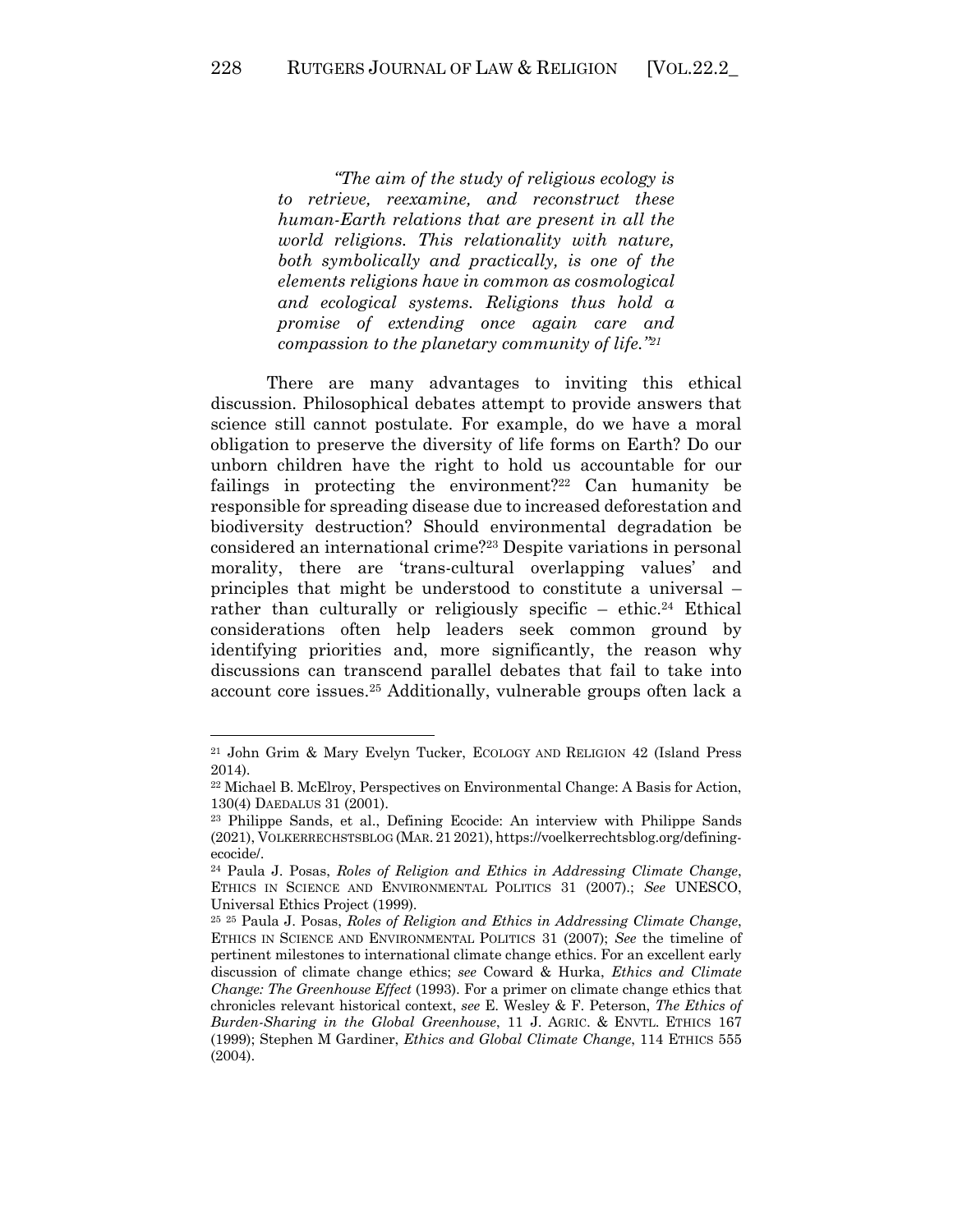voice in significant policy negotiations and could arguably advance ethical arguments to pursue their often overlooked agenda.

To positively respond to the current state of the world in its environmental, social, and economic distress, we shall appreciate the Earth as the center of law and governance. Earth-centered philosophy relies on an 'old,' traditional thinking of human societies and nature. Nevertheless, it provides the necessary backdrop into new Earth-oriented concepts and rules of law that proactively respond to current and future crises. Only by delivering broadranging answers can we better prepare for imminent challenges. What are the fundamental principles of environmental ethics that govern the Earth? What can we learn from them to develop progressive new legislation? The jurisprudential reasonings that provide a moral standing on environmental protection are essential to comprehend the 'why' of international environmental law's progressive development. For example, these different metaphysical approaches have overlapping appreciations of the right to the environment. More specifically, there is a deep care for water as a sacred symbol or ceremonial source, exemplified by how different religions celebrate water as integral to life.

Section A underscores scholars' significant expansion of religious texts' theoretical contributions and traditions to the environment. While religions have had a role in aggravating the environmental crisis, a recent movement in their 'greening' has helped understand a common foundation that applies to all faiths. The section begins by acknowledging the role of religions in promoting environmental disruption. Before exploring how religions have guided humankind into ecological protection, it is essential to understand its negative influence. The promotion of environmentally destructive behavior by religions is vital to understand its then shift into the advancement of 'greening' theologies, contributing to spreading deep care for the Earth by reimagining traditional teachings. Through examples from a series of religious traditions, I draw on existing scholarship on religious ecology to illustrate the role of religion in environmental protection. The greening of religious thoughts is exemplified by using sacred water as a profound symbol of faith. Finally, I draw on the developments from early American conservationists, who advanced the protection of nature from religious beliefs, leading to emerging legal theories. The section shows how religions have shaped views of nature by transforming interactions with landscapes and the life we can find there through religious cosmologies. These same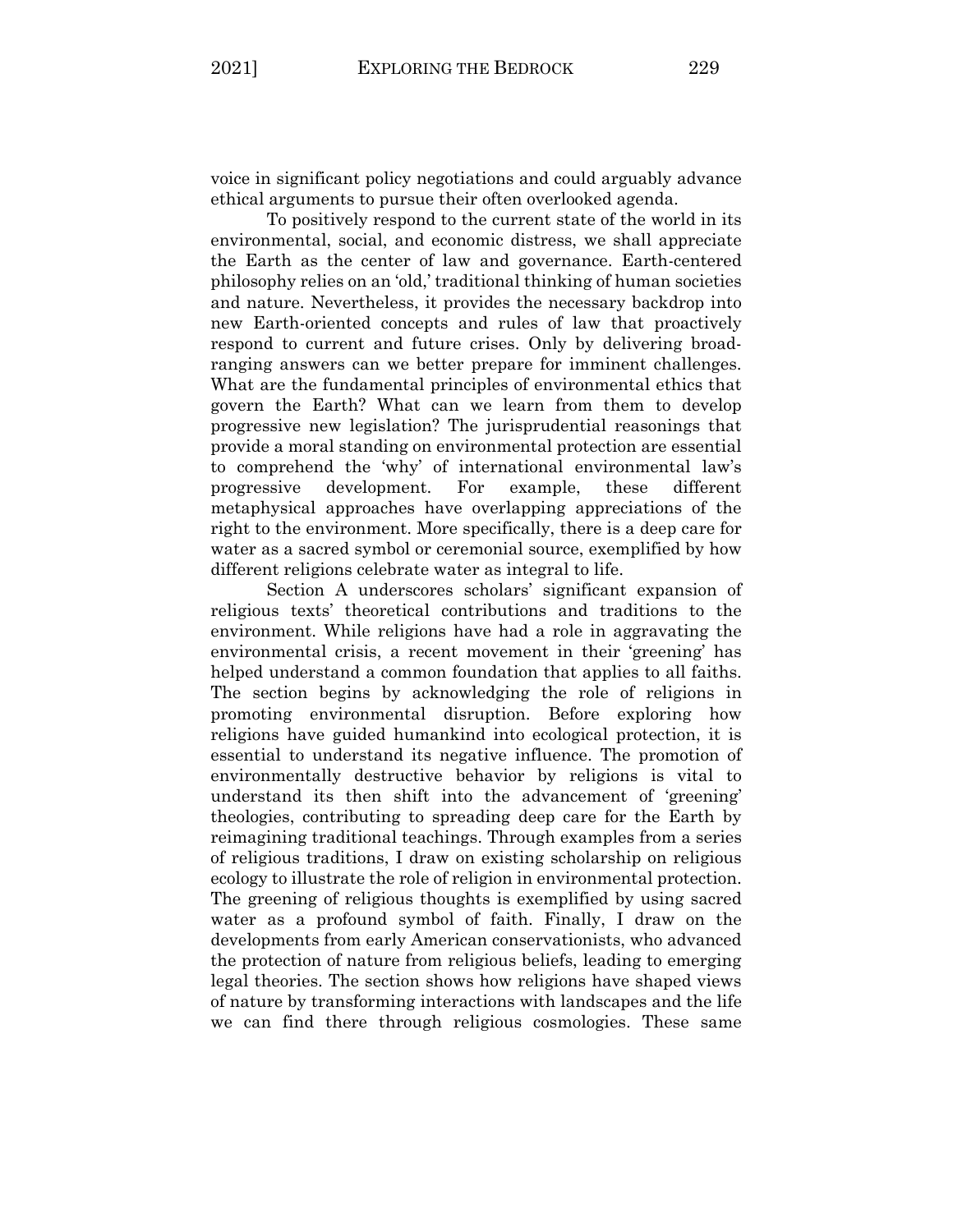teachings can propel us to a new era in environmental protection – one that is Earth-centric.

Section B looks explicitly at Indigenous beliefs, which reinforce the principle of 'harmony with nature', inspiring innovative legal theories in environmental protection. The Indigenous cosmologies have, like most religions, a special relationship with water as a sacred way for spirituality. A recent attempt at restoring the traditional knowledge of Indigenous peoples and urban communities has led to the international recognition of their rights. The section identifies the foundations of Indigenous environmental cosmologies and how it has affected the environment in practice through the special protection of water. The Section then shows how these cosmologies have furthered environmental protection through the advancement of Indigenous rights at the international level and the particular protection of their human rights in international courts and tribunals.

Section C discusses the 'ecological civilization' concept recently developed in China, rooted in traditional religious and philosophical thinking. The idea of ecological civilization practically shows how a country can build on philosophical thought to develop innovative legal protection of nature. Given its quick expansion throughout the Chinese legal system, the government is currently pushing for its adoption internationally.

The philosophical foundations illustrated indicate how the anthropocentric discourse of nature as a service provider is now shifting to an Earth-centered dialogue of nature as a free and autonomous agent that is independent of humans. The reinterpretation of these traditional theories provides an innovative exchange that contributes to a different framing of human-Earth relationships in law and policy debate. Based on this jurisprudential crescendo, Section D addresses new emerging legal theories based on an ecosystem's approach and an Earth-centered perspective. It invites a reinvention of international environmental law based on norms of ecological civilization and harmony with nature. The section begins with natural law as the underlying basis for the development of these theories. It then focuses on Earth Jurisprudence and ecological law as emerging legal theories that provide possible answers to the challenge of transforming these moral roots into progressive environmental law. Based on an ethical foundation with religious underpinnings, Earth Jurisprudence promotes a vision that reconfigures our legal system and governance structure to support the integrity of the Earth community. Ecological law favors ecocentrism and emphasizes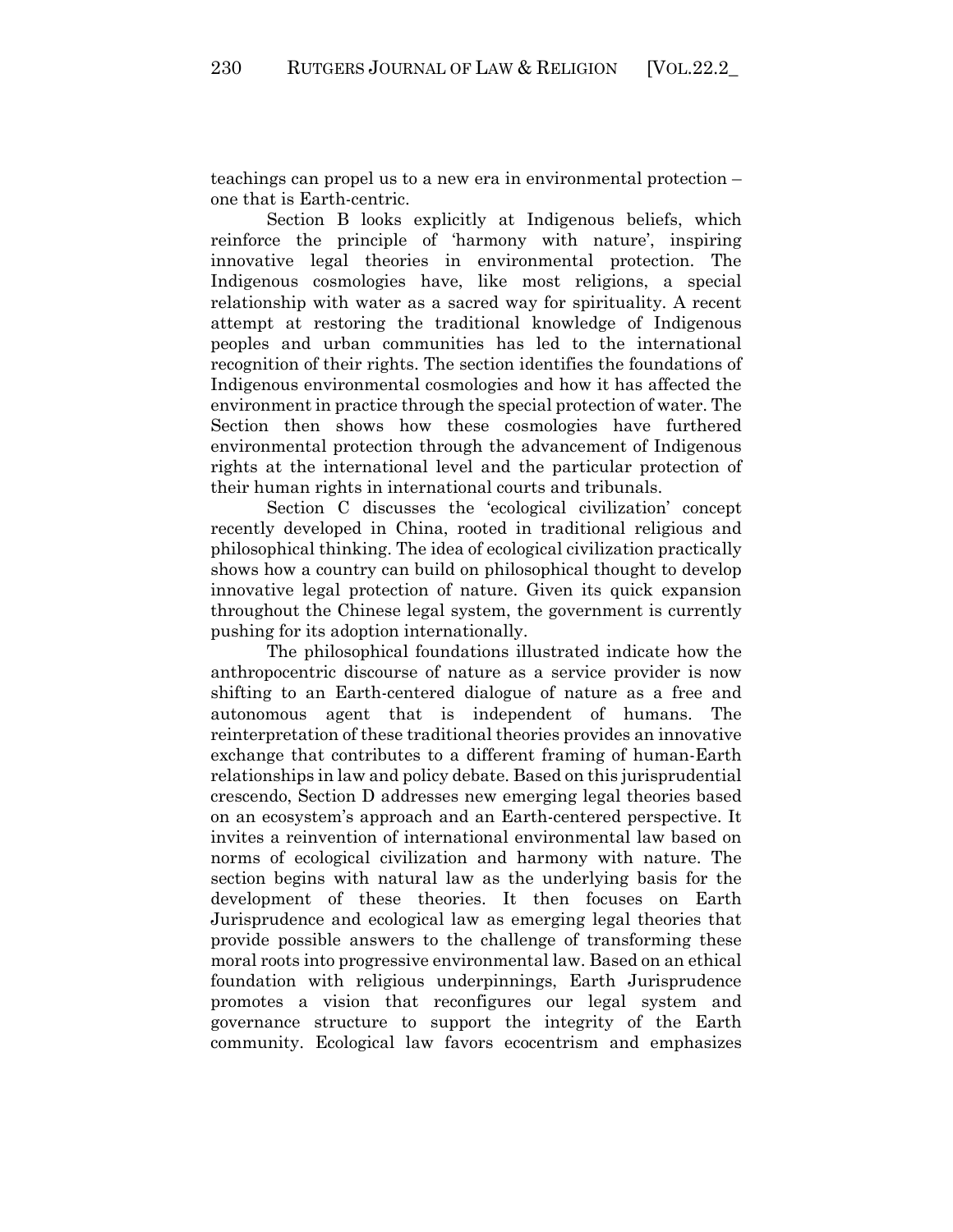alternative concepts such as eco-constitutionalism and the rights of nature. Finally, it addresses the U.N. Harmony with Nature (HwN) Programme, grounded in Indigenous cosmovision.

Section E concludes that we now have the philosophical foundation to adopt an Earth-centered new agreement that provides Earth justice and relies on the lessons from the past decades to look into a green future. As diplomats gather to negotiate a new political declaration on environmental protection, this contribution provides a unique perspective: one that investigates how, despite all of our differences, we share deep care for our natural environment in ways that should finally be reflected in international environmental law.

### *A. RELIGIOUS FOUNDATIONS OF EARTH CONSERVATION*

Over the past centuries, humanity has irreversibly changed the global environment without concern for the consequences to present and future generations. As we now grapple with the magnitude of this destruction, religions can help answer moral principles' fundamental challenges. As "key shapers of people's worldviews and formulators of their most cherished values," religions have traditionally acted as catalysts for coping with change.26 Like its contribution to human rights development, religions can address the Earth Emergency Crisis by articulating and transmitting rituals and ethics based on virtues, values, duties, customs, compassion, or sacred law. Tucker & Grim, two of the most critical scholars in religious ecology, cite religions' moral authority and institutional power as the attributes most likely to affect changes in attitudes, practices, and public policies by providing humankind with the most potent source of ethical guidance.<sup>27</sup>

As we re-envision the role of international environmental law in responding to current global challenges, this article draws on the role of religions and spiritual traditions and asks: How can they offer moral and ethical values for reflecting environmental concerns? Additionally, why is this perspective relevant to the progressive development of the law? Spiritual teachings can help answer some of the most challenging questions related to the environmental crisis. These include how humans perceive nature, why the problem has reached its tipping point, and how to shape contemporary relations.28 Theoretically, how has the interpretation and use of religious texts and traditions contributed to human

<sup>26</sup> Mary Evelyn Tucker & John A. Grim, *Introduction: The Emerging Alliance of World Religions and Ecology*, 130(4) DAEDALUS 1, 13 (2001).

<sup>27</sup> *Id*. 28 Mary Evelyn Tucker, *Religion and Ecology: Survey of the Field*, *in* THE OXFORD HANDBOOK OF RELIGION AND ECOLOGY 399 (Roger S. Gottlieb ed. 2006).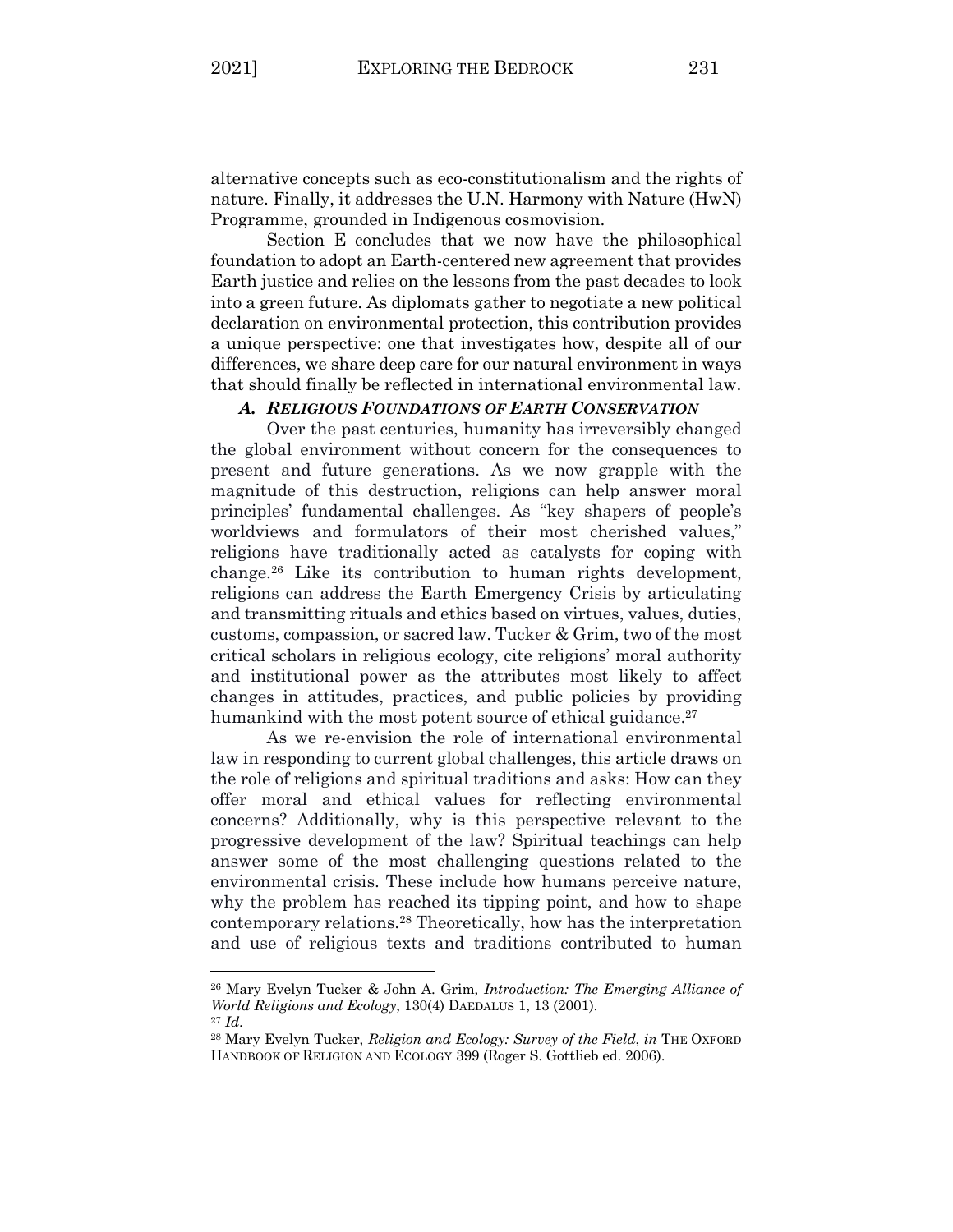attitudes regarding the environment? Furthermore, how do humans ethically value nature and create moral grounds for protecting the Earth for future generations?29

In his 2015 encyclical on climate change, Pope Francis calls into question some of our ethical obligations using the right to water as an example. He posits that the human right value of water necessarily supersedes other values, such as the need for economic development.

> *"In any discussion about a proposed venture, a number of questions need to be asked in order to discern whether or not it will contribute to genuine integral development. What will it accomplish? Why? Where? When? How? For whom? What are the risks? What are the costs? Who will pay those costs and how? In this discernment, some questions must have higher priority. For example, we know that water is a scarce and indispensable resource and a fundamental right which conditions the exercise of other human rights. This indisputable fact overrides any other assessment of environmental impact on a region."30*

Pope Francis's interrogations bring a moral perspective to the previously unquestioned right to development, showing that we can no longer act without thinking about the consequences to the environment. His orientation proposes a change of perspective from previous teachings, which Catholicism shares with several religious traditions. In the past, religions articulated their philosophies to further the disregard for nature. Understanding the harmful impact religions have had is an essential starting point of this examination. Subsection 1 begins by briefly acknowledging religion's role in furthering the environmental crises we currently face. Through examples from religions of Abrahamic tradition,<sup>31</sup> the section draws on outstanding scholarship that relied on a traditional interpretation of the human-nature relationship and provocatively

<sup>29</sup> *Id*., at 406.

<sup>30</sup> Pope Francis, Encyclical Letter Laudato Si' of the Holy Father Francis on Care for Our Common Home ¶185 (2015).

<sup>31</sup> Abrahamic religions share a descent from Abraham and basic theological commitments. These designate Judaism, Christianity, and Islam. While several other religious traditions have also advanced the human-nature relationship, this analysis is limited to these religious traditions.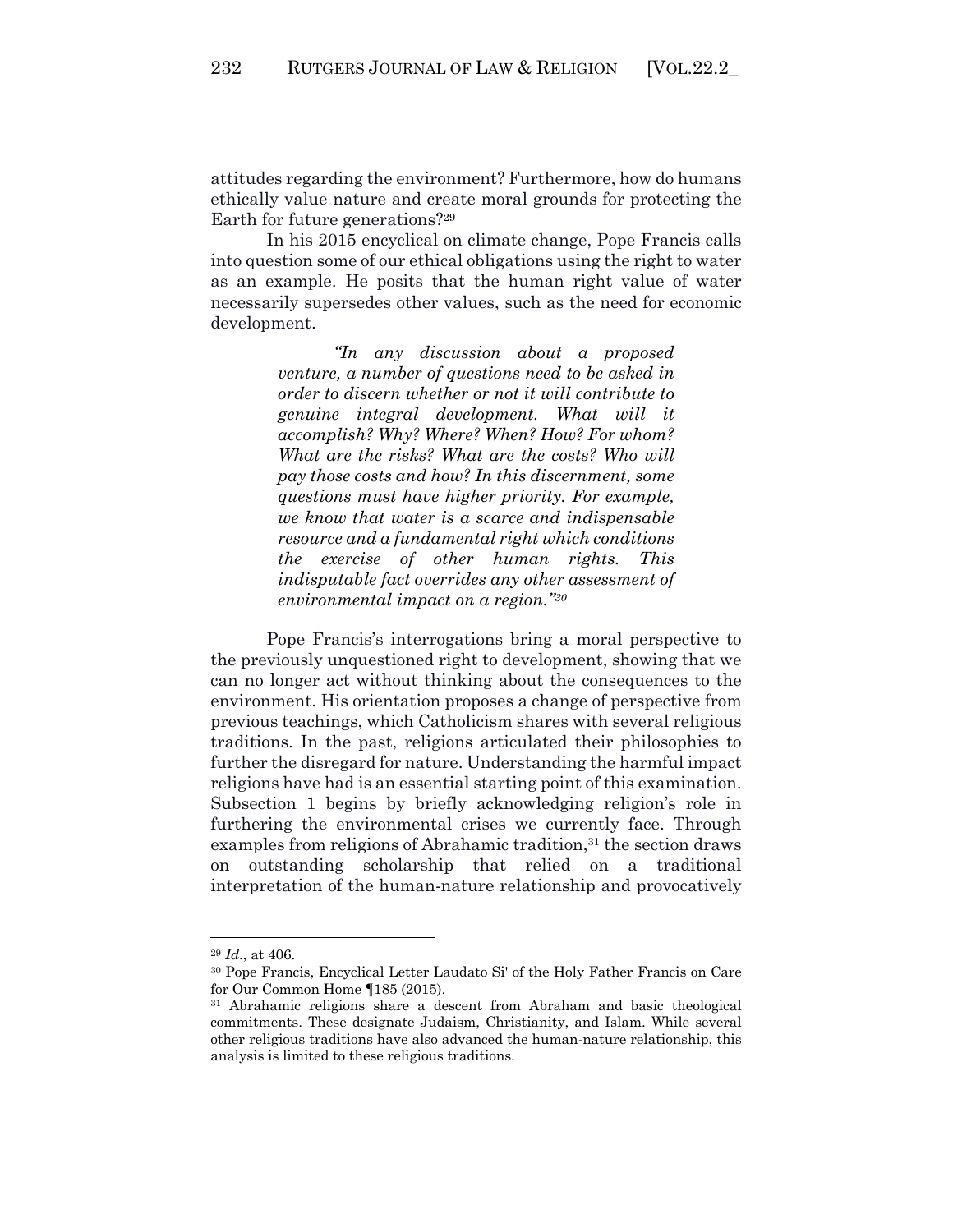called out the promotion of anthropocentric attitudes and environmentally destructive behaviors.

A recent 'greening' of religions has contributed to spreading more in-depth care for the Earth. Pope Francis's teachings illustrate a profound concern related to the costs involved in each transaction, consolidating a progression of thought from previous decades. These transcend the economic aspects, encompassing social and environmental considerations for present and future generations. Pope Francis thus calls for a perspective based on the right to a healthy environment, following a movement that has spread worldwide through the adoption of environmental constitutionalism. Subsection 2 provides examples across religious traditions that refer to the care for nature and use religions as a moral compass for the human-nature relationship. Through a survey and comparative review of religions, it is clear that there is shared support for the right to the environment.

This survey illustrates religion's role in environmental protection. It neither comprehensively engages with all religious traditions nor exhaustively analyzes the ones encompassed here. Multiple scholars have already extensively researched the relationship between religion and ecology, ensuring a vast bibliography on the topic.32 A great deal could be said, for example, about Judaism, which links nature and the moral conduct of humans,<sup>33</sup> or about Evangelicalism, which recently called for action on climate change.34 This selective analysis is narrowly focused on

<sup>32</sup> *See* i.e. *The Forum on Religion and Ecology at Yale* (2020), http://fore.yale.edu/publications/; *Emerging Earth Community, Forum on Religion and Ecology* at Yale, http://emergingearthcommunity.org/forum-on-religion-andecology; GRIM & TUCKER, *supra* note 21; WILLIS J. JENKINS, ET AL., ROUTLEDGE HANDBOOK OF RELIGION AND ECOLOGY (Routledge 2017). *See also* the peer-reviewed journals, *Worldviews: Global Religions, Culture, and Ecology* and *Journal for the Study of Religion, Nature, and Culture*.

<sup>33</sup> For an annotated bibliography, *see* Mark Jacobs, *Judaism and Ecology Bibliography* (2017), http://fore.yale.edu/files/judaism\_annotations\_11-3-2017.pdf. See also Rose Aubrey, Judaism and Ecology (Cassell 1992); Ellen Bernstein, *Ecology and the Jewish Spirit: Where Nature and the Sacred Meet* (Jewish Lights Publishing 1998); MANFRED GERSTENFELD, JUDAISM, ENVIRONMENTALISM, AND THE ENVIRONMENT: MAPPING AND ANALYSIS (Rubin Mass 1998); Hava Tirosh-Samuelson, Judaism and Ecology: Created World and Revealed Word (Harvard University Press 2003).

<sup>34</sup> *See The Forum on Religion and Ecology at Yale*, EVANGELICAL ENVIRONMENTAL NETWORK (EEN) (2020),

http://fore.yale.edu/religion/christianity/projects/evangelical\_envt/; Shay Meinecke, *God and the Earth: Evangelical Take on Climate Change*, DW, Jul. 03, 2019. 2019; Katharine Jefferts Schori, Comprehensiveness and the Middle Way: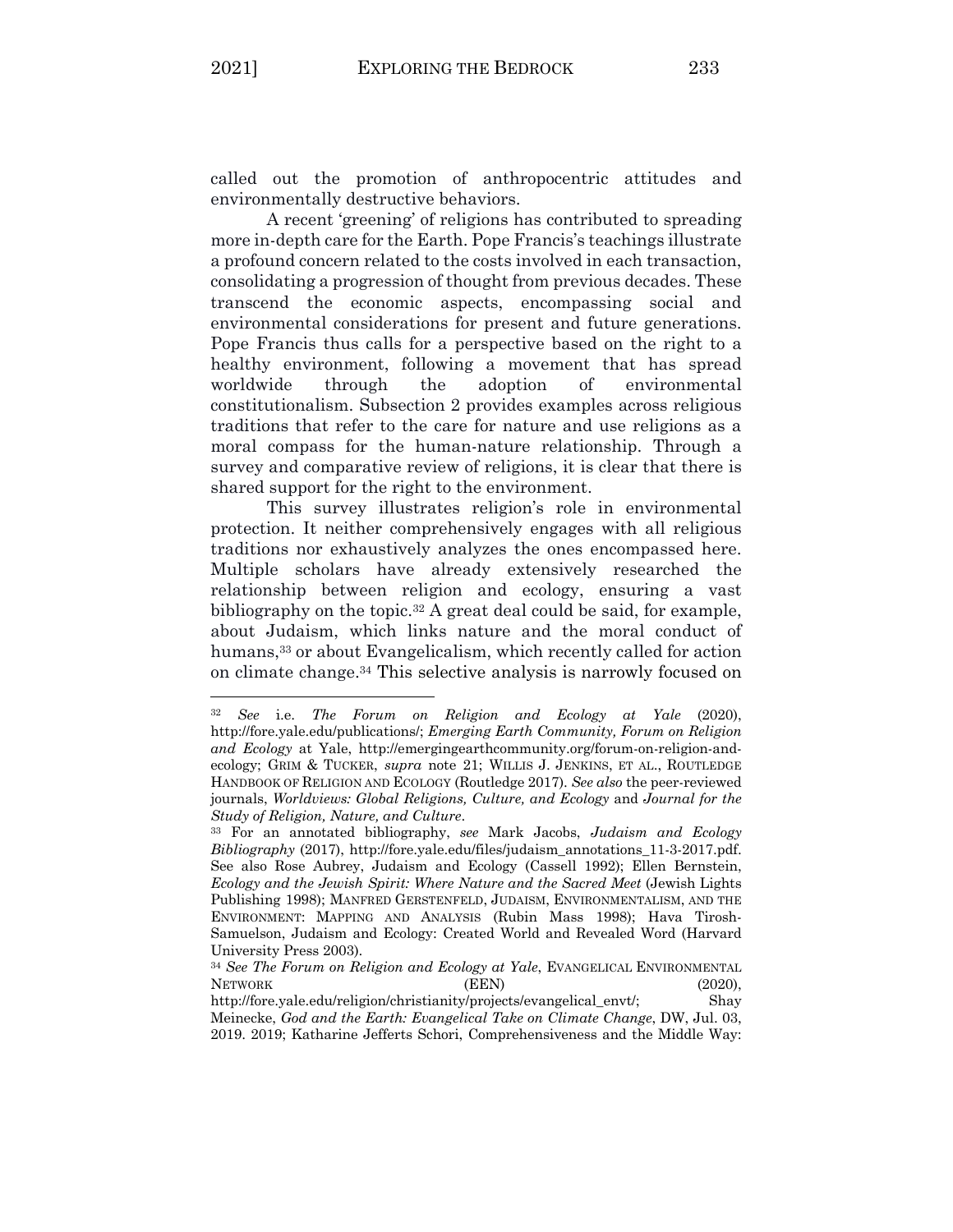the hypothesis that most religions have congruent feelings about Earth's care. In particular, the evolution of Catholicism is exemplified through the lens of Pope Francis and fundamental thinkers for religious ecology like Thomas Berry.

The section reinforces the argument made by Grim & Tucker on the recognition that religions have shaped views of nature for millennia while being simultaneously transformed by their interactions with landscapes and the life therein through religious cosmologies.35 Religion grounds humans in nature's rhythms and the Earth's abundance.36 Based on a call to protect God's creation, religions' moral authority and institutional power may alter attitudes, practices, and public policies through a 'religious ecology.'37 There is an awareness of the interdependence of life in religious ecology's divine reality, as the natural world provides a source of teaching, guidance, creative inspiration, revelation, or power. Most spiritual traditions have developed attitudes of respect and reverence. They care for the natural world, thus providing a cross-cutting foundation that prescribes principles for the human relationship with a Supreme Power, other humans, the Earth's creatures, and the Earth itself.38 This foundation relies on the spiritual protection of the elements of nature, the right to the environment, or the duty to care for it.

The hypotheses developed here are illustrated through the underlying use of water. Subsection 3 exhibits how religious beliefs have specifically fostered the care for water as a concrete example of environmental responsibility. Virtually all religions cherish water as a profound symbol of religious significance which requires special protection. Water best illustrates the religious foundations of policymaking and the law.39 Subsection 4 depicts some of the developments from early conservationists in the United States, who, based on holy scriptures, have further advanced a

<sup>38</sup> Tucker and Grim, *supra* note 26, at 3.

Anglican Perspectives on Religion and Ecology (The Forum on Religion and Ecology at Yale, Aug. 12, 2015).

<sup>35</sup> GRIM & TUCKER, *supra* note 21, at 1-2.

<sup>36</sup> Tucker, *supra* note 28, at 400-401.

<sup>37</sup> Tucker and Grim, *supra* note 26, at 4. Tucker and Grim define 'religious ecology' as a cultural awareness of kinship with and dependence on nature for the continuity of all life, providing a basis for exploring diverse cultural responses to the varied earth processes of transformation.; The study of religious ecology can give us insight into how particular environments have influenced the development of cultures. *Id*., at 15; *See also* Grim and Tucker, *supra* note 21, at 35-37.

<sup>39</sup> Other examples have also been proposed, including the use of food. *See* Grim and Tucker, *supra* note 21.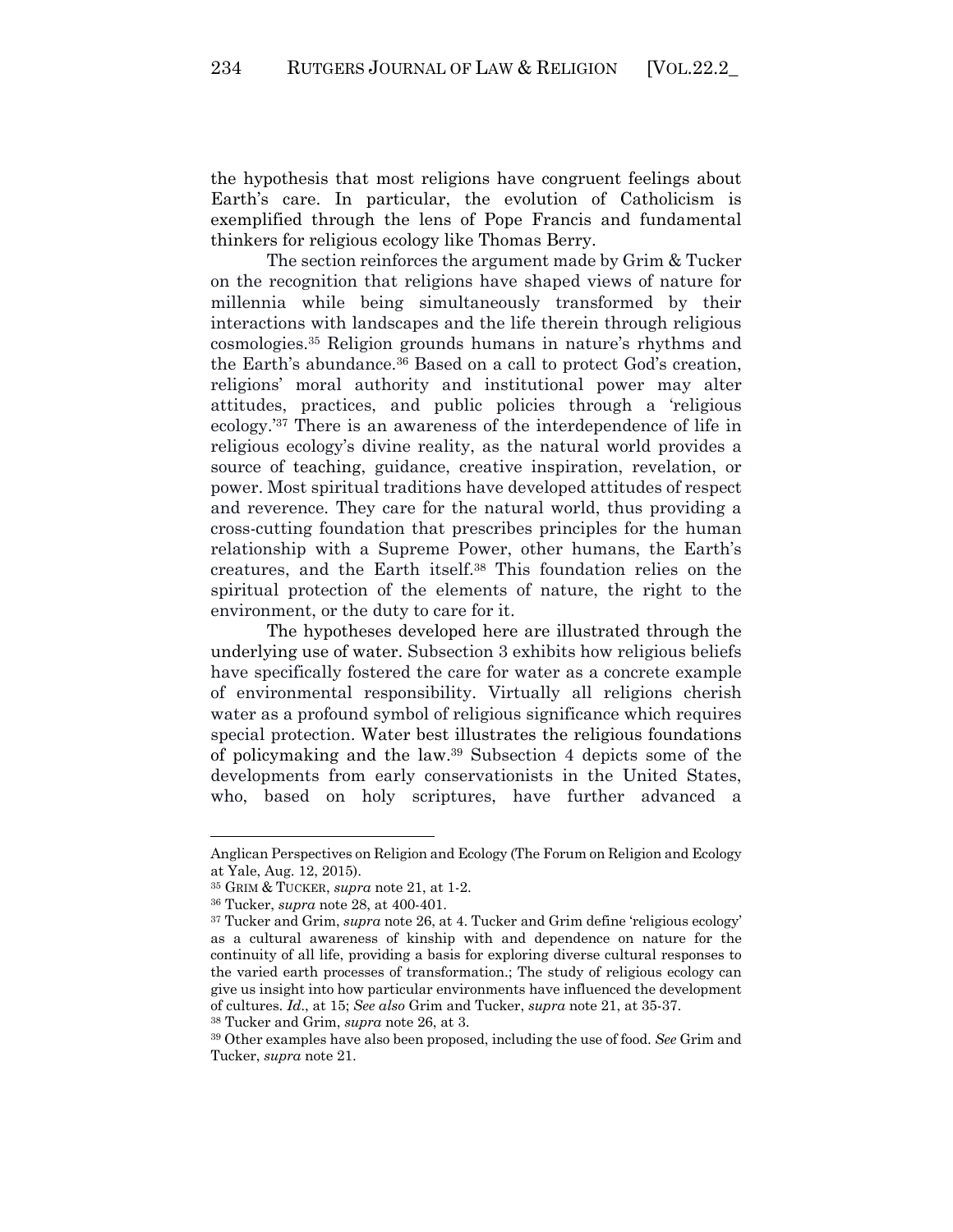philosophical ground for environmental protection. It draws on lessons from leading voices that called upon natural law to promote the preservation of nature, definitively coupling the theological argument with the practical conservation of ecosystems and species. Finally, Subsection 5 builds on these developments through the lessons from Thomas Berry and his legacy. Berry ultimately drew on Catholic teachings to rethink humanity's relationship with nature.

The current environmental crises show how the Earth is suffering from humanity's presence. Yet Grim & Tucker perceive a shared sensibility regarding our planetary future spreading around the globe.40 The current challenge is to transform the ideological foundation prescribed here into gradual new laws. Have we arrived at a point "where we realize that more scientific statistics on environmental problems, more legislation, policy or regulation, and more economic analysis, while necessary, are no longer sufficient for the large-scale social transformations needed?"41 Can religions provide leadership and embrace integral ecology at the level needed? Can we transform this knowledge into practical policies that bring real change? In answering these questions, this article provides examples of how religion significantly shaped attitudes toward nature worldwide while explaining how this wisdom can give a foundation to advance progressive international environmental law.

## **1. RELIGIONS AS ENVIRONMENTAL DISRUPTORS**

As a human paradigm, religion can function to construct or destruct the environment. These two countervailing points remain at the core of the study of religious ecology. With anthropocentric roots, religion is partly responsible for the environmental catastrophe, often ignoring facts or blindly supporting 'progress.'42 Virtually all religious and cultural traditions have contributed to the gravity of the ecological crisis, ultimately leading us into the Anthropocene. Consumption and unquestioned faith in economic progress has led to the improper utilitarian assumption that decision-making choices are equally bright and measurable. Tucker & Grim note that the "human capacity to imagine and implement a

<sup>40</sup> *Id*.

<sup>41</sup> Mary Evelyn Tucker & John Grim, *The Movement of Religion and Ecology: Emerging field and dynamic force*, *in* ROUTLEDGE HANDBOOK ON RELIGION AND ECOLOGY (Willis J. Jenkins, et al. eds., 2017).

<sup>42</sup> Roger S. Gottlieb, *Introduction: Religion and Ecology – What Is the Connection and Why Does It Matter?*, *in* THE OXFORD HANDBOOK OF RELIGION AND ECOLOGY (Roger S. Gottlieb ed. 2006).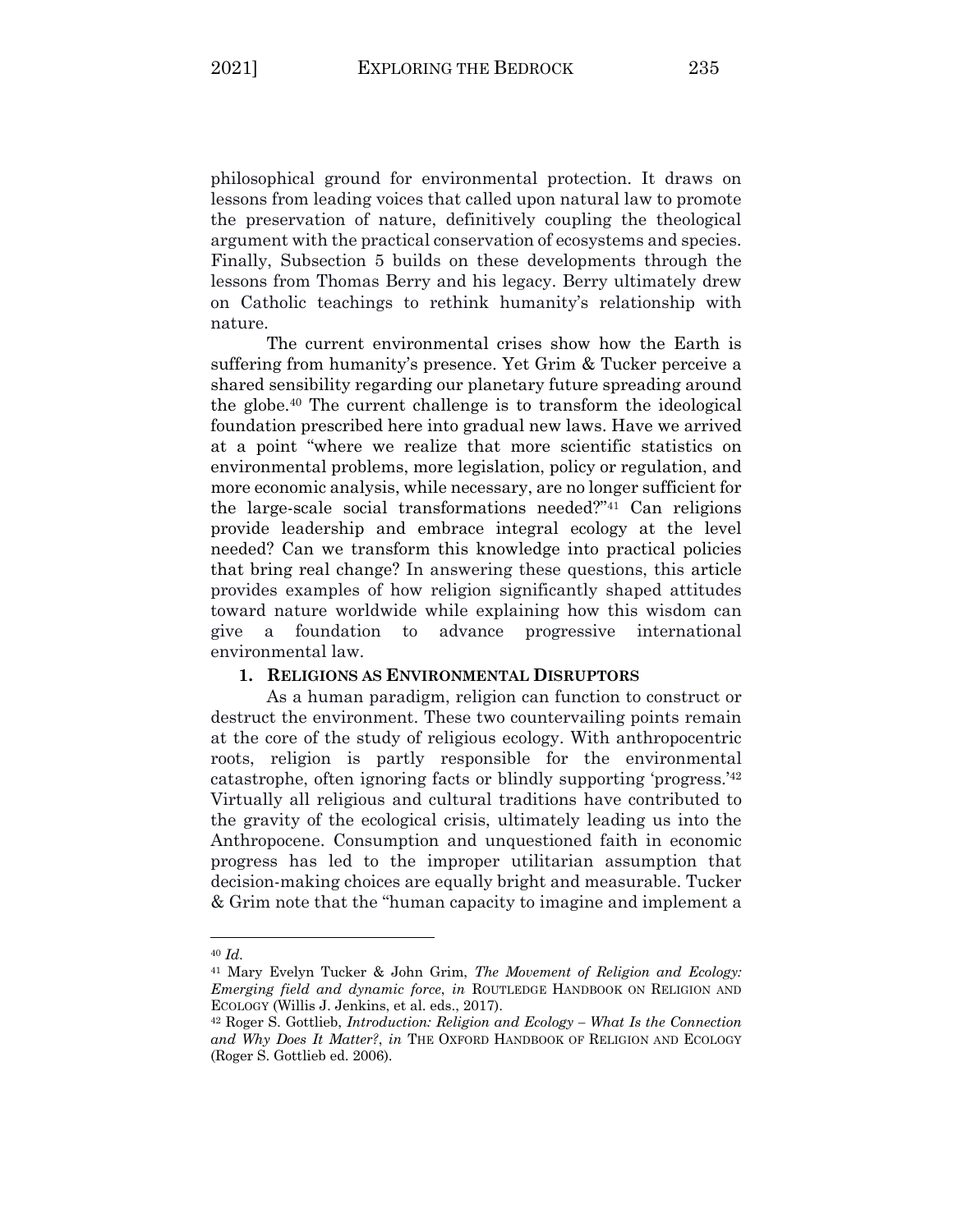utilitarian-based worldview on nature has undermined many ancient insights of the world's religious and spiritual traditions," including seizing on a material accumulation as containing divine sanction.<sup>43</sup> This view has developed widely before the 1960s.

Those who live in secular states can be skeptical of religion's dominance in society. Yet religion has a historic role as a source of conflict and war and can advance violent radical acts. Looking at how religion influences development, Weber notably proposed that Protestantism was responsible for the rise of market-driven capitalism in the Western world and the rational-legal nationstate.44 Similarly, religion can be used to obstruct solutions to the environmental crisis. There is strong historical evidence that scientific, technological, and religious ideas precipitated anthropocentric attitudes that separated people from feelings of belonging to nature, suppressed animistic perceptions and beliefs, and fostered an indifference to the well-being of nonhuman organisms. These ideas contributed significantly, if not decisively, to the contemporary environmental crisis.45

White, Jr's 'The Historical Roots of Our Ecologic Crisis'46 has played a critically important role in environmental studies by advancing a multifaceted and provocative argument that the 'Judeo-Christian' tradition, especially Christianity, has promoted anthropocentric attitudes and environmentally destructive behaviors.47 White maintained that the technological innovations in medieval times played an important role in a cultural transformation that changed the Western view of humanity as a part of nature to viewing people as exploiters of it. He hypothesized the role of religion in environmental decline through a historical analysis. He argued this decline related to Christianity's and Judaism's deep anthropocentrism and its disenchantment of nature. He posited that "human ecology is deeply conditioned by beliefs about our nature and destiny—that is, by religion" and

<sup>&</sup>lt;sup>43</sup> Tucker and Grim, *supra* note 41.<br><sup>44</sup> MAX WEBER, THE PROTESTANT ETHIC AND THE "SPIRIT" OF CAPITALISM AND OTHER WRITINGS (Penguin 2002).

<sup>45</sup> Bron Taylor, The Greening of Religion Hypothesis (Part One): From Lynn White, Jr and Claims that Religions can Promote Environmentally Destructive Attitudes and Behaviors to Assertions they are Becoming Environmentally Friendly, 10 J. FOR THE STUDY OF RELIGION, NATURE AND CULTURE 268; 274 (2016).

<sup>46</sup> Lynn White Jr., The Historical Roots of Our Ecological Crisis, 155 SCIENCE 1203 (1967).

<sup>47</sup> Taylor, *supra* note 45.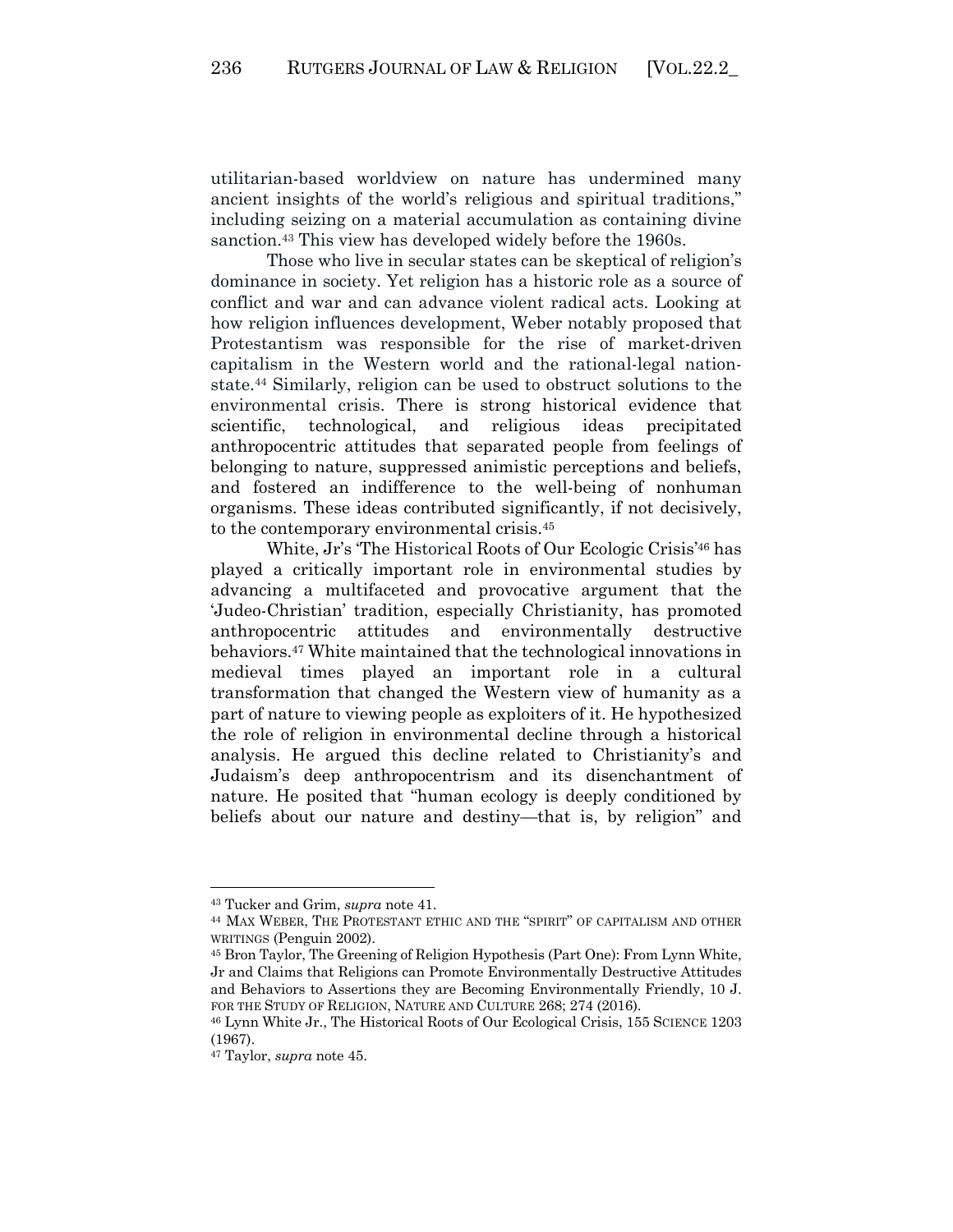especially by 'Christian teleology' with its "implicit faith in perpetual progress."48

For the most part, the worldviews associated with the Western Abrahamic traditions of Judaism, Christianity, and Islam have created a dominantly human-focused morality, in which nature often has a secondary role.49 Western monotheistic religions see humans as an exclusively gifted creatures with a transcendent soul that manifests God's divine image and likeness.<sup>50</sup> The biblical command "to fill the earth and subdue it" (Genesis 1:28) indicates that the Judeo-Christian tradition puts humans above the rest of creation and regards all other forms of life as subordinate.51 Until recently, there was a consensus that nature was God's creation and ultimately God's ownership.52

Given this divine ownership and humanity's 'special place' in creation, humans had the right to use property to their advantage.53 As a consequence, nature gradually disappeared from Christian consciousness.54 The perceived scriptural license to 'dominate the Earth' has arguably led to a great deal of environmental damage over time.<sup>55</sup> However, dominion implies stewardship, not domination. In Judaism, while God gave man dominion over every living thing, he did not give man the right to destroy it.56 At the same time, the idealism inherent in the traditional Jewish approach to life, including their economic reality, gave rise to a religious lifestyle that is primarily indifferent to nature.57

The negative contribution is not solely the responsibility of Western Abrahamic traditions. Indeed, many civilizations have overused their environments. Each community uniquely contributed to the environmental catastrophe. Brunn & Kalland have similarly argued that Asian philosophies have done little to

<sup>48</sup> White, *supra* note 46, at 1205.

<sup>49</sup> GRIM & TUCKER, *supra* note 21, at 22.

<sup>50</sup> Tucker & Grim, *supra* note 41, at 4. 51 Hava Tirosh-Samuelson, *Nature in the Sources of Judaism*, 130 DAEDALUS <sup>99</sup> (2001).

<sup>52</sup> Gottlieb, *supra* note 42, at 3-4.

<sup>53</sup> *Id*. at 3-4.

<sup>54</sup> Thomas Berry, *Earth: A New Context for Religious Unity*, *in* THOMAS BERRY AND THE NEW COSMOLOGY 16 (Anne Lonergan & Caroline Richard eds., 1987).

<sup>55</sup> White, *supra* note 46. 56 McElroy, *supra* note 22, at 52. 57 Tirosh-Samuelson, *supra* note 51, at 116.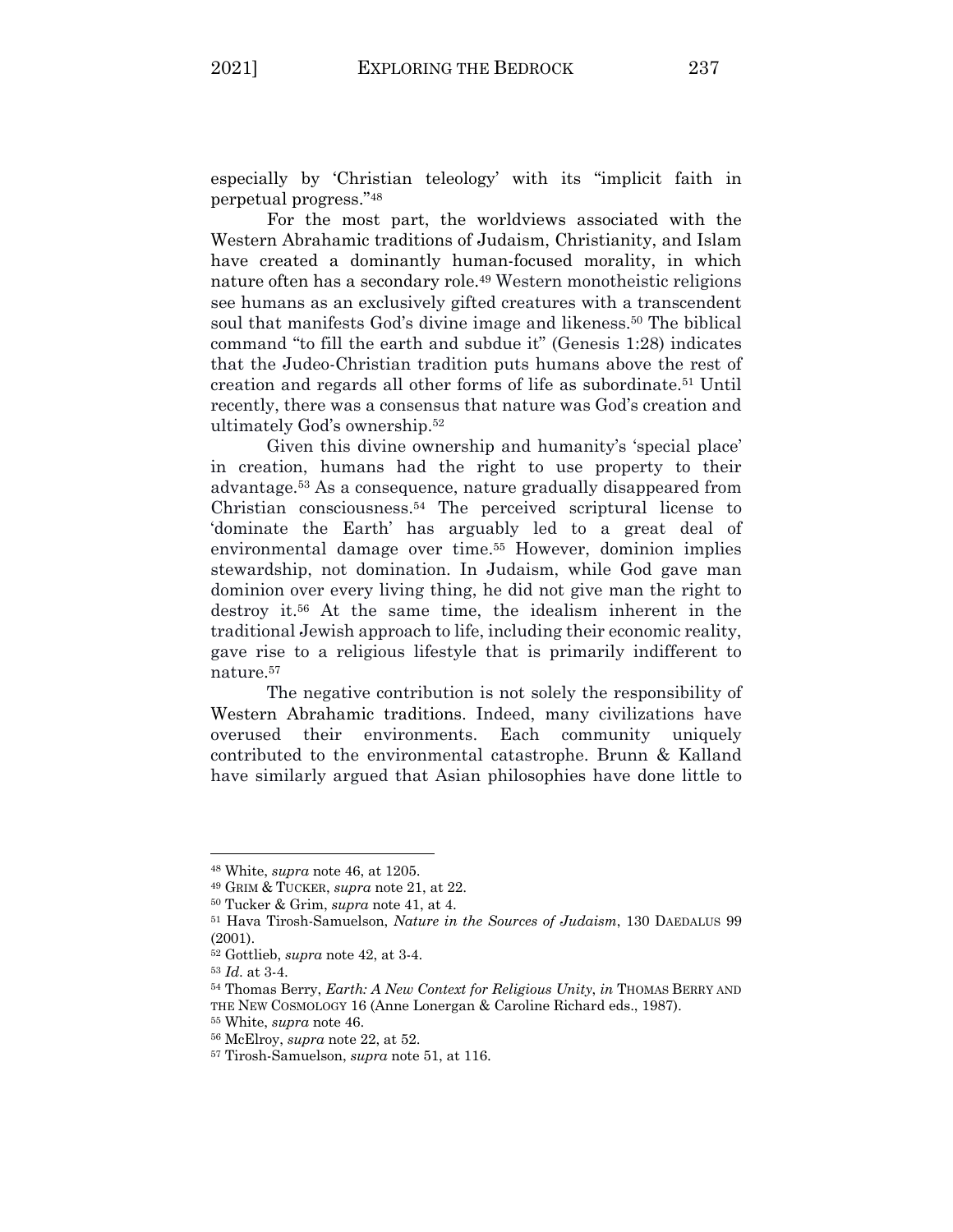prevent environmental disasters.58 Eastern traditions also lacked implementation of nature stewardship, even when they proclaimed respect for nature. Eastern religions did not share a deep tradition to galvanize adherents to socially critical responses to injustice to people or wildlife. <sup>59</sup> For example, through samsara, the endless round of birth and death and rebirth, and the goal to liberate oneself from this circling, India turned its gaze inward. Its environmental ethic remained implicit only.60 Despite benevolent attitudes towards nature, India has shown a deplorable environmental record, exemplified paradoxically through its relationship with the Ganges, a river with religious significance that is nevertheless mistreated through sewage and waste dump. Therefore, it is indefensible to congratulate any tradition as consistently and effectively promoting a practical ecological orientation.61 As seen in the next section, ecologically sensitive ideas in religions are not always evident. It took a greening religious movement to bring that reinterpretation towards a better sense of nature. Religions have been subject to interpretation, and there is still a disconnect between principles and practice.62 Yet, as the next section shows, a redirection towards an environmental moral compass is slowly taking place in religions across the globe.

#### **2. RELIGIONS AS AN ENVIRONMENTAL MORAL COMPASS**

Suppose religion has indeed had a role in environmental destruction. In that case, reversing the ecological crisis requires a dramatic change in the collective consciousness that produces feelings of belonging to nature and kinship with nonhuman organisms and ethics and behaviors that cohere with such sentiments.<sup>63</sup> The scope of the ecological crises is unprecedented, demanding new responses. While no religious tradition is fully prepared to address it, as original scriptures do not grasp our

<sup>58</sup> David L. Haberman, *Hinduism*, *in* ROUTLEDGE HANDBOOK OF RELIGION AND ECOLOGY 35 (Willis J. Jenkins, et al. eds., 2017). (citing Ole Bruun & Arne Kalland, *Images of nature: an introduction to the study of man-environment relations in Asia*, *in* ASIAN PERCEPTIONS OF NATURE 2-3 (Ole Bruun & Arne Kalland eds., 1995)).

<sup>&</sup>lt;sup>59</sup> Gottlieb, *supra* note 42, at 4.<br><sup>60</sup> Philip Novak, Tao How? Asian Religions and the Problem of Environmental Degradation, 9 REVISION 33 (1987).

<sup>61</sup> George Rupp, *Religion, Modern Secular Culture, and Ecology*, 130 DAEDALUS 23; 26 (2001).

<sup>62</sup> Tucker & Grim, *supra* note 41, at 5.

<sup>63</sup> Taylor, *supra* note 45, at 274; White, *supra* note 46, at 1207.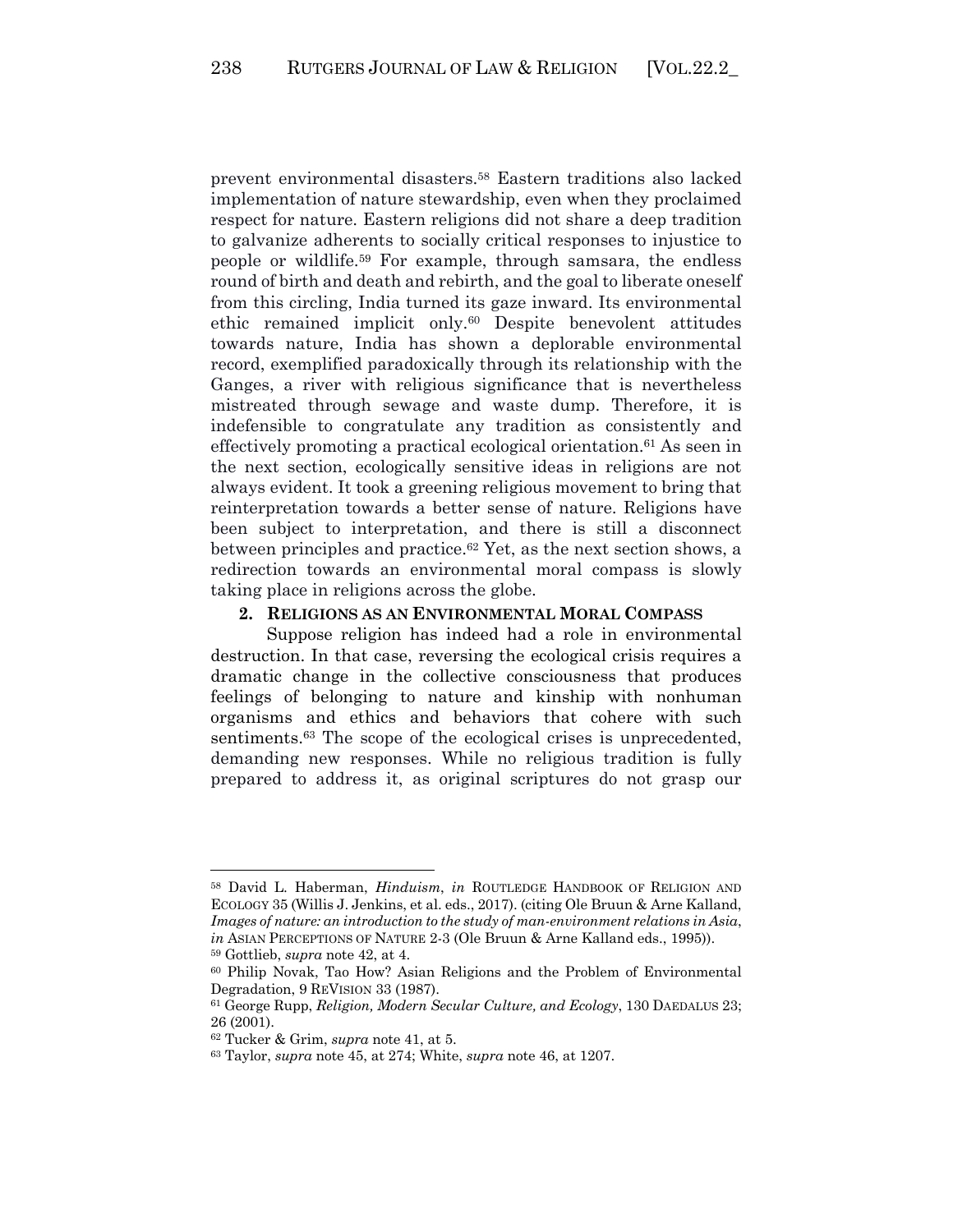current reality,<sup>64</sup> religions provide a stable foundation for new or revised answers. Religious traditions can marshal substantial resources for addressing environmental threats more effectively.65

Religious ethics can ensure environmental protection, drawing from previous experiences in provoking social change. For example, religions have traditionally developed ethics for homicide, suicide, and genocide and can provide the moral compass for a fundamental societal change – including, possibly, for ecocide. In a parallel development that occurred through the 'greening' of human rights law, in which existing human rights were reinterpreted to establish its role in environmental protection, scholars have developed the role of religions in the well-being of people and the planet to a flourishing future.66 In an address on World Peace Day, Pope John Paul II stated:

> *"In our day, there is a growing awareness that world peace is threatened not only by the arms race, regional conflicts and continued injustices among people and nations, but also by a lack of due respect for nature, by the plundering of natural resources and by a progressive decline in the quality-of-life."67*

Based on a series of conferences on religion and ecology held at Harvard, Grim & Tucker identified seven common values that the world religions hold concerning the natural world: reverence, respect, reciprocity, restraint, redistribution, responsibility, and restoration.68 These values are being resurfaced to guide a more nature-centered attitude towards the environment:

> *"As religions move toward a broader understanding of their cosmological orientations and ethical obligations, these values are being retrieved and expanded in response to environmental concerns. As this shift occurs— and there are signs it is already happening—religions are calling for reverence for the Earth and its*

<sup>64</sup> Haberman, *supra* note 58, at 36 (citing Poul Pedersen, *Nature, religion, and cultural identity: the religious environmental paradigm in Asia*, *in* ASIAN PERCEPTIONS OF NATURE 226 (Ole Bruun & Arne Kalland eds., 1995).

<sup>65</sup> Rupp, *supra* note 61.

<sup>&</sup>lt;sup>66</sup> Tucker & Grim, *supra* note 41, at 5.<br><sup>67</sup> Pope John Paul II, World Peace Day, January 1, 1990, quoted in Environment and the World of Work, Report of the Director-General of the I.L.O. 4 (1990). 68 GRIM & TUCKER, *supra* note 21, at 8.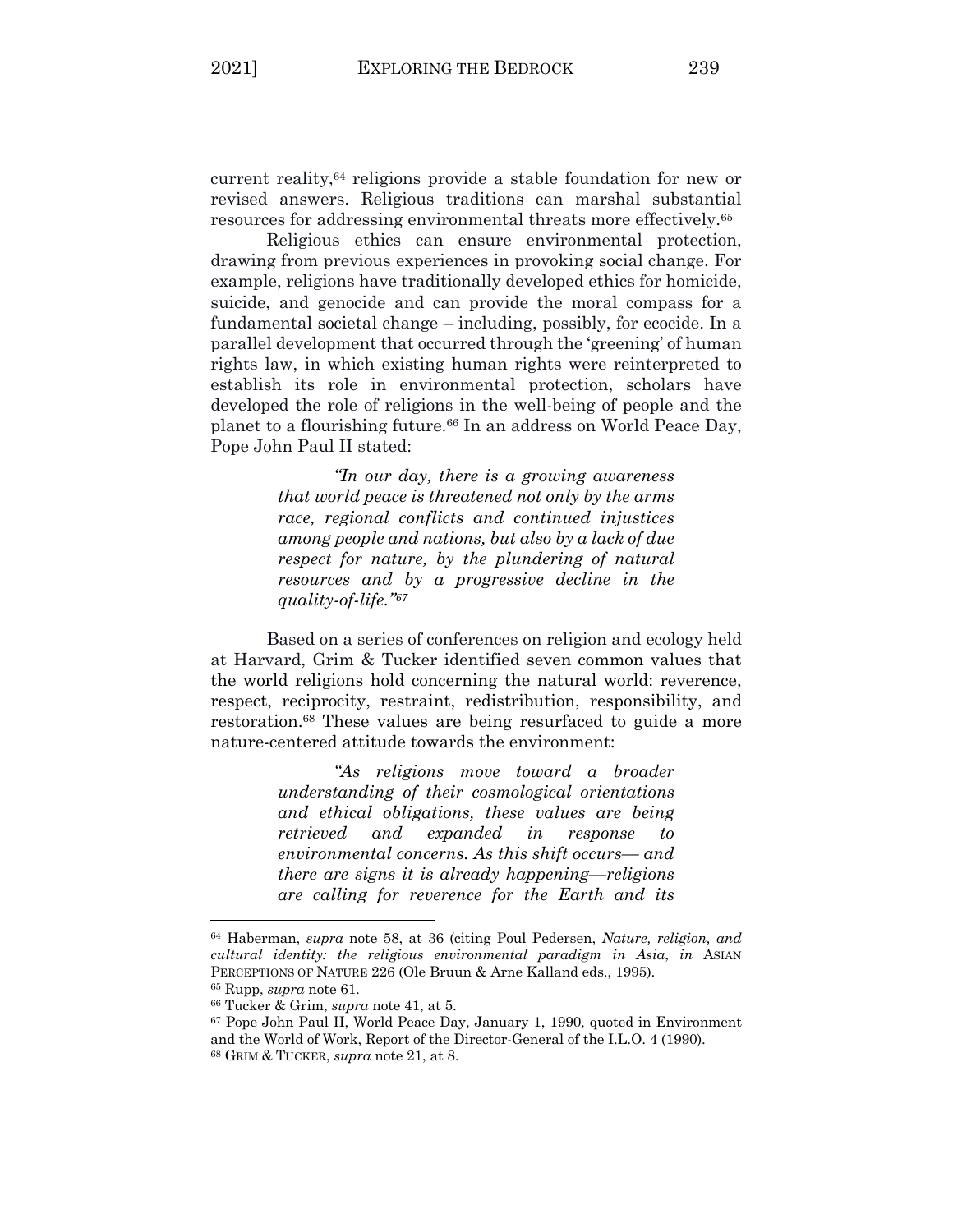*profound ecological processes, respect for Earth's myriad species and an extension of ethics to include all life forms, reciprocity in relation to both humans and nature, restraint in the use of natural resources combined with support for effective alternative technologies, a more equitable redistribution of economic opportunities, the acknowledgment of human responsibility for the continuity of life, and restoration of both humans and ecosystems for the flourishing of life."69*

Throughout the years, the original religious interpretation based on human domination has changed. Religion entered an ecological phase in which "environmental concern takes its place alongside more traditional religious focus."70 This is partly due to the extent of the current environmental devastation, which grew from local to global. It also emphasizes how religions are flexible, changing from within and sparking change from without, inducing movements for social change.71 As religions enter their ecological phase, they promise to enlighten the environmental crisis's moral dimensions. As a result, major religious traditions have developed moral and ethical statements on the environment.72

Religions are repositories of sacred-human relations, guiding human affairs and orienting human-Earth interactions. In the former, religious ecologies situate humans in the dynamic world of nature.73 Based on the notion of the "Earth is our home," reflected in many religions,74 there is a vision of human life as a universal gift, revealing the complexity and interconnectedness of life systems in one single planetary space for all.75 The new planetary

<sup>69</sup> *Id*. at 8-9.

<sup>70</sup> Gottlieb, *supra* note 42, at 6. 71 GRIM & TUCKER, *supra* note 21, at 24.

<sup>72</sup> *Id*. at 25.

<sup>73</sup> *Id*. at 26.

<sup>74</sup> EARTH CHARTER COMMISSION, THE EARTH CHARTER (2000). *See* "The Earth is the Lord's" (Exodus 9:29; Psalm 24:1 in the Hebrew Bible); the earth and humans as God's icons are interconnected in a communion of suffering and "hope for liberation (Paul's letter to the Romans, Rom. 8.21). In Islam, Allah created humans as guardians of nature, within the concept of trusteeship (Khalifa) and the unity of Allah (Tawheed) and of humanity and nature emphasized as a central force. Buddhism rejects the illusion of separateness and emphasizes the interconnectedness of all beings. *See* Sigmud Bergmann, *Developments in religion and ecology*, *in* ROUTLEDGE HANDBOOK ON RELIGION AND ECOLOGY (Willis J. Jenkins, et al. eds., 2017).

<sup>75</sup> *Id*. at 17.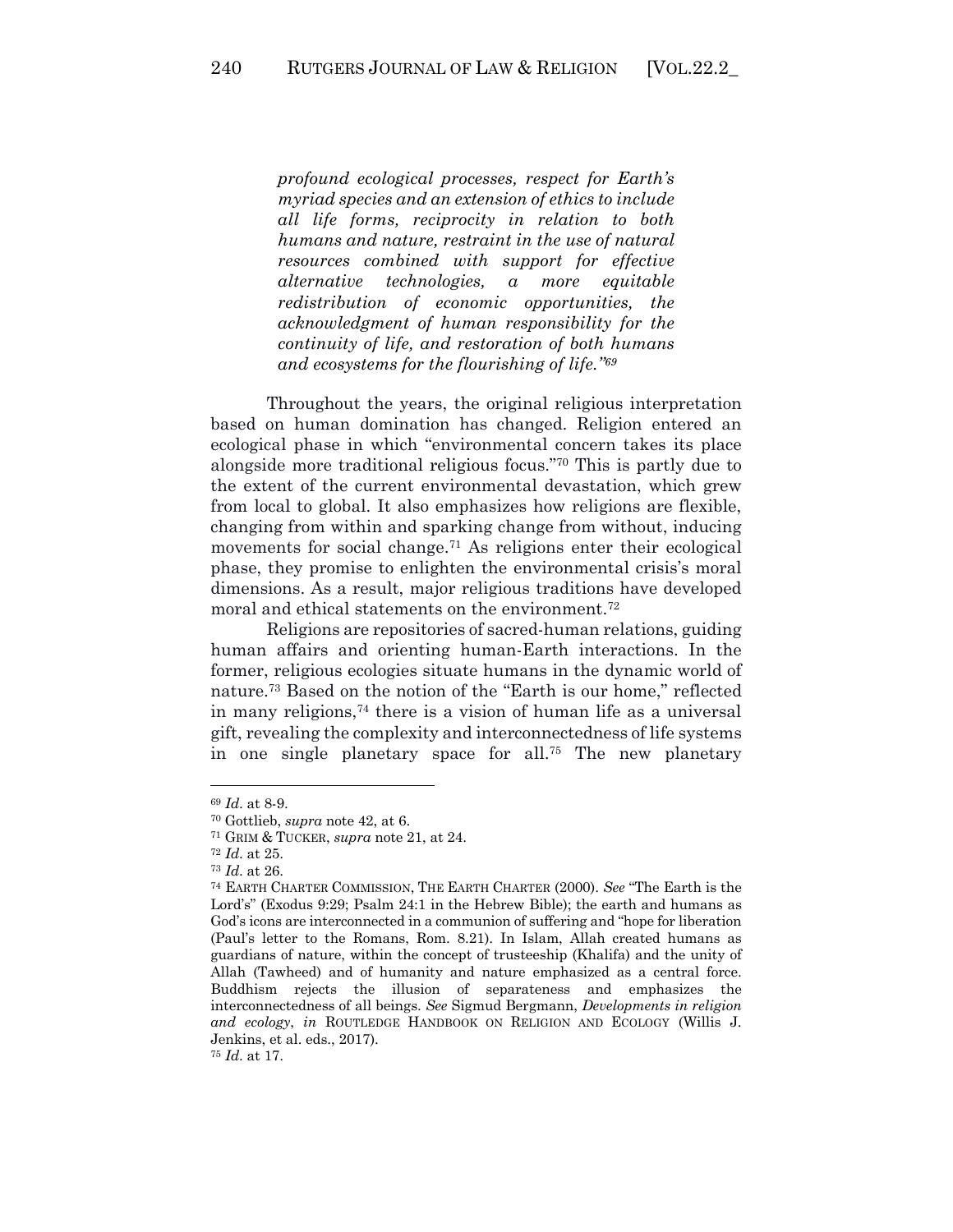awakening of religions seeks ways beyond our current unsustainable predicament to a healthier human presence on Earth. Religious traditions worldwide are increasingly contributing to this movement.76

The word 'environment' in religious traditions includes the "biological, physiological, economic and cultural aspects, all linked in the same constantly changing ecological fabric."77 Elements of earth, air, fire, and water are essential symbols in religious ecologies, representing the Earth's processes and the cosmos and corresponding to orienting, grounding, nurturing, and transforming humans.78 Environmental problems are universal issues that need special attention from all humanity, regardless of race, religion, ideology, and country. Human beings and the environment each affect one another and are, in turn, affected by one another.79

Humanity's cultural values affect how the natural environment and resources are perceived, used, and managed. Principles that heed the local religious context are likely to be more effective than imported, foreign ones.80 Along with this significant change came the perception that the environmental crisis is, among other things, a spiritual problem.81 Religions thus perceived an obligation to contribute to reversing the state of environmental degradation. It became apparent that the traditional interpretation of religions was "if not irrelevant, then clearly insufficient by the environmental crisis."82 McElroy further called:

> *"We must appreciate that human society, like nature itself, is dynamic. We need a global vision to recognize that there is a unity to life on Earth, that we are part of nature, not independent, that we have the potential to change our environment, but that we must exercise this power with discretion. We need a deeper appreciation for ourselves and nature, drawing on insights not only from science but also from the intellectual heritage*

<sup>&</sup>lt;sup>76</sup> Haberman, *supra* note 58, at 35.<br><sup>77</sup> D. Vidart, Environmental education - Theory and practice, 8 PROSPECTS 466 (1978).

<sup>78</sup> GRIM & TUCKER, *supra* note 21, at 37.

<sup>79</sup> Gottlieb, *supra* note 42, at 5-6.

<sup>80</sup> Hussein A. Amery, *Islam and the environment*, *in* WATER MANAGEMENT IN ISLAM (Naser I. Faruqui, et al. eds., 2001).

<sup>81</sup> Gottlieb, *supra* note 42, at 11.

<sup>82</sup> *Id*. at 4.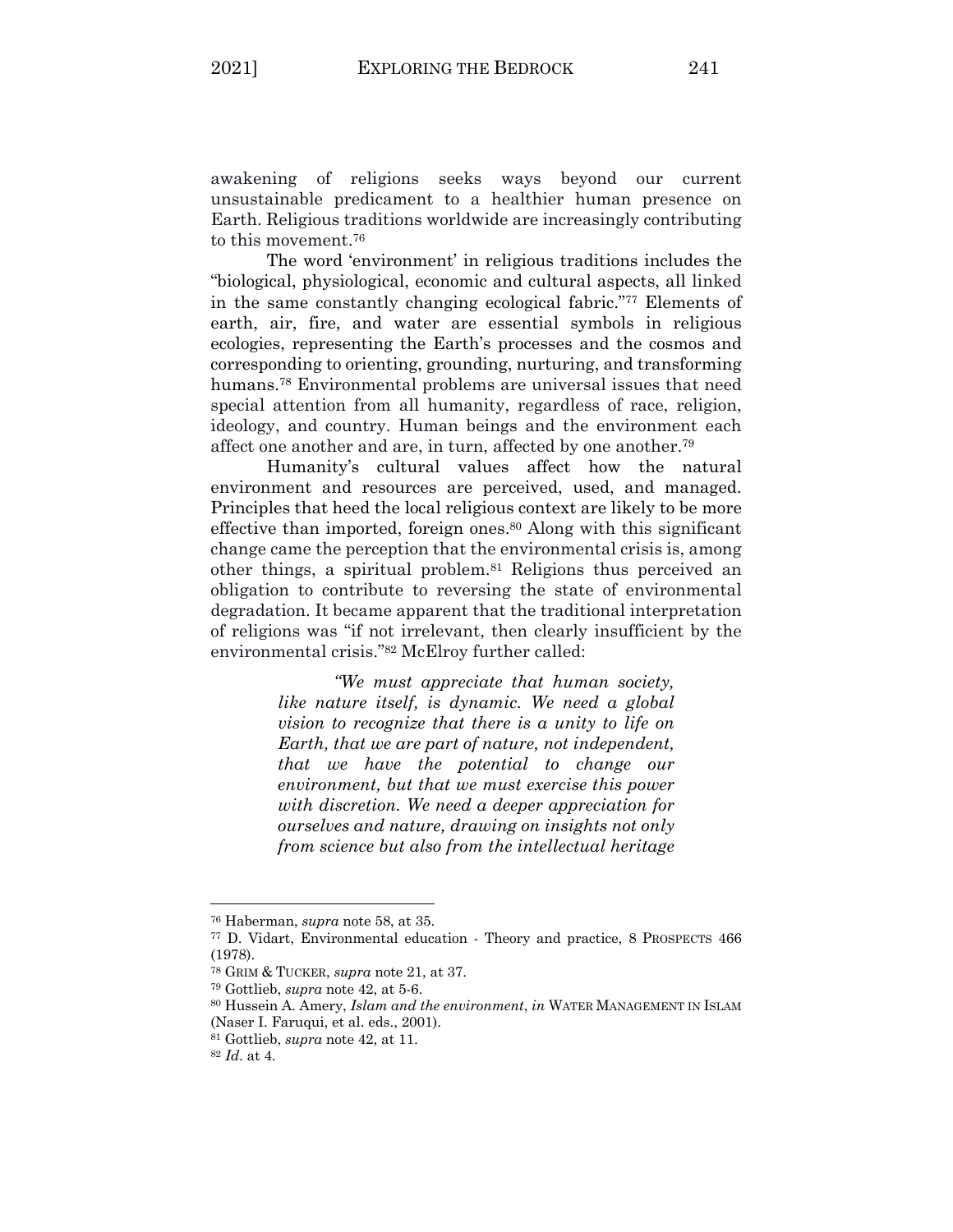*codified in the world's great philosophical and religious traditions."83*

With this awareness, religious scholars advanced a profound 'interpretive reevaluation' of traditional teachings and classic texts. With the broad participation of religions in environmental discussions, multiple responses promoted their distinctive ecological vocation.84 Theologians, ethicists, and other scholars became aware of scientific studies that indicated a global ecological crisis and, in response, began to encourage respect for the Earth's biosphere.85 Several international religious leaders emerged as influential spokespersons for the importance of care for the environment, including Tibetan Buddhist leader, the Dalai Lama, and the Vietnamese Buddhist monk Thich Nhat Hanh. The Ecumenical Patriarch Bartholomew emerged as a prominent religious figure responding to the environmental crisis.<sup>86</sup> Reinforcing the link between scientific and religious dialogue and the unique spiritual and ethical role of humans in the natural world, he called for an expanded view of the human-Earth relationship:

> *"The Patriarch's enduring legacy will be his long-standing articulation of the environmental crisis as primarily a spiritual and moral crisis. He sees the limits of purely utilitarian responses to the Earth, as well as rational choice policies and arid intellectualism. Rather, he notes the need for an expanded understanding of the relationship of humans to the Earth and to the divine. His insistence on the spiritual and moral nature of the environmental crisis leads to fresh theological insights."87*

Contemporary scholars who wished to shape an ecologically sensitive attitude and sustainable practices relied on traditional ideas. According to their relevance to current circumstances, Swearer suggests reevaluating scriptures, doctrines, practices, hermeneutical and tactical strategies. Broadening the scope ensures that global environmental issues' religious dimensions

<sup>83</sup> McElroy, *supra* note 22, at 56.

<sup>84</sup> *See* Tucker, *supra* note 28, at 403-404 for a more in-depth analysis. 85 John Hart, *Catholicism*, in THE OXFORD HANDBOOK OF RELIGION AND ECOLOGY (Roger S. Gottlieb ed. 2006).

<sup>86</sup> GRIM & TUCKER, *supra* note 21, at 101.

<sup>87</sup> *Id*. at 103.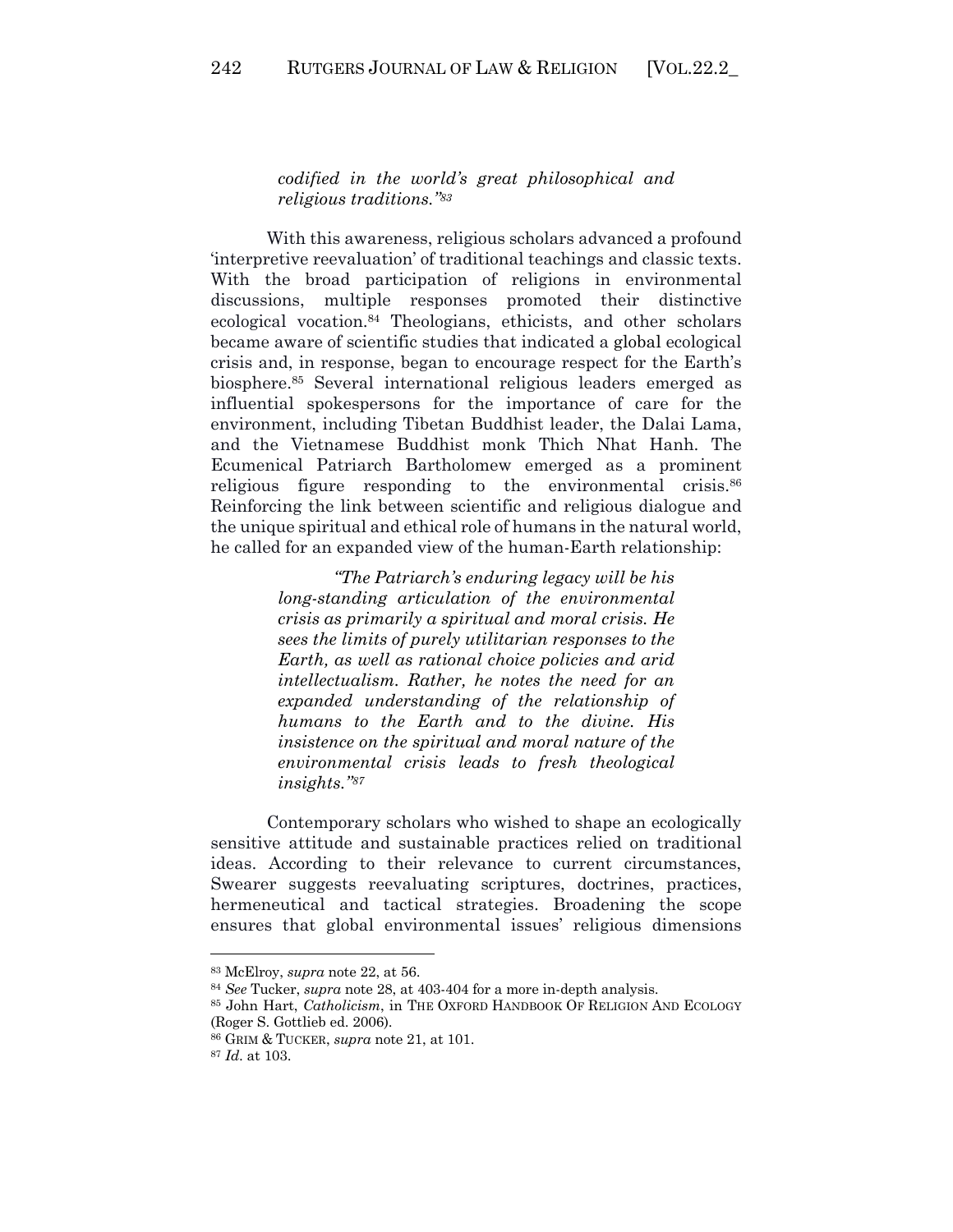positively impact decision-making and implications for public policy.88 In doing so, scholars questioned ideas that could lead to inappropriate environmental practices and suggested ways to adapt teachings to modern circumstances creatively. The 'mining' of religious traditions was essential to search for new ethical resources for promoting a holistic, non-anthropocentric, egalitarian, and ecofriendly worldview.89

Most religious traditions address environmental problems as they teach about the human-nature relationship, ethics, and morality. Every religion provides guidelines on obligations, rules, and values that set the criterion of correct actions for its adherents at a fundamental level, forming the normative foundation for religious ethics.90 Similarly, universal law principles exist within civil law, common law, socialist law, Islamic law, and customary law regimes.91 However, even where a set of shared religious values appears to exist, one should not assume that connectivity across groups and networks implies a stable epistemic community with a coherent focus on political ecology at a national level.92

This reevaluation of ethical and environmental values has invited a broader debate on religious institutions' role and personal beliefs, informing spiritual and ecological values.93 As an emerging worldwide phenomenon, religious environmentalism is becoming increasingly visible and consolidated as a political and social movement. Pope Francis called for an 'ecological conversion' from within all the world religions. The World Council of Churches (WCC), a gathering of primarily Protestant and Orthodox Christian churches, has hosted sustained and significant high-level work on religion and ecology since the 1960s.94 The UK-based Alliance of Religion and Conservation (ARC), led by Martin Palmer, has been doing significant work with religious communities under Prince Philip's patronage.

<sup>88</sup> Donald K. Swearer, Principles and Poetry, Places and Stories: The Resources of Buddhist Ecology, 130 DAEDALUS <sup>225</sup> (2001). 89 *Id*.

<sup>90</sup> Norah bin Hamad, Foundations for Sustainable Development: Harmonizing Islam, Nature and Law 7 (2017; S.JD. Thesis, Elisabeth Haub School of Law).

<sup>91</sup> Nicholas A. Robinson, *Evolved norms: A canon for the Anthropocene*, *in* RULE OF LAW FOR NATURE (Christina Voigt ed. 2013).

<sup>92</sup> Jeremy Kidwell, Mapping the Field of Religious Environmental Politics, 96 INT'L. AFFAIRS 343 (2020).

<sup>93</sup> *Id*. 94 Robert Booth Fowler, *The Greening* of *Protestant Thought* (University of North Carolina Press. 1995); Guillermo Kerber, *International advocacy for climate justice*, How the World's Religions are Responding to Climate Change: Social Scientific Investigations (Robin Globus Veldman, et al. eds., 2014).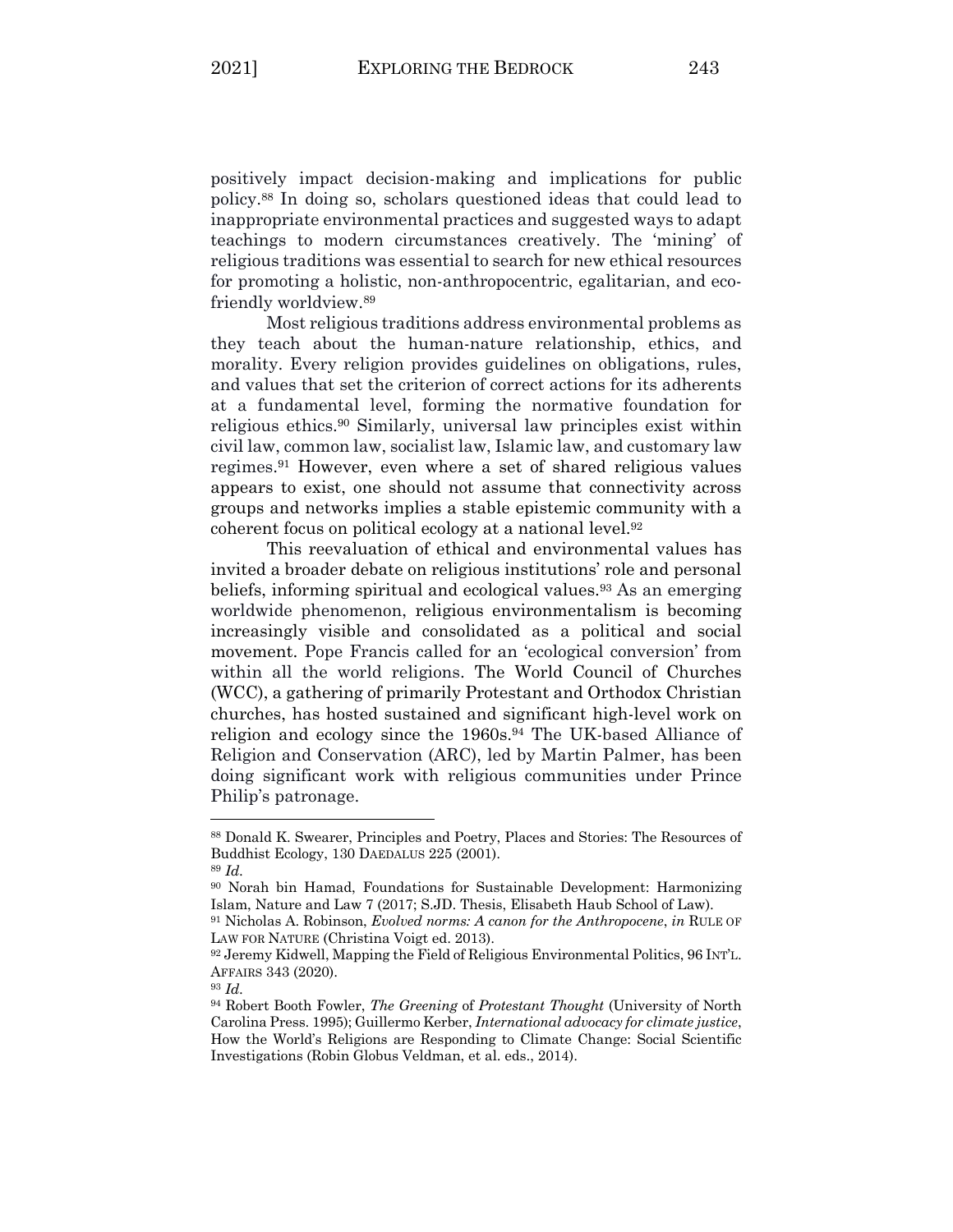As a result, "[i]nnovative liturgies and rituals are being practiced, and a unique sense of moral responsibility that stresses the interdependence of our treatment of nature and our treatment of other people has emerged as the strikingly new concept of 'ecojustice.'"95 World religions provide a wide-ranging orientation to the cosmos and the human roles. Tucker further summarizes:

> *"It is now the case that most of the world's religions have issued statements on the need to care for the earth and to take responsibility for future generations. These statements range from various positions within the Western monotheistic traditions to the different sectors within Asian traditions of Buddhism and Daoism. By no means monolithic, they draw on different theological perspectives and ethical concerns across a wide spectrum. They reflect originality of thought in bringing religious traditions into conversation with modern environmental problems, such as climate change, pollution and loss of biodiversity."96*

These efforts "are recovering a sense of place, which is clear in the environmental resilience and regeneration practices of indigenous peoples."97 As I expand later in this article, Indigenous peoples have long promoted deep care for nature central to their traditional beliefs. Similarly, the reevaluation of religious texts has made clear that promoting harmony and respect for nature is at the core of religious thinking.98 For example, Buddhism sees the change in nature and the cosmos as a potential source of human suffering. On the other hand, Confucianism and Daoism affirm nature's changes as the source of the Dao (Heaven's Way). In Confucianism, humans are grounded in an expensive sense of community, which includes humans and nature.<sup>99</sup> Further, the death-rebirth cycle of nature serves as an inspiring mirror for human life, especially in the Western monotheistic traditions of Judaism, Christianity, and Islam. In fostering a relationship grounding the human, communities of several religious ecologies include humans in the

<sup>95</sup> Gottlieb, *supra* note 42, at 7.

<sup>96</sup> Tucker, *supra* note 28, at 404-405. 97 Tucker & Grim, *supra* note 41, at 10-11 (providing several examples that illustrate an emerging alliance of religion and ecology around the world).

<sup>98</sup> *See* Grim & Tucker, *supra* note 21, at Chapter 3.

<sup>99</sup> *Id*. at 92.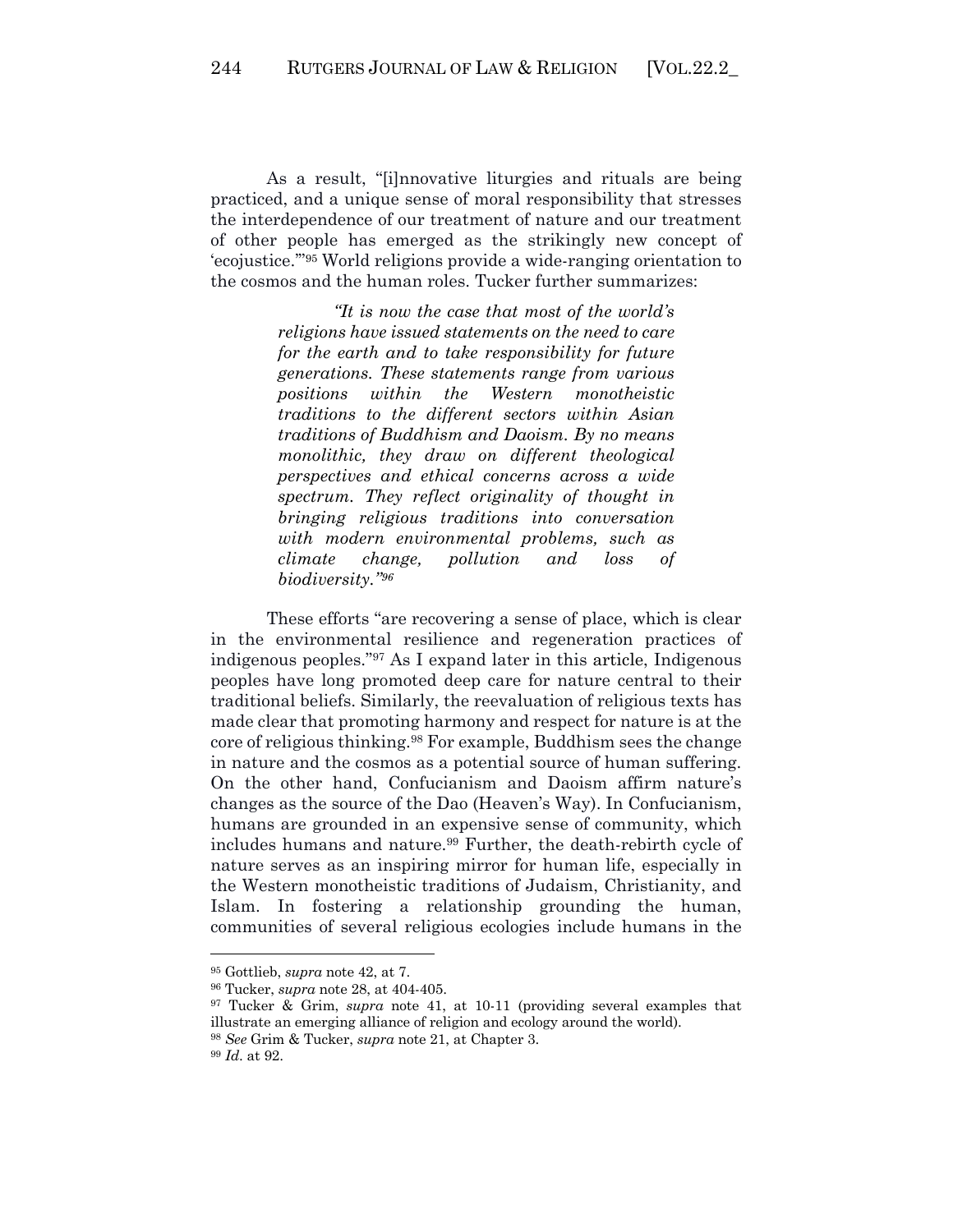past, present, and future generations. The expansion of the protection of humans in time has deep meaning for the development of intergenerational equity.100

This protection extends to other living beings in some traditions, such as meadows, rivers, forests, and oceans, mimicking moral compass deeply rooted in Indigenous rituals.<sup>101</sup> Comparably, the protection of all aspects of nature has found fertile ground in religious thoughts, further developed in this thesis. Gottlieb clarifies how religions share with environmental organizations the laudable goal of safeguarding life in all forms, reinforcing the value of nature in itself:

> *"Most contemporary environmental organizations repeatedly stress that your goal is not just to save wilderness, but to protect all of life. At its best the religious spirit has a similarly inclusive goal. We are all, says the Bible, made in the image of God. We all, says Buddhism, suffer and deserve released from our pain. Each community, says the Qur'an, has its own purpose and value. Any violence against one of us, teach the Jains, can only hurt us all. Looked at it in this light, then, the universal missions of truly compassionate religion in the first truly global environmental politics naturally converge, at least in the attempt to forge the widest possible social and ecological ethic. Both believe that life deserves a reverence that cannot be reduced to dollar value, that self-examination and spiritual practice makes the most important kind of sense, and that there is more to human wellbeing than money, power, and pleasure."102*

Tucker explains that "[b]y linking human life and patterns of nature, religions have provided a meaningful orientation to life's continuity as well as to human diminishment and death. In addition, religions have helped celebrate the gifts of nature such as air, water, and food that sustain life."103 For example, in Jewish

<sup>100</sup> Intergenerational equity provides a notion of partnership among all generations, as each generation has the right to inherit the same fundamental rights enjoyed by the previous generations and to equitable access to the use and benefits of these resources. 101 *Id*. at 40.

<sup>102</sup> Gottlieb, *supra* note 42, at 16. 103 *Id*. at 400.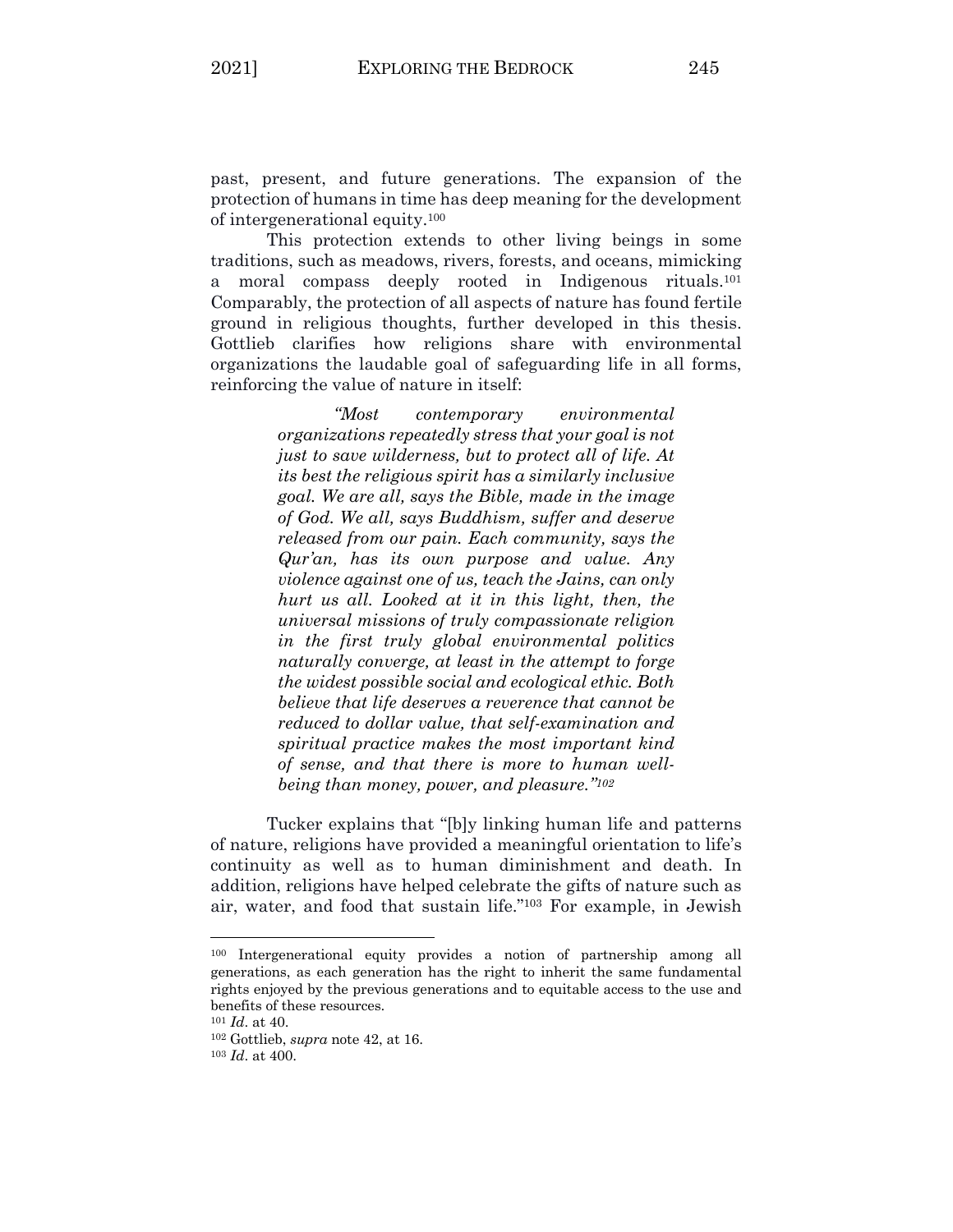tradition, nature is never an end in itself but rather points to the divine creator, who governs and sustains nature.104 When analyzed carefully, it became evident that religious rituals and symbols arise out of cosmologies and are grounded in nature's dynamics. Nature provides resources for encouraging spiritual and ethical transformation in human life.105 By observing and respecting nature in all of its forms and moments, religions provided it with a profound meaning, calling for its protection.

Eastern traditions similarly adopted an evolved interpretation of traditional texts to develop a care for nature. Daoism regards humans as an essential part of nature, avoiding any fixed distinction between the mind or soul and the body. Sikh scripture, Guru Granth Sahib, declares that "[c]reating the world, God has made it a place to practice spirituality" and that human beings' purpose is to achieve a blissful state and be in harmony with the Earth and all creation.106 In Hinduism, the entire universe is God. Noting the rich diversity of Hinduisms, Haberman has reinterpreted *bhakti* devotional texts and rituals.107 Central to the Bhagavad Gita's position is the vision of the universe as the body of Krishna.108 The four terms *sarvatma-bhava* proclaims that everything is part of a unified and radically interconnected reality, referring to the primarily accepted viewpoint that all is sacred, a concept with deep roots in many Hindu scriptures.109 Some natural entities, such as rivers (the Yamuna, Ganges, and Narmada), holy trees, and mountains, are favored through cultural selection.110 This belief was recently grasped by an Indian court in a decision that granted rights of nature to rivers, showing how religious concepts are now being transferred to the legal frameworks.111 As part of this

<sup>&</sup>lt;sup>104</sup> Tirosh-Samuelson, *supra* note 51, at 101.<br><sup>105</sup> Tucker, *supra* note 28, at 400.<br><sup>106</sup> Colin Millais, Common Belief: Australia's Faith Communities on Climate Change, The Climate Ins. 4, 24 (2006).

<sup>107</sup> Haberman, *supra* note 58, at 35.

<sup>108</sup> *Id*. at 35.

<sup>109</sup> *Id*. at 37.

<sup>110</sup> *Id*. at 38. 111 *See e.g.* Narayan Dutt Bhatt v. Union of India & others, Writ Petition (PIL) No. 43 of 2014, 1, (India.); T.N. Godavarman Thirumulpad v. Union of India (2012). I.A. Nos. 1433 and 1477 of 2995 in Writ Petition No. 202 of 1995, Supreme Court of India. Center for Environment Law and WWF-India v. Union of India (2013). I.A. No. 100 in Writ Petition No. 337 of 1995, Supreme Court of India.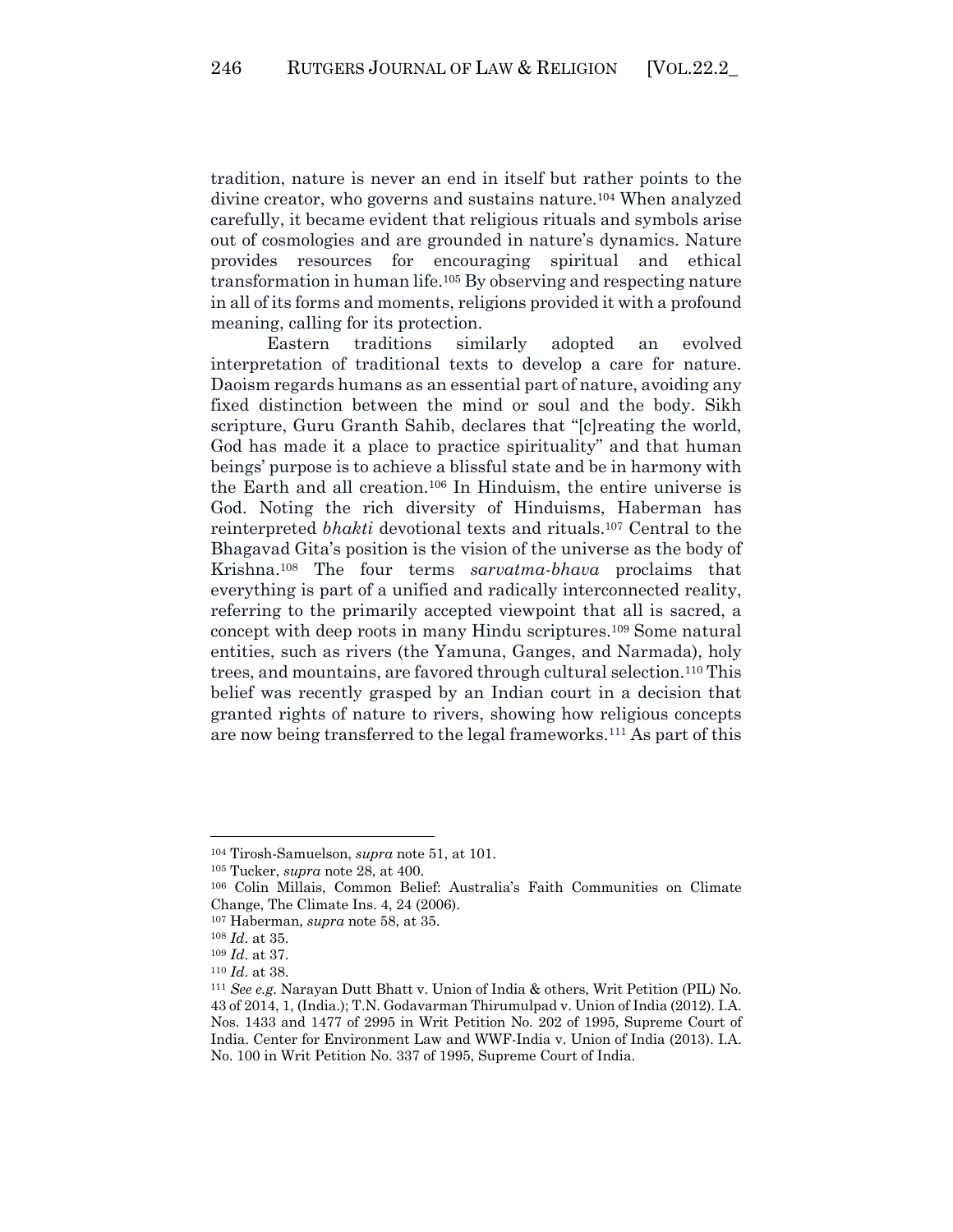exceptional protection conferred to nature, there is a growing conviction of the duty of care towards it.112

The Buddhist belief of reincarnation as an animal in a future life shows little distinction between beings. A Buddhist's goal was to ease the suffering of 'all sentient beings,' not just people. Jainism reflects an indigenous Asian perspective of nature, which inspires an ecologically sensitive response.113 Jainism provides a comprehensive cosmology that integrates the human person's place within the continuum of the universe. Each living being houses a life force that occupies and enlivens the host environment. Like Buddhism, Jainism asserts the universe's eternality and rejects the notion of an initial creation moment. Things share a common root in their aliveness, which must be acknowledged and protected. As a living, dynamic process, nature requires protection and care in the context of contemporary environmental degradation.114 The profound respect for the natural world distinguishes Jainism as potentially the most eco-friendly religion.115

Another essential aspect of the religious cosmologies relates to ecological diversity, which is evident in the varied environmental contexts and bioregions where religions have developed over time.116 For example, Jerusalem and Israel are in a broader sacred bioregion where three religious' traditions, Judaism, Christianity, and Islam, have shaped and shaped by the environment. While these religions developed from the same grounds, their formulation and expression of symbols, rituals, laws, and communal life to the urban, piedmont, hill country, and desert settings of the bioregion are historically different.<sup>117</sup> The value each religion places on this ecological diversity represents a significant change in protecting the environment.

In comparison, interactions among Indigenous, Catholic, and African traditions in Latin America have generated a hybrid type of

<sup>116</sup> Grim & Tucker, *supra* note 21, at 22.

<sup>112</sup> Yamuna as a Mother who cared for her human children, who now need to care for her in return. Haberman, *supra* note 58, at 38-39; *see also* DAVID L. HABERMAN, RIVER OF LOVE IN AN AGE OF POLLUTION: THE YAMUNA RIVER OF NORTHERN INDIA (University of California Press. 2006).

<sup>113</sup> Christopher Key Chapple, The Living Cosmos of Jainism: A Traditional Science Grounded in Environmental Ethics, 130 DAEDALUS 207 (2001).

<sup>114</sup> *Id*. 214. 115 *Id*. 215 (based on the rules on nonviolent behavior towards all living beings and a meditative advice on forest preservation, which represents a textual foundation for the development of an activist Jaina environmentalism).

<sup>117</sup> *Id*. at 22. *See* Daniel Hillel, THE NATURAL HISTORY OF THE BIBLE: AN ENVIRONMENTAL EXPLORATION OF THE HEBREW SCRIPTURES (Columbia University Press. 2006).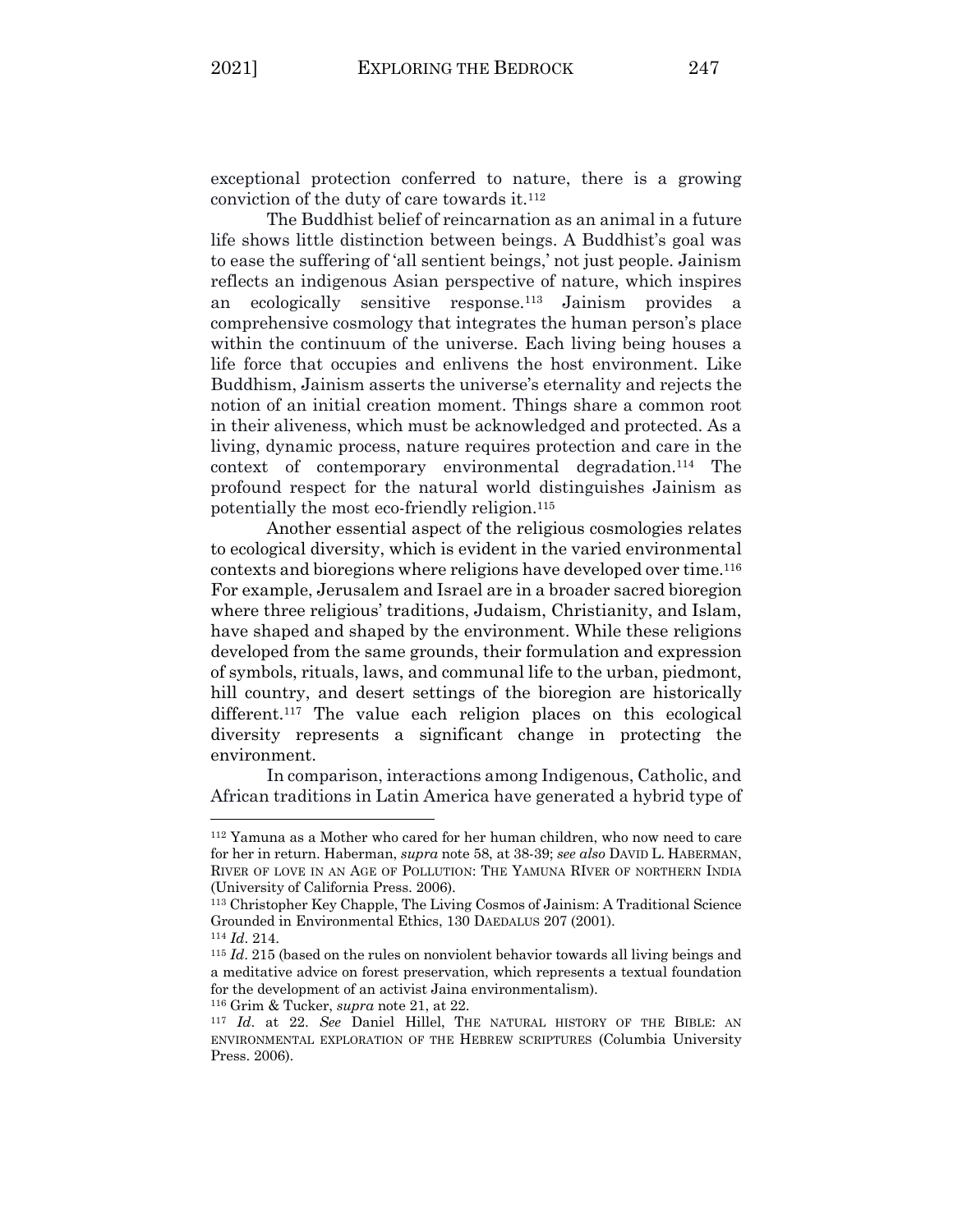Catholic Christianity, incorporating mountains and rivers into myths and rituals.118 Significantly, this hybrid type of Catholicism has developed throughout one of the world's most biodiverse regions, the Amazon rainforest. By adapting to the natural characteristics of that environment, religion has responded to the connection with the land. This worldview has led to a "modest and respectful attitude toward nature."119 Some theologians, including the Brazilian Leonardo Boff, have incorporated ecological concerns into their work, connecting environmental and social justice.120 Following this trend, Pope Francis also recognized the value of species within itself, beyond their importance to human beings:

> *"It is not enough, however, to think of different species merely as potential "resources" to be exploited, while overlooking the fact that they have value in themselves. Each year sees the disappearance of thousands of plant and animal species which we will never know, which our children will never see, because they have been lost for ever. The great majority become extinct for reasons related to human activity. Because of us, thousands of species will no longer give glory to God by their very existence, nor convey their message to us. We have no such right."121*

This recognition of the value of biodiversity and the loss for future generations is deeply connected with a growing call to recognize the rights of nature and intergenerational equity. In 2015, Pope Francis published an encyclical focused on the environment called *Laudato si', On Care for Our Common Home*. <sup>122</sup> In it, as if responding directly to the criticism made by Lynn White decades before, Pope Francis acknowledged that Christianity is deeply anthropocentric, asserting that only human beings were created in the divine image. This confers on them a unique dignity and moral

<sup>118</sup> Anna Peterson, *Latin America*, ROUTLEDGE HANDBOOK OF RELIGION AND ECOLOGY 192-193 (Willis J. Jenkins, et al. eds., 2017).

<sup>&</sup>lt;sup>119</sup> *Id.* at 194.<br><sup>120</sup> LEONARDO BOFF, CRY OF THE EARTH, CRY OF THE POOR (Orbis Books 1997).

<sup>121</sup> Francis, *supra* note 30, at 25, ¶33. 122 *Id*. *See* Mary Evelyn Tucker, *Laudato Si*, 91 THE QUARTERLY REV. OF BIOLOGY 261(2016); Mary Evelyn Tucker & John Grim, *Integrating Ecology and Justice: The New Papal Encyclical*, 6 SOLUTIONS 38 (2015).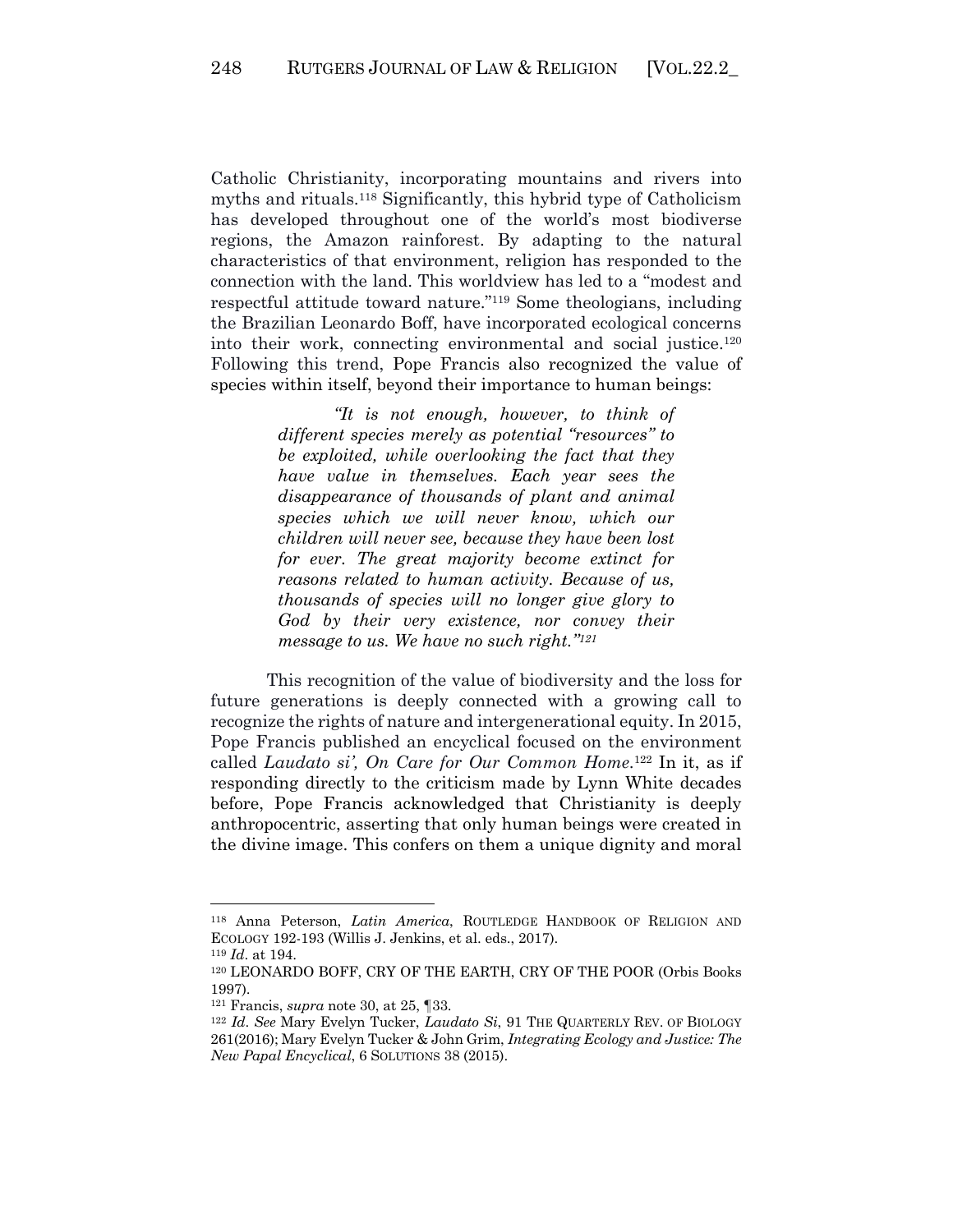value.123 Nevertheless, he averred, Christianity demands loving care for the entire created order by God. In line with what was recognized by the Catholic Church, Thomas Berry, years before, called on religions to respond to biocide, ecocide, and genocide.124

In choosing his papal name, Pope Francis honored Saint Francis of Assisi, explaining that he "reminds us that our common home is like a sister with whom we share our life and a beautiful mother who opens her arms to embrace us."125 His Holiness believes that "Saint Francis is the example par excellence of care for the vulnerable and of an integral ecology lived out joyfully and authentically. He is the patron saint of all who study and work in the area of ecology."126 As William French observed, Francis of Assisi was a "medieval friar; not an ecologist."127 Francis saw God's presence in nature, but he was not advancing the idea that ecosystems and nonhuman organisms have intrinsic worth. His thinking first related the Earth's value to humankind. Moreover, his spiritual priority was evangelical and intended to lead people toward a future life in heaven, and many of his ideas devalued the mortal world.128 Yet, he became known for his appreciation of pristine nature and attitude toward nonhuman species, serving as an example to those later concerned with environmental issues. His teachings were reinterpreted to extend to Earth as a provider for a broader community until it was recognized for its intrinsic value.129 Pope John Paul II declared him the 'patron of ecology' in 1980.

Similarly, Thomas Aquinas called for embracing the universe as a whole, saying that "the whole universe together participates in the divine goodness and represents it better than any

<sup>&</sup>lt;sup>123</sup> Taylor, *supra* note 45, at 272.<br><sup>124</sup> Thomas Berry, The Sacred Universe: Earth Spirituality and Religion in the 21st Century (Columbia University Press. 2009).

<sup>125</sup> Francis, *supra* note 30, at 3-4 (explaining that "[w]e have forgotten that we ourselves are dust of the earth (cf. Gen 2:7); our very bodies are made up of her elements, we breathe her air and we receive life and refreshment from her waters.") 126 *Id*. (explaining that "[t]he urgent challenge to protect our common home includes a concern to bring the whole human family together to seek a sustainable and integral development.") 127 William French, *Francis of Assisi*, Encyclopedia of Religion & Nature 672 (Bron

Taylor ed. 2005); *See also* Robert F. Kenndy, Jr. & Dennis Nolan, *Saint Francis of Assisi, A Life of Joy* (2005). 128 Hart, *supra* note 85, at 66.

<sup>129</sup> Émilien Vilas Boas Reis & Kiwonghi Bizawu, *A Encíclica Laudato Si à Luz Do Direito Internacional do Meio Ambiente*, 12 VEREDAS DO DIREITO 29, 66 (2015).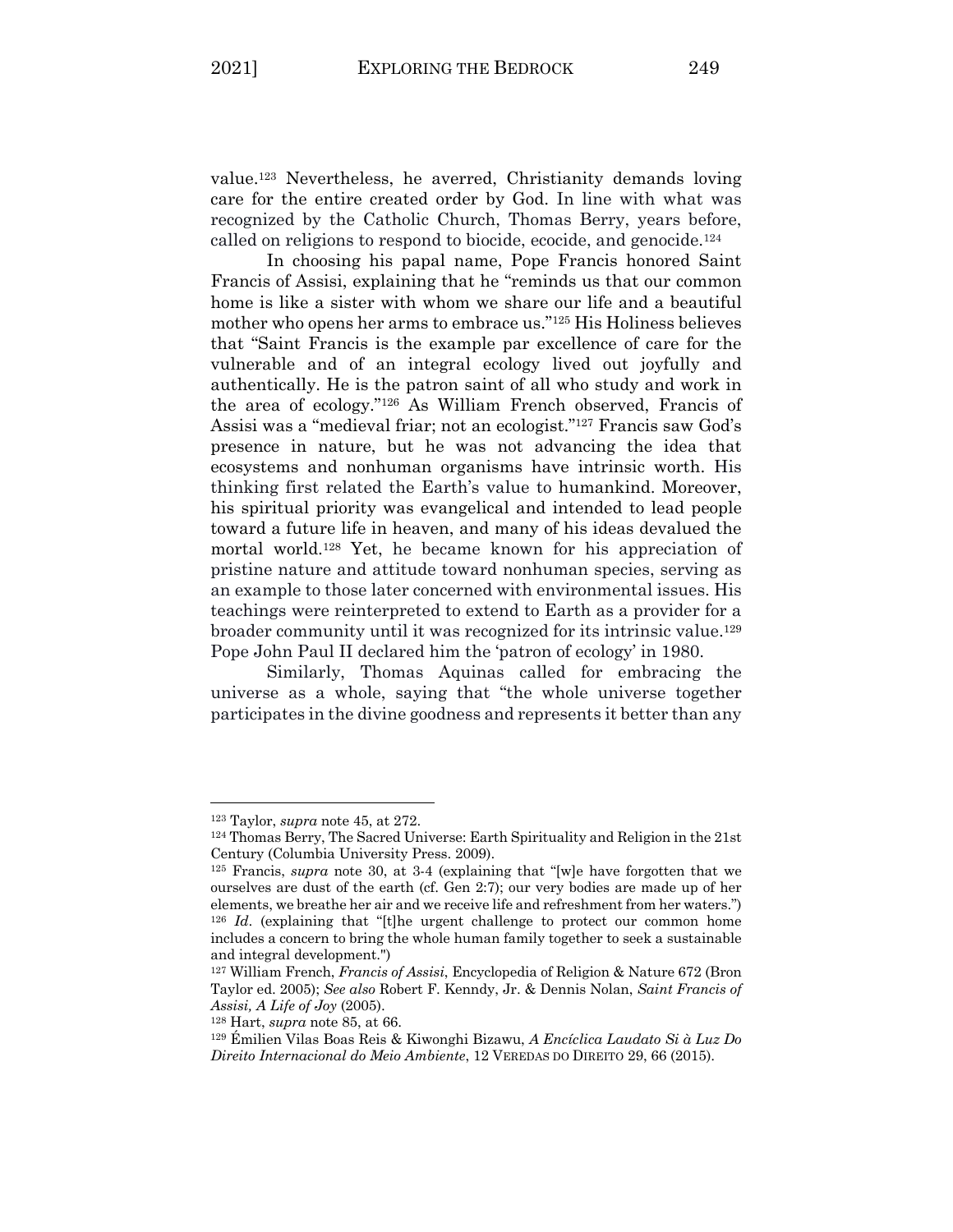single being whatsoever"130 According to John Paul II, "God gave the [E]arth to the whole human race for the sustenance of all its members, without excluding or favoring anyone."131 Through these developing considerations, the Christian tradition is recovering its ancient creation story through a new ethical lens. These restore a focus on the common good as the flourishing of all creation. Siemens believes that understanding the common good and 'the good of the commons' – air, water, soil – is another vital thread in weaving a new jurisprudence.132 At the core of this progress lies the right to a healthy environment.

Pope Francis specifically addressed the link between human rights and the environment, urging greater attention to international human rights law as a way of ensuring that basic human dignity is respected in the face of environmental burdens.<sup>133</sup> The Catholic Church's message to adopt a new, sustainable development model is timely. It explicitly calls for ensuring that future generations – expressed as 'intergenerational solidarity' – also enjoy the right to a healthy environment. This renewed message calls, both directly and indirectly, for increased environmental protection by reinforcing human rights. As articulated by several legal scholars, human rights and the environment are intrinsically connected. This relationship is reciprocal: "to protect certain basic human rights, protection of the natural world is essential," since fundamental human rights rely on a healthy environment.134

In a similar vein, Pope Francis shared his 'dreams for the Amazon region' in 2020.135 His four grand visions are thus articulated: an Amazon region that (i) fights for the rights of the poor, (ii) preserves its distinctive cultural riches, (iii) preserves its overwhelming natural beauty, and lastly, (iv) that the Christian communities might be capable of generous commitment, incarnate in the Amazon region. The document highlights an authentic ecological approach that values the good living of the Indigenous

<sup>130</sup> Thomas Aquinas, Summa Theologica (Part I, Question 47, article 1), quoted by Berry, *supra* note 54, at 30. THOMAS BERRY, THE GREAT WORK: OUR WAY INTO THE FUTURE 77 (Harmony/Bell Tower 1 ed. 1999).

<sup>131</sup> Encyclical Letter Centesimus Annus (1 May 1991), 31: AAS 83 (1991), 831.

<sup>132</sup> Patricia Siemen, *Earth Jurisprudence: Toward Law in Nature's Balance*, 11 BARRY L. REV. 1, 8 (2008).

<sup>133</sup> Lucia Ann Silecchia, "Social Love" as a Vision for Environmental Law: Laudato Si' and the Rule of Law, 371 LIBERTY U. L. REV. 371 (2016).

<sup>&</sup>lt;sup>134</sup> *Id.* at 377.<br><sup>135</sup> Pope Francis, Post-Synodal Apostolic Exhortation of the Holy Father Francis, "Querida Amazonia" ¶5-7 (Holy Press Office Feb. 12, 2020).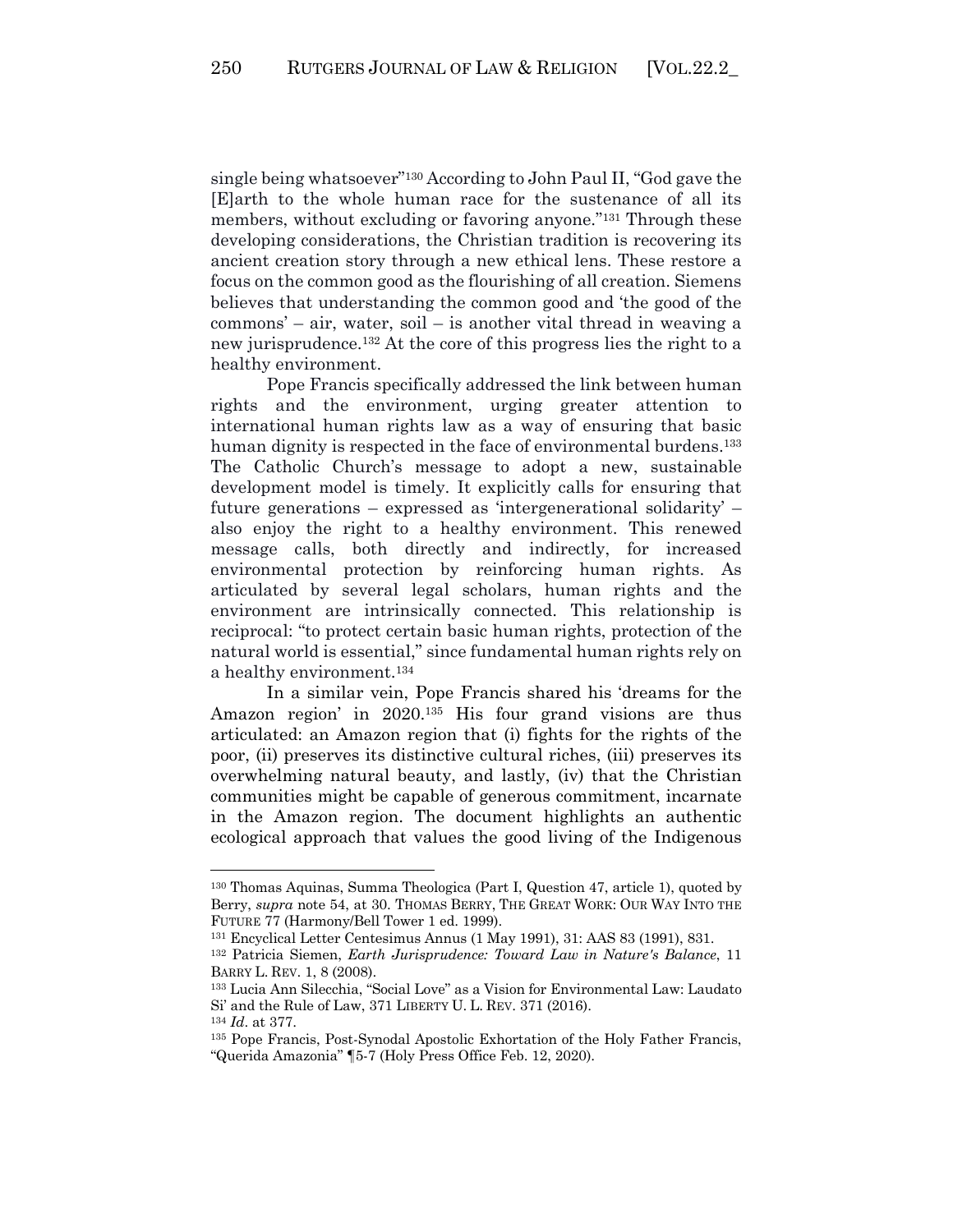populations and warns against environmentalism concerned only with the environment.<sup>136</sup> The Pope explicitly calls for learning from Indigenous peoples, who have "developed a cultural treasure, interacting with nature," using diversity as a bridge rather than a wall.137 Proposing 'an ecological dream,' the Pope underlines a close relationship between the human being and nature in the Amazon.138 As such, in any project in the Amazon region, there is a need to respect peoples' rights. Pope Francis emphasizes that taking care of our brothers and sisters as the Lord takes care of us is "the first ecology that we need." Caring for the environment and caring for the poor are "inseparable." "It will be hard for them to remain unaffected," he adds, if the environment in which they are born and in which they have grown up "is damaged."139 The Pope recalls that the health of the planet depends on its health, a statement that is ever more relevant in the COVID-19 pandemic.140 Similarly, the climate crisis provides an overarching spirit of looking past differences, reaching out across faith communities to realize shared goals.

Using a different approach to advance the human-nature relationship, Bartholomew denounced the destruction of the environment as an 'ecological sin.' He called for an "ethical, legal recourse where possible, in matters of ecological crimes."141 Because nature is seen as God's gift to humankind, humans are called upon to care for this gift – to preserve it and use it responsibly. To abuse nature is to sin against it.<sup>142</sup> In using the language of 'sin,' Bartholomew supported the highest importance of environmental protection.143 He reinforced our ethical duty by looking at the attitude and existential orientation that leads to a particular ethical behavior.144 As the most severe contemporary problem facing us, Orthodox Christianity called for action on the ecological crisis while

<sup>136</sup> *Id*. at ¶8.

<sup>137</sup> *Id*. at ¶36-38.

<sup>138</sup> *Id*. at ¶41-42.

<sup>139</sup> *Id*. at ¶39-40.

<sup>140</sup> *See* Vatican COVID-19 Commission, https://www.humandevelopment.va/en/vatican-covid-19.html. 141 Address of His Holiness Ecumenical Patriarch Bartholomew at the

Environmental Symposium, Santa Barbara, CA (Nov. 8, 1997); ROGER S. GOTTLIEB, THIS SACRED EARTH: RELIGION, NATURE, ENVIRONMENT 229-230 (Psychology Press. 1996). Bartholomew has held international symposia on "Religion, Science and the Environment" focused on water issues and made influential statements on this subject for 20 years.

<sup>142</sup> Grim & Tucker *supra* note 21, at 106.

<sup>143</sup> Gottlieb, *supra* note 102, at 13.

<sup>144</sup> Grim & Tucker, *supra* note 21, at 105.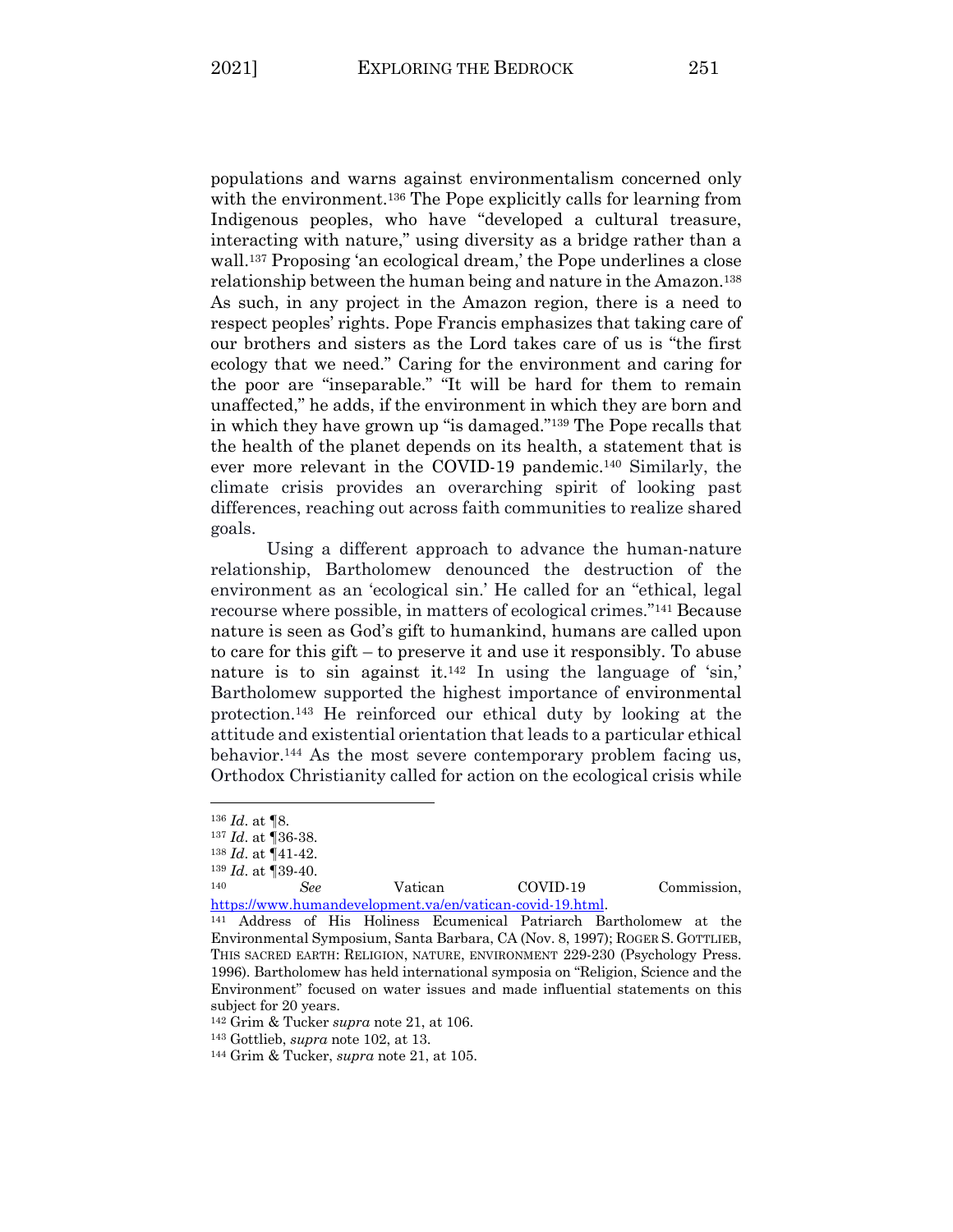also acknowledging the Christian tradition's responsibility for causing it.145 This rationale might provide an avenue to recognizing ecocide as an international crime.

This approach relies not on the right to a healthy environment but on the duty to protect it. Because humans can transcend nature, God also commanded them to preserve nature as a duty of care for what belongs to God.146 Creation in the image of God entails human responsibility for the whole of humanity. Humans must, therefore, protect nature through their efforts, thereby becoming partners of God.147 The current interpretation of religion has translated this notion of human stewardship and responsibility into conservationist policies. The religious principle of 'do not destroy' can provide spiritual support for a range of environmental policies that highlight human responsibility toward the physical environment.148 Given the primacy of Catholicism in Latin America, this might explain the region's prevalence of environmental duties provisions in countries within the region.

This notion of human stewardship can take place in various forms. Orthodox theology posits a universal union among beings, a 'cosmic liturgy' that potentially makes all existence sacred.149 The Christian ritual of Eucharist is seen as a sacrament of thanksgiving for the fruits of the Earth and God's blessings. In pursuing environmental consciousness, spiritual awareness, and ascetic practice, humans shall restrain and reduce excessive consumption.150 During the COVID-19 pandemic, this approach is ever more critical and an essential aspect of environmental justice, something highlighted by Towsend.151

Relatedly, writings from the *Qur'an* of Islam speak about human beings being appointed by God as a *khalifa*, 'viceroys' or guardians of the Earth and the heavens.152 It is impermissible in Islam to abuse one's rights as *khalifa* because the notion of acting

<sup>145</sup> Orthodox Christianity: John Pergamon, Orthodoxy and the Ecological Problems: A Theological Approach, on the Ecumenical Patriarchate of Constantinople, available at http://www.patriarchate.org/.

<sup>146</sup> Tirosh-Samuelson, *supra* note 51, at 101.

<sup>147</sup> *Id*. 102.

<sup>148</sup> *Id*. 116. 149 Grim & Tucker, *supra* note 21, at 107.

<sup>150</sup> *Id*. at 107.

<sup>151</sup> Maria Antonia Tigre, Webinar on Law at the Intersection of Human Rights and the Environment (GNHRE Apr. 26, 2020) (reflecting the main messages from the speakers).

<sup>152</sup> Fazlun Khalid, *Guardians of the Natural Order*, 8 OUR PLANET 18-20 (1996).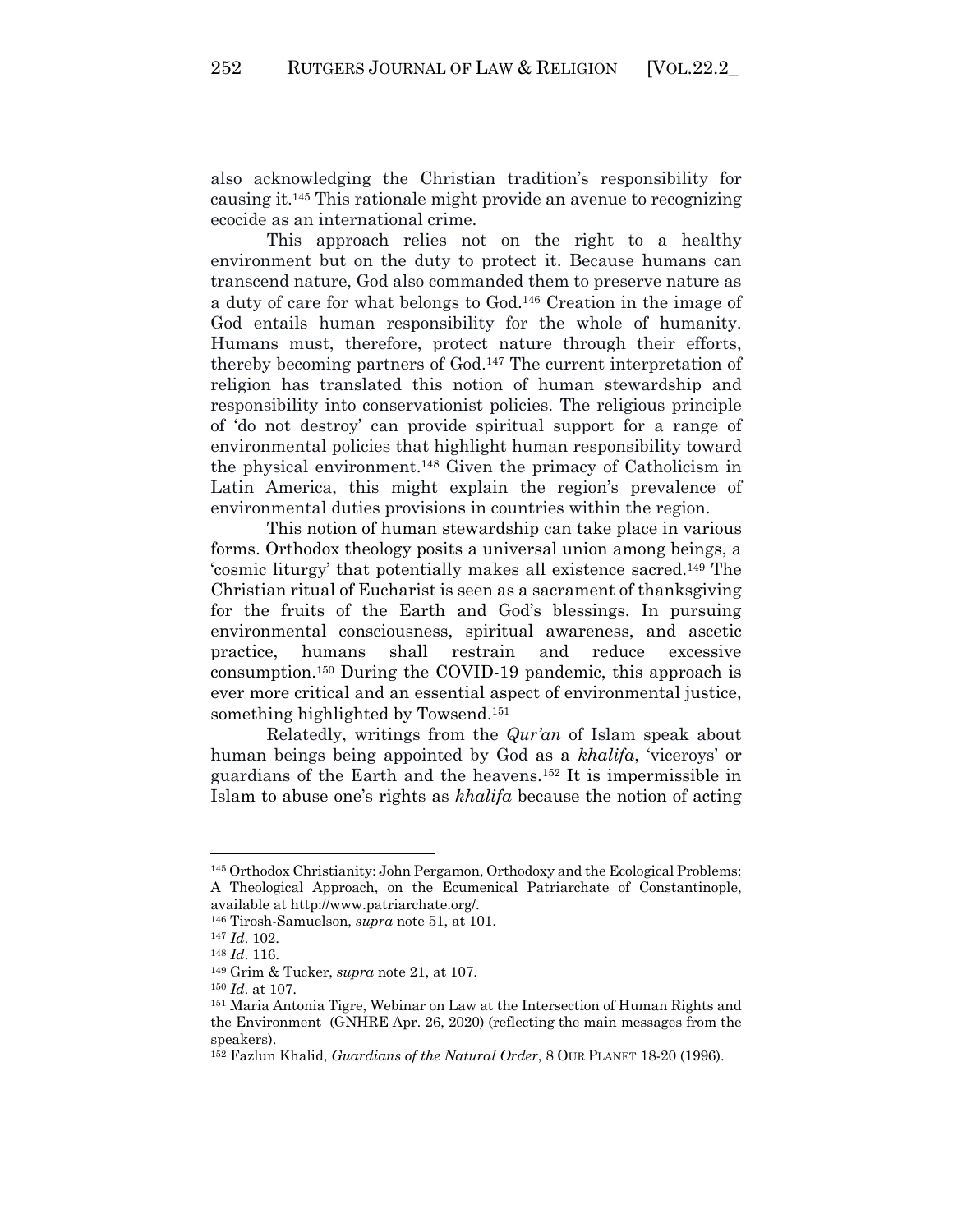in 'good faith' underpins Islamic law. <sup>153</sup> Humankind inherited the planet and "all its posterity from generation to generation... Each generation is only the trustee. No one generation has the right to pollute the planet or consume its natural resources in a manner that leaves for posterity only a polluted planet or one seriously denuded of its resources."154 In other contexts, the concept of *khalifa* refers to the fact that waves of humanity will continuously succeed each other and inherit planet Earth. As such, each generation should care for the Earth for following generations to also enjoy it.

In addition to establishing a duty of care, Sharia law also relies on the principle that all issues begin with a right rather than discretion or prohibition. Islam holds inalienable rights, including rights associated with the environment, that pre-exist jurisprudential foundations, and therefore implies a natural order commencing with permission.155 Islamism also shares the moral principle of environmental protection.156 Ibn Jarir al-Tabari narrates the recommendations of the first Caliph, Abu Bakr as-Siddiq, to the commander of the Arab armies, Ussama Ibn Zeid, who led an expedition towards the 'Sham' (Syria): "Do not destroy palm trees, do not burn houses or fields of wheat, never cut down fruit trees and kill cattle only when you need to eat it." In Islam, the natural environment is holistic, and everything is essential and interdependent.157 All environmental media have rights, including a right to water.158

In summary, new alliances are emerging, joining new ideas in social and environmental justice. In alignment with ecojustice concerns, religions can encourage values and ethics of reverence, respect, redistribution, and responsibility for formulating broader environmental ethics that includes humans, ecosystems, and other species.159 Moral responsibility for the environment remains a significant part of human civilization, comparable to philosophy, law, and economics in the development of human thought. The support of religious beliefs strengthens an appeal to one's environmental responsibility. Even in secular states, religion plays

<sup>&</sup>lt;sup>153</sup> Amery, *supra* note 80.<br><sup>154</sup> Christopher G. Weeramantry, Islamic Jurisprudence: An International Perspective 61 (Palgrave Macmillan 1988).

<sup>155</sup> Hamad, *supra* note 90, at 17.

<sup>156</sup> Fatma Zohra Ksentini (Special Rapporteur), Review of Further Developments in Fields With Which the Sub-Commission Has Been Concerned - Human Rights and the Environment, ¶21; 26, U.N. Doc. E/CN.4/Sub.2/1994/9 (Jul. 6, 1994). <sup>157</sup> *Qu'ran*, 2:22.

<sup>158</sup> Amery, Islam and the Environment, *supra* note 80.

<sup>159</sup> Tucker, *supra* note 28, at 401.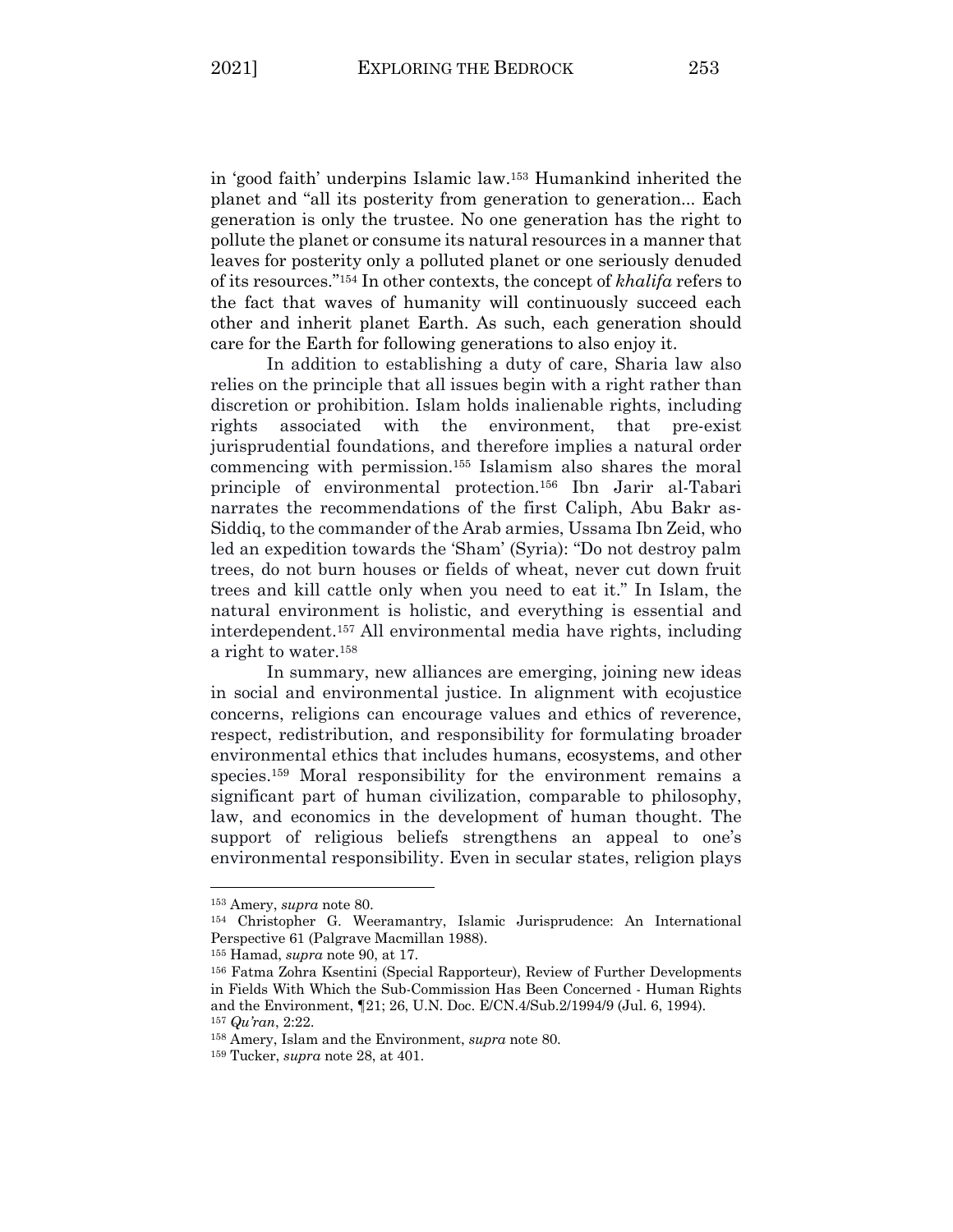a significant role in individual politics. Religion still has an important educational role and can help educate people about the seriousness of the problem.160 Therefore, knowledge of moral responsibility can help appeal for international cooperation on environmental issues. 161

A closer analysis shows similar ethical concerns for nature across all legal traditions. Religious teachings offer significant reference points because they provide knowledge in the development of environmental norms and laws.162 Robinson has observed that "[s]ociety needs to embrace deeper principles that can breathe new strength into sustainable development."163 Bin Hamad further clarifies that religious followers, such as Islam's followers, will only embrace sustainability when they see how their faith requires it.164 The same is true for other religions. A missing vital component is identifying the cosmologies, symbols, rituals, and ethics that inspire changes in attitudes and actions for creating a sustainable future.165 The next step in the 'greening' of religious beliefs is to transcend original traditions to practical efforts towards environmental protection and sustainability, including, most significantly, through the recognition of an international right to a healthy environment, as well as a duty to respect it.

In 2002, a Symposia on Water was held in Italy, bringing together Greek Orthodox and Roman Catholic Christian denominations and temporarily bridging Eastern and Western Christianity.166 Signing a Common Declaration on the mutual concerns about the degradation of creation, the leaders of both churches recognized a growing ecological awareness and the need to use science, technology, and natural law to provide ethical responses to the ecological crisis.167 This type of ecumenical cooperation is essential in further advancing this common moral ground.

<sup>160</sup> Posas, *supra* note 24, at 8-9. *See* chart on ways religion supports ethical actions on climate change.

<sup>161</sup> *Id*., at 8. 162 Hamad, *supra* note 90, at 2. 163 Nicholas A. Robinson, *Keynote: Sustaining Society in the Anthropocene Epoch*, 41 DENV. J. INT'L L. & POL'Y 467 (2013).

<sup>164</sup> Hamad, *supra* note 90, at 7. 165 Tucker, *supra* note 28, at 401. 166 Common Declaration on Environmental Ethics, Common Declaration of John Paul II and the Ecumenical Patriarch His Holiness Bartholomew I (Jun. 10, 2002), http://www.vatican.va/content/john-paul-

ii/en/speeches/2002/june/documents/hf\_jp-ii\_spe\_20020610\_venicedeclaration.html. 167 GRIM & TUCKER, *supra* note 21, at 97-98.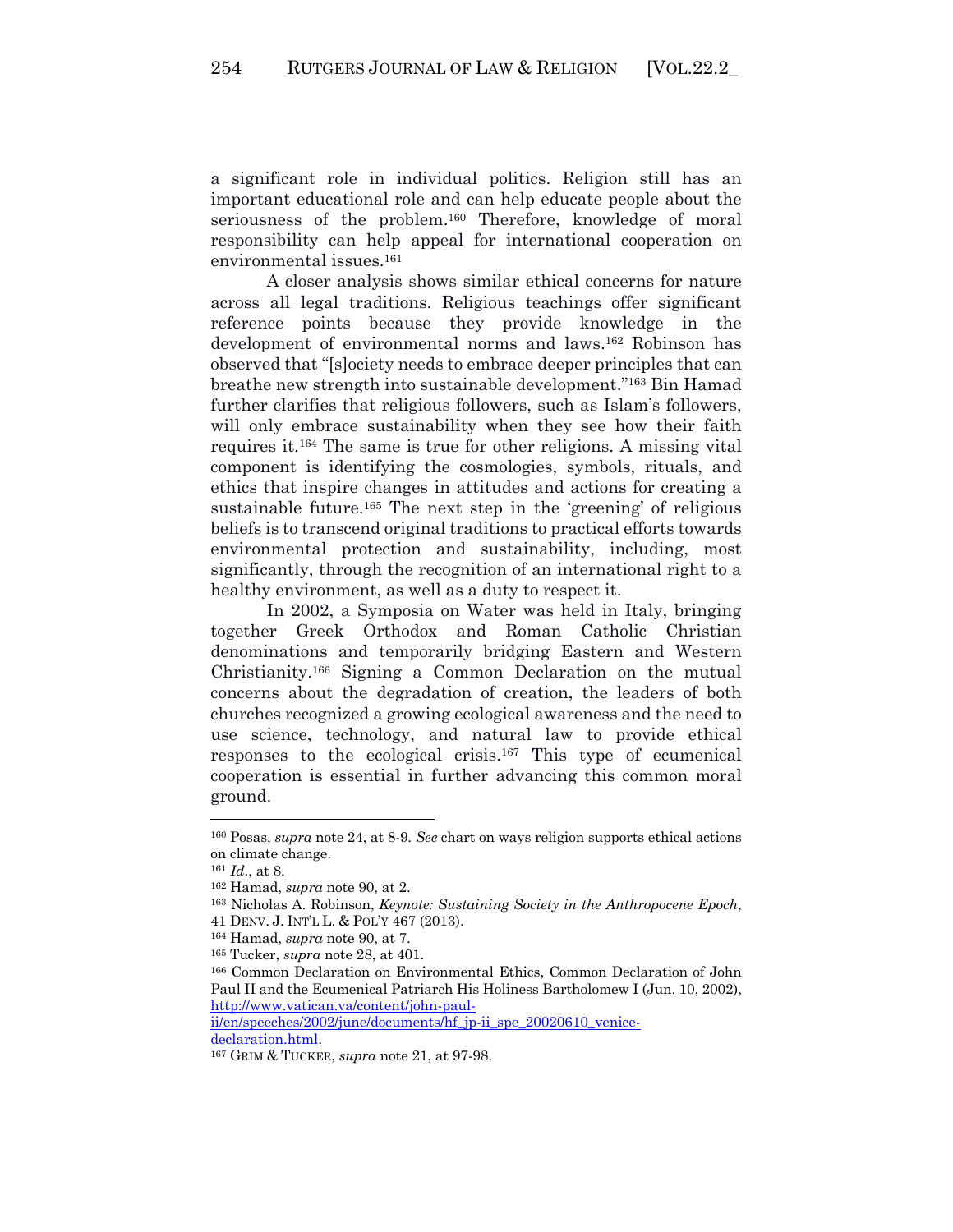## **3. RELIGIONS AND SACRED WATERS**

The 'greening' of religions has broadened the traditional teachings' scope by adapting them to the current environmental crisis. For example, religions offer interesting new constructs on how climate change affects faith, ethics, and God's image.<sup>168</sup> Most religious traditions have developed sacramental sensibilities in which material reality mediates the sacred.<sup>169</sup> In particular, virtually all religions have a significant relationship with water as it represents the creation of the cosmos and permeates many cultures and traditions.170 Many different religious rituals and cultural ceremonies worldwide celebrate water's symbolic potency as an agent of life, rebirth, and destruction.171 For this reason, water is a cultural source of religious significance.172 Such affirmation of material reality is a critical component of how religion values nature.173 This section uses water to exemplify the reinterpretation of religious thought.

The history of water reveals a deeply rooted concept of water "as a common property resource rather than a traded commodity."174 For example, customary Jewish law identifies water as common property.175 When water originates from a natural source, 'provided by God,' commodification is prohibited.176 However, when it derives from human labor, such as wells, water is a common property resource.177 Exceptionally, drinking water has the highest priority

<sup>168</sup> Bergmann, supra note 74. See also Sigmud Bergmann, Climate Change Changes Religion: Space, Spiritual, Ritual, Technology - Through a Theological Lens, 63 STUDIA THEOLOGICA - NORD. J. OF THEOLOGY (2009).

<sup>169</sup> GRIM & TUCKER, *supra* note 21, at 16.

<sup>170</sup> Christiana Z. Peppard, *Water*, *in* ROUTLEDGE HANDBOOK OF RELIGION AND ECOLOGY (Willis J. Jenkins, et al. eds., 2017).

<sup>&</sup>lt;sup>171</sup> *Id.* at 286. 172 In addition to being a physical resource, a requirement for life, a social resource, showing status, a political resource, as the provision of water can help justify a regime, and an economic resource, as it becomes scarce. *See* James Salzman, *Thirst: A Short History of Drinking Water*, 18 YALE J.L. & HUMAN 97; 100 (2013); JAMES SALZMAN, DRINKING WATER: A HISTORY 32-33 (Overlook Duckworth and Peter Mayer Publishers, Inc. Revised ed. 2017) (noting that "water carries great symbolism throughout the Judeo-Christian tradition").

<sup>173</sup> GRIM & TUCKER, *supra* note 21, at 16. Other sacramental practices include oil, food, flowers and lighting incense and candles.

<sup>&</sup>lt;sup>174</sup> *See* Salzman, *supra* note 172, at 99.<br><sup>175</sup> SALZMAN, *supra* note 172, at 50.<br><sup>176</sup> Talmud Bavli Shabbat, 121b ("Rivers and Streams forming springs, these belong to every man"); Beitza, 391; Eiruvin, 46a and 48a; Tosephta Baba Qama, 6, 15. *See* Salzman, *supra* note 172, at 99; SALZMAN, *supra* note 172, at 50.

<sup>177</sup> Salzman, *supra* note 172, at 100.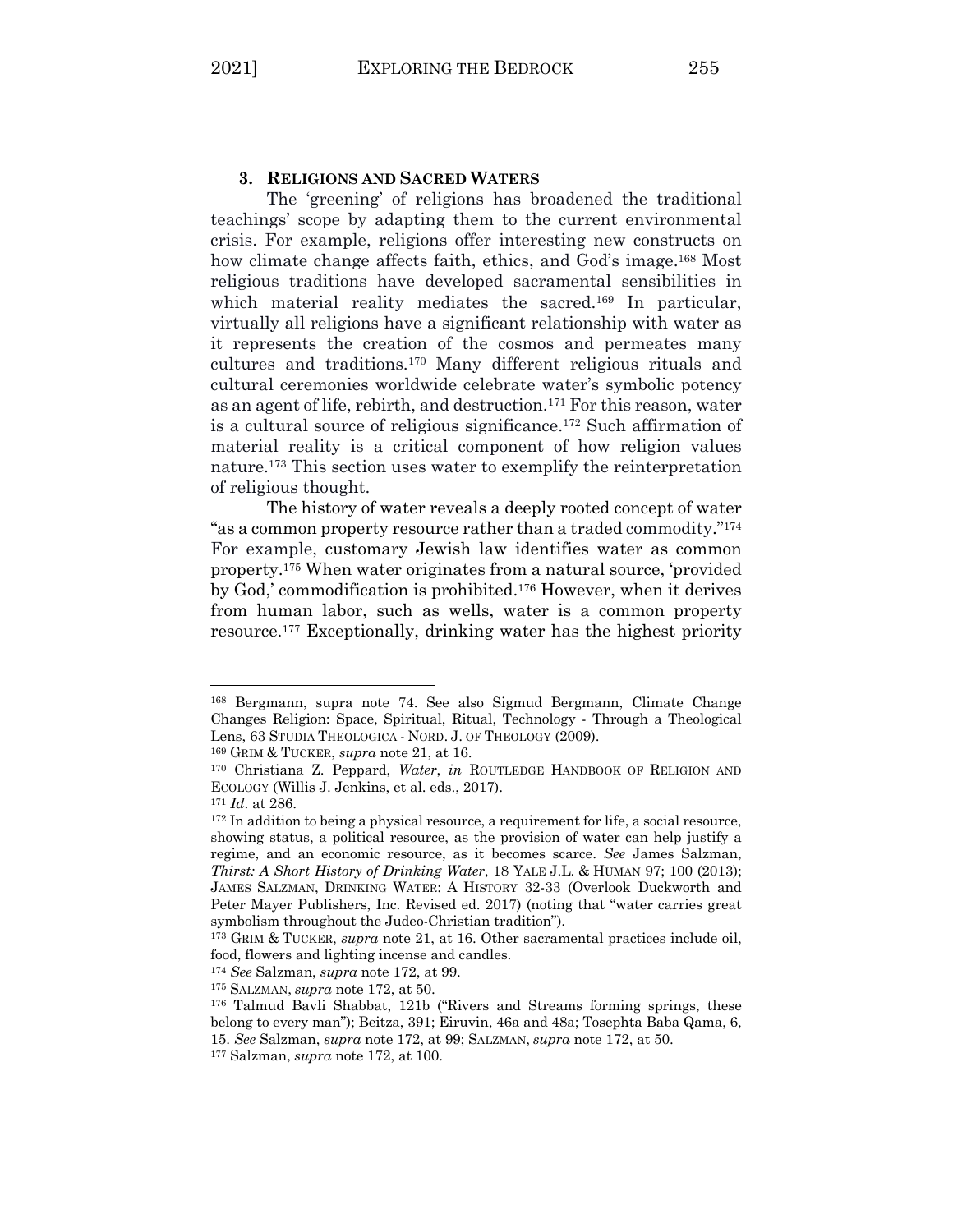access, regardless of whether it belongs to the well's community of owners.178

Likewise, traditional Islamic law imposes a holy duty to share water as a divine gift, based on the Right of Thirst.179 The Arabic term for Islamic Law, Sharia, literally means 'way to water.'<sup>180</sup> Islam is a rich source of spiritually derived waterconservation ethics. It is considered a blessing from God that gives and sustains life and purifies humankind and the earth.181 In the Quran, water is the most precious creation after humanity, holding life-giving quality.182 For Muslims, water enjoys particular importance for its use in *wudu* (ablution, washing before prayer) and *ghusl* (bathing) in the daily prayers.183 The Quran warns against unfair and inequitable water distribution,184 and it is against Islamic law to hoard excess water.185

Islamic law provides for prioritization of water uses (1) human health; (2) domestic animals; and (3) irrigation. Islamism recognizes the rights of animals, in particular to water.186 Nonhuman species have rights to sufficient water of 'good' quality because the water has to be suitable for 'nourishing vegetation' and drinking by animals. Flora also has the right to water, as rainwater sent by God nourishes these.187 This effectively recognizes the rights of nature. Additionally, Islamic law protects water resources for ecological purposes. The recognition of water as a vital resource is emphasized by the following *hadith*, which effectively makes water

<sup>178</sup> *See* Melanne Andromecca Civic, *A Comparative Analysis of the Israeli and Arab Water Law Tradition and Insights for Modern Water Sharing Agreements*, 26 DENV. J. INT'L L. & POL'Y (1997).

<sup>179</sup> Salzman, *supra* note 172, at 100 (citing the *Qur'an*, "Anyone who gives water to a living creature will be rewarded . . . to the man who refuses his surplus water, Allah will say: "Today I refuse thee my favor, just as thou refused the surplus of something that thou hadst not made thyself'"); *See also* SALZMAN, *supra* note 172, at 50-51 ("Islamic water law is quite similar to Jewish water law in both substance and significance.").

<sup>&</sup>lt;sup>180</sup> Salzman, *supra* note 172, at 100.<br><sup>181</sup> Naser I. Faruqui, *Islam and Water Management: Overview and Principles*, *in* WATER MANAGEMENT IN ISLAM (Naser I. Faruqui, et al. eds., 2001).

<sup>182</sup> *See Qur'an*, 16:65 and 21:30.

<sup>183</sup> Prophet (pbuh) "The similitude of five prayers is like an overflowing river passing by the gate of one of you in which he washes five times daily."

<sup>&</sup>lt;sup>184</sup> Faruqui, *supra* note 181, at 2-3.<br><sup>185</sup> *Id*. One category of sinners expressly identified in the Qur'an is a man who "possessed superfluous water on a way and . . . withheld it from the travelers." Al-Bukhari 3.838.

<sup>186</sup> *Id*. *See* note *Qur'an*, 6:38; Al-Bukhari 8.38; Al-Bukhari 5550 in The Hadith Encyclopedia; Al Bukhari 4.538.

<sup>187</sup> *See Qur'an*, 6:99; 35:77.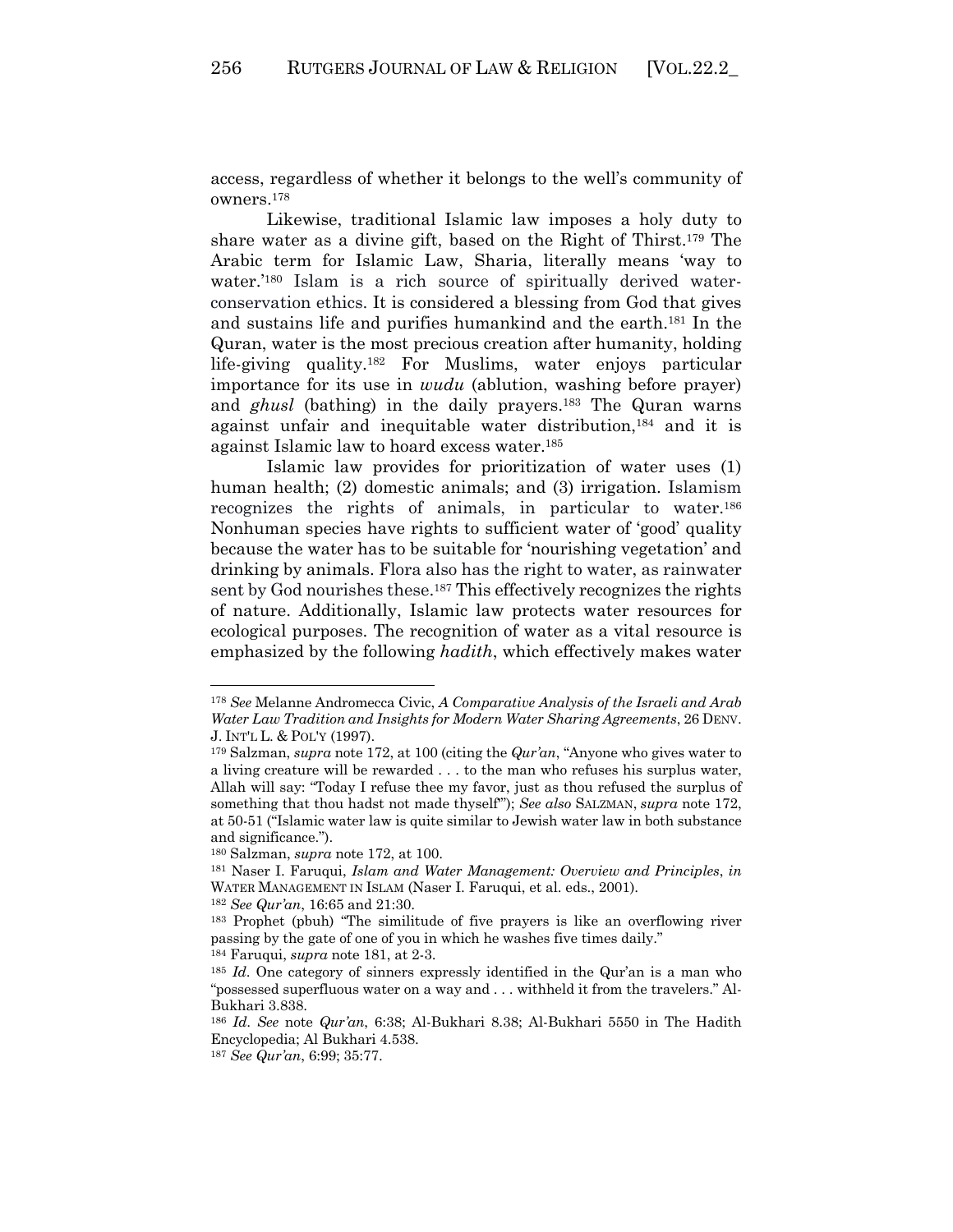a community resource to which all, rich or poor, have a right: "Muslims have common share in three things: grass (pasture), water and fire (fuel)."188 The *hadith* effectively recognizes the right of everyone to a fair share of water.189

The human desire to enter into the Earth's nurturing processes promotes in-depth protection of food and water in many religious communities. These value water as sacred, using it for ceremonies of purification or initiation. Likewise, planting and harvest rituals and thanksgiving for food and drink are common in all religious ecologies.190 Examples include the Seder in Jewish families, the Eucharist in Christian communities, and Ramadan dinners in the Muslim world. Offerings of food to the ancestors in Buddhist and Confucian communities bound humans to the long lineage of life. Grim & Tucker note that "nature's fecundity is seen as a source of life, providing rich nourishment for individuals and communities."191

Water in religious contexts is full of symbolism. In the Hebrew Bible's book of Genesis, the separation of waters is described before dry land appeared. The rite of baptism in Christianity evokes the baptism of Jesus on the Jordan River banks, where present-day pilgrims seek the holy associations of those waters. At the Hindu celebration of the Kumbh Mela, millions of people gather over a month for bathing and purification rituals at sacred river sites.192 Besides all of its symbolism, drinking water is a physical resource, "one of the few truly essential requirements for life."193 In his encyclic, Laudato si', Pope Francis specifically addressed the human right to water, qualifying it as a "basic and universal human right":

> *"Even as the quality of available water is constantly diminishing, in some places there is a growing tendency, despite its scarcity, to privatize this resource, turning it into a commodity subject to the laws of the market. Yet access to safe drinkable water is a basic and universal human right, since it is essential to human survival and, as such, is a condition for the exercise of other human rights. Our world has a grave social debt*

<sup>188</sup> Faruqui, *supra* note 179, at 2.

<sup>189</sup> *Id*., at 2-3.

<sup>190</sup> Grim & Tucker, *supra* note 21, at 40.

<sup>191</sup> *Id*. at 40.

<sup>192</sup> Peppard, *supra* note 170, at 286.

<sup>193</sup> Salzman, *supra* note 172, at 96.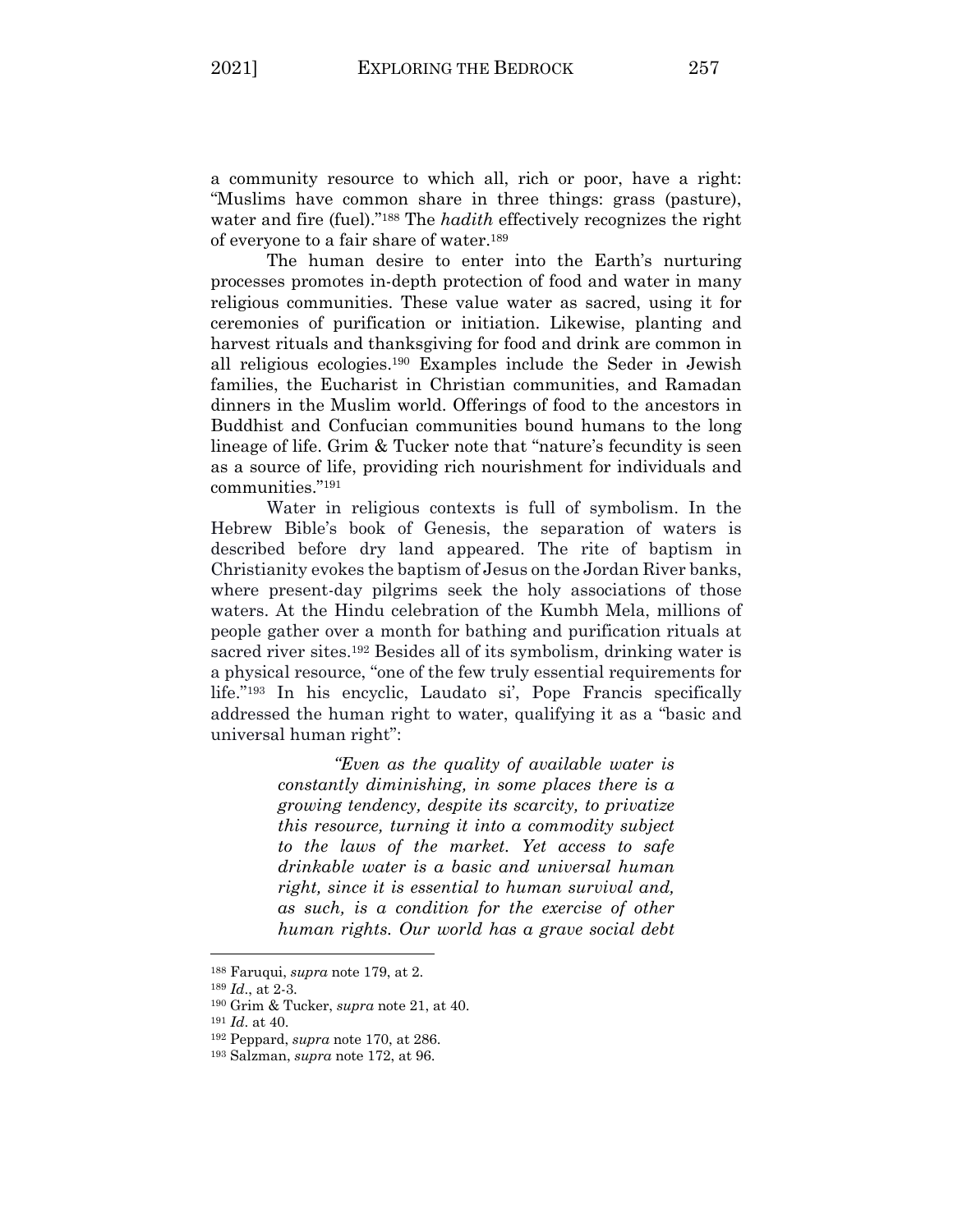*towards the poor who lack access to drinking water, because they are denied the right to a life consistent with their inalienable dignity. This debt can be paid partly by an increase in funding to provide clean water and sanitary services among the poor. But water continues to be wasted, not only in the developed world but also in developing countries which possess it in abundance. This shows that the problem of water is partly an educational and cultural issue, since there is little awareness of the seriousness of such behaviour within a context of great inequality."194*

Although Judeo-Islamic perspectives focus on water as a property resource, the two reinforce a rights-based approach for quenching the global water crisis.195 Another traditional view on the water crisis rests with the Catholic Church's teachings, which calls on people to follow the principles of solidarity and subsidiarity.196 Given the deep symbolism of water for religions, the moral duty to protect water perfectly exemplifies how the underlying principles reflect a related legal obligation. The use of water by religions not only promotes a duty of care for daily use but reflects the environmental crises humanity now grapples with, including COVID-19 and climate change.

<sup>&</sup>lt;sup>194</sup> FRANCIS, *supra* note 30, at 24, para 30.<br><sup>195</sup> Lori Beail-Farkas, *The Human Right to Water and Sanitation: Context*, *Contours, and Enforcement Prospects*, 30 WIS. INT'L L.J. 761; 769 (2013) ("Human rights are founded in the notion of human dignity and natural law. Natural law provides that all persons are inherently entitled to certain rights and freedoms, and it holds that there are immutable laws of nature that are and ought to be binding upon human society."). 196 *See generally*, Pontifical Council For Justice And Peace, Chapter Ten:

Safeguarding the Environment *in* Compendium Of The Social Doctrine Of The Church 197, 210 (2005); Pontifical Council For Justice And Peace, Water, An Essential Element For Life: An Update 44 (2003), http://www.vatican.va/roman\_curia/pontifical\_councils/justpeace/documents/rc\_pc \_justpeace\_doc\_20060322\_mexico-water\_en.html (last visited Mar. 31, 2021) (calling for the concept of 'family of nations,' which acknowledges that "responsibility for the destiny of the less favored countries rests also with those more richly blessed. In a family, every member is responsible for each and every other member; the suffering of one becomes the suffering of all." and declaring water to be a 'resource security,' which means that water is a strategic factor for establishing and maintaining world peace).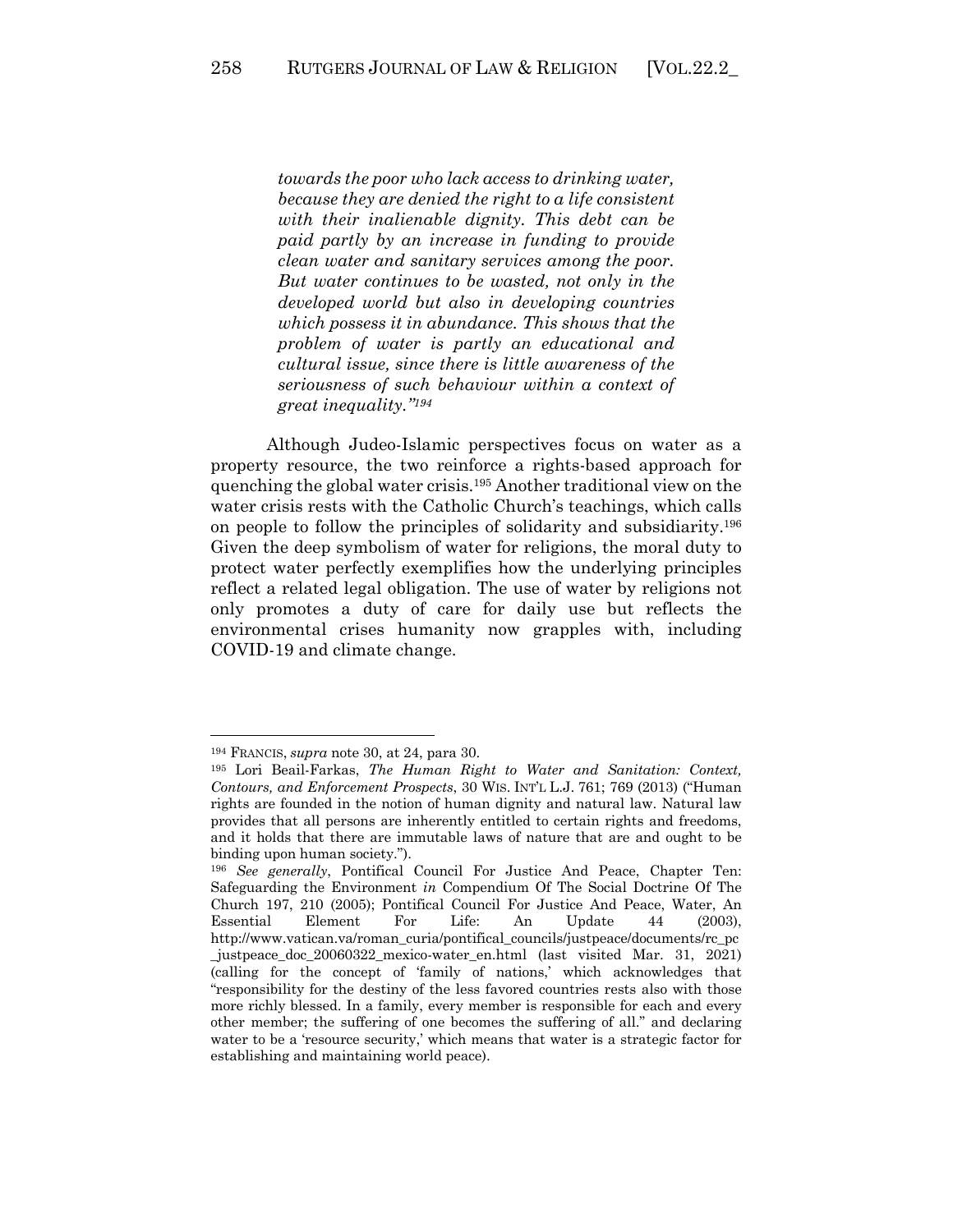# **4. AMERICAN CONSERVATIONISTS: TRANSCENDENTALISTS**

Early spiritual conservationism has emerged of the Earth as God's creation, a 'temple' that we should not despoil. Grim & Tucker acknowledge these varied ecological perspectives, comparing them with traditional environmental knowledge in many religious and ethical systems.197 Leading voices such as Ralph Waldo Emerson, Henry David Thoreau, John Muir, Robert Marshall, Sigurd Olson, and John Burroughs celebrated nature for its physical beauty, utility, and spiritual value.198 These scholars called upon natural law theory to promote the preservation of nature, in a cross-over between the theological argument and finding in nature the presence of God. Sharing a similar appreciation of nature's complexity, beauty, and holism, scientists and religious communities call for the conservation and preservation of ecosystems and species.

As the fountainhead of public policy on nature conservation in the US, Emerson famously ignited the conservationism movement through his essay *Nature*. <sup>199</sup> Emerson projected the concept of transcendentalism, a belief system that espouses a nontraditional appreciation of nature. He followed a unitarian view of God, arguing that God is in nature and all of creation. Emerson further suggested that the divine, or God, pervades nature. The reality, then, can be understood by the study of nature. Using spirituality as a central theme of his essay, Emerson reimagined the divine as nature, the 'Universal Being,' and promoted environmental care as a way to find one's spirit. Through a powerful insight, Emerson connected a religious attitude to public policy to induce change, representing the fountainhead of nature conservation public policy in the U.S.

Emerson's essay profoundly influenced Thoreau. Through a series of writings on natural history and philosophy, Thoreau anticipated the methods and findings of ecology and environmental

<sup>197</sup> GRIM & TUCKER, *supra* note 21, at 83.

<sup>198</sup> Gottlieb, *supra* note 42, at 15. The conservation movement also benefited from other literary and artistic works of the 19th century, including by Albert Bierstadt, Frederic Edwin Church, George Perkins Marsch, William Henry Jackson, and, later, the work of foresters Carl A. Schenck and Glifford Pinchot.

<sup>199</sup> RALPH WALDO EMERSON, NATURE (James Munroe and Company. 1836). *See also* Russell B. Goodman, *East-West Philosophy in Nineteenth Century America: Emerson and Hinduism*, 51 J. OF THE HISTORY OF IDEAS (1990); Russell B. Goodman, *The Colors of the Spirit: Emerson and Thoreau on Nature and the Self*, *in* NATURE IN AMERICAN PHILOSOPHY (Jean De Groot ed. 2004).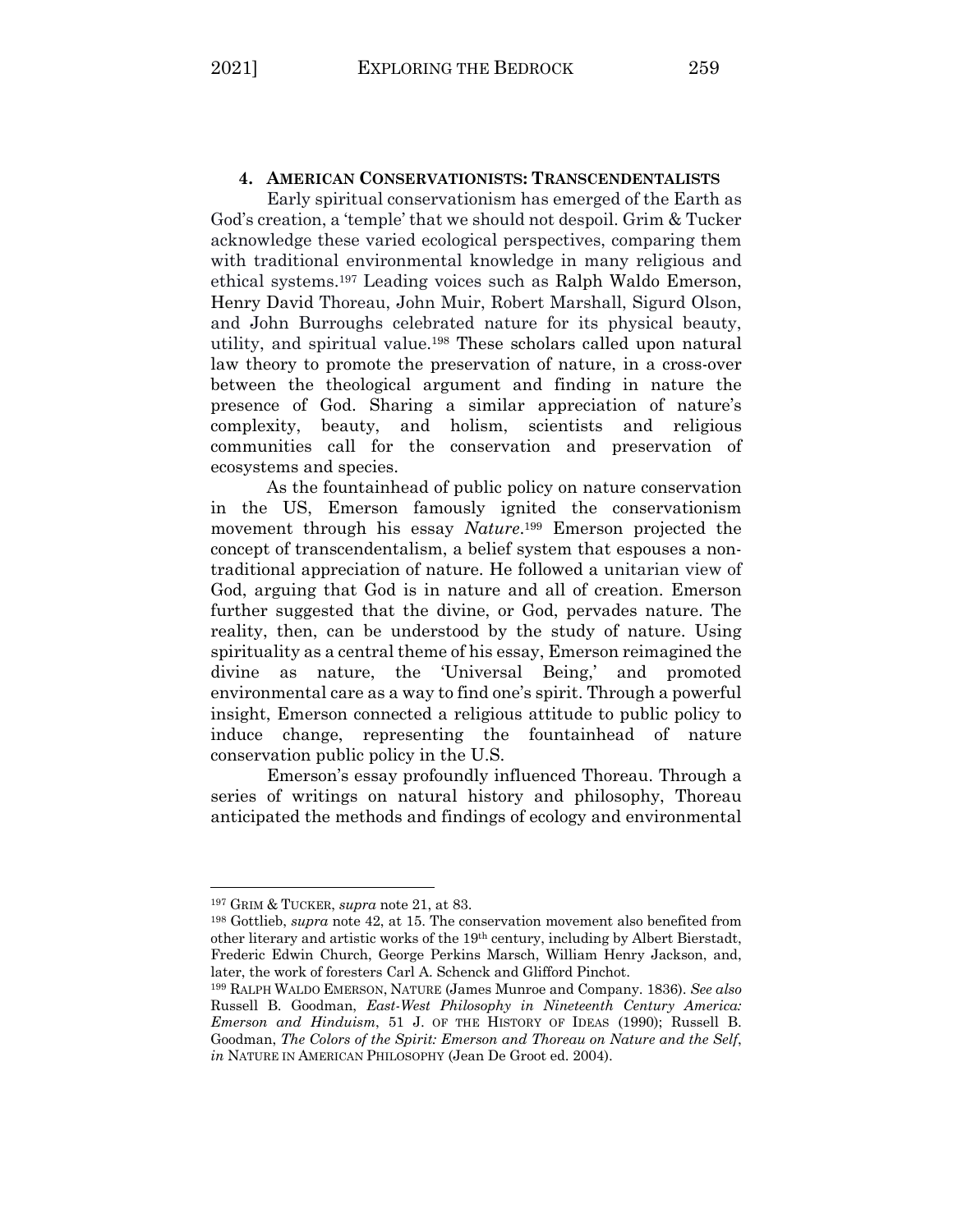history, prompting modern-day environmentalism.<sup>200</sup> Thoreau was an early advocate of conserving natural resources on private land and preserving wilderness as public land. His observations later persuaded the national park system.

Muir also drew on Emerson's teachings and became an early advocate for preserving wilderness in the U.S.201 Muir valued nature for its spiritual and aesthetic qualities, which inspired the preservation of natural areas.202 His experience with nature was religious; he saw natural landscapes as a primary source for understanding God.203 His belief in the 'Book of Nature' led to his writings a sense of prophecy, seeking to change humanity's angle.<sup>204</sup> He later co-founded the Sierra Club as a prominent conservation organization.

These conservationists have significantly shaped the development of environmentalism in the U.S. through an intrinsic spiritual human-nature relationship. While not directly religious, they have inspired a transcendent view of nature that demanded respect and shelter, leading to significant developments in environmental protection. They called upon it on natural law theory as a cross-over between theological arguments and finding God's presence in nature.

#### **5. AMERICAN CONSERVATIONISTS: BERRY AND HIS LEGACY**

Berry began where Muir ended and drew on Catholicism to find transcendent meaning in nature. <sup>205</sup> Berry drew on studies of world religions and cultures to formulate a framework for rethinking the relationships of cosmology and ecology.206 Coining the term 'Earth Community,' he indicated our shared sense of belonging to something more splendid, humans and nature in continuity.207 As a true Renaissance man, Berry drew on Hindu, Buddhist, Chinese, and Japanese civilizations, Jewish, Muslim, and

<sup>200</sup> *See generally*, HENRY DAVID THOREAU, A WEEK ON THE CONCORD AND MERRIMACK RIVERS / WALDEN / THE MAINE WOODS / CAPE COD (Library of America. 1989).

<sup>201</sup> *See generally*, John Muir, John Muir: His Life and Letters and Other Writings (Terry Gifford ed., Mountaineers Books 1996). *See also* Tim Flinders, John Muir: Spiritual Writings (Orbis Books 2013).

<sup>202</sup> *See generally*, John M. Meyer, *Gifford Pinchot, John Muir, and the Boundaries of Politics in American Thought*, 30 POLITY 267 (1997).

<sup>203</sup> DENIS C. WILLIAMS, GOD'S WILDS: JOHN MUIR'S VISION OF NATURE (Texas A&M Univ. Press. 2002).

<sup>204</sup> *See generally*, JOHN TALLMADGE, MEETING THE TREE OF LIFE: A TEACHER'S PATH (Univ. of Utah Press. 1997).

<sup>205</sup> *See generally*, Mary Evelyn Tucker, et al., Thomas Berry: A Biography (Columbia University Press. 2019).

<sup>206</sup> Grim & Tucker, *supra* note 21, at 89.

<sup>207</sup> Tucker, et al., Thomas Berry: A Biography.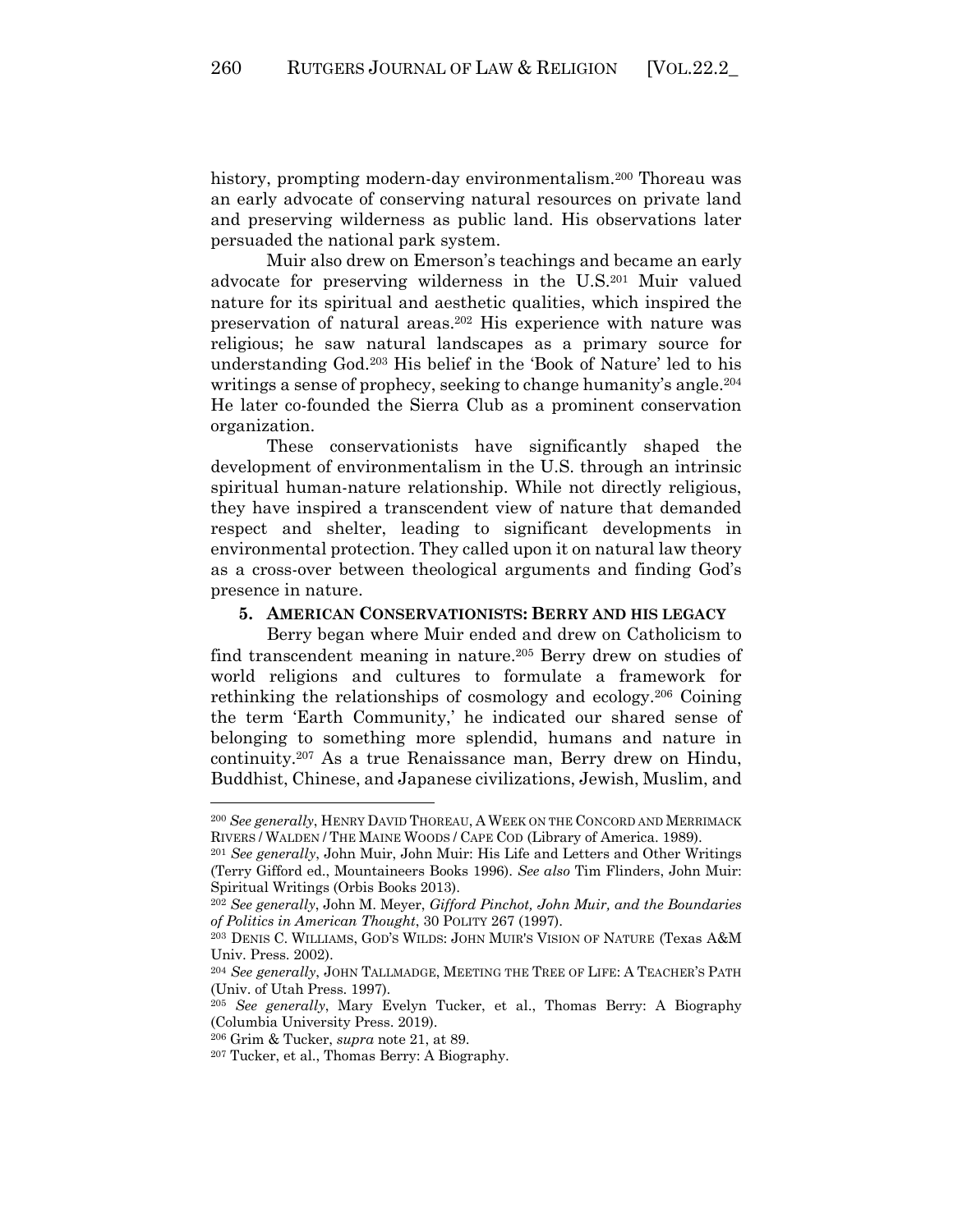Christian traditions, the traditions of indigenous peoples, and other scientific knowledge of the modern western world to develop a historical perspective of the universe.<sup>208</sup> He tried to understand these to situate humans in the more considerable diversity of culture and traditions embedded in human and Earth history. Berry's lessons have positively influenced emerging new legal theories that provide an Earth-centered perspective, as will be shown below.

In 1999, Berry proposed in *The Great Work* that humanity's challenge is to understand the underlying systemic reasons for the ecological crisis and transform our relationship with the natural world from one of destruction to one of mutually beneficial support.<sup>209</sup> Based on his observations, we are moving "from human history to planetary history," from "socio-political history to history of the biosystems of the planet." He added that "[a] new perspective has evolved which is still too difficult for most historians and most scientists to deal with."210

Berry used Catholicism to find transcendent meaning in nature and used nature to understand his religion. He employed apocalyptic language to describe the modern environmental dilemma, noting the supreme need of our time to heal the Earth.211 Thus, environmental degradation represents a call for reorienting the human community in awakening to a 'New Story' in which humans can willingly diminish their impacts for the community of life to flourish.212

Berry argues that human society should broaden its present focus from human beings to recognize the supremacy of the existing Earth governance of the planet as a single, interconnected community.213 In his final book, he called on human society to enter a new covenant with nature. He writes, "history is governed by those overarching movements that give shape and meaning to life by relating the human venture to the larger destinies of the universe. Creating such a movement might be called the Great Work of a people."214

<sup>208</sup> *Id*. 209 Berry, *supra* note 130, at 7. 210 Thomas Berry, *Goldenrod: Reflections on the Twentieth Century* (Harvard Archives) (Cited in TUCKER, ET AL., THOMAS BERRY: A BIOGRAPHY).

<sup>211</sup> Thomas Berry, The Dream of the Earth (Sierra Club Books 1988).

<sup>212</sup> TUCKER, ET AL., *supra* note 205, at Loc. 191.

<sup>213</sup> Thomas Berry, *Our Way into the Future: A Communion of Subjects*, EVENING THOUGHTS: REFLECTING ON EARTH AS A SACRED COMMUNITY 20 (Mary Evelyn Tucker ed. 2006).

<sup>214</sup> BERRY, *supra* note 130.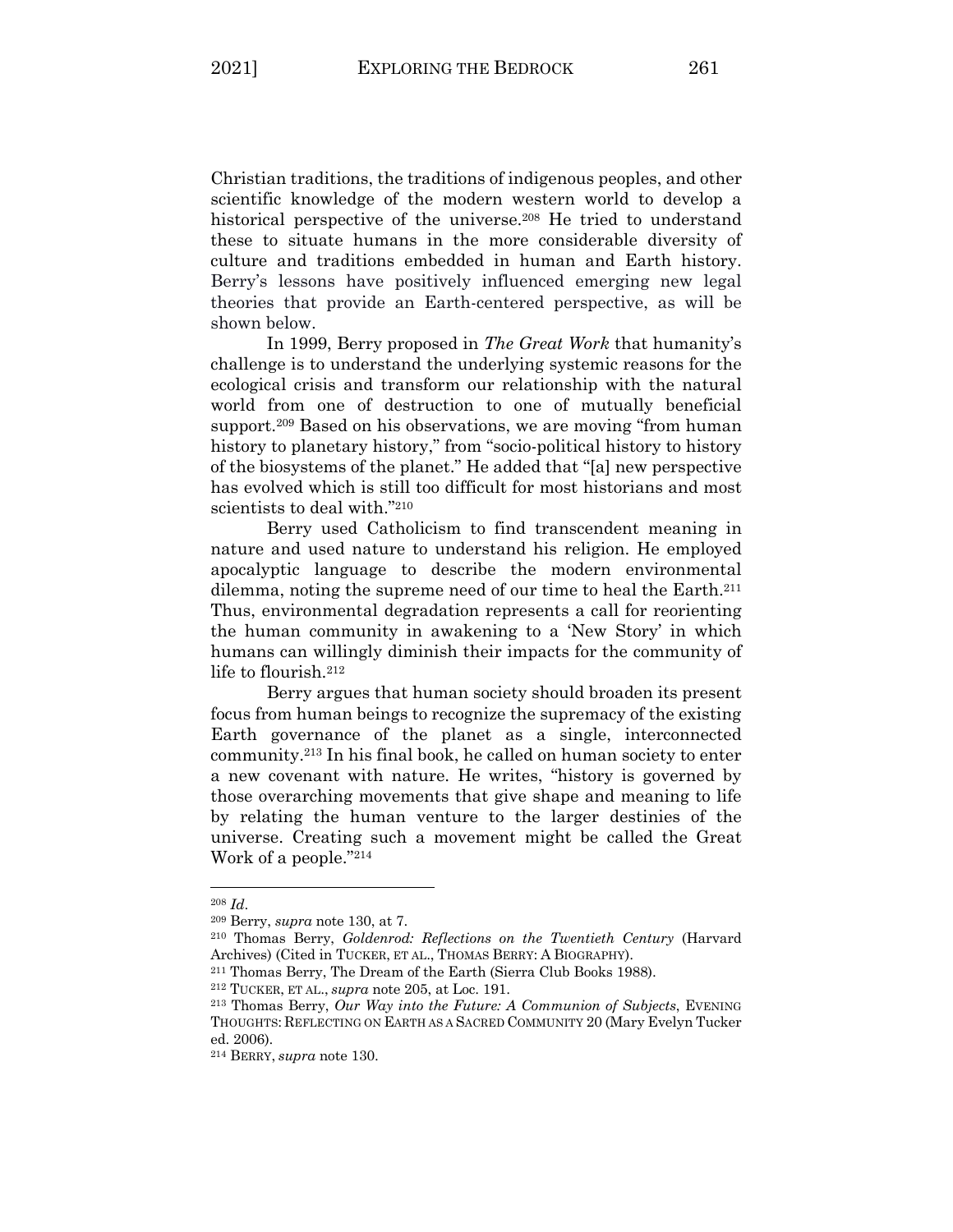Based on the foundation of religious and indigenous traditions that honor the sacredness of creation and perceive the intrinsic value of nature, Berry advanced the idea of Earth jurisprudence.215 As an emerging legal theory, Earth jurisprudence is closely aligned with environmental law and justice but goes a step further by bringing an innovative jurisprudential dimension. It attempts to live gently with the Earth, and all that life depends on by advancing an Earth-centered law and governance.<sup>216</sup>

Berry fundamentally observed that "[t]he Universe is a communion of subjects not a collection of objects."217 Earth jurisprudence can thus be characterized as a 'systems approach,' in which the functioning of its whole primarily determines the behavior of a part of a system.218 Based on this universal communion, Berry set the foundation for the rights of nature. He argued that the Universe is the ultimate source of meaning. Suppose human beings claim that our mere existence means that we have inalienable human rights. In that case, it follows that the presence of rivers, trees, birds, and bees means that they also have a form of inalienable, fundamental rights. These would not be the same for each member but must include the right to exist, have a

<sup>216</sup> Siemen, *supra* note 132, at 1-2.

<sup>215</sup> Siemen, *supra* note 132, at 2. The term "Earth Jurisprudence" arose out of a meeting hosted by the Gaia Foundation with environmental thinker Thomas Berry in 2001. *See* CORMAC CULLINAN, WILD LAW: A MANIFEST FOR EARTH JUSTICE (Green Books. 2011). The major works of BERRY, THE DREAM OF THE EARTH. BRIAN SWIMME & THOMAS BERRY, THE UNIVERSE STORY: FROM THE PRIMORDIAL FLARING FORTH TO THE ECOZOIC ERA - A CELEBRATION OF THE UNFOLDING OF THE COSMOS (Harper San Francisco. 1992). BERRY, *supra* note 130. Earth Jurisprudence follows the philosophical thread of the environmental movement and takes the inquiry to a systemic level. While environmental legal approaches have advanced a number of changes in law, they generally have not questioned the basic assumptions of humanity's relationship to the natural world or the structure of the legal system that supports continued destruction of the environment. Earth Jurisprudence makes this deeper, and necessary, inquiry into the premises of our system of law and governance in which the environmental movement operates. *See also* KLAUS BOSSELMANN, WHEN TWO WORLDS COLLIDE: SOCIETY AND ECOLOGY (RSVP Publishing. 1995). Bosselmann presents an analysis of the intersection between law and environmental philosophy.

<sup>217</sup> Thomas Berry, *The Origin, Differentiation and Role of Rights* (2001), *available at* http://www.earthjuris.org/viewpointdocuments/origin.htm. See also Thomas Berry, *Appendix 2: Ten Principles for Jurisprudence Revision*, *in* EVENING THOUGHTS: REFLECTING ON EARTH AS A SACRED COMMUNITY (Mary Evelyn Tucker ed. 2006). Principle 3 states that "The universe is composed of subjects to be communed with, not primarily of objects to be used. As a subject, each component of the universe is capable of having rights."

<sup>218</sup> Cormac Cullinan, *Do Humans Have Standing to Deny Trees Rights*, 11 BARRY L. REV. 11; 12 (2008).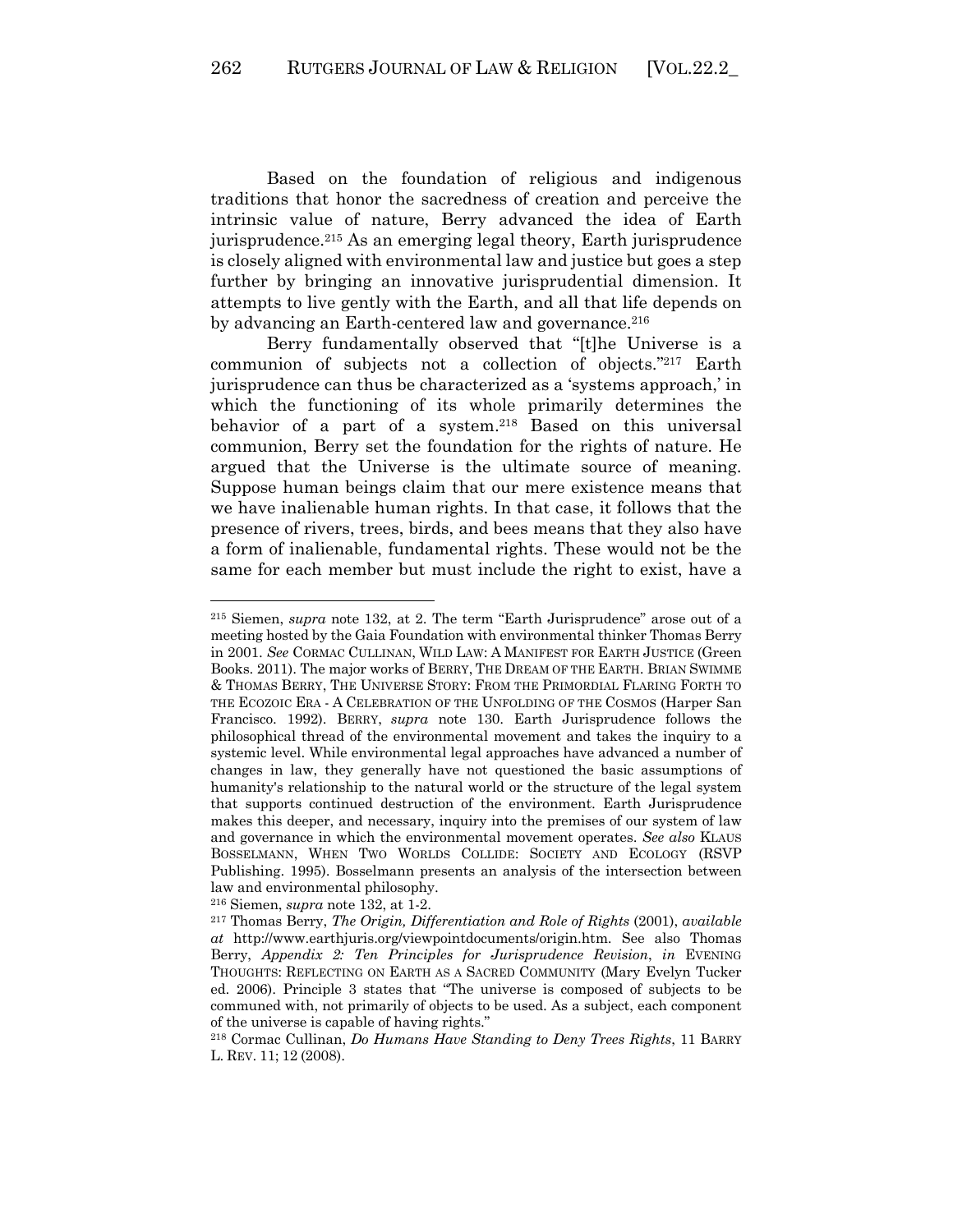place to inhabit, and continue to play a role in the ongoing coevolutionary process.219 Water is also part of Swimme and Berry's cosmology as water anthropomorphizes plants as "the first heroes to venture onto land" after eons of watery habitation.220

In conclusion, Berry drew on religious traditions to further develop a philosophy based on the protection of nature. His work, in turn, inspired the development of Earth jurisprudence, showing a true crescendo of jurisprudential thought on environmental protection that builds on top of one another.

### *B. INDIGENOUS BELIEFS OF EARTH CONSERVATION*

*"From the top of the world at the Arctic Circle of Nunavut on Turtle Island (North America) to the tip of South America at Tierra del Fuego, Native Peoples assert their rights to land, culture, and a healthy future for generations to come and for all of the ecological life that creates sacred homelands."221*

Indigenous peoples have stewardship over the majority of the world's biodiversity. They have traditionally promoted an ideology that, contrary to Western civilizations, is not divorced from living with nature. Instead, they embrace nature fully. Their ways of living and value system hold the basic knowledge that many human beings have forgotten: the natural world is 'peopled' by beings with whom we must cultivate mutually respectful relationships. For example, Indigenous peoples carefully coordinate their ritual calendars with seasonal events such as the sounds of returning birds, the blooming of plants, the migrations of animals and fish, and cosmological events such as the shift of the constellations and the changes of the moon.222 The relationship between Indigenous peoples and the land has always been unique:

> *"This we know, the Earth does not belong to man; man belongs to the Earth. This we know, all things are connected, like the blood which unites one family. Whatever befalls the Earth, befalls the sons of the Earth. Man did not weave the thread of*

<sup>219</sup> Berry, *supra* note 217, at 149-150. 220 SWIMME & BERRY, *supra* note 215, at 116. 221 Melissa K. Nelson, *North America*, *in* ROUTLEDGE HANDBOOK OF RELIGION AND ECOLOGY (Willis J. Jenkins, et al. eds., 2017).

<sup>222</sup> GRIM & TUCKER, *supra* note 21, at 25.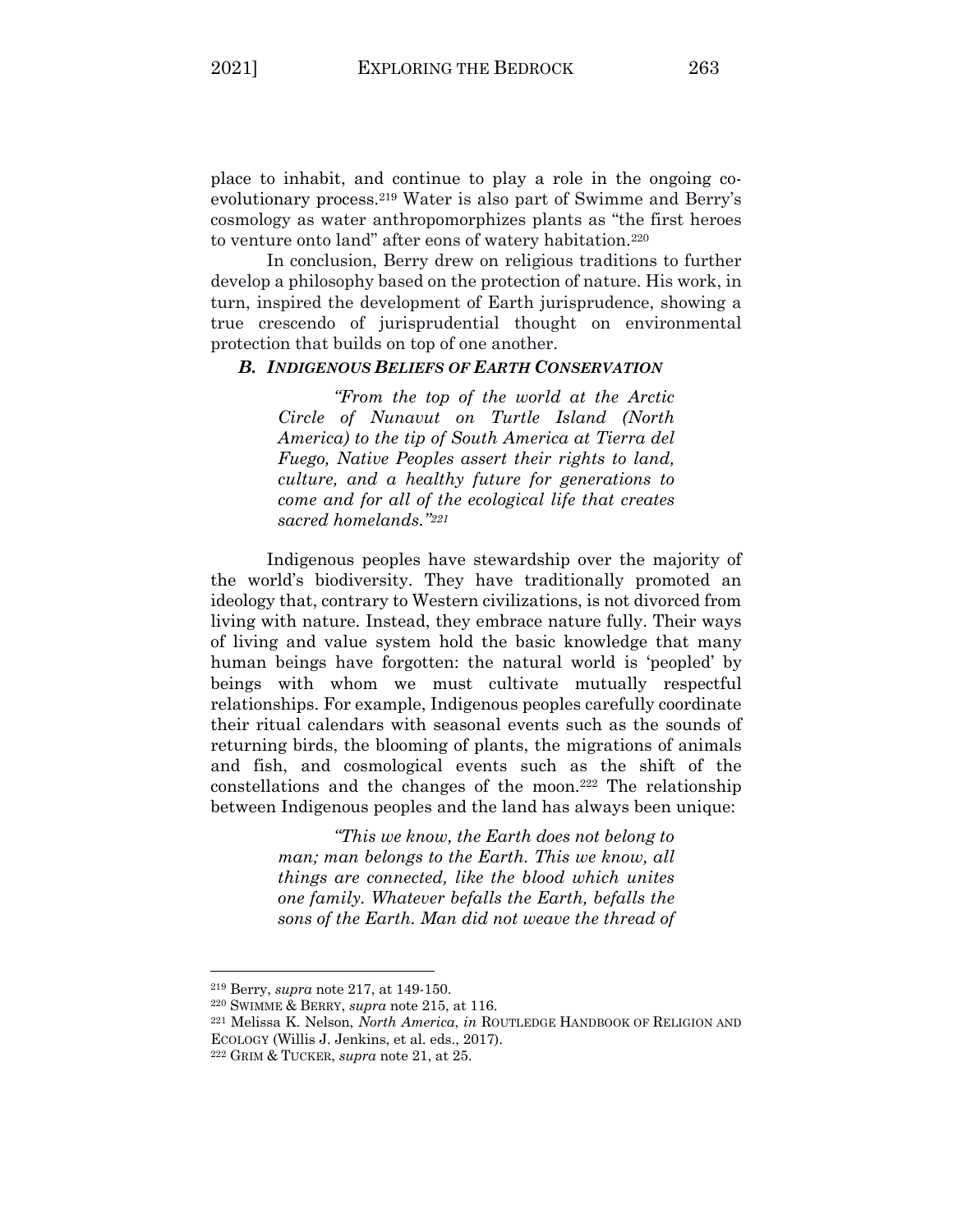### *life; he is merely a strand in it. Whatever he does to the web he does to himself."223*

COVID-19 reminded us that environmental awareness is not a luxury but a staple of social progress.224 And yet Indigenous populations, who embody the most profound care of nature, with an ancestral connection with places and natural features, remain marginalized and often excluded from policies.225 Humanity finally needs to remember that we are supposed to live in balance, as caretakers.226 Indigenous modes of being have preserved living knowledge that might prove invaluable in the current era confronted with problems that challenge the sustainability of sentient flourishing, ecological integrity, environmental health, and interspecies ethics.227 This section looks at Indigenous environmental cosmologies as a foundation for the care for nature and this ideology's expansion at the international level. It does not provide a comprehensive view of Indigenous cosmologies but illustrates the Indigenous respect for nature through a few examples throughout different geographical regions.

Subsection 1 addresses the foundations of Indigenous environmental cosmologies, which rely on Mother Earth as a living entity that requires care. Drawing from ancient traditions, this Indigenous cosmovision is now renewed and gains force beyond their territories to reinforce the need to protect a degraded environment. Subsection 2 illustrates the foundation of Indigenous environmental cosmologies through water as a sacred symbol and a ceremonial source. The protection of water is reflected in water management policies and the reliance on Indigenous lessons to develop laws on the rights of nature, especially rivers, worldwide.

<sup>223</sup> Letter from Chief Seattle, Patriarch of the Duwamish and Squamish Indians of Puget Sound to United States President Franklin Pierce (1855), quoted in U.N. Comm'n on Human Rights, *supra* note 156, ¶74. The message from Chief Seattle has been disputed by some scholars who note that the words attributed to him were not his own. However, the disputes over what he said and when he said it don't detract from the essence of his message, which is relevant here. 224 Etty et. al., *supra* note 7, at 385. 225 *Id*. 226 Bill McKibben, *The Coronavirus and the Climate Movement*, THE NEW YORKER

Mar. 18, 2020. "Nature helps me figure out what truly matters in the short lifetime I have. Out here, the simple truths of life are tangible, and priorities are clear. Everything is hard work, every being has both purpose and fluidity. Everything has a spirit and must be treated with respect. It is life in the circular."

<sup>227</sup> Dan Smyer Yü, *Asia: An indigenous cosmovisionary turn in the study of religion and ecology*, *in* ROUTLEDGE HANDBOOK OF RELIGION AND ECOLOGY (Mary Evelyn Tucker & John Grim eds., 2017).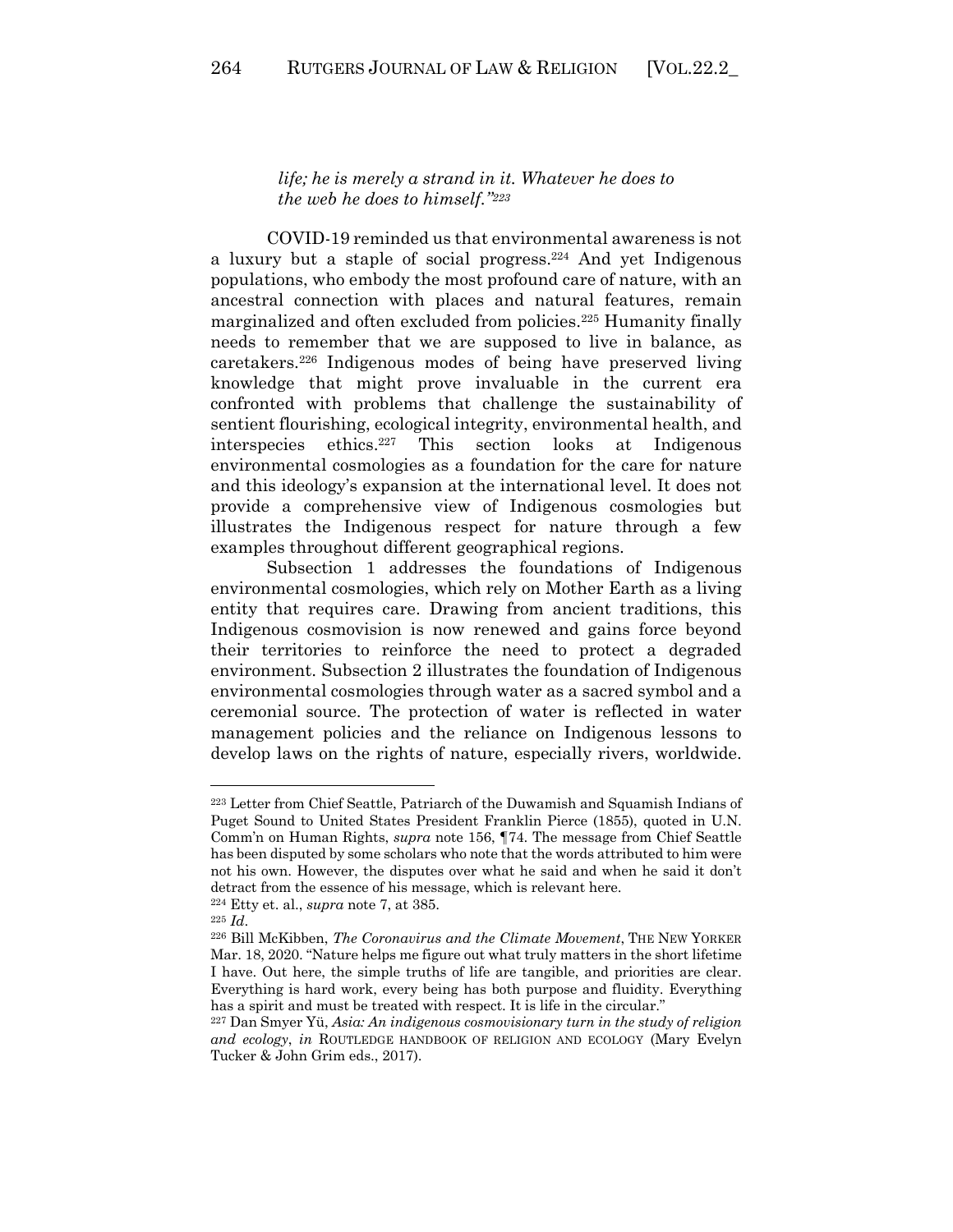Subsection 3 further elucidates the expansion of Indigenous and peasant rights at the international level as their recognition slowly progresses worldwide. Finally, Section 4 uses some specific examples of furthering Indigenous rights through international courts and tribunals to boost environmental protection and their particular environmental cosmologies.

## **6. FOUNDATIONS OF INDIGENOUS ENVIRONMENTAL COSMOLOGIES**

Indigenous peoples' interactions with the environment represent a significant basis of their religious practices. For many Indigenous cultures, humanity is but one of many creatures, all of which are related. There is no reason to dominate nature. One can merely exist within nature, depending on it for survival and respecting it by maintaining wildlife and living sustainably. While this is a spiritual concept, it also led to preserving the ecosystem.228

For example, the Kurok, Hoopa, and Yurok peoples of northern California recognized particular spiritual presences in sacred mountains.<sup>229</sup> The Lakota people speak of 'all my relations' as an expression of nature as a source of kinship and nurturance. Indigenous groups in Latin America have actively emphasized their traditional knowledge of and connection to non-human nature and their practical ties to the land.230 These complex interactions illustrate that religions are not static in their impacts on the environment. Instead, throughout history, they have interacted in myriad ways with natural settings. These can be called religious ecologies based on varied worldviews, ritual customs, and ethical practices.231

Land, in most Indigenous cultures, represents a living entity. The Inca civilization refers to the Earth as 'Pachamama,' which roughly translates to 'Earth Mother.'232 While 'Mother Earth' as a concept in the West was once meant literally, it has often taken on a symbolic meaning. In Indigenous societies, the meaning is not metaphorical. Everything is alive, and Mother Earth should be cared for. Pachamama is an Earth goddess traditionally worshipped in the landscape herself. Earth as a literal mother has been found in many cultures throughout the world. The Lakota call her 'Unci

<sup>228</sup> Joseph Kowalski, *Environmentalism Isn't New: Lessens from Indigenous Law*, 26 BUFFALO ENVTL. L. J. 15; 27 (2019).

<sup>229</sup> GRIM & TUCKER, *supra* note 21, at 22.

<sup>230</sup> Peterson, *supra* note 118, at 196. 231 GRIM & TUCKER, *supra* note 21, at 22.

<sup>232</sup> See Emilie Blake, *Are Water Body Personhood Rights the Future of Water Management in the United States*, 47 TEX. ENVTL. LJ 197 (2017).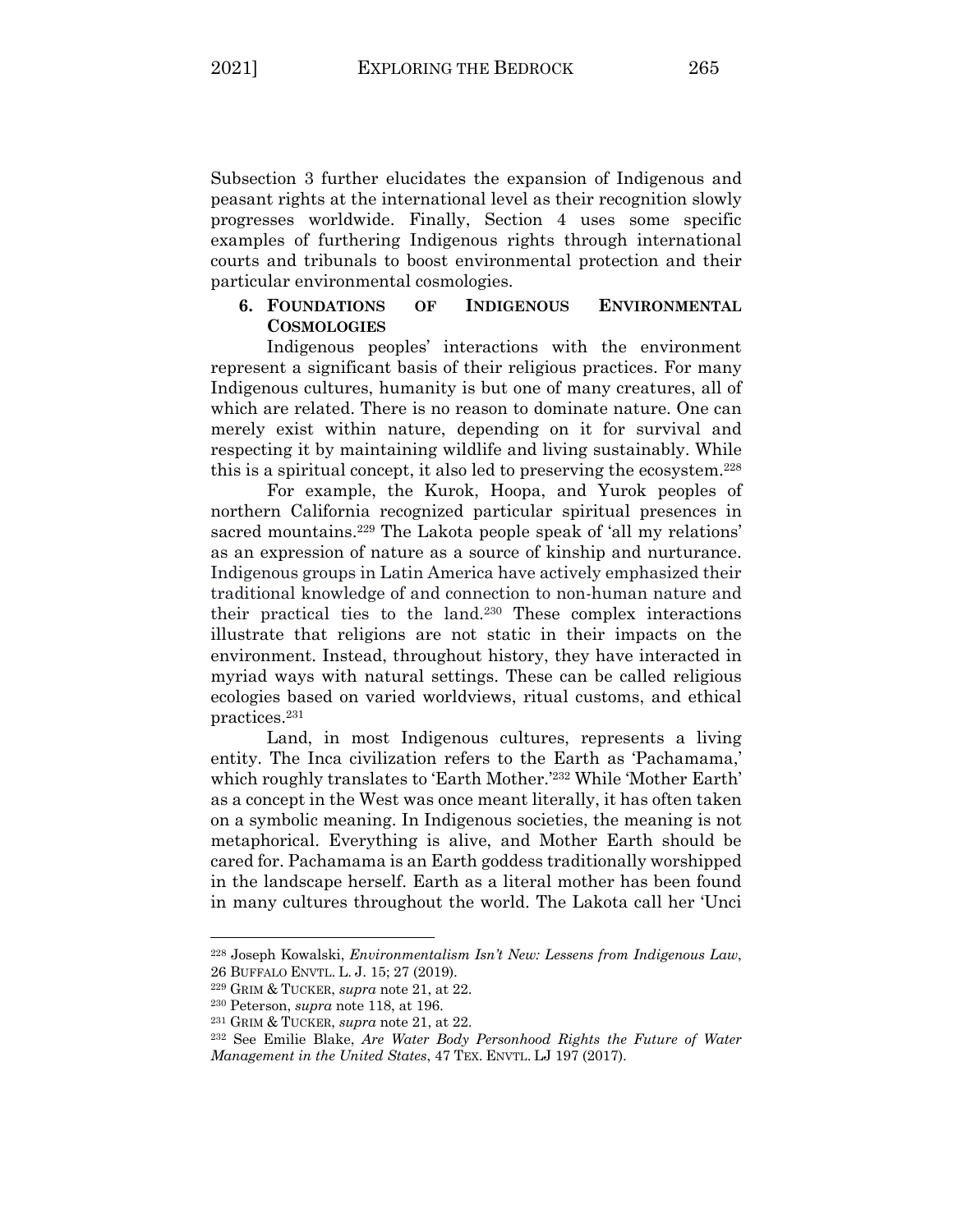Maka,' or 'Grandmother Earth.' The Lakota further view the concept of care for the Earth as a source of freedom.233 These concepts are so old that they are often embedded in these cultures' spirituality and original beliefs.234

Indigenous peoples in the Americas have often made their relationships with the non-human world particularly explicit in their rituals and narratives.235 Within Latin American cosmovision, objects in an interlinked universe are potentially powerful as they share vital ancestral essences spread throughout the world.236 The behavioral environment requires personal interaction, not demanding gods but person-like beings representing ecological powers. In many myths, landscape features and non-human animals play an essential role in religious belief and practice.237

Using Tibetans as an example, Smyer Yü depicts a folktale in which the Earth is a supernatural living being upon whom humankind is dependent. The Tibetan tale describes the Earth and humankind as two sentient species, bonded with each other based on mutual respect and affective expressions.238 Tibetans see the mountains as sacred sites distanced from humans, pillar-like high grounds reaching into the heavens where the gods reside. Smyer Yü compares the perspective with the Judeo-Christian image of the cosmos, God's upwardness, and the downwardness of the profane human realm.<sup>239</sup> Similarly, the sacredness of mountains for Tibetans is comparable to the sacredness of rivers for the Hindus.

Other Asian Indigenous communities share a similar spiritualized nature of traditional ecological knowledge. The Penan landscape in East Malaysia embodies gods and spirits' supernatural presence in rivers and forests' eco-geological features. The Eveny in Siberia deeply entwines human existence with reindeers, which offer human-earth relationships via shamanic visions through a deep partnership in their existential and spiritual connection. The Altaians in Siberia regard the Katun River and their forest as living beings. A similar cosmovision is found in India's Vedic tradition, which reveals the Earth's animated mode of being through

<sup>233</sup> Russell Means, Free to be Responsible, Address at Navajo Community College (1995) (transcript available at http://www.russellmeansfreedom.com/2009/freetobe-responsible-a-russell-means-speech/.).

<sup>234</sup> Kowalski, *supra* note 228, at 25.

<sup>&</sup>lt;sup>235</sup> Peterson, *supra* note 118, at 191.<br><sup>236</sup> Miguel Astor-Aguilera, *Latin America*, *in* ROUTLEDGE HANDBOOK OF RELIGION AND ECOLOGY 158 (Willis J. Jenkins, et al. eds., 2017).

<sup>237</sup> Peterson, *supra* note 118, at 190-198. 238 Smyer Yü, *supra* note 227, at 122. 239 *Id*. at 122.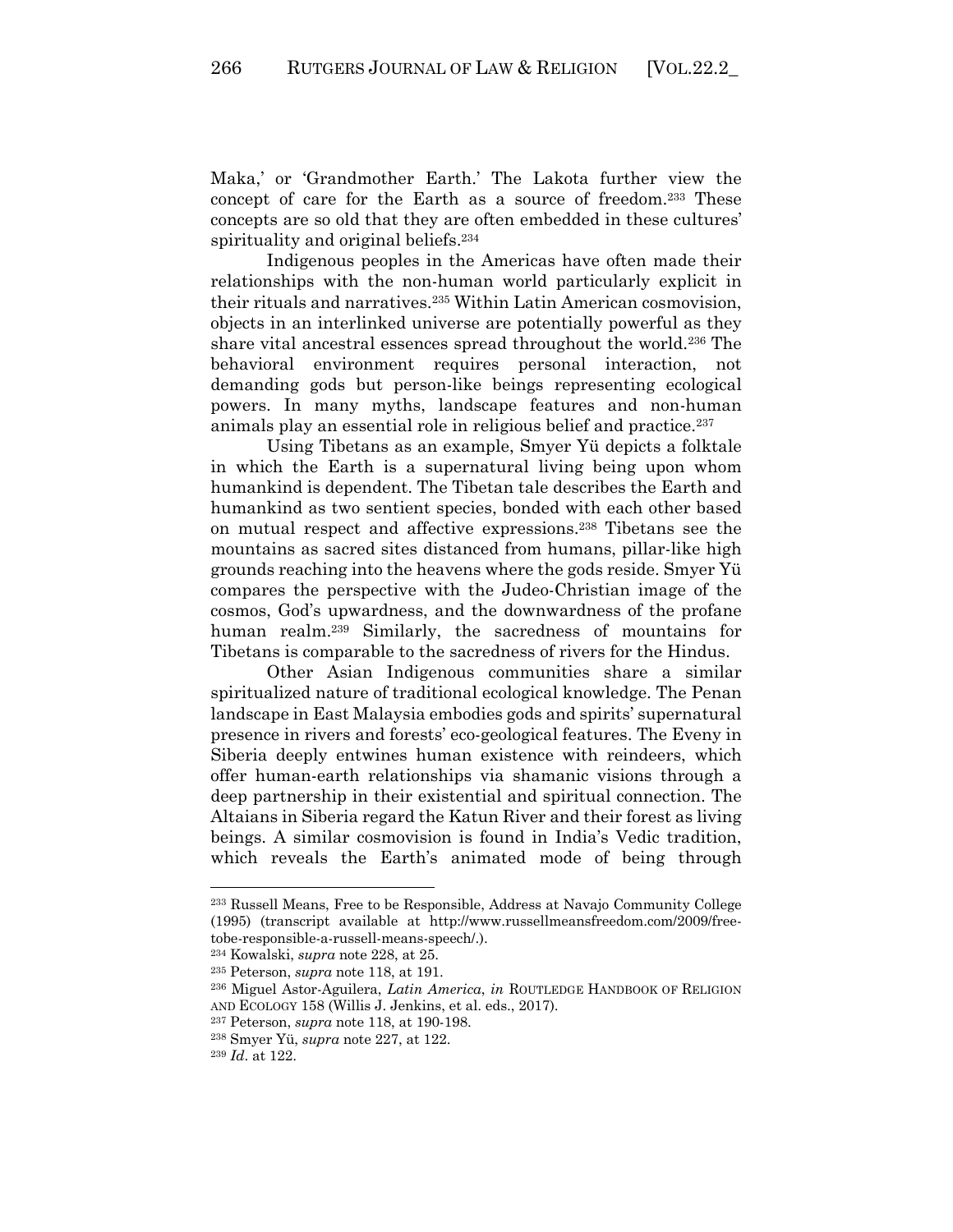contemporary rituals. These examples of Indigenous eco-religious practices attest to the vitality of their cosmovision.240

Identities connecting trees, cultures, and ecologies have shaped the cultures of people in the Pacific.241 In particular, the Maori are the people of the Pacific Ocean, the Great Ocean of Kiwa, who, in turn, is one of the children of Sky Father and Earth Mother and responsible for the domain of the oceans. The Maori's cosmic religious worldview is based on the understanding that humanity and all-natural world things are continually emerging and unfolding.242 Maori do not see themselves as separate from Te Ao Marama, the natural world. As such, the world's resources do not belong to humankind. On the contrary, humans belong to the Earth, having user rights to harvest its resources.<sup>243</sup> Indigenous peoples in Australia have inhabited the continent for at least 30,000 years with a minimal negative impact on their environment.<sup>244</sup> Indigenous cultures tend not to have a separation of humanity and the environment as is found in Western culture: "As the late Western Shoshone spiritual leader Corbin Harney used to say, Native people are not separate from the environment. We are the environment!"245

Many Indigenous societies have totemic relationships, such as membership in a 'Bear Clan' or other animal groupings, where a member of that society must look after their totemic animal's wellbeing. The Yolngu of Australia, like many Indigenous cultures, have clan relationships with the animals that share their homelands.246 The Lakota pray with the phrase 'Mitakuye Oyasin,' indicating a relationship with all that is, as it translates to 'all my relations' but means every living thing.247

The Maori of New Zealand see themselves as part of their environment, "They were born out of it, for the land was

<sup>240</sup> *Id*. at 125-126.

<sup>241</sup> Manuka Henare, Pacific Region: In Search of Harmony: Indigenous Traditions of the Pacific and Ecology, ROUTLEDGE HANDBOOK OF RELIGION AND ECOLOGY 129- 137 (Willis J. Jenkins, et al. eds., 2017).

<sup>242</sup> *See* Catherine J Iorns Magallanes, *From Rights to Responsibilities Using Legal Personhood and Guardianship For Rivers*, RESPONSABILITY: LAW AND GOVERNANCE FOR LIVING WELL WITH THE EARTH, B MARTIN, L TE AHO, M HUMPHRIES-KIL (EDS) (ROUTLEDGE, LONDON & NEW YORK) (2018).

<sup>243</sup> Henare, *supra* note 241, at 131. 244 Kowalski, *supra* note 228, at 23. 245 Melissa K. Nelson, *Original Instructions: Indigenous Teachings For <sup>a</sup> Sustainable Future* 42 (Simon and Schuster 2008).

<sup>246</sup> Kowalski, *supra* note 228, at 25.

<sup>247</sup> JOSEPH M MARSHALL III, THE LAKOTA WAY OF STRENGTH AND COURAGE: LESSONS IN RESILIENCE FROM THE BOW AND ARROW (Sounds True. 2012).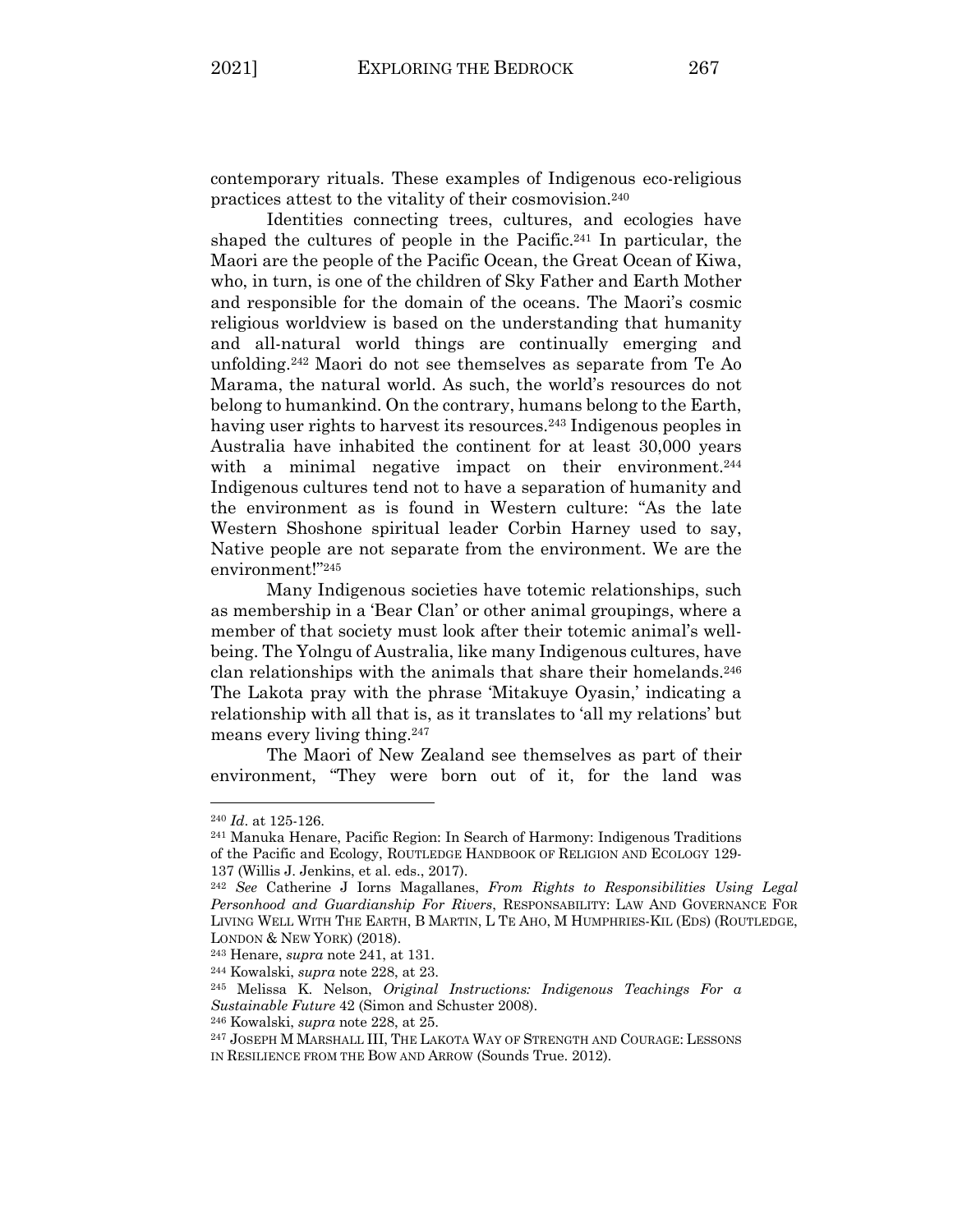Papatuanuku, the mother earth who conceived the ancestors of the Maori people."248 Indigenous peoples are intrinsically connected to their water taonga ('treasures' in the Maori language). They have wide-ranging practical, spiritual, environmental, cultural, and economic interests in, relationships with, obligations towards, and dependencies on water resources.249 For example, the Fitzroy River Declaration recognizes that the Martuwarra River in north-western Australia 'is a living ancestral being and has a right to life. It must be protected for current and future generations and managed jointly by the river's Traditional Owners.250 The legal nature of Indigenous water rights recognized in western law is also complex,<sup>251</sup> with rights and entitlements typically fragmented across a complicated 'patchwork' of tenures.252

While these traditions are often ancient, there is currently a call for renewing Indigenous cosmovision to protect our degraded environment. The Native Peoples of North America are in a time of renewal and resurgence regarding their 'treaties with creation,' based on traditional and revered teachings. For example, the Anishinaabeg heritage of the Northern Great Lakes regions promotes ethical relations with the more-than-human world, including sophisticated values that bring together law, religion, art, science, and governance in a holistic vision and practice of

<sup>248</sup> LAURELYN WHITT, SCIENCE, COLONIALISM, AND INDIGENOUS PEOPLES: THE CULTURAL POLITICS OF LAW AND KNOWLEDGE 44 (Cambridge University Press. 2009). <sup>249</sup> *See, e.g.*, Amaya Alvez Martin, *Constitutional Challenges of the South: Indigenous Water Rights in Chile; Another Step in the Civilizing Mission*, 33 WINDSOR YB ACCESS JUST. 87 (2016); VIRIGINIA MARSHALL, OVERTURNING AQUA NULLIUS (Aboriginal Studies Press. 2017); Jacinta Ruru, *Listening to Papatūānuku: a call to reform water law*, 48 JOURNAL OF THE ROYAL SOCIETY OF NEW ZEALAND 215 (2018); Linda Te Aho, *Te Mana o te Wai: An Indigenous Perspective On Rivers and River Management*, 35 RIVER RESEARCH AND APPLICATIONS 1615 (2019); Anne Poelina, et al., *Martuwarra Fitzroy River Council: An Indigenous Cultural Approach to Collaborative Water Governance*, 26 AUSTRALASIAN JOURNAL OF ENVIRONMENTAL MANAGEMENT 236 (2019); Lara Bernadette Taylor, et al., *Ngā Puna Aroha: Towards an Indigenous-Centered Freshwater Allocation Framework for Aotearoa New Zealand*, AUSTRALASIAN JOURNAL OF WATER RESOURCES 1 (2020)..

<sup>250</sup> Fitzroy River Council, *Fitzroy River Declaration* (Nov. 3, 2016), available at https://static1.squarespace.com/static/5e86add4e98f7421bace70f1/t/5e9fcc157dedb 86cbb06a2e9/1587530798453/fitzroy-riverdeclaration.pdf.

<sup>251</sup> This complexity is compounded by the general complexity of trans-jurisdictional water law and governance. *See* JANICE GRAY, ET AL., TRANS-JURISDICTIONAL WATER LAW AND GOVERNANCE (Routledge. 2016).

<sup>252</sup> For a discussion of the problem of a 'patchwork' of Indigenous water rights in the US context, *see* Philip Womble, et al., *Indigenous Communities, Groundwater Opportunities*, 361 SCIENCE 453 (2018).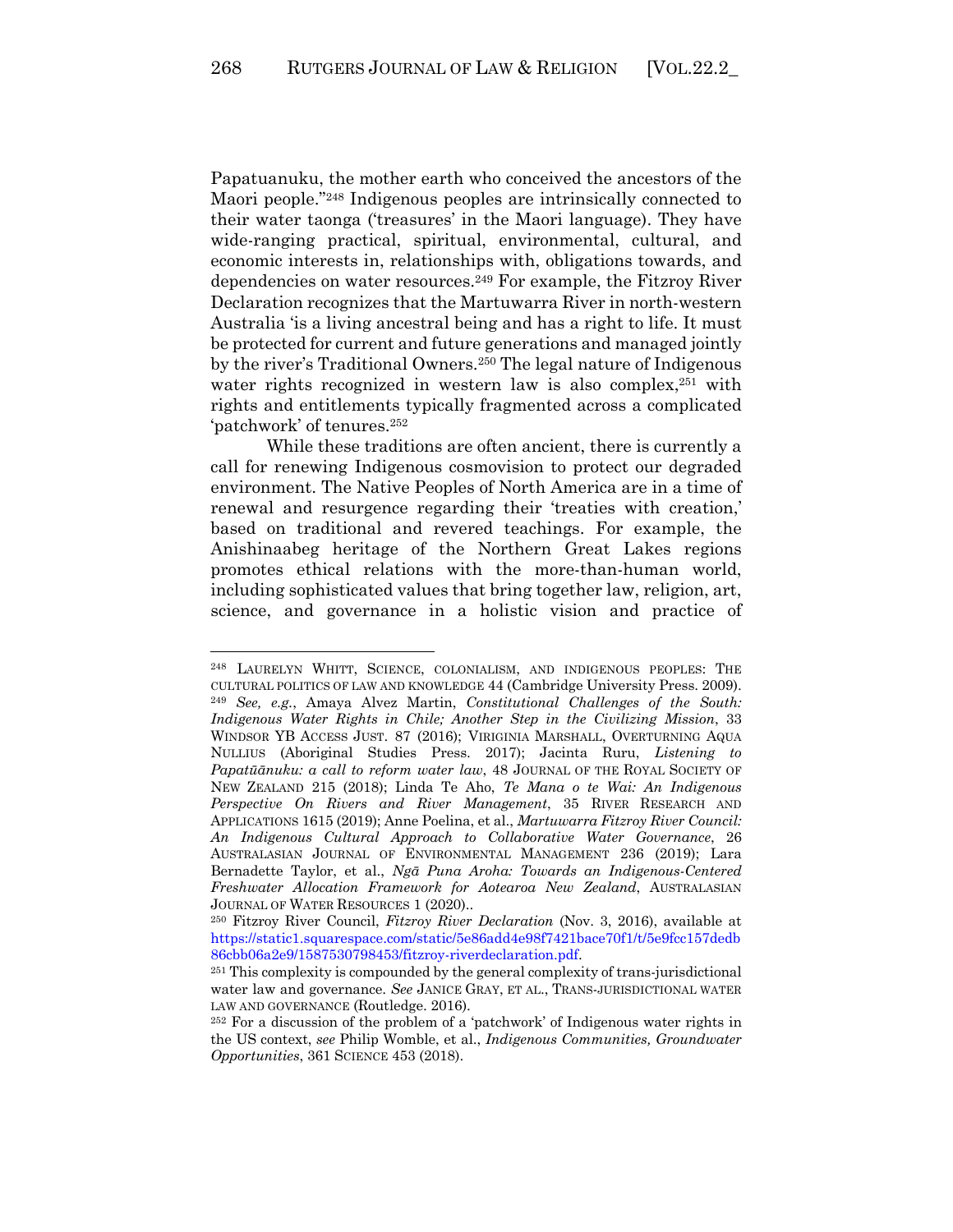regeneration. Similar examples are found in the great Haudenosaunee (Six Nations Iroquois) peoples of the Northeast. They have shared their ethical wisdom to address some of our time's most pressing ecological problems, including water scarcity and biodiversity loss.253 Integral to these revitalization efforts is an understanding that people and place, nature and culture, biodiversity, and cultural diversity, are inextricably linked and must be addressed together and holistically.254

In Asia, Indigenous peoples' modes of being have preserved living knowledge that might prove invaluable in the current environmental crises. Yü proposes a rethinking and creative revisioning in the study of Indigenous religion and ecology in the region. He questions whether we can go beyond the sacred and profanes' dichotomy to address the linkages between Indigenous cosmovision and sustainable modes of living. He thus re-identifies 'the Indigenous' as an inclusive term encompassing people with knowledge of the Earth as a living being in ethical and spiritual terms, regardless of whether their understanding is space-specific or whether they no longer live on their native land due to migration.255

Pope Francis' *Dear Amazon*, on the fate of the Amazon biome and its Indigenous people, <sup>256</sup> brought for the first time hundreds of Catholic bishops, Indigenous leaders, and environmental activists from the nine Amazon countries. Recognizing the ecological importance of Amazonia, especially its potential in climate mitigation via carbon storage, Pope Francis argued that those best suited to protect the Amazon are the Indigenous people.257 His plea in defense of the rainforest is scientific, humanistic, political, and spiritual: "If the care of people and the care of ecosystems are inseparable, this becomes especially important in places where the forest is not a resource to be exploited; it is a being, or various beings, with which we have to relate,"258 Pope Francis writes in the ecological section. "When indigenous peoples remain on their land, they themselves care for it best, provided they do not let themselves be taken in by the siren song and self-serving proposals of power

<sup>253</sup> Nelson, *supra* note 221, at 138. 254 *Id*.

<sup>255</sup> Smyer Yü, *supra* note 227, at 120-128. 256 Francis, *supra* note 135.

<sup>257</sup> Justin Catanoso, The Pope Makes Plea to Save the Amazon — Will the World Listen? (Mongabay, EcoWatch, Feb. 18, 2020).

<sup>258</sup> Francis, *supra* note 135, at ¶42.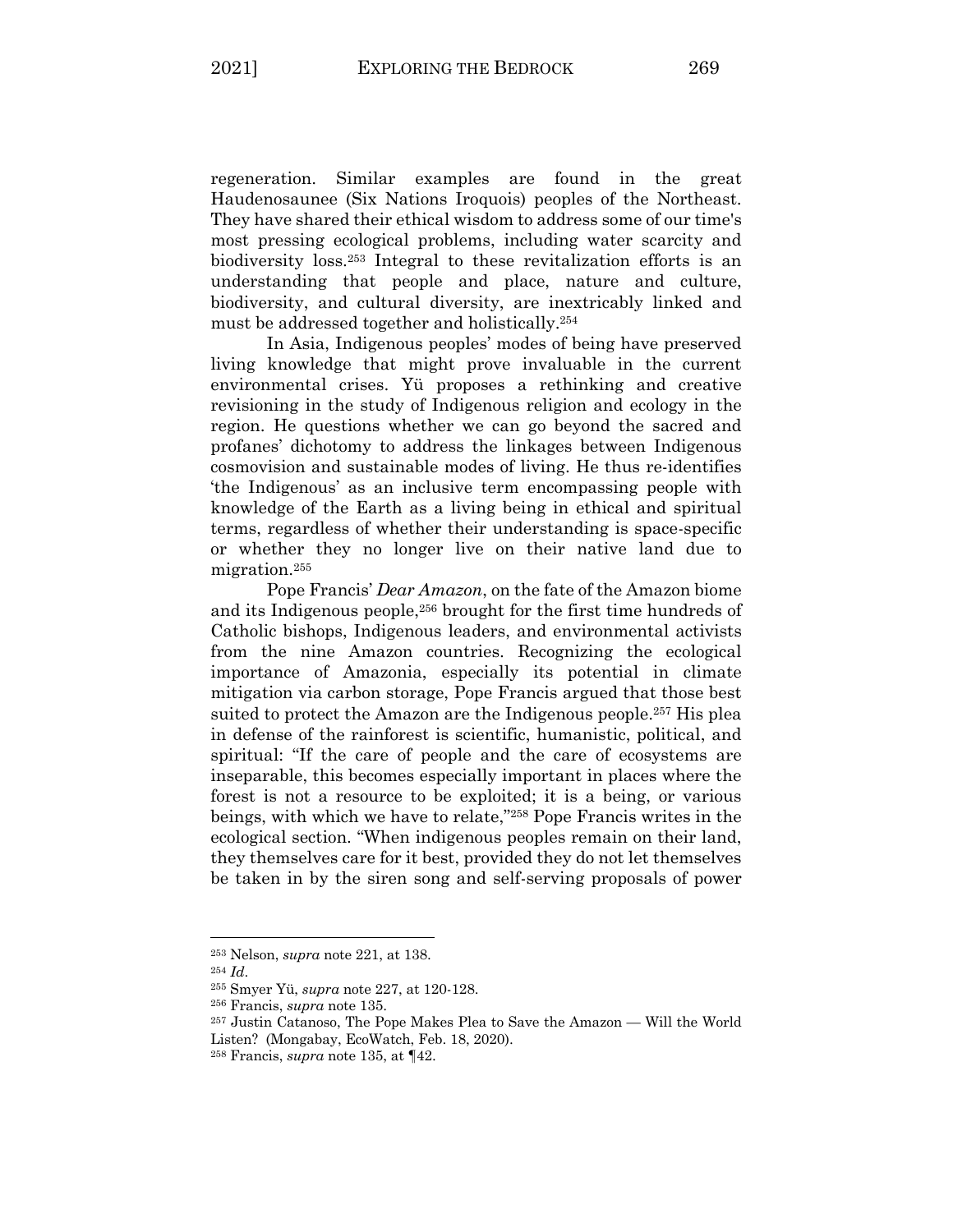groups." The particular care for nature by Indigenous groups is exemplified through water as a sacred and ceremonial source.

In parallel, the Colombian Constitutional Court's decision in *Atrato River* – a landmark decision which recognized the rights of nature to the Atrato River – particularly noted the constitutional relevance of rivers, forests, food sources, the environment and biodiversity as part of the nation's natural and cultural wealth and protected within the context of Colombia's 'ecological constitution.'259

## **7. WATER AS AN INDIGENOUS SACRED AND CEREMONIAL SOURCE**

In most Indigenous spirituality, water represents a sacred symbol and a ceremonial source.<sup>260</sup> Water retains an honored and indispensable place, an actual force and symbolic image of life and death, creation and destruction, nourishment and deprivation: water exists as an autonomous and primeval element to be encountered with humility, respect, joy, and caution.<sup>261</sup> Given its profound religious meaning, water is used as an object of worship more than any other natural resource.262 To the Hopi of North America, water is understood as the first existing substance. The Lakota say "Mní wičhóni," or "Water is life." The Blackfeet tribe in Montana believed in water as a separate realm of existence and a special and sacred place.<sup>263</sup> The Indigenous peoples' unique relationship with water is often manifested in religious worship on particular geographic features, including rivers.<sup>264</sup> Their very cosmology is built on the intricate knowledge of and connection to

<sup>259</sup> Constitutional Court of Colombia, Judgment T-622/16, 10 November 2016, at 5.2 (Atrato River Case) <https://delawarelaw.widener.edu/files/resources/riveratratodecisionenglishdrpde llaw.pdf> accessed 16 December 2020. See also H Herrera-Santoyo, 'The Rights of Nature (Rivers) and Constitutional Actions in Colombia' (*GNHRE*, 8 July 2019) <https://gnhre.org/2019/07/08/the-rights-of-nature-rivers-and-constitutionalactions-in-colombia/#\_ftn3> accessed 16 December 2020.

<sup>260</sup> Rhett B. Larson, *Holy Water and Human Rights: Indigenous Peoples' Religious-Rights Claims To Water Resources*, 2 ARIZ. J. ENVTL. L. & POL'Y (2011). Despite the overlap, some indigenous Muslim communities claim that any use of treated sewage effluent ("reclaimed water") is ceremonially impure. *See* generally Shaukat Farooq & Zafar I Ansari, *Wastewater Reuse in Muslim Countries: An Islamic Perspective*, 7 ENVIRONMENTAL MANAGEMENT 119 (1983).

<sup>261</sup> June-Ann Greeley, Water in Native American Spirituality: Liquid Life—Blood of the Earth and Life of the Community, 2 GREEN HUMANITIES 156 (2017). <sup>262</sup> See Larson, *supra* note 260, at 81.

<sup>263</sup> Rosalyn R. LaPier, *Why is water sacred to Native Americans?*, 8 OPEN RIVERS (2017).

<sup>264</sup> *See* GREGORY CAJETE, LOOK TO THE MOUNTAIN: AN ECOLOGY OF INDIGENOUS EDUCATION (ERIC. 1994).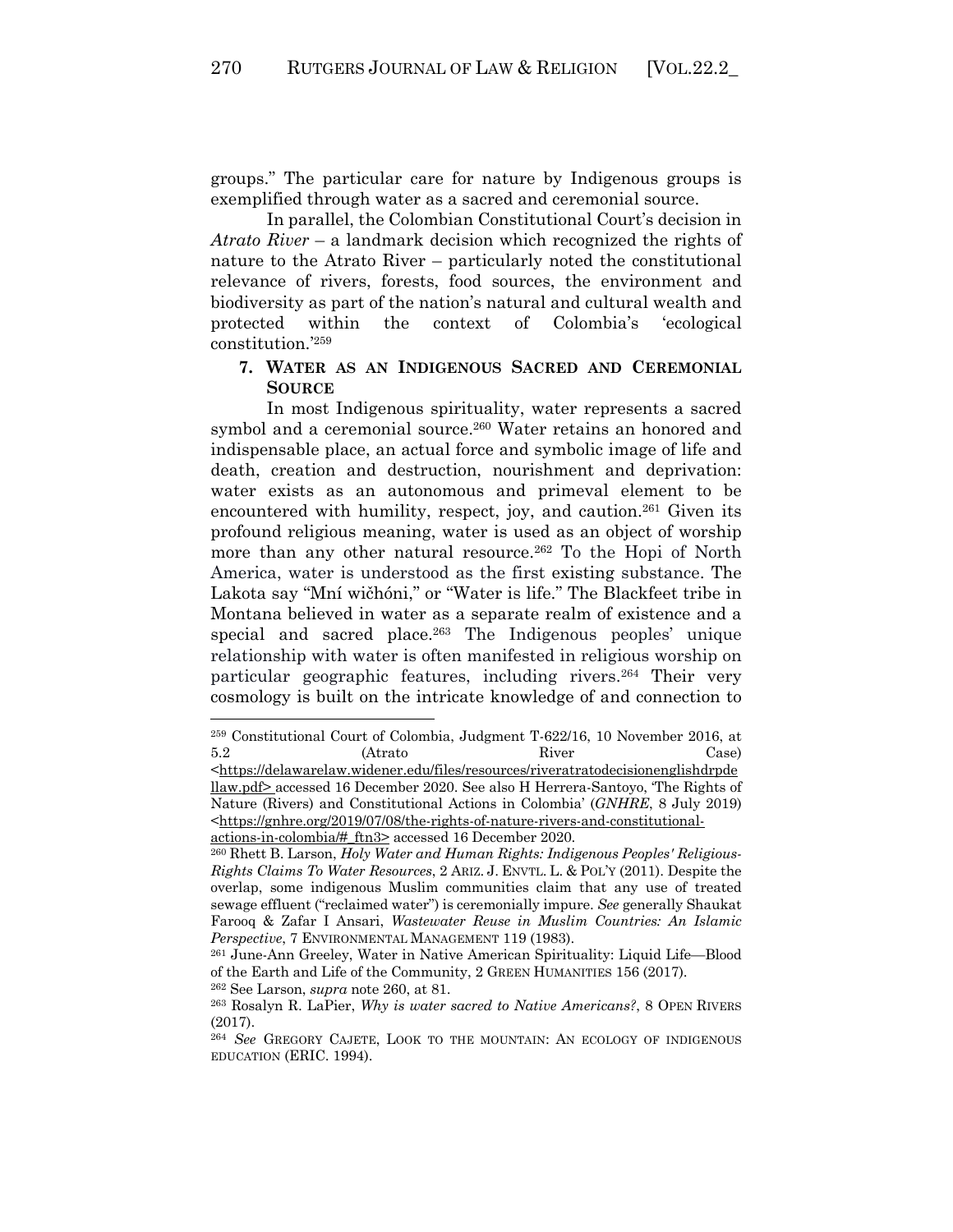their ancestral land and its relations to animals, plants, and water. This deep connection reflects Indigenous peoples' role in protecting water around the world.

Indigenous peoples have a strong spiritual connection with their traditional land and waters, which allows them to develop valuable conventional ecological knowledge.265 Different forms of water, such as rain, lakes, streams, ponds, rivers, oceans, and seas, and the animal and plant life associated with those aquatic reservoirs have sustained prominence as sacred signifiers for Native American nations. As a result, Indigenous religious practices have become essential to effective water management, conservation, and preservation.266 For example, the Amazon River is sacred to the Indigenous tribes within that watershed.267 Besides, Australian aboriginal water law identifies most water sources as sacred; knowledge of their location is crucial for survival.<sup>268</sup> Ultimately, Indigenous peoples claim a right to water through a religious-rights-based perspective. Indigenous peoples continue to contest for water governance, ownership, and sovereignty across the globe.269 In Australia, given the scarcity of water, there is no distinction between the different purposes. Most water sources are sacred, and knowledge of their location is vital to a group's survival.<sup>270</sup> Following the rule of 'always ask,' sharing plays a crucial role in water management. In India, the Bihar consider the

<sup>265</sup> *See* Larson, *supra* note 260, at 97 (explaining that traditional ecological knowledge is embodied in religious ceremonies and teachings that promote sustainable water management, and traditional ecological knowledge is defined as a "body of knowledge, practice and belief, evolving by adaptive processes and handed down through generations by cultural transmission, about the relationship of living beings (including humans) with one another and with their environment."); *See also* FIKRET BERKES, SACRED ECOLOGY (Routledge 4th ed. 2018). <sup>266</sup> See Larson, supra note 260, at 84; see also Cathleen Flanagan & Melinda Laituri, Local Cultural Knowledge and Water Resource Management: The Wind River Indian Reservation, 33 ENVTL. MGMT. 262, 269 (2004).

<sup>267</sup> *See* Larson, *supra* note 260, at 85; *see also* Brij Gopal, *Holy Ganga and the Mighty Amazon,* 16 AMAZONIANA 337, 338 (2001); Peter Gow, *River People: Shamanism and History in Western Amazonia*, SHAMANISM, HISTORY AND THE STATE (Nicholas Thomas & Carline Humphrey eds., 1994) (noting that indigenous groups depend on practicing ayahuasca shamanism in the Amazon river for ceremonial purposes).

<sup>268</sup> Salzman, *supra* note 172, at 101. Since Australia is the driest inhabited continent, Australian aboriginal water law does not distinguish between water uses. Instead, these rules function within a predominant access system labeled as "always ask."

<sup>269</sup> Elizabeth Macpherson, *Indigenous Water Rights in Comparative Law*, 9(3) TRANSNAT'L. ENVT'L L. 393 (2020).

<sup>270</sup> Salzman, *supra* note 172, at 101.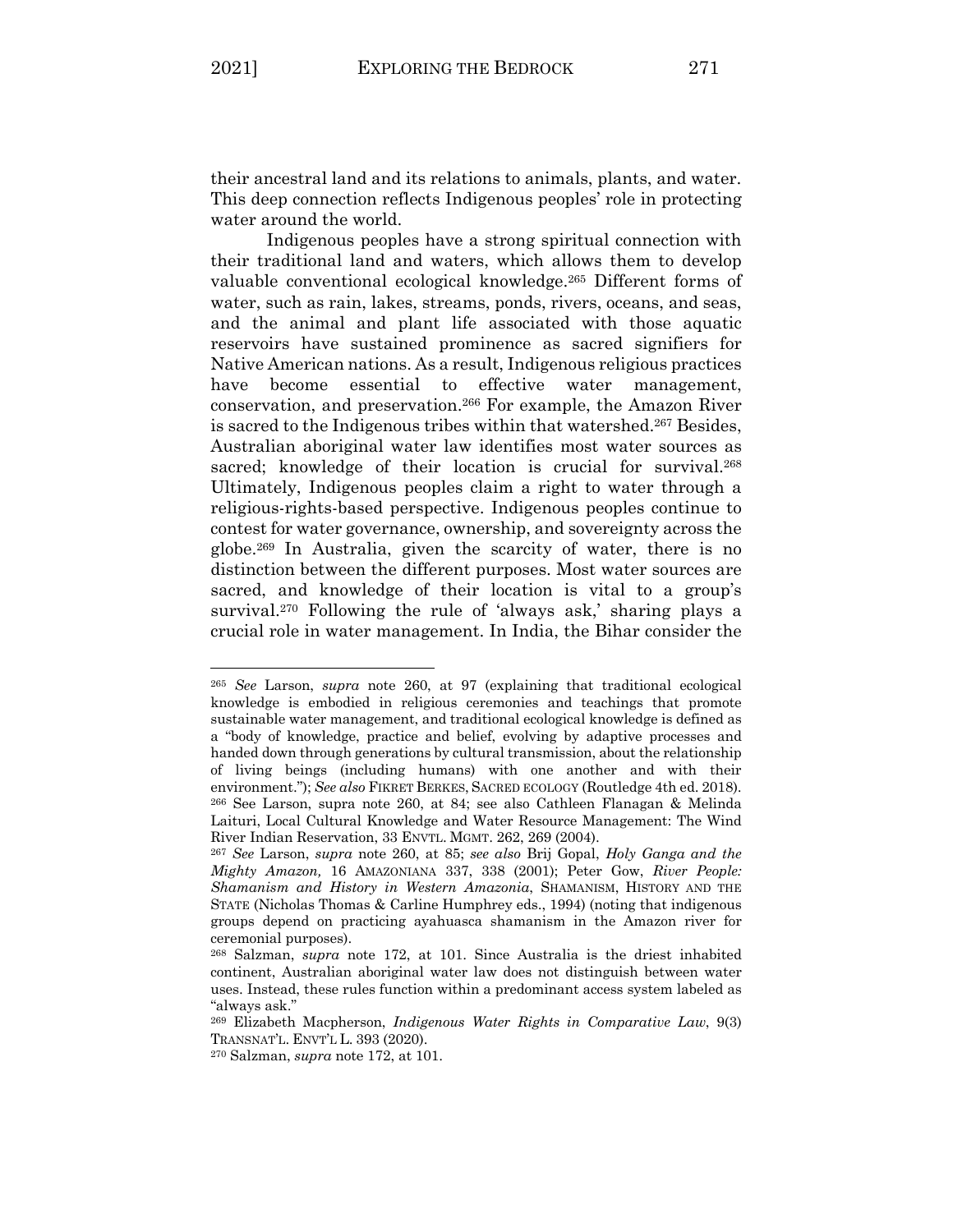upper castes as sacred source waters. Water is believed to be a medium that transmits pollution when in contact with a person who himself is in a "state of pollution."<sup>271</sup>

In comparative law, some encouraging examples of recognition of Indigenous rights in river co-management, $272$ Indigenous customs, and cultures tend towards the 'greening of water laws' worldwide.<sup>273</sup> However, Western laws typically fail to recognize and provide for the full extent of Indigenous rights to water, denying Indigenous peoples procedural rights in water planning and management frameworks and substantive water use rights and allocations.274 It is still often the case that Indigenous claims are excluded and obscured even by legal interventions designed to enhance their visibility.275 As a consequence of the increasing recognition of this gap in the legal framework, there have been several examples of the recognition of the rights of rivers in comparative law in the past years.276

For example, while the rights of nature concept followed an attempt to codify Indigenous perspectives into modern legal frameworks, its success or failure as a legal strategy and embodiment of environmental justice largely relies on how litigants assert the newly created rights, how the legislatures develop them, and how the courts endorse sand apply them.277 Additionally, it is essential to acknowledge that Indigenous cultures differ from each other, and genuine intercultural engagement, especially within

<sup>271</sup> *Id*. at 102.

<sup>272</sup> See Karen Fisher & Meg Parsons, River Co-governance and Co-management in Aotearoa New Zealand: Enabling Indigenous Ways of Knowing and Being, 9(3) TRANSNAT'L. ENVT'L L. 455 (2020).

<sup>273</sup> *See* Stefano Burchi, *The Future of Domestic Water Law: Trends and Developments Revisted, and Where Reform is Headed*, 44 WATER INT'L. 258 (2019). <sup>274</sup> *See, e.g.*, Lana D Hartwig, et al., *Trends in Aboriginal Water Ownership in New South Wales, Australia: The Continuities Between Colonial and Neoliberal Forms of Dispossession*, 99 LAND USE POL. (2020); Katherine Selena Taylor, et al., *Australian Indigenous Water Policy and the Impacts of the Ever-Changing Political Cycle*, 20 AUSTRALASIAN J. OF WATER RESOURCES 132 (2016).

<sup>275</sup> Mihnea Tănăsescu, Rights of Nature, Legal Personality, and Indigenous Philosophies, 9(3) TRANSNAT'L. ENVT'L L. 429 (2020). Elizabeth Macpherson, et al., Constitutional Law, Ecosystems, and Indigenous Peoples in Colombia: Biocultural Rights and Legal Subjects, 9(3) TRANSNAT'L. ENVT'L L. 521 (2020).

<sup>276</sup> See Lidia Cano Pecharroman, *Rights of nature: Rivers that can stand in court*, 7 RESOURCES 13 (2018); ERIN O'DONNELL, LEGAL RIGHTS FOR RIVERS: COMPETITION, COLLABORATION AND WATER GOVERNANCE (Routledge. 2018).

<sup>277</sup> Etty et. al., *supra* note 7, at 388-389. Laura Schimmöller, *Paving the Way for Rights of Nature in Germany: Lessons Learnt from Legal Reform in New Zealand and Ecuador*, 9(3) TRANSNAT'L. ENVT'L L. 569 (2020).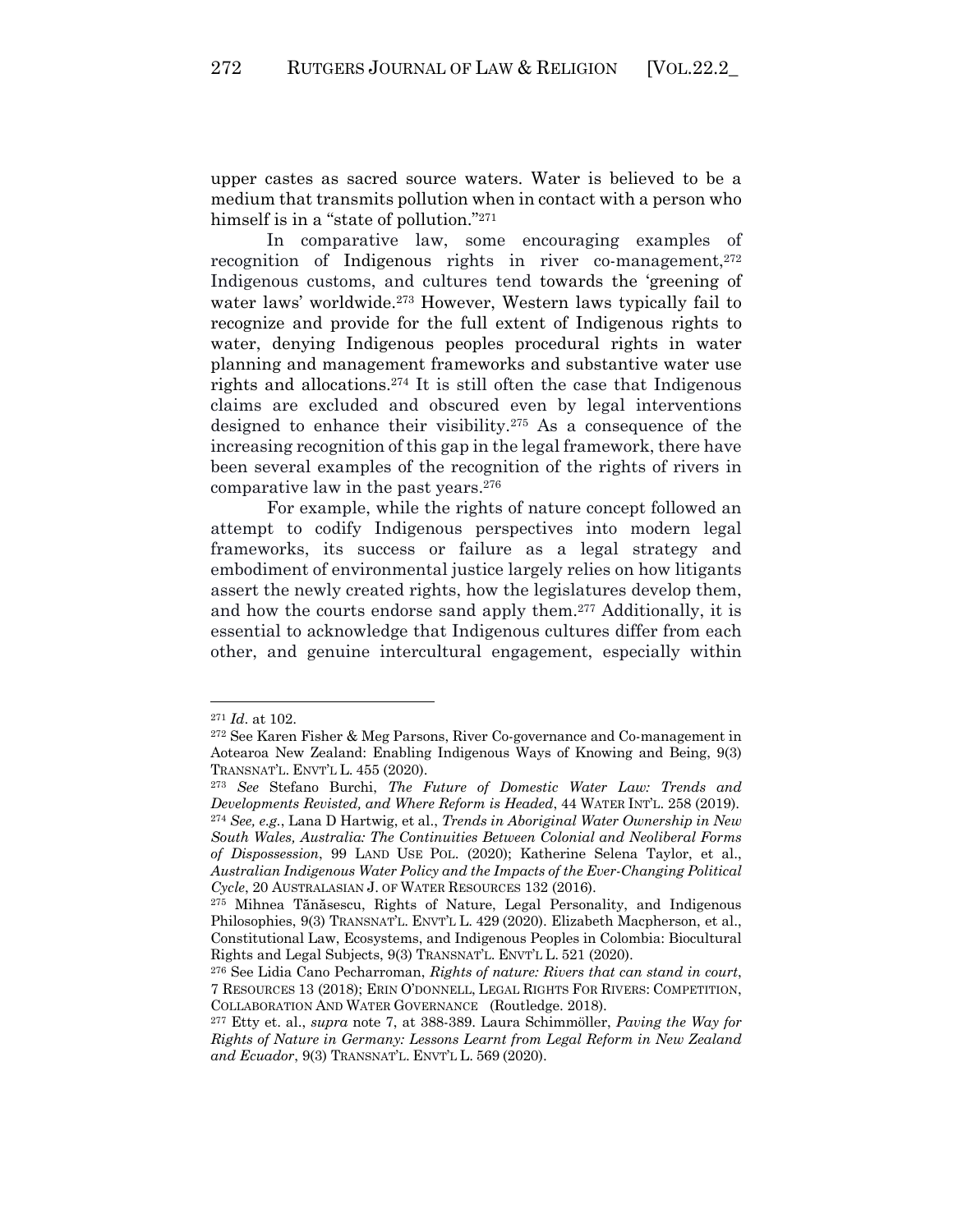legal structures, "can never be a simple cut-and-paste task across disparate contexts."278

Traditional ecological knowledge (TEK) embodied in religious ceremonies and teachings may promote sustainable water management. Religious claims to water rights reinforce the legitimacy of Indigenous religious-based TEK. For example, in the Katun River Basin of Siberia, the Altaians' religious beliefs, which prohibit the subjugation of the natural world, formed the basis for their opposition to constructing a dam on the Katun River, which holds particular religious significance for the Altaians.<sup>279</sup> A religious-rights-based claim to water would provide legally cognizable claims to protect the type of TEK employed by the Altaians—TEK that successfully influenced water policy and informed scientific knowledge.280

The legal challenges associated with the relationship between water and worship are particularly complex for Indigenous communities. This is due to four reasons: (i) the spiritual connection of Indigenous communities is mainly linked to their traditional lands and rivers, providing challenges to property rights and natural resources; (ii) Indigenous communities make ceremonial or spiritual uses of water, triggering religious rights with other waterrelated rights and uses; (iii) Indigenous religious practices through traditional knowledge often promote ecological conservation of the watershed; (iv) Indigenous religions often center spirituality within the context of the natural world and on particular geographic features, including water bodies.281 Therefore, religious water use is a delicate matter and provides a strong starting point to understanding the human right to water.282 As a result, western laws are still inadequate in articulating and developing water rights for Indigenous peoples.<sup>283</sup> Issues of jurisdiction – recognizing Indigenous rights amidst ill-fitting, externally imposed legal regimes – and distribution – the substantive provision of rights to water – remain widespread.284

<sup>278</sup> Etty et. al., *supra* note 7, at 388.

<sup>279</sup> Kheryn Klubnikin, et al., *The sacred and the scientific: traditional ecological knowledge in Siberian river conservation*, 10 ECOLOGICAL APPLICATIONS 1296; 1299- 1300 (2000).

<sup>&</sup>lt;sup>280</sup> Larson, *supra* note 260, at 98.<br><sup>281</sup> *Id*., at 83-85.<br><sup>282</sup> Leonard Hammer, Indigenous peoples as a catalyst for applying the human right to water, 10 INT'L J. ON MINORITY & GRP. RIGHTS 131 (2004).

<sup>283</sup> Etty et. al., *supra* note 7, at 387.

<sup>284</sup> See Macpherson, *supra* note 269, at 393–402.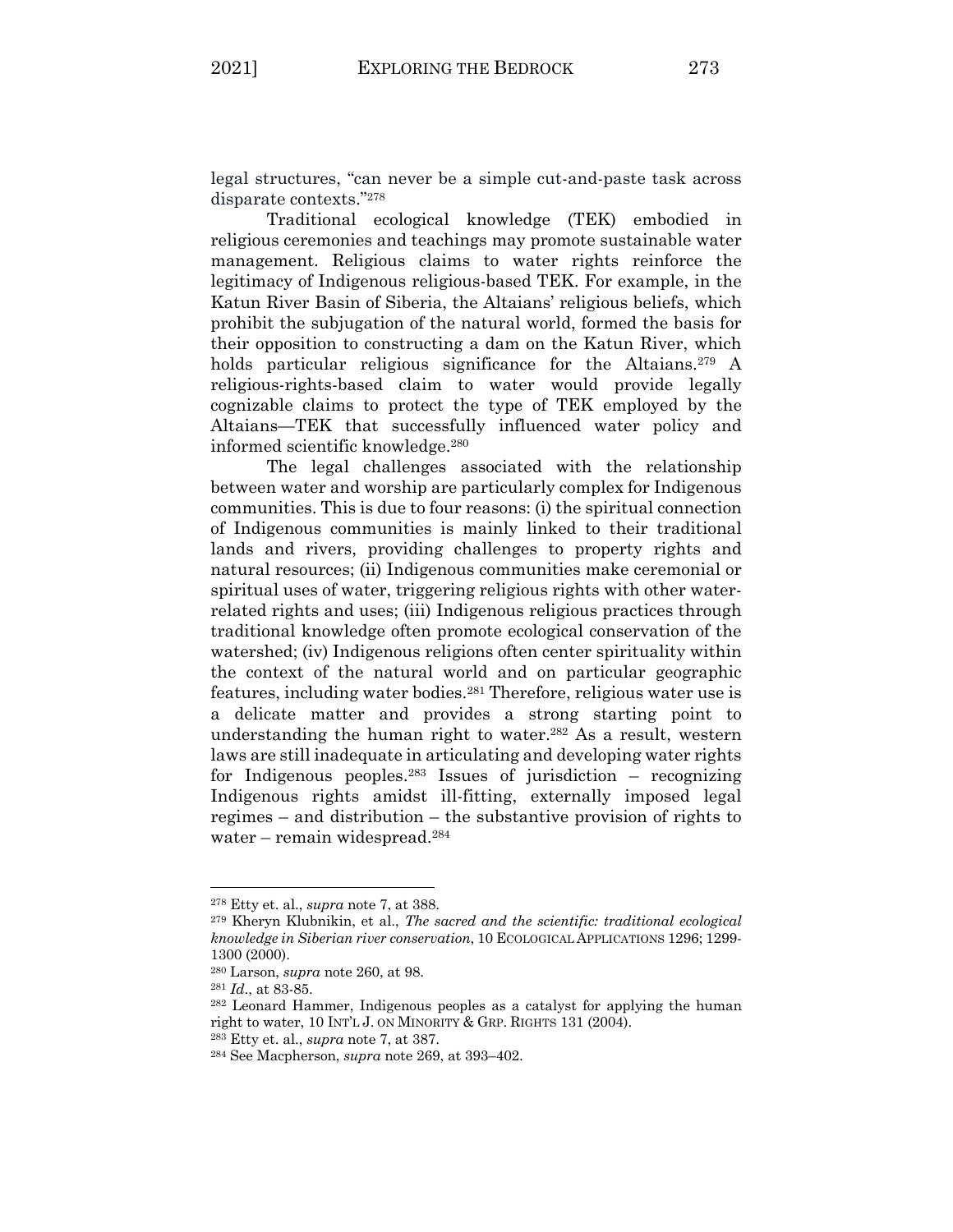One legal argument for Indigenous rights ties into the universal human right to water. Activists are now forming views and advocating to have the spiritual use of water be considered part of the human right to water, as Indigenous people often have formal ties to waterways.285 The Wind River Reservation in the United States has incorporated spiritual use as a "beneficial use" under their Water Code.286 Another avenue is recognizing the rights of nature. The rights of nature embody the Indigenous belief of living in harmony with nature, which is being progressively adopted at the U.N., as explained in the next section.

**8. INTERNATIONAL RECOGNITION OF THE RIGHTS OF INDIGENOUS PEOPLES AND PEASANTS**

Recognizing Indigenous rights and protecting Indigenous lands provide successful ways of ensuring environmental protection in their territories.287 The rights of Indigenous peoples have slowly advanced at the international level. The International Labour Organisation (ILO) broadly promoted the rights of Indigenous peoples. ILO Convention No. 169 (ILO C169), concerning Indigenous and Tribal Peoples in Independent Countries, binds member states who have ratified it (art. 38). ILO 169 contains a provision on environmental protection, Article 7:

> *"[Indigenous peoples] shall have the right to decide their own priorities for the process of development as it affects their lives, beliefs, institutions and spiritual well-being and the lands they occupy or otherwise use, and to exercise control [...] over their own economic, social and cultural development [...]. Governments shall take measures [...] to protect and preserve the environment of the territories they inhabit."*

The Committee on the Elimination of Racial Discrimination (CERD) lays the groundwork for recognizing the collective rights of Indigenous people, particularly for religious and cultural rights and

<sup>285</sup> Larson, *supra* note 260.

<sup>&</sup>lt;sup>286</sup> Kowalski, *supra* note 228.<br><sup>287</sup> Tauli-Corpuz et al., Rights and Resources Initiative, Cornered by Protected Areas: Replacing 'Fortress' Conservation with Rights-based Approaches Helps Bring Justice for Indigenous Peoples and Local Communities, Reduces Conflict, and Enables Cost-effective Conservation and Climate Action. pt. 14 (2018), https://rightsandresources.org/wp-content/uploads/2018/06/Cornered-by-PAs-Brief RRI June-2018.pdf.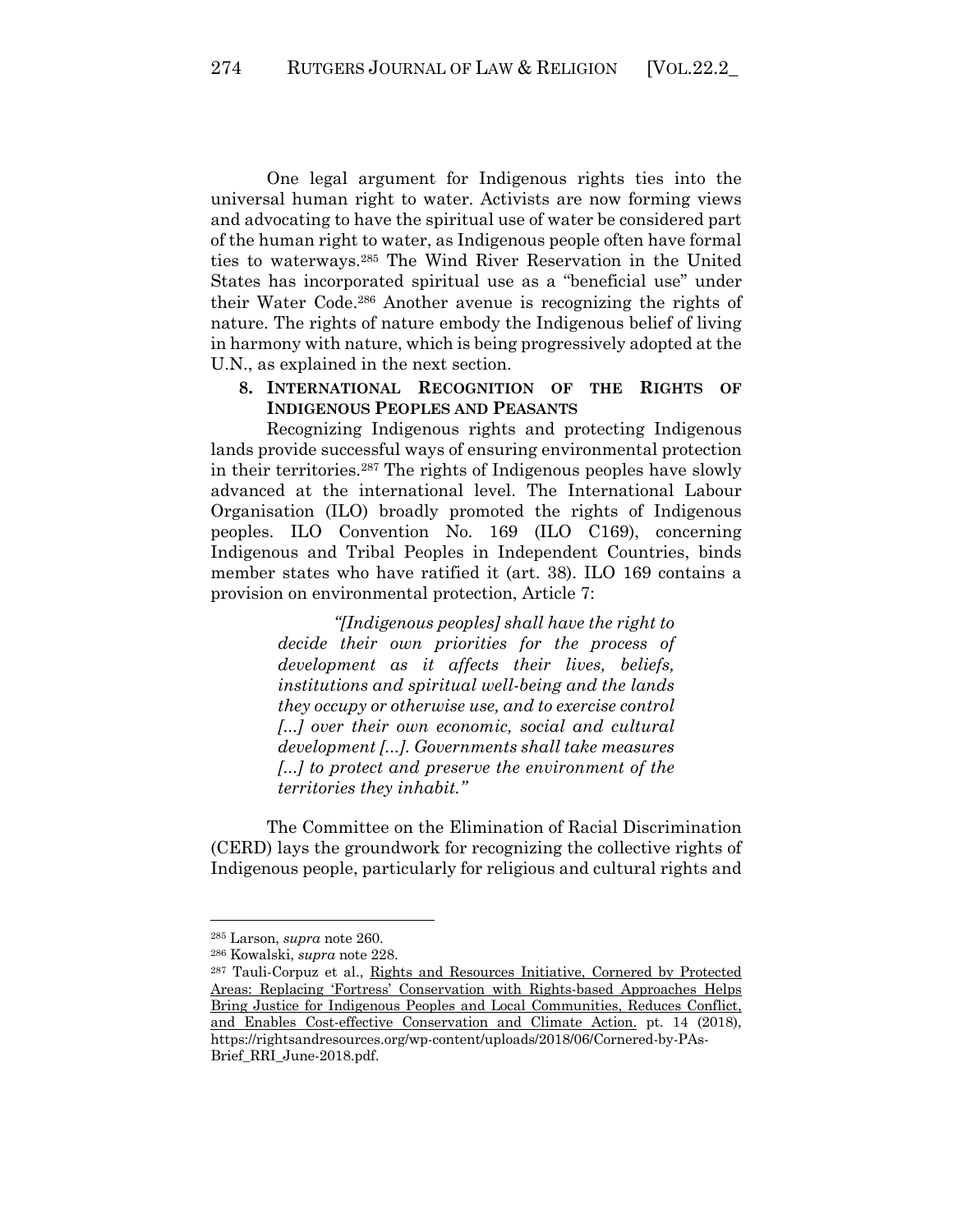rights to own property in association with others.288 Activities that deprive Indigenous groups of access to resources force such groups to leave their territory, or negatively affect their religious practices or traditional way of life, implicate these economic, social, and property rights.289 Special Rapporteur Mrs. Ksentini discerns that human rights violations detected in cases brought to the HRC and the IACHR by or on behalf of Indigenous peoples almost always arise due to land rights violations and environmental degradation.290 The right to self-determination, the right to cultural expression, and the right to religion can be understood to include environmental aspects.291

The ICCPR affirms the right of self-determination. All peoples can freely determine their political status and pursue their economic, social, and cultural development and dispose of their natural wealth and resources.292 This grant of a collective right to control over natural resources is particularly relevant for Indigenous groups who environmentally damaging development activities may deny access to natural resources. <sup>293</sup> The U.N. Human Rights Committee has stated that Article 27 of the ICCPR protects a "particular way of life associated with the use of land resources, especially in the case of Indigenous peoples. That right may include such traditional activities as fishing or hunting and the right to live in reserves protected by law. The protection of these rights is directed towards ensuring the survival and continued development of the cultural, religious and social identity of the minorities concerned, thus enriching the fabric of society as a whole."294

The Indigenous Rights movement has recently advanced a series of recognitions at the international level, reinsuring their right to traditional lands and worldviews. Native Peoples are regaining their rights and responsibilities to protect Mother

<sup>288</sup> See i.e. General Recommendation No. 23: Indigenous Peoples (Aug. 8, 1997).

<sup>289</sup> UNEP Compendium on Human Rights and the Environment: Selected international legal materials and cases. pt. 158 (2014), https://wedocs.unep.org/bitstream/handle/20.500.11822/9943/UNEP\_Compendiu m\_HRE.pdf?sequence=1&isAllowed=y. 290 U.N. Comm'n on Human Rights, *supra* note 156, at 88.

<sup>291</sup> UNEP Training Manual on International Environmental Law. pt. 392 (2006). *See also* Maria Antonia Tigre & Sarah Slinger, *A Voice in Development: The Right to Participation of Indigenous Groups in Amazon Countries*, *in* INDIGENOUS AMAZONIA, REGIONAL DEVELOPMENT AND TERRITORIAL DYNAMICS: CONTENTIOUS ISSUES (Walter Leal Filho, et al. eds., 2020).

<sup>292</sup> ICCPR, art. 1(1). 293 UNEP & CIEL, *supra* note 289, at 12.

<sup>294</sup> General Comment No. 23, ¶7; 9.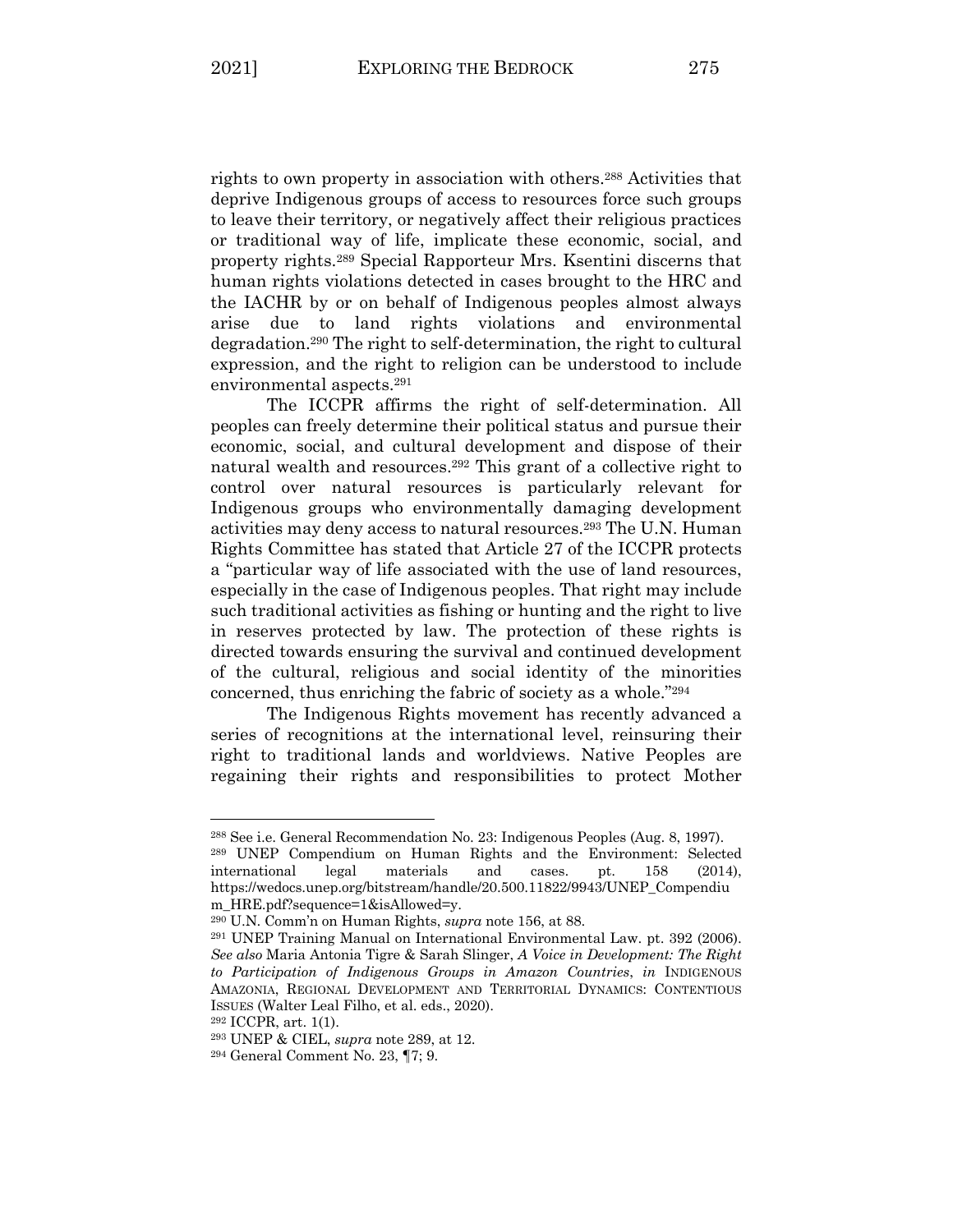Earth.295 Since 2009, states and civil society alike have progressively acknowledged the interdependence between humans and nature under the umbrella of HwN. <sup>296</sup> Appreciation of both, the intrinsic value of nature, regardless of her usefulness to humans and her role in sustaining human wellbeing and complementing human rights, is expressed as the Rights of Nature. Since the UNGA adopted the first resolution on HwN (A/RES/64/196) in 2009 along with UNGA Resolution declaring 22 April International Mother Earth Day (A/RES/63/278), there have been annual intergovernmental negotiations rooted in the principle of Harmony with Nature: twelve UNGA Resolutions on Harmony with Nature have been adopted, eleven Secretary-General (UNSG) reports on Harmony with Nature have been published, including the 2016 Experts Report,297 requested by UNGA Resolution (A/RES/70/208) and a Supplement<sup>298</sup> to the 2020 UNSG Report.

The U.N. has acknowledged the importance of Indigenous peoples and traditional communities and peasants in two significant declarations. The U.N. Declaration on the Rights of Indigenous Peoples (UNDRIP) has significantly advanced Indigenous rights internationally.299 UNDRIP outlines Indigenous peoples' collective rights, including their right to practice religion, live on, and maintain their homelands, language, and collective human rights. It consists of a substantive provision on the environment, although it does not refer to a quality level.<sup>300</sup> Article 25 acknowledges the deep relationship and responsibility of Indigenous peoples to the land.

More recently, the Third Committee (Social, Humanitarian and Cultural) of the UNGA voted in favor of the U.N. Declaration on the rights of peasants and other people working in rural areas (UNDROP).301 UNDROP aims to protect the rights of all rural populations, including peasants, fisherfolks, nomads, agricultural workers, and Indigenous peoples, improve living conditions, and

<sup>295</sup> Nelson, *supra* note 221, at 142. 296 U.N. Harmony with Nature Programme, *available at*

www.harmonywithnatureun.org.<br><sup>297</sup> U.N. Harmony with Nature – Note by the Secretary-General, 71st Sess., Provisional Agenda Item 19(h), UN Doc A/71/266 (1 August 2016), *available at* https://www.un.org/en/ga/search/view\_doc.asp?symbol=A/71/266.<br><sup>298</sup> U.N. Harmony with Nature,75th Sess., Provisional Agenda Item 18(g), Supp.

A/75/266 (2020), http://files.harmonywithnatureun.org/uploads/upload1019.pdf.

<sup>299</sup> United Nations Declaration on the Rights of Indigenous Peoples, Sept. 13, 2007, G.A. Res. 61/295, U.N. Doc. A/RES/61/295 (2007) [hereinafter UNDRIP].

<sup>300</sup> Art. 29(1), UNDRIP.<br><sup>301</sup> G.A. Res. 39/12, U.N. Doc. A/C.3/73/L.30 (Oct. 30, 2018).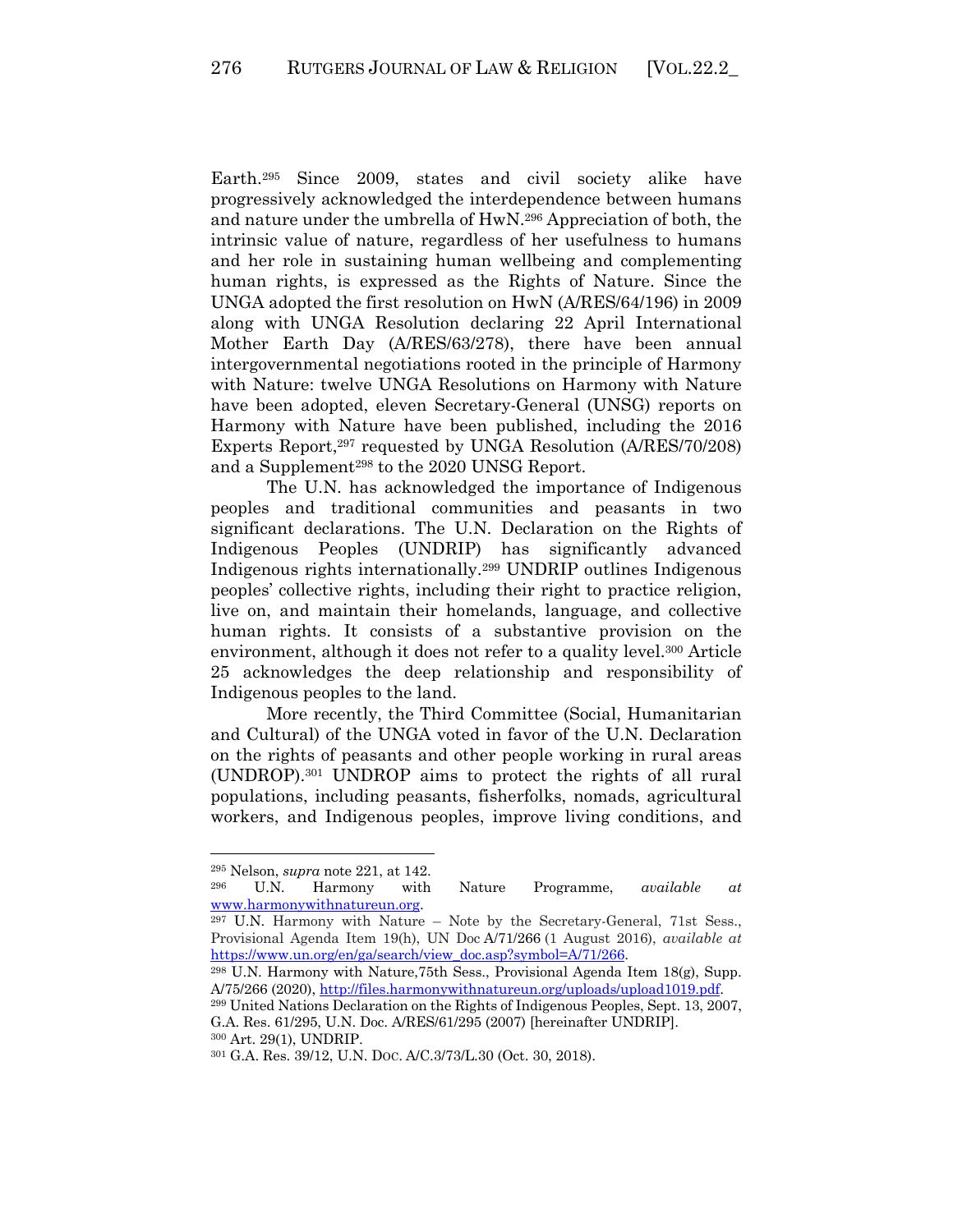strengthen food sovereignty, the fight against climate change, and the conservation of biodiversity. The endorsement of the U.N. Declaration also constitutes an essential contribution to the international community's effort to promote family farming and peasant agriculture. These declarations grew out of respect for the people they address and are distinct from human rights instruments. They generally recognize human rights broadly

granted to humans and specific human rights characteristics of these people. Therefore, these are closer to Indigenous definitions of what they see as rights than universal rights of all people.

# **9. INDIGENOUS CLAIMS IN HUMAN RIGHTS COURTS AND TRIBUNALS**

Additionally, Indigenous people have ensured the protection of their rights through human rights instruments and international courts. The Inter-American Court of Human Rights (IACtHR) has been particularly active in ensuring Indigenous rights to lands, water, and nature.302 In *Sawhoyamaxa Indigenous Community v. Paraguay*, the Court demanded Paraguay to return land stolen from the Sawhoyamaxa community, as it cut off the Sawhoyamaxas' source of water.<sup>303</sup>

In its 2020 decision in *Indigenous Communities Members of the Lhaka Honhat Association vs. Argentina,* the Inter-American Court of Human Rights (IACtHR) held that Argentina violated an autonomous right to a healthy environment, Indigenous community property, cultural identity, food, and water.<sup>304</sup> For the first time in a contentious case, the IACtHR analyzed the rights above autonomously based on Article 26 of the American Convention and ordered specific reparation measures to their restitution, including actions for access to adequate food and water, the recovery of forest resources, and Indigenous culture.<sup>305</sup> The ruling marks a significant milestone for protecting Indigenous peoples' rights and, more

<sup>302</sup> *See* Inter-American Commission on Human Rights, *Indigenous and Tribal Peoples' Rights Over their Ancestral Lands and Natural Resources: Norms and Jurisprudence of the Inter-American Human Rights System*, 35 AM. INDIAN L. REV. 263; 356 (2017).

<sup>303</sup> *Case of the Sawhoyamaxa Indigenous Community v. Paraguay, Merits, Reparations, and Costs*, Judgment, Inter-Am. Ct. H.R. (ser. C) No. 146, 117 (Mar. 29, 2006).

<sup>304</sup> IACtHR, *Caso Comunidades Indígenas Miembros de la Asociación Lhaka Honhat (Nuestra Tierra) vs. Argentina* (Feb 6, 2020). 305 Press Release, Inter-American Court of Human Rights (Apr. 2, 2020)

http://www.corteidh.or.cr/docs/comunicados/cp\_24\_2020\_eng.pdf.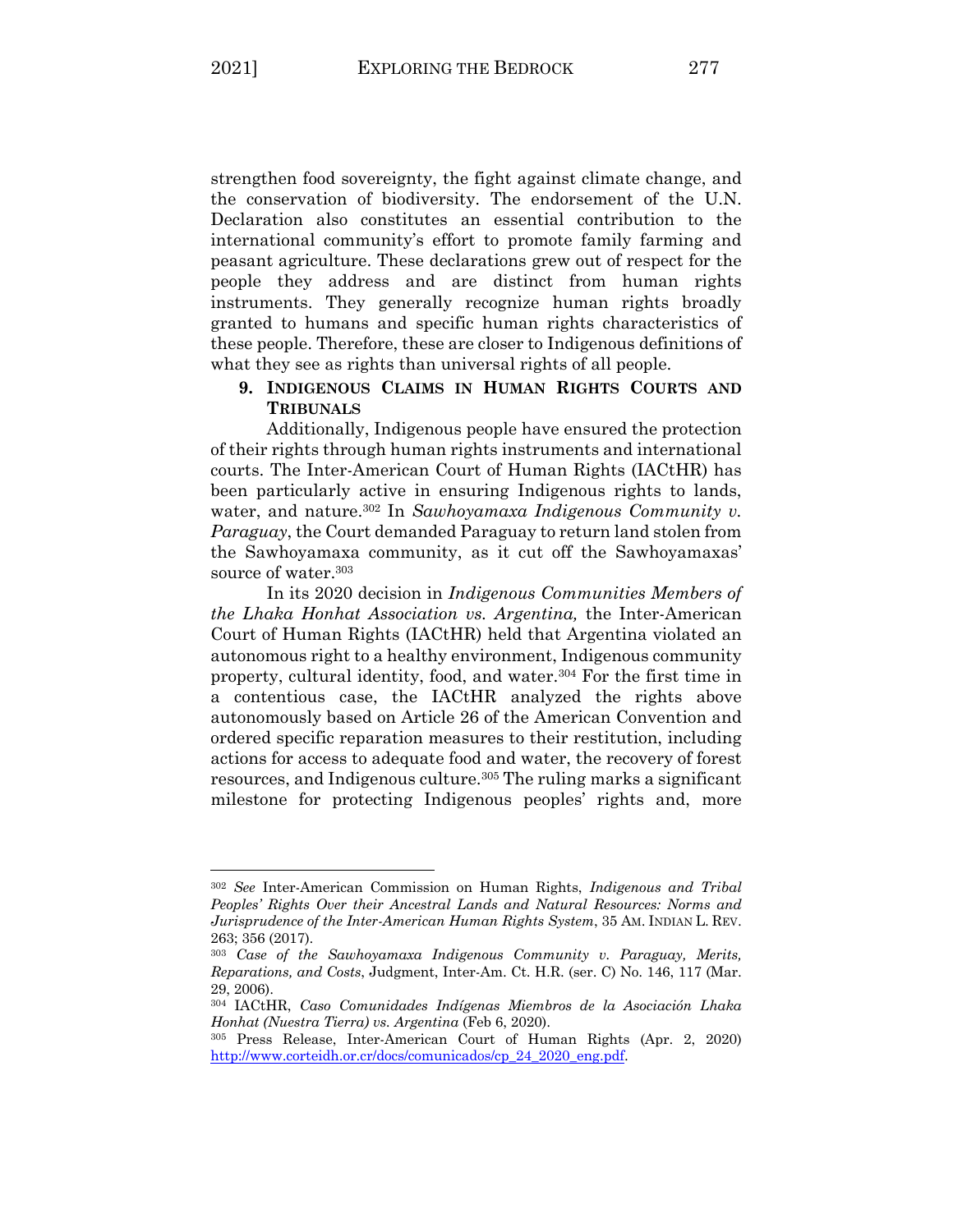specifically, their right to water and a healthy environment.<sup>306</sup> The Court relied heavily on its interpretation of the right to a healthy environment in its Advisory Opinion 23/17 of 2018, mainly as it refers to the content and scope of the right to a healthy environment.307 Indigenous claims based on environmental damage, lack of access to water, or the effects of climate change could soon be brought based on the Court's evolving jurisprudence.

Climate change has disproportionally affected Indigenous people, leading them to forced displacement. On January 15, 2020, five U.S. tribes in Alaska and Louisiana submitted a complaint to multiple U.N. special rapporteurs, claiming that the U.S. government is violating its international human rights obligations by failing to address climate change impacts that result in forced displacement.308 The complaint is the first to address internal displacement as a result of climate-related effects specifically.<sup>309</sup> Framing climate displacement as a human rights issue, the complaint joins a growing number of legal challenges that use international human rights law to hold governments accountable for climate change. Tribal leaders claim that climate change compromises their human rights, including rights to life, health, housing, water, sanitation, and a healthy environment, and point to various impacts as evidence, such as their lost ability to trap, fish,

documents/2020/20200116\_NA\_complaint-1.pdf.

<sup>306</sup> See Maria Antonia Tigre, Inter-American Court of Human Rights Recognizes the Right to a Healthy Environment, 24 ASIL INSIGHTS (2020); Maria Antonia Tigre, Indigenous Communities of the Lhaka Honhat (Our Land) Association v. Argentina, 115 AM. J. OF INT'L L. 706 (2021).

<sup>307</sup> *Lhaka Honhat vs. Argentina*,at 203. *See* Inter-American Court of Human Rights, The Environment and Human Rights (State obligations in relation to the environment in the context of the protection and guarantee of the rights to life and to personal integrity), interpretation and scope of Articles 4(1) and 5(1) of the American Convention on Human Rights). Advisory Opinion OC-23/17 (15 November 2017). Series A No. 23. Solicitada por la República de Colombia, Medio Ambiente y Derechos Humanos, ¶56-68. See Maria Antonia Tigre & Natalia Urzola, *The 2017 Inter-American Court's Avisory Opinion: Changing the Paradigm for International Environmental Law in the Anthropocene*, 12 J. HUM. RTS. & ENV'T. 24 (2021).

<sup>308</sup> The Alaska Institute for Justice, Rights of Indigenous People in Addressing Climate-Forced Displacement, *available at* http://blogs2.law.columbia.edu/climatechange-litigation/wp-content/uploads/sites/16/non-us-case-

<sup>309</sup> Ama Francis, U.S. Tribes Claim U.S. Government Violates Human Rights Obligations by Failing to Address Climate-Forced Displacement (Sabin Center for Climate Change Law, Feb. 28, 2020) available at http://blogs.law.columbia.edu/climatechange/2020/02/28/us-tribes-claim-u-sgovernment-violates-human-rights-obligations-by-failing-to-address-climateforced-displacement/.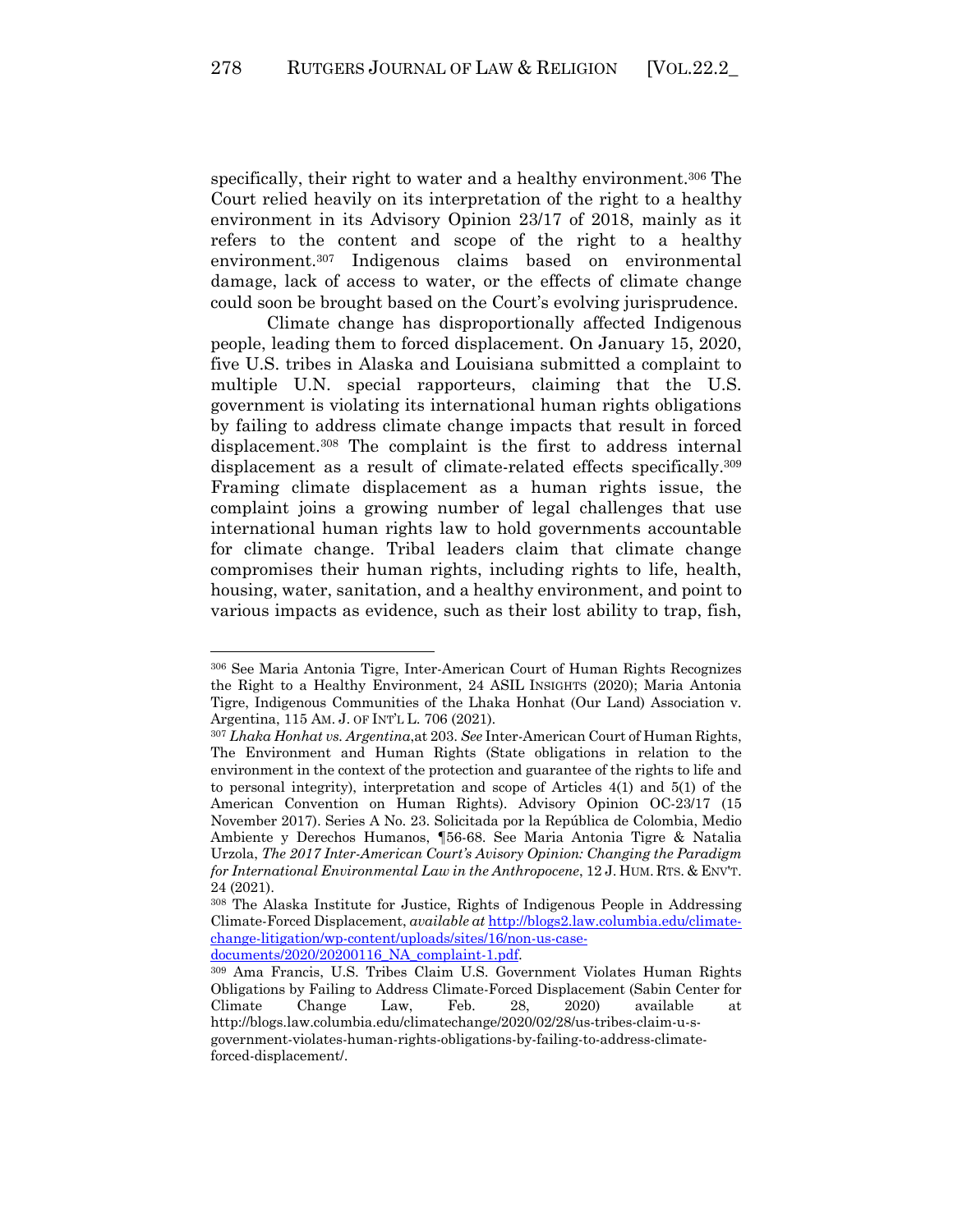and farm; increased flooding and saltwater intrusion; and exceedingly high rates of coastal erosion in Louisiana.

The Alaska and Louisiana Tribes call on the U.N. special rapporteurs to pressure the U.S. to recognize climate-forced displacement as a human rights crisis and take actions to address displacement; including by acknowledging self-determination and inherent sovereignty of all of the tribes, funding the tribal-led relocation processes for the native village of Kivalina and Isle de Jean Charles, and granting federal recognition to the named tribal nations in Louisiana so they can access federal resources for adaptation and disaster response. The complaint also asks the special rapporteurs to recommend that the federal, Alaska, and Louisiana state governments set up an institutional relocation framework that can guarantee the protection of the right to culture, health, safe drinking water, and adequate housing. The case provides an additional avenue for the claim that grows out of Indigenous relationship to nature.

The recognition of the rights of nature, which will be further developed in Section E, has grown from Indigenous traditions and cosmologies. These religious ideas from Indigenous people have been taken up by modern legal systems, including under the U.N., as will be referenced later. The U.N. HwN Programme has studied the development of legislation and policies on the Rights of Nature throughout the world. The rights of nature theory shows how Indigenous cultures can be successfully incorporated into international and national law, upholding environmental values like communities have done for centuries. For this reason, ICEL has called for fully adopting the ideology of living in harmony with nature at the international level by granting it a place in the Political Declaration mandated by UNGA Resolution 73/333.310

### *C. CHINA AND ECOLOGICAL CIVILIZATION*

*"Language about how to tackle specific types of environmental problems can be equally dramatic. Language matters for many reasons. There is an inherent understanding of nature that crosses boundaries of nations and societies, religion and culture. It is embedded in our lives as forces that we appreciate, respect and fear. Much has been made about the need to live in harmony with nature and of the dangers of efforts to control, dominate, or otherwise interfere with nature. Often these* 

<sup>310</sup> ICEL, Note: Recognition of Harmony with Nature (Mar. 15, 2021).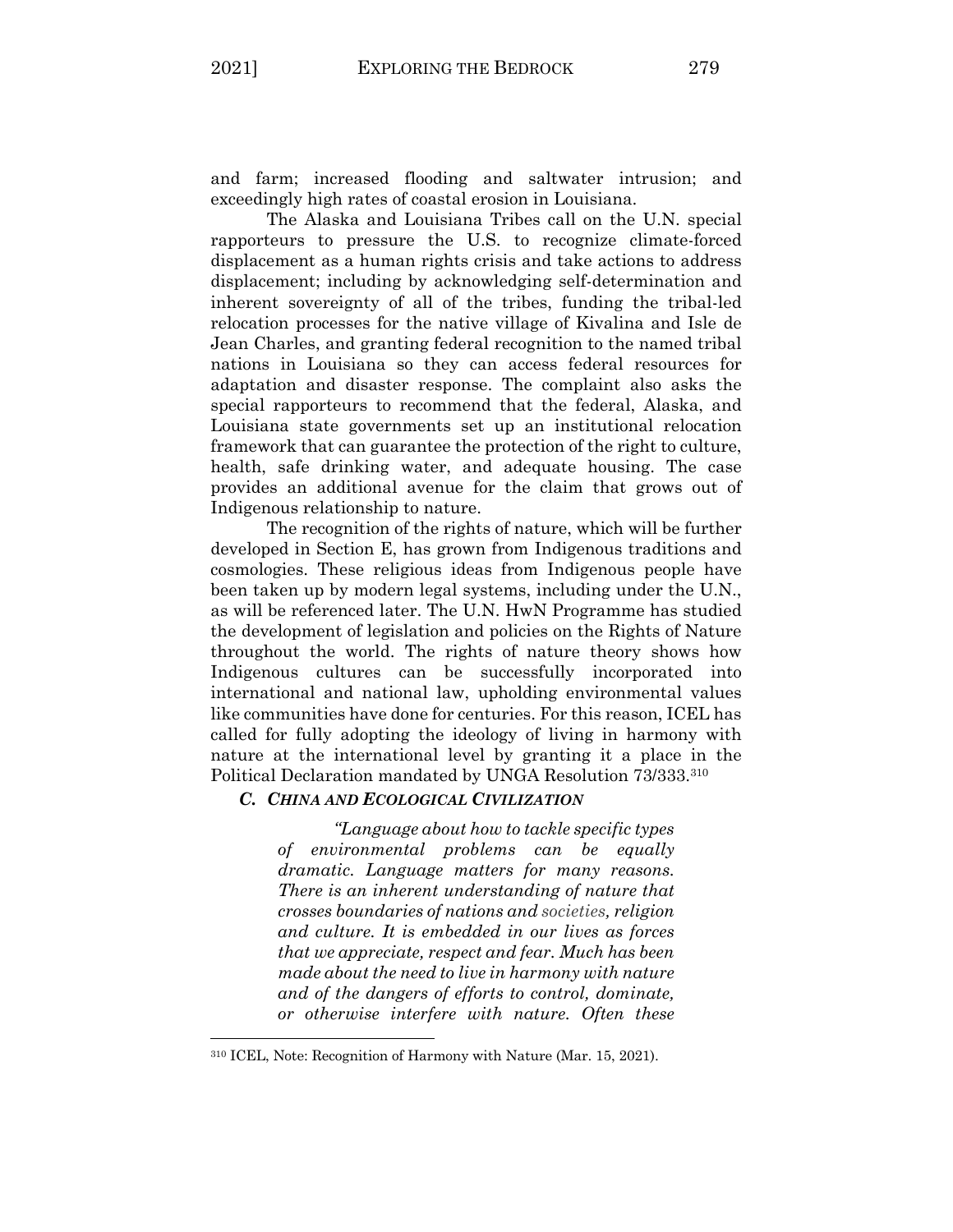*points are made to contrast views of Eastern and Western civilizations or to contrast ecological Marxianism and capitalism viewpoints.311"*

China has traditionally relied on mitigating the negative environmental impacts of industrialization rather than ensuring prevention. Yet, decades of rapid industrialization have led to a profound ecological crisis. Facing noncompliance and lack of enforcement of environmental law, China acknowledged a deeper cultural obstacle, leading to a search for a revised environmental protection system that relies on an underlying ideology of living harmoniously with nature.<sup>312</sup> The country then redirected its modernization efforts into 'ecological civilization,' a new standard of human existence to ensure long-term sustainability.<sup>313</sup> The fundamental distinction between ecological civilization and China's previous focus on high gross domestic product (GDP) growth is putting nature and people first.314 This section introduces the Chinese concept of ecological civilization as a potential pathway for relying on an environmental foundation for the progressive development of international environmental law.

Subsection 1 defines the concept of ecological civilization by explaining its origins and practical implementation in environmental laws. Ecological civilization relies on respect for nature to realize ecological justice in a drastic reorientation of traditional beliefs. Subsection 2 explains the religious underpinnings of ecological civilization. Like the previous sessions, it does not offer a deep dive into the philosophical traditions and maturity of the concept. Briefly, it illuminates how a reorientation of traditional teachings allowed for translating the concept into progressive environmental laws. Subsection 3 further develops this practical side, showing how the concept was adopted by Chinese

<sup>311</sup> Arthur Hanson, Ecological Civilization in the People's Republic of China: Values, Action, and Future Needs (Dec. 2019).

<sup>312</sup> Paul A. Barresi, *The Role of Law and the Rule of Law in China's Quest to Build an Ecological Civilization*, 1 CHINESE JOURNAL OF ENVIRONMENTAL LAW 9; 9-12 (2017) (arguing that the traditional cultural clash between Confucianism of the Chinese legal tradition and modern rule-of-law concept plays a crucial role in undermining the effectiveness of environmental laws in China).

<sup>313</sup> Arran Gare, *China and the struggle for ecological civilization*, 23 CAPITAL. NAT. SOCIAL. 10 (2012). Jean-Yves Heurtebise, *Sustainability and ecological civilization in the age of Anthropocene: an epistemological analysis of the psychosocial and "culturalist" interpretations of global environmental risks*, 9 SUSTAINABILITY 1331 (2017).

<sup>314</sup> Hanson, *supra* note 311, at vi.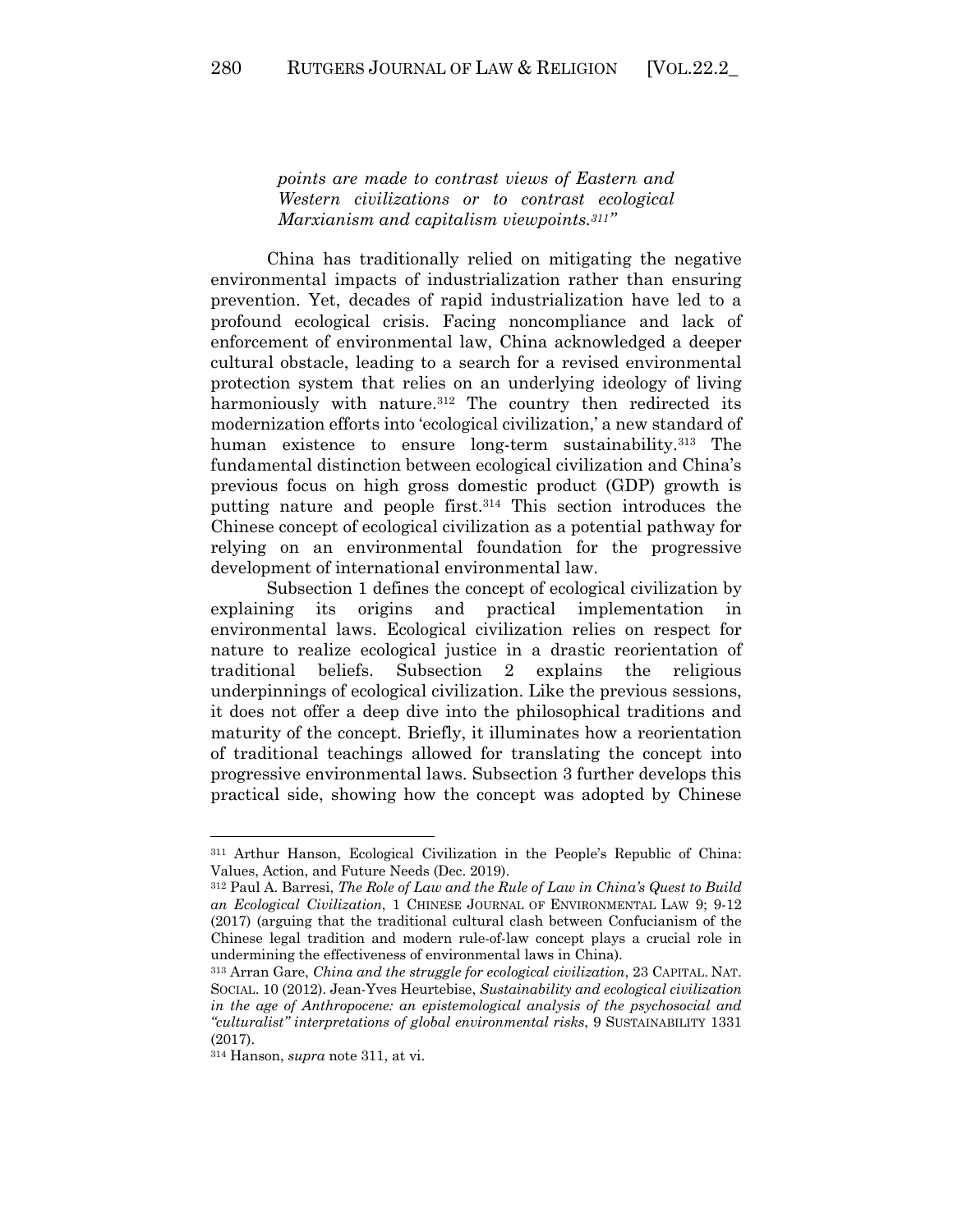environmental law and policy. Subsection 4 notes the current attempt at broadening the geographical scope of the concept towards international recognition.

### **10. DEFINING ECOLOGICAL CIVILIZATION**

Ecological civilization (shēngtài wénmíng 生态文明) first emerged in scientific literature in the 1980s.315 The concept did not see widespread practical use until the mid-2000s when translated and adopted by the Communist Party of China (CPC) as an explicit goal.316 The CPC put forward the concept of 'eco-civilization' in 2012 as an expression of sustainable development with deeper roots on the ethical basis of the human relationship to nature and the use of Earth's resources.317 Since then, it has been embraced at the highest levels of the Chinese State and the CPC. It has been affirmed in the Chinese constitution $318$  and enshrined as a goal in the newest version of China's Environmental Protection Law.319 Ecocivilization is now a key driver in the country's transition to highquality development for the 'New Era.'320

Ecological civilization is an evolving conceptual framework that provides for adjustments to development that meet the challenges of the  $21^{st}$  century.<sup>321</sup> It is a way of approaching social and ecological reform through a fundamental shift in world view from the prevailing belief that humans must exhibit dominance over nature to a more eco-centric vision in which humans are one component of an extensive system in a dynamic equilibrium.322 The underlying goals of eco-civilization indicate a radical difference when compared with the industrial civilization. It relies on respect for nature to realize ecological justice instead of utilitarian, profit-

<sup>315</sup> Ben Boer, et al., Introduction to the Special Issue on Ecological Civilization and Environmental Governance, 4(2) CHINESE J. OF ENVTL. L. 121 (2020).<br><sup>316</sup> Gare, *supra* note 313.<br><sup>317</sup> Boer, et al., *supra* note 315, at 122.<br><sup>318</sup> See Constitution of the Communist Party of China (revised and adopted at

<sup>18</sup>th Nat'l Cong of the Communist Party of China, Nov 14, 2012), at General Program ¶9, 18, translated at China.org.cn (The 18th National Congress of the Communist Party of China (CPC)) <www.china.org.cn/china/18th\_cpc\_congress/2012-11/16/content\_27138030.htm>. <sup>319</sup> *See* Amended PRC Environmental Protection Law (n 4) pmbl, art 1.

<sup>320</sup> Hanson, *supra* note 346, at vi.

 $321$  *Id.*, at vi.<br> $322$  Amy E. Frazier, et al., Ecological civilization: perspectives from landscape ecology and landscape sustainability science, 34 LANDSCAPE ECOLOGY 1; 3 (2019).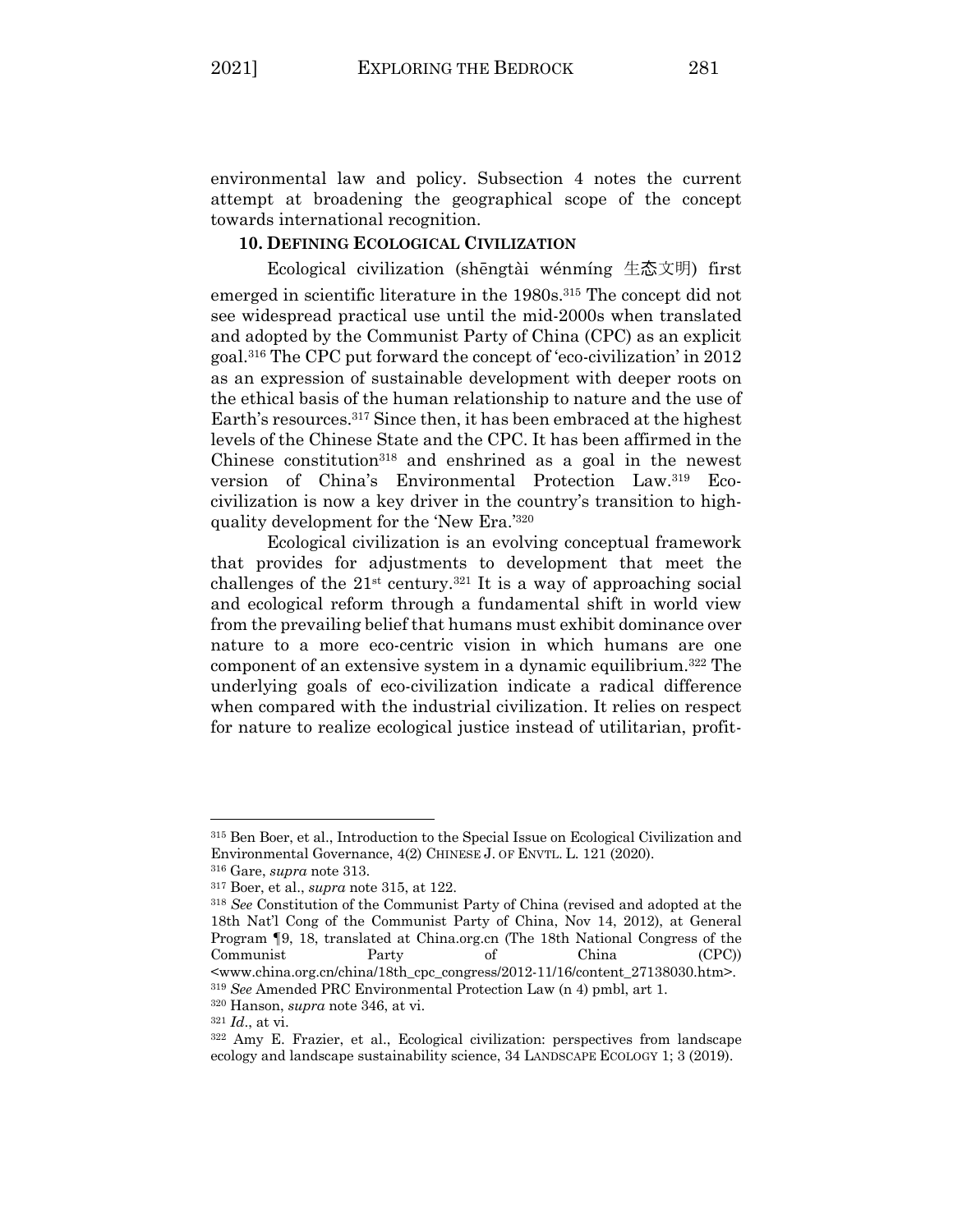driven, and technology-innovation-oriented functionalism.323 By reconsidering its relationship with nature and recognizing that drastic changes to protect the ecological systems are necessary to ensure humans' long-term health and well-being, China has found a new way of approaching social and environmental reform. The ideology relies on a change in individual behavior for national development and a commitment from the CPC to take ecological responsibility and reevaluate the traditional ecological wisdom.324

Ecological civilization is simultaneously a philosophy, a vision, and a compass for a green and prosperous future.<sup>325</sup> It is based on the notion that humanity can both benefit from nature and act in its interest.326 One of its most important features is that it acts as a catalyst for bringing together related components for green development, including economic, political, demographic, and educational transformations.327 As a result, there is now a growing emphasis on re-balancing the economy, promoting sustainable growth, and accepting the 'New Normal (xin changtai):' a vision of a qualitatively different developmental pattern within the context of a softer and more sustainable growth pace.328

# **11. RELIGIOUS UNDERPINNINGS OF ECOLOGICAL CIVILIZATION**

Based on a proposal from an agricultural economist,<sup>329</sup> the concept of ecological civilization embraces ancient and enduring philosophical traditions to share insights with China's legal tradition.330 Its emergence is not a novel creation but rather a reaffirmation of long-held, traditional values.331 The term 'unity of human and nature' dates back thousands of years and forms the core of several traditional Chinese religions, including Taoism,

<sup>323</sup> Maurizio Marinelli, How to Build a 'Beautiful China' in the Anthropocene. The Political Discourse and the Intellectual Debate on Ecological Civilization, 23 J. OF CHIN. POLIT. SCI. 365 (2018).

<sup>324</sup> Geall Sam Geall & Adrian Ely, Narratives and pathways towards an ecological civilization in contemporary China, 236 CHINA Q. 1175 (2018).

<sup>325</sup> Hanson, *supra* note 346, at vi.

<sup>326</sup> Marinelli, *supra* note 323, at 373.

<sup>327</sup> Hanson, *supra* note 346, at 10. See Fred Magdoff, *Ecological civilization*, 62 MONTHLY REV. 1 (2011).

<sup>&</sup>lt;sup>328</sup> Marinelli, *supra* note 323, at 370.<br><sup>329</sup> Prof. Ye Qianji was the first to use the concept and emphasize its importance for sustainable agriculture in China.

<sup>330</sup> Barresi, *supra* note 312, at 13-15. See e.g. Yue Pan, *Evolution of an ecological civilization*, 9 BEIJING REVIEW 18-19 (2006); Yue Pan, *Looking Forward to an Ecological Civilization*, 57 CHINA TODAY 29 (2008).

<sup>331</sup> Frazier, et al., *supra* note 322, at 3.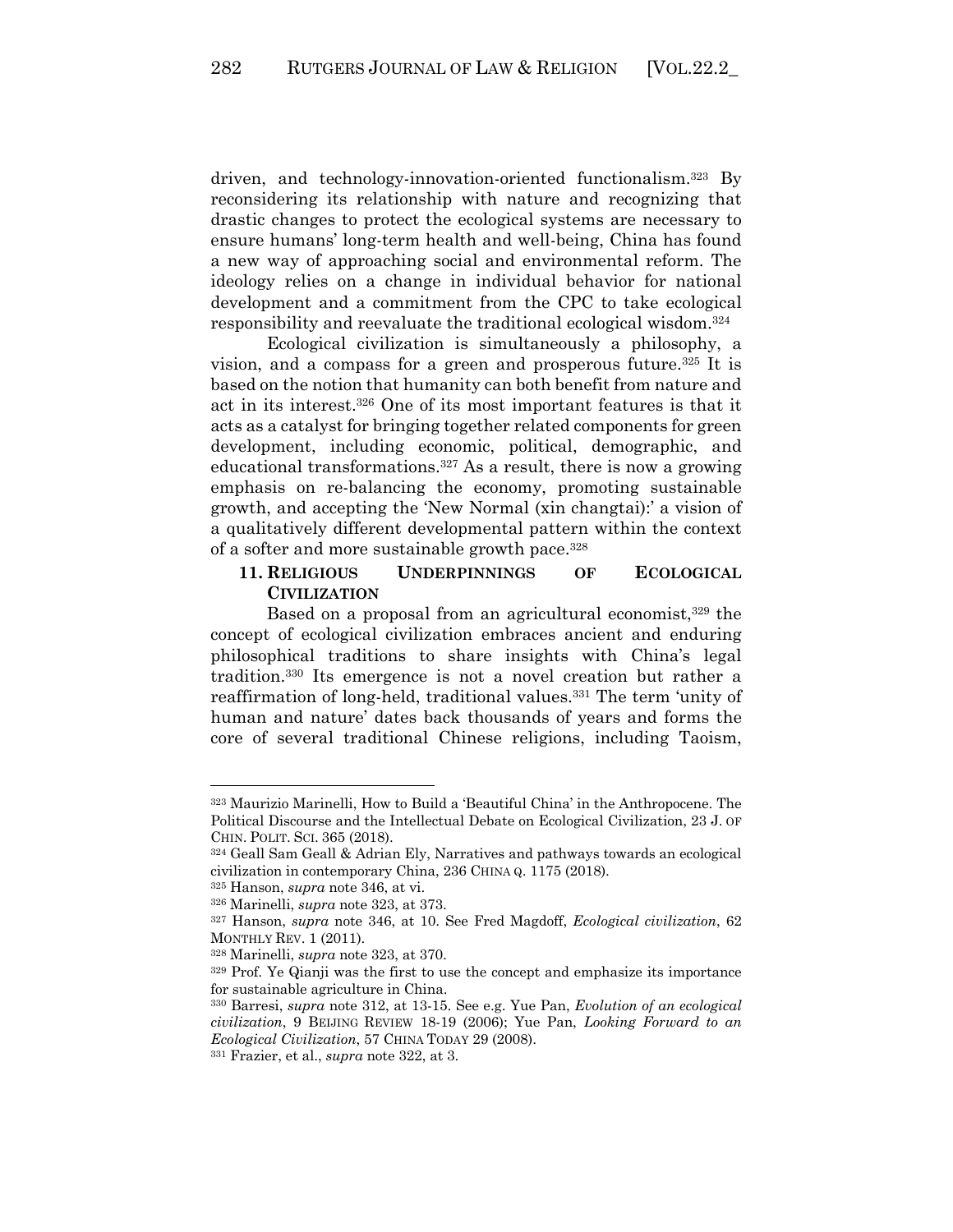Confucianism, and Buddhism.332 The Chinese Academy of Social Sciences conducted a study in rescuing the three religious traditions of China as a response to pressing realities of environmental damage.333

Pan Yue, the Deputy Vice Minister for the Environment in China, had for long studied the history of religions and valued the importance of traditional beliefs responding to modern environmental problems.334 In one of his speeches, he reinforced a core principle of traditional Chinese culture: harmony between humans and nature and the political wisdom of a balanced environment. These include the Confucian idea of humans and nature becoming one, the Daoist view of the Dao reflecting nature, or the Buddhist belief that all living things are equal. Chinese philosophy can be a powerful weapon in preventing an environmental crisis and building a harmonious society.335 He soon then realized that an environmental culture was necessary to enforce environmental laws.336

Unlike other Western religions, Confucians do not view hierarchy as leading to domination. Instead, they trust that everything in nature and society has its appropriate role and place and should thus be treated accordingly. As a result, the use of nature for human ends must recognize each element of nature's intrinsic and broader value in the context of the environment as interrelated beings. For Confucians, human flourishing is thus dependent on fostering nature in its variety and abundance; going against nature's processes is self-destructive. Grim & Tucker further explain:

> *"In Confucianism, nature is not only inherently valuable, it is morally good. Nature thus embodies the normative standard for all things; it is not judged simply from an anthropocentric perspective. There is not a fact–value or is–ought division in the Confucian worldview, for nature is seen as an intrinsic source of value. In particular,*

<sup>332</sup> *Id*., at 3. 333 GRIM & TUCKER, *supra* note 21, at 110.

<sup>334</sup> *Id*. at 111.

<sup>335</sup> Pan Yue, "Green China and Young China," in China Dialogue (July 2007), http://www.chinadialogue.net/article/show/single/en/1168-Green-China-andyoung-China-part-two-. China Dialogue is one of the best Internet sites for information on China (www.chinadialogue.net). See also http://english.mep.gov.cn/Ministers/Speeches/201107/t20110704\_214385.htm. <sup>336</sup> GRIM & TUCKER, *supra* note 21, at 111.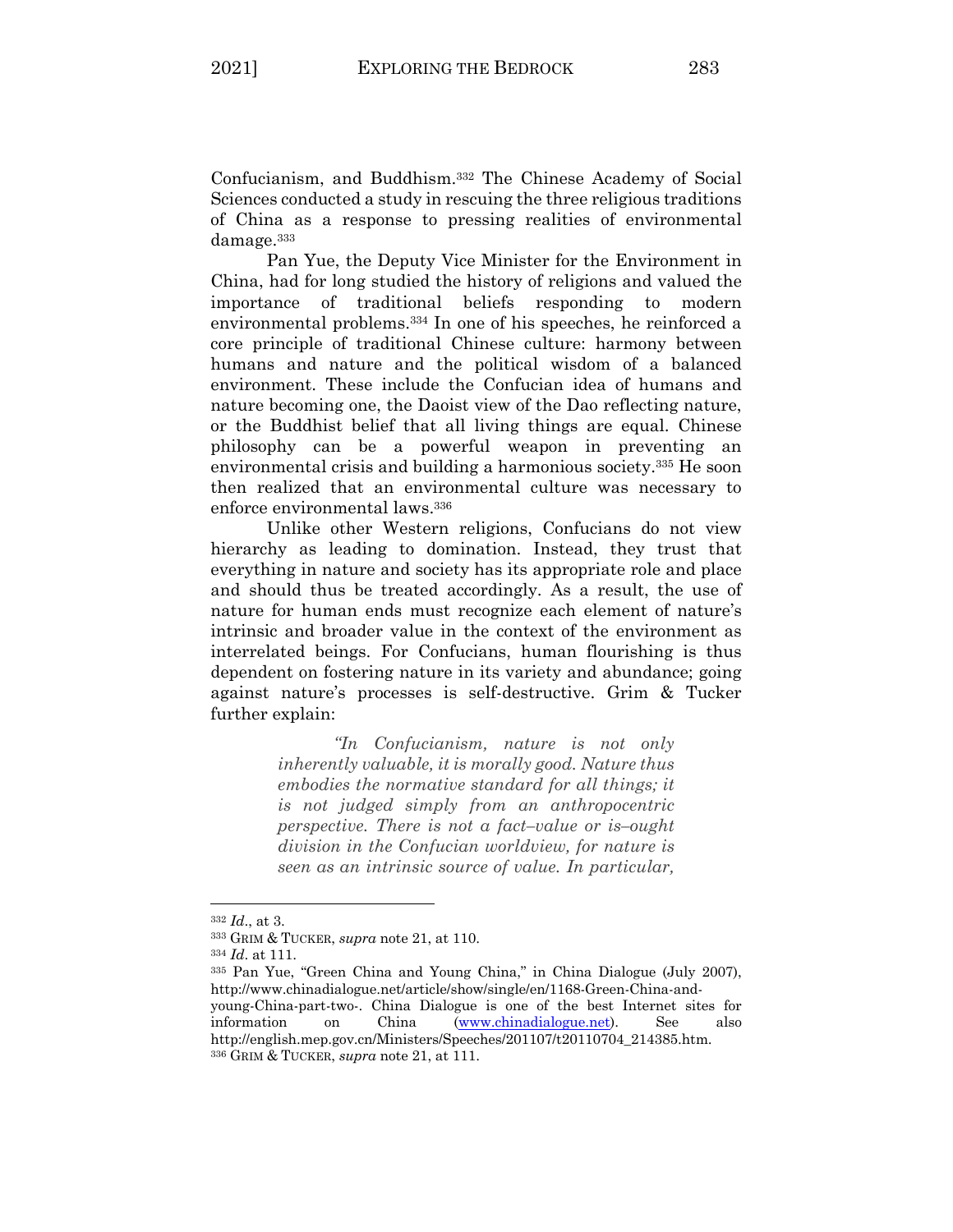*value lies in the ongoing transformation and productivity of nature. A term repeated frequently in Neo-Confucian sources is sheng-sheng, reflecting the ever-renewing fecundity of life itself. In this sense, the dynamic transformation of life is seen as emerging in recurring cycles of growth, fruition, harvesting, and abundance. This reflects the natural processes of flourishing and decay in nature, human life, and human society. Change is thus seen as a dynamic force that humans should harmonize and interact with rather than withdraw from."337*

There is renewed interest in China for developing a broader environmental ethic drawing on Confucian values.338 Confucianism manifests a religious ecology in its cosmological orientation, which is "realized in the connection of the microcosm of the self to the macrocosm of the universe through grounding oneself in natural and human communities, nurturing oneself in ritual relatedness, and transforming oneself through cultivation."339 The care for family motivates the respect for the Earth community.340 These ethical principles are now being retrieved in ecological civilization. Traditional Chinese religions have emphasized deep value systems and human dependence on nature, contrasting to other historical transitions in which people 'conquered nature,' especially during the evolution of agricultural to industrial civilizations.<sup>341</sup>

What makes ecological civilization different from existing dialogues and actions for sustainable development? Ecological civilization can easily be compared to the 'ecological law' that developed from the concept of 'ecological culture' (экологической культуры) in the Soviet Union in the  $1980s$ .<sup>342</sup> The Russian system of strictly protected areas exemplifies what ecological law supports.343 Socialist legal frameworks later reversed the

<sup>337</sup> *Id*. at 123.

<sup>338</sup> *Id*. at 92.

<sup>339</sup> *Id*. at 113.

<sup>340</sup> *Id*. at 114.

<sup>341</sup> Hanson, *supra* note 346, at 4.

<sup>342</sup> Nicholas A. Robinson, Ecological Civilization and Legal Norms for Resilient Environmental Governance, 4 CHINESE J. OF ENVTL. L. 131; 144 (2020).

<sup>343</sup> Nicholas A Robinson, Perestroika and Priroda: Environmental Protection in the USSR, 5 PACE ENVTL. L. REV. 351 (1987); Tatiana Zaharchenko, The Environmental Movement and Ecological Law in the Soviet Union: The Process of Transformation, 17 ECOLOGY L.Q. 455 (1990).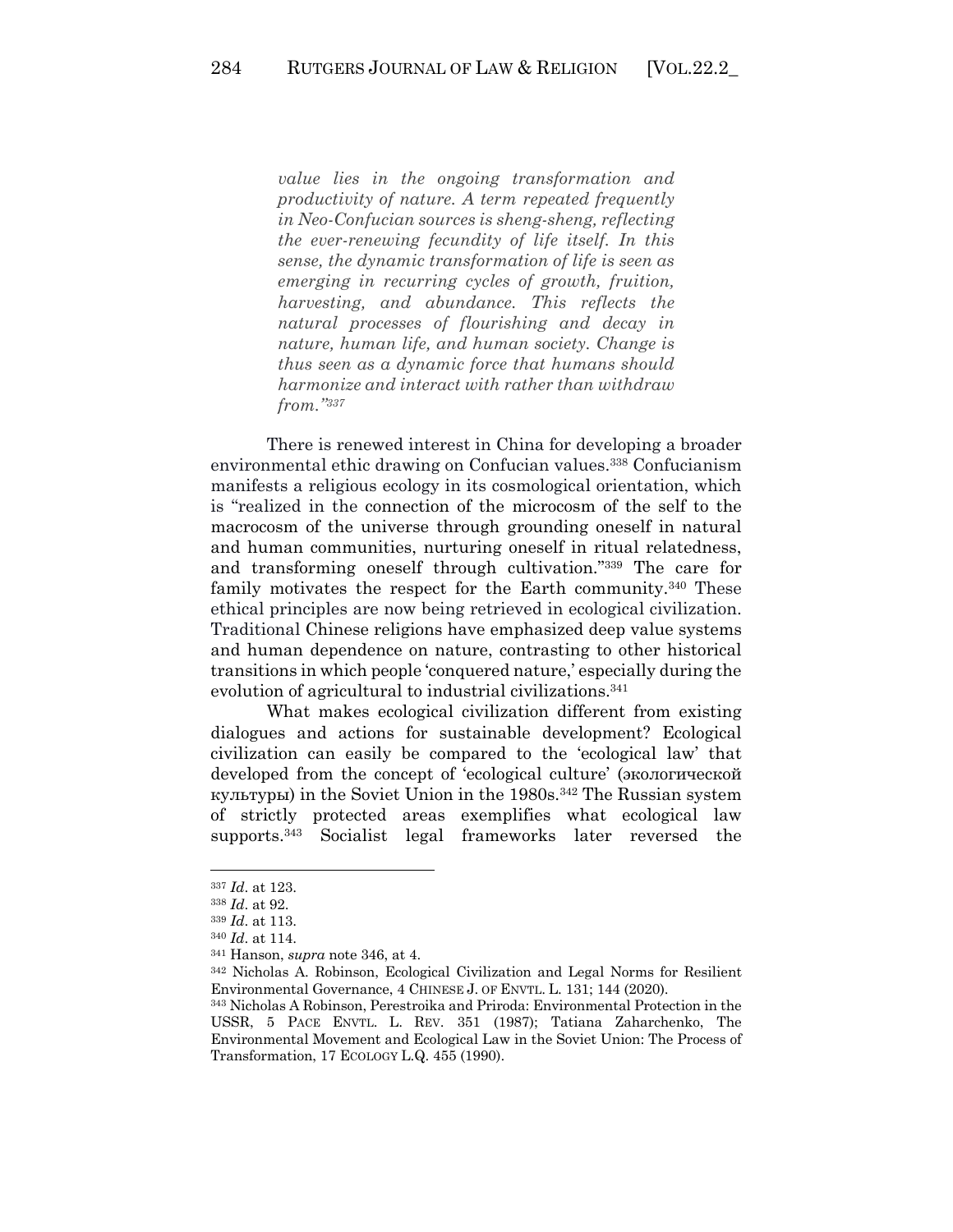progressive development of ecological law in the 1980s. While Russia continued to support sustainable development concepts, sustainability did not become a management priority in the absence of ecological law as a foundation.344 The Russian example shows the impact of having an ecological foundation in developing (inter)national environmental law.

### **12. ECOLOGICAL CIVILIZATION TO ECOLOGICAL LAW**

Ecological civilization introduces two significant elements to the existing environmental, economic, and social components of sustainable development: politics and culture. This is described as the 'five-in-one approach.'345 Redefining the relationship between people and nature enables living well within the environmental boundaries of the Earth.346 Additionally, the call for eco-civilization is much more than a version of the Anthropocene 'with Chinese characteristics:' the concept could situate understandings of the political and socio-economic system with alternative ways of exploring eco-social prosperity in China.347

The concept of ecological civilization has become part of Chinese environmental law and policy over the past eight years.<sup>348</sup> Developing from the goal of ecological civilization, ecological law offers a "juridical foundation for the laws and policies that aim to maintain a healthy environment for people and nature that embodies the duty to respect and restore the integrity of Earth's natural systems that sustain life."349 It implies a pervasive duty shared by a wide range of stakeholders that relies on the core duty to give precedence to environmental stewardship.350

In the 2016 13th Five-Year Plan (2016-2020), China has set out a "green is gold" top-level policy path with the declared aim of supporting the country's transition to an ecological civilization.<sup>351</sup>

<sup>344</sup> Robinson, *supra* note 342, at 145-146.

<sup>345</sup> Hanson, *supra* note 346, at 4.

<sup>346</sup> *Id*. at vi. 347 Marinelli, *supra* note 323, at 383. 348 Boer, et al., *supra* note 315, at 122. *See* 'The 13th Five-Year Plan for Economic and Social Development of the People's Republic of China (2016–2020)' (Central Compilation  $\&$  Translation Press 2016), <https://www.un.org/development/desa/disabilities/wp-

content/uploads/sites/15/2019/10/China\_13th-Five-Ye ar-Plan-for-Economic-and-Social-Development-Chapter-66.pdf>. Constitution of the People's Republic of China as amended in 2018, Preamble and art 89(6) <http://www.gov.cn/guoqing/2018-03/22/content\_5276318.htm>.

<sup>349</sup> Robinson, *supra* note 342, at 148.

<sup>350</sup> *Id*.

<sup>351</sup> Marinelli, *supra* note 323, at 370. *See* UNEP, *Green Is Gold: The Strategy and Actions of China's Ecological Civilization*, UNEP: NAIROBI, KENYA (2016).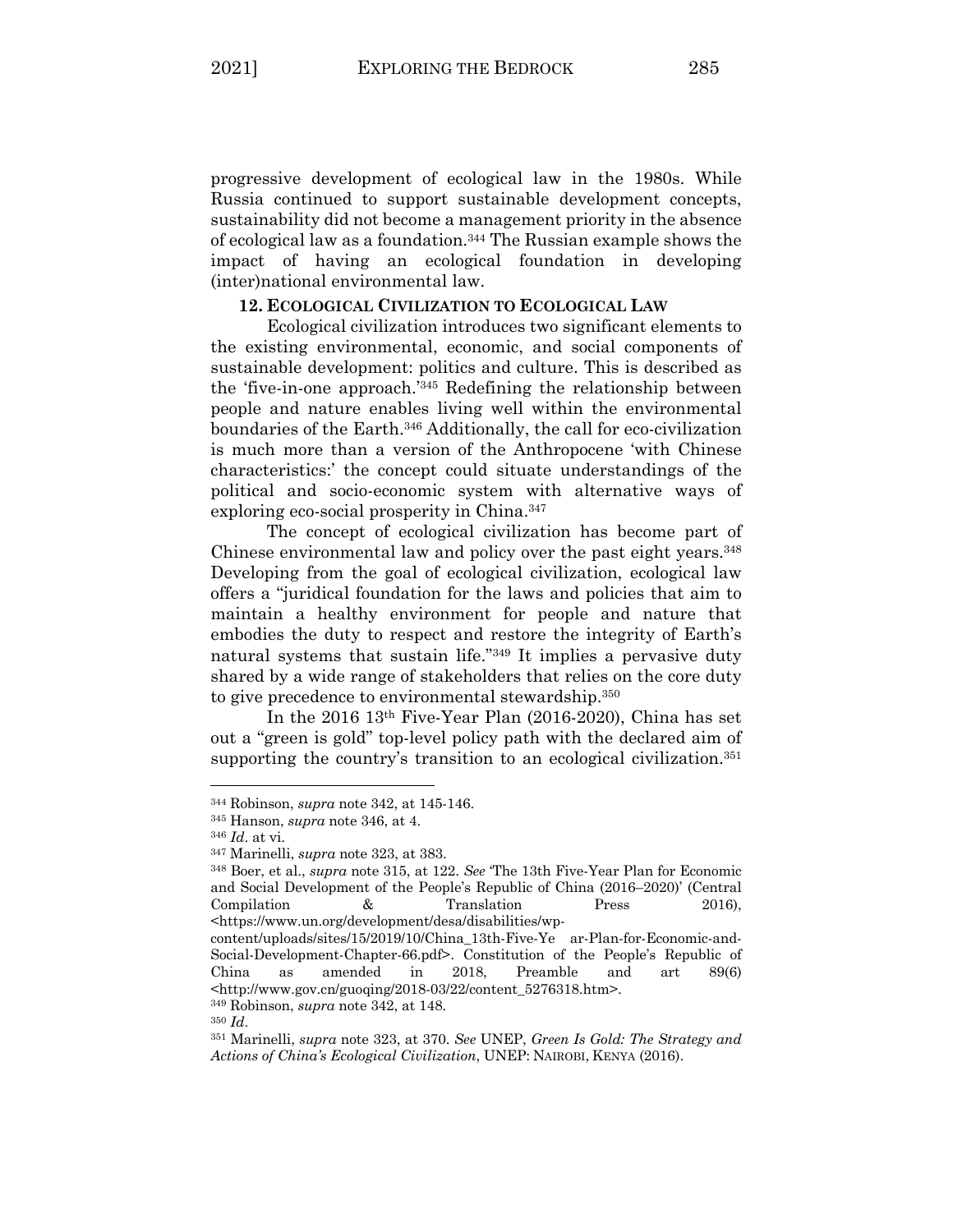Still, creating a robust legal framework for ecological civilization remains a challenge. The expansion of eco-civilization remains as the risk that the concept might only be incorporated as a piece of teleology and political rhetoric. While there is strong interest in the Supreme People's Court for strengthening environmental law, including enforcement efforts, there is no defined approach for ecological civilization law.352 Essential in the development of ecological civilization is the translation of the underlying principle into ecological law implementation.

> *An ecological civilization cannot be seen as a simple technological or modernizing response to the immense ecological challenges of Great Climacteric associated with the Anthropocene. Rather it requires changes in the forces and relations of production and in the state and society: a massive shift, but necessarily occurring in stages, toward realized socialism/communism, i.e., a social formation aimed at substantive equality and ecological sustainability, emphasizing sustainable human development—one that involves collective action and planning. It requires that cultural resources, the long heritage of humanity in its many social formations, be brought to bear on the need to create a bridge to a sustainable future.353*

## **13. INTERNATIONAL RECOGNITION OF THE ECOLOGICAL CIVILIZATION**

Relying on a traditional ideology in a communist state is essential to guide states with strong ideological foundations towards a new pathway that supports the right to a healthy environment. By refining a communist doctrine to have an environmental dimension, the path toward an ecological civilization could easily be envisioned. The next step is to forge a route to ecocivilization by scaling down humanity's impact while pulling back our excessive presence and interference with the natural world.354 Based on China's experience, other communist states such as Cuba and Vietnam could similarly craft an ideological foundation based on nature. Rather than relying on religion, as other countries

<sup>352</sup> Hanson, *supra* note 346, at 10-11.

<sup>353</sup> John Bellamy Foster, *The Earth-system crisis and ecological civilization: a Marxian view*, 7(4) INT'L CRITICAL THOUGHT 439; 450 (2017).

<sup>354</sup> Eileen Crist, Abundant earth: toward an ecological civilization 186 (University of Chicago Press. 2019).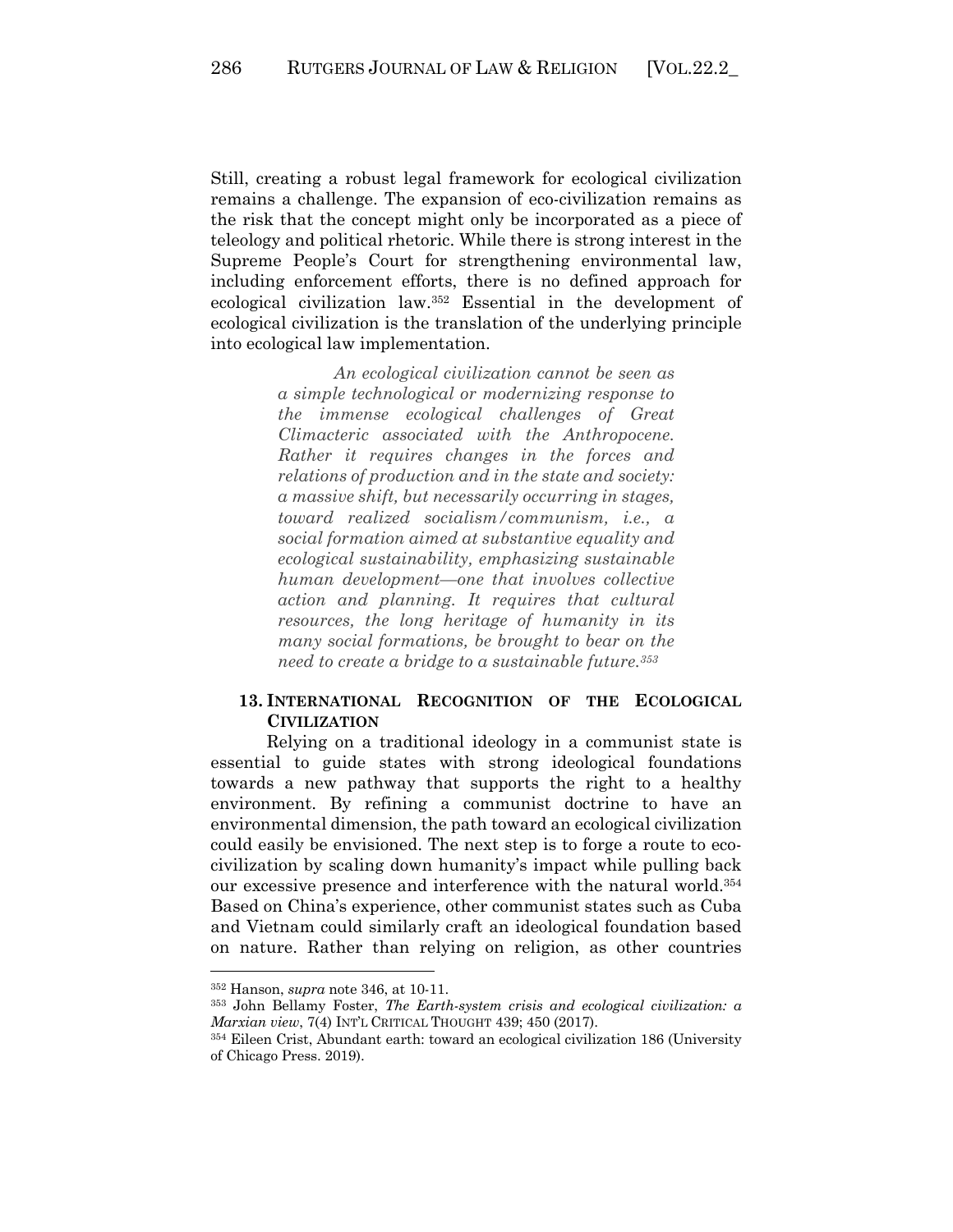exemplified earlier in this article, China has found its evolving perspective on an ideological premise that relies on an ethical, moral, and economic foundation to protect the environment within China. Yet, the underlying foundation of ecological civilization is similar to other religious philosophies' objectives.

Ecological civilization represents a novel way of approaching environmental protection and sustainability when transformative change is urgently needed. A rationale is emerging for the roles that ecological civilization can play at the regional and global levels. China is pushing for the concept to be adopted at the international level, especially in a post-COVID-19 recovery scenario that relies on green recovery.355 For example, the 2021 UN Biodiversity Conference's theme, which will frame the 15<sup>th</sup> meeting of the Conference of the Parties to the CBD, is "Ecological Civilization: Building a Shared Future for All Life on Earth."356

Can ecological civilization bring about new ways of thinking and additional opportunities to address the projected gaps and development needs? And if so, will there be a receptive audience in other countries and those involved in South-South cooperation?357 Boer notes that comprehensive law reform is needed concerning the implementation of international environmental conventions.358 This would mainly entail revising laws at the international and national levels and recommending reform of their objectives, scope, definitions, and implementation mechanisms to assess whether they can achieve ecological civilization's ideas.359 He further clarifies:

> *If the concept of ecological civilization were to be more widely adopted around the world, it would demand a critical examination of all aspects of international environmental law to ensure that more holistic integrated and consistent legal*

<sup>355</sup> Chloé Farand, China is expanding its UN presence, in belt and road push (2019). Xi Jinping's speech at the General Debate of the 75th session of the United Nations General Assembly, (Sep. 23, 2020), <https://news.cgtn.com/news/2020-09-23/Fulltext-Xi -Jinping-s-speech-at-General-Debate-of-UNGA-U07X2dn8Ag/index.html>. <sup>356</sup> https://www.unep-wcmc.org/news/building-an-ecological-civilization--themefor-2020-un-biodiversity-conference-announced

<sup>357</sup> Hanson, *supra* note 346, at 15-16.

<sup>358</sup> Boer et. al., *supra* note 315, at 124.

<sup>359</sup> *Id*. at 125.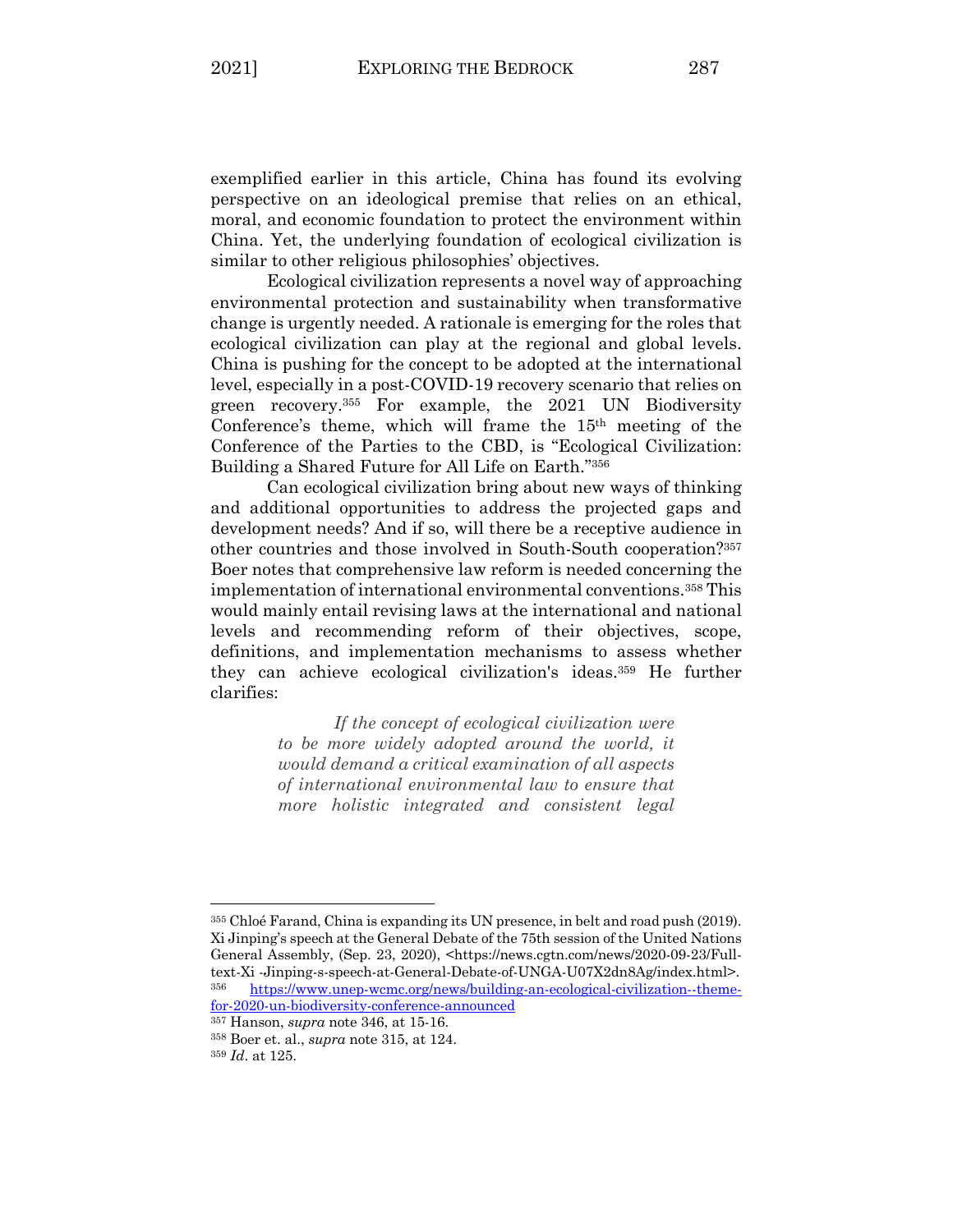*frameworks are generated with a view to drafting much more robust 'green legislation.'360*

Recalling the development of international principles of environmental law, Robinson asks whether States can agree on a new set of legal principles to build resilience and effectiveness into implementing the SDGs and whether such a declaration can guide nations to cooperate through a transition into global ecological civilization.361 Korten argues that an expanded vision of international environmental law would involve, among other things, granting legal rights to nature, shifting ownership of productive assets from transnational corporations to nation-states and self-governing communities, and prioritizing life-affirming, rather than wealth-affirming, values.<sup>362</sup>

The duty to cooperate to safeguard Earth's environment can be enhanced through a shared understanding of the norms contained in the concept of 'ecological civilization.'363 Ecological civilization can improve environmental governance by clarifying the imperative to observe the laws entirely for environmental stewardship so that States fully acknowledge their responsibility to operate within the ecological limits of Earth's Biosphere.364 Norms such as those arising from ecological civilization can contribute principles of law that build reciprocity between the human species and all other species and ecosystems and help shape consensus about restating environmental legal principles generally.<sup>365</sup>

# *D. FUNDAMENTAL PRINCIPLES OF NATURAL LAW AND EARTH JURISPRUDENCE*

Despite the apparent consensus on the relevance of nature for human lives, we keep polluting it. We are exploiting it to tipping points, which will soon irreversibly alter our natural environment. Yet, how can we turn this philosophical foundation of our shared love for nature towards legal norms that prioritize it? Nations require coherent and consistent systems to sustain Earth's ecosystems.366 Sustainability has often proven to be declarative and

<sup>360</sup> *Id*. at 124.

<sup>361</sup> Robinson, *supra* note 342. 362 David Korten, *China and the Ecological Civilization* (2016), https://davidkorten.org/living-earth-econ-for-eco-civ/.

<sup>363</sup> Robinson, *supra* note 342, at 144. 364 *Id*. at 144, 154.

<sup>365</sup> *Id*. at 149, 154.

<sup>366</sup> *Id*. at 141.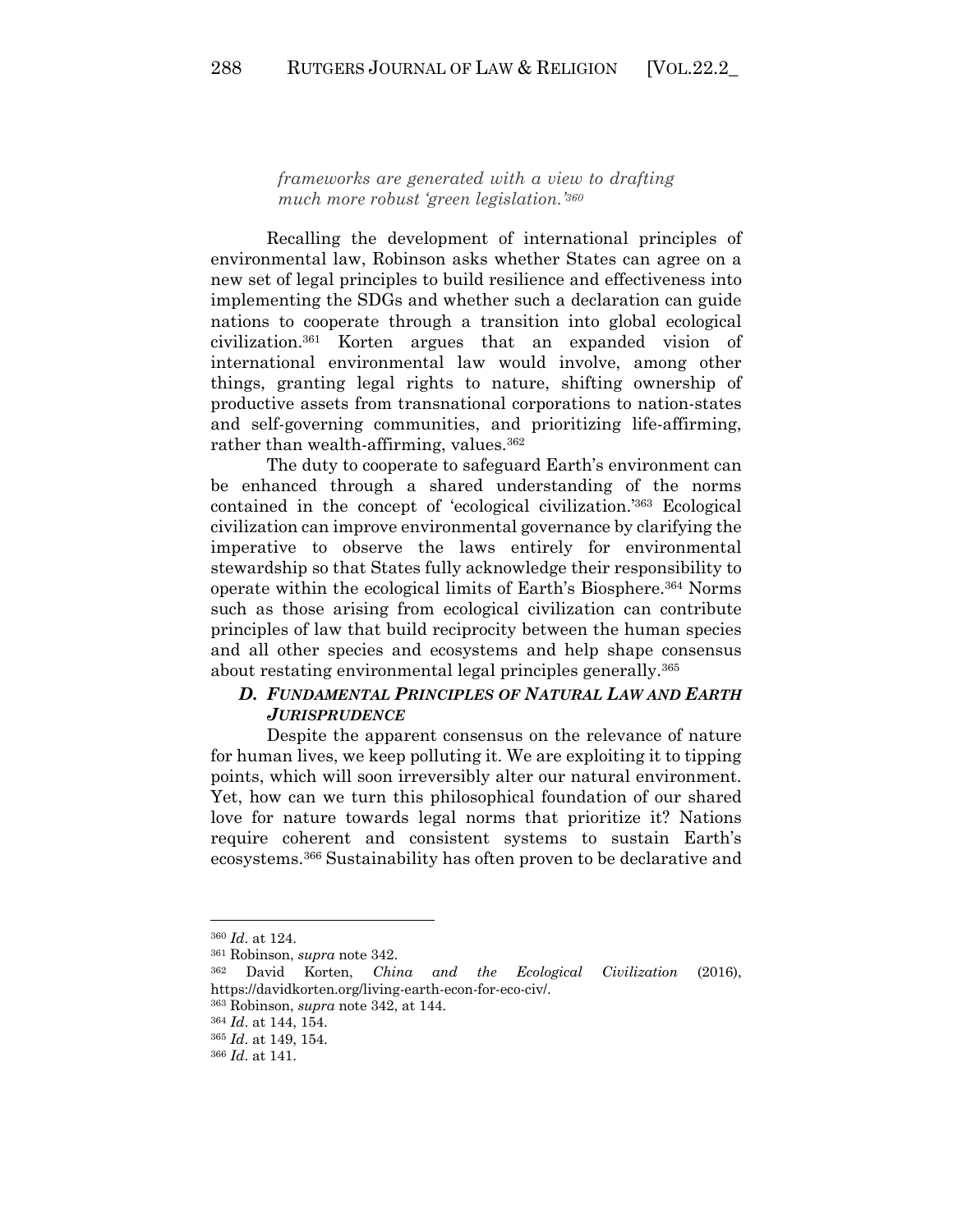aspirational, and governments have struggled to elaborate and give substantive content to its concept.367

Yet just filling in the gaps in international environmental law is a flawed premise. Human laws must first be grounded in the laws of nature, of ecology. Norms of ecological civilization can contribute principles of law that build reciprocity between the human species and all other species and ecosystems.<sup>368</sup> The rise of ecosystem regimes, understood as regimes where"the science of ecology is applied through environmental laws,"369 can represent a crucial step in transforming environmental law from anthropocentrism to ecocentrism.370 This recalibration of environmental law in an ecocentric sense has led to emerging legal theories that build on natural law and ethical principles to indicate a moral position where nature is recognized as having intrinsic value and an epistemological position reflecting ecology's relational and holistic understanding of nature and its ecosystems, of which humans are but apart.<sup>371</sup> Bosselmann indicates the convergence of ecological principles and legal ethics reform through an ecocentric approach in law.372 These emerging theories are further rooted in crucial ecological concepts, which despite having gained prominence and legal instruments and shaping environmental law, still often lack a defining legal concept. This section delves into some of these emerging theories, showing the importance of this reshaping of environmental law from a nature-based ethical perspective.

Subsection 1 grounds these emerging legal theories in natural law as the moral foundation for developing rights and duties. Natural law relies on an inherent law for which formal recognition is dispensable. Subsection 2 relies on Earth jurisprudence, which emphasizes the interconnectedness of the environment and promotes a legal paradigm shift. Earth Jurisprudence draws from natural law and the teachings of Berry,

<sup>367</sup> *Id*. at 146.

<sup>&</sup>lt;sup>368</sup> *Id.* at 153. 368 *Id.* at 153. 369 Richard O. Brooks et al., , Law and Ecology: The rise of the ecosystem regime (2002).

<sup>370</sup> Vito De Lucia, Beyond anthropocentrism and ecocentrism: a biopolitical reading of environmental law, 8(2) J. OF HUM. RTS. AND THE ENVT. 181 (2017).

<sup>371</sup> *Id*. at 186. *See* Rakhyun E Kim & Klaus Bosselmann, *Operationalizing sustainable development: ecological integrity as a grundnorm of international law*, 24 REV. OF EUR., COMP. & INT'L ENVTL. L. 194(2015). Klaus Bosselmann, The rule of law grounded in the Earth: ecological integrity as a grundnorm, in THE EARTH CHARTER, ECOLOGICAL INTEGRITY AND SOCIAL MOVEMENTS (Laura Westra & Mirian Vilela eds., 2014).

<sup>372</sup> Klaus Bosselmann, The principle of sustainability: transforming law and governance 93 (2017).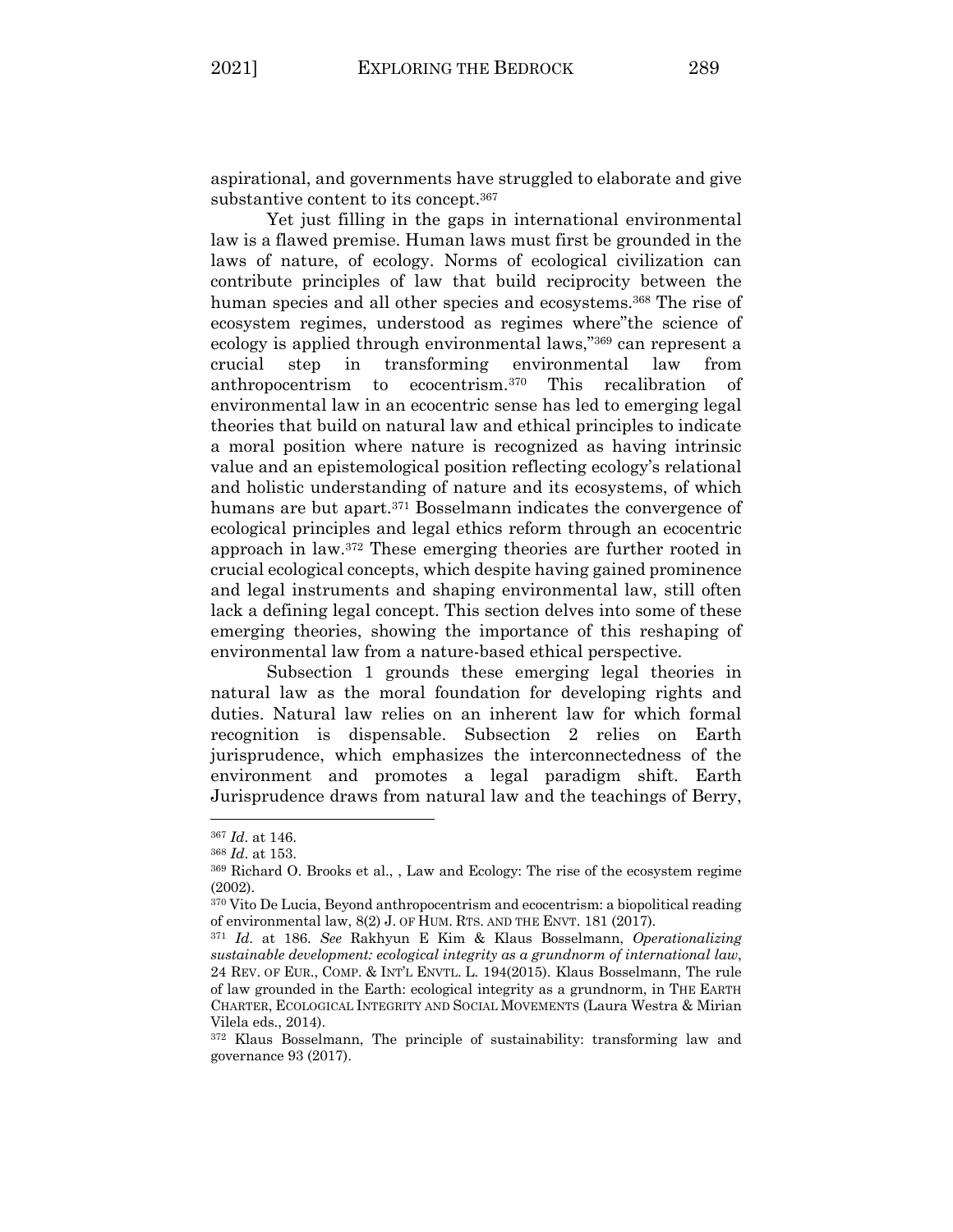illustrating the moral, philosophical and religious background of emerging legal theories. Subsection 3 addresses another line of development of redefining environmental law: ecological law. Ecological law questions the inherent anthropocentric limitations of environmental law and proposes an Earth-centered approach to law and governance. Subsection 4 focuses on the international progression of the concept of harmony with nature within the U.N. system.

#### **1. NATURAL LAW**

Natural law provides a moral foundation that allowed reason and morality to serve as the touchstones for civil authority, rather than relying on force, pedigree, or religion.373 The law of nature school addresses law from a moral standpoint. These perceive a moral duty to do what the moral ideal indicated and the precept of the political lawgivers as an attempt to realize that ideal.374 Conceptually, rights are fundamentally moral claims related to human beings' intrinsic worth and the importance of the prerogatives they protect to a dignified life.375 Human rights are seen as an approach to ethics, asserting the intrinsic ethical role of certain basic human entitlements.376 MacCormick believes that "it is morally important that we should recognise the moral importance and the significance of moral rights."377

As Rodríguez-Garavito points out, law-centered conceptions of rights fail to hold up to empirical scrutiny, as exemplified by rights-based demands pushed forward before acknowledging any entitlement in a formal legal document.378 Movements from the abolitionists, women's rights, socio-economic rights, and the Indigenous peoples preceded international recognition. Yet, these movements have used the language of natural law and natural rights as the basis for progressive campaigns throughout history.<sup>379</sup>

<sup>373</sup> Sam Kalen, *An Essay: An Aspirational Right to a Healthy Environment*, 34 UCLA J. ENVTL. L. & POL'Y 156; 164 (2016).

<sup>374</sup> Roscoe Pound, The formative era of American law, by Roscoe Pound 17 (Boston: Little, Brown and Company, 1938). Roscoe Pound & Marshall L DeRosa, An introduction to the philosophy of law § 10; 15-19 (Yale University Press. 1954).

<sup>375</sup> Cesar Rodriguez-Garavito, *A Human Right to a Healthy Environment? Moral, Legal and Empirical Considerations*, *in* THE HUMAN RIGHT TO A HEALTHY ENVIRONMENT (John H. Knox & Ramin Pejan eds., 2018).

<sup>376</sup> Amartya Sen, *Elements of a theory of human rights*, 32(4) PHILOSOPHY & PUBLIC AFFAIRS 315 (2004).

<sup>377</sup> Neil MacCormick, *Children's Rights: a Test-Case for Theories of Right*, *in* LEGAL RIGHT AND SOCIAL DEMOCRACY: ESSAYS IN LEGAL AND POLITICAL PHILOSOPHY 158-59 (Neil MacCormick ed. 1984).

<sup>378</sup> Rodriguez-Garavito, *supra* note 375. 379 Kalen, *supra* note 384, at 168.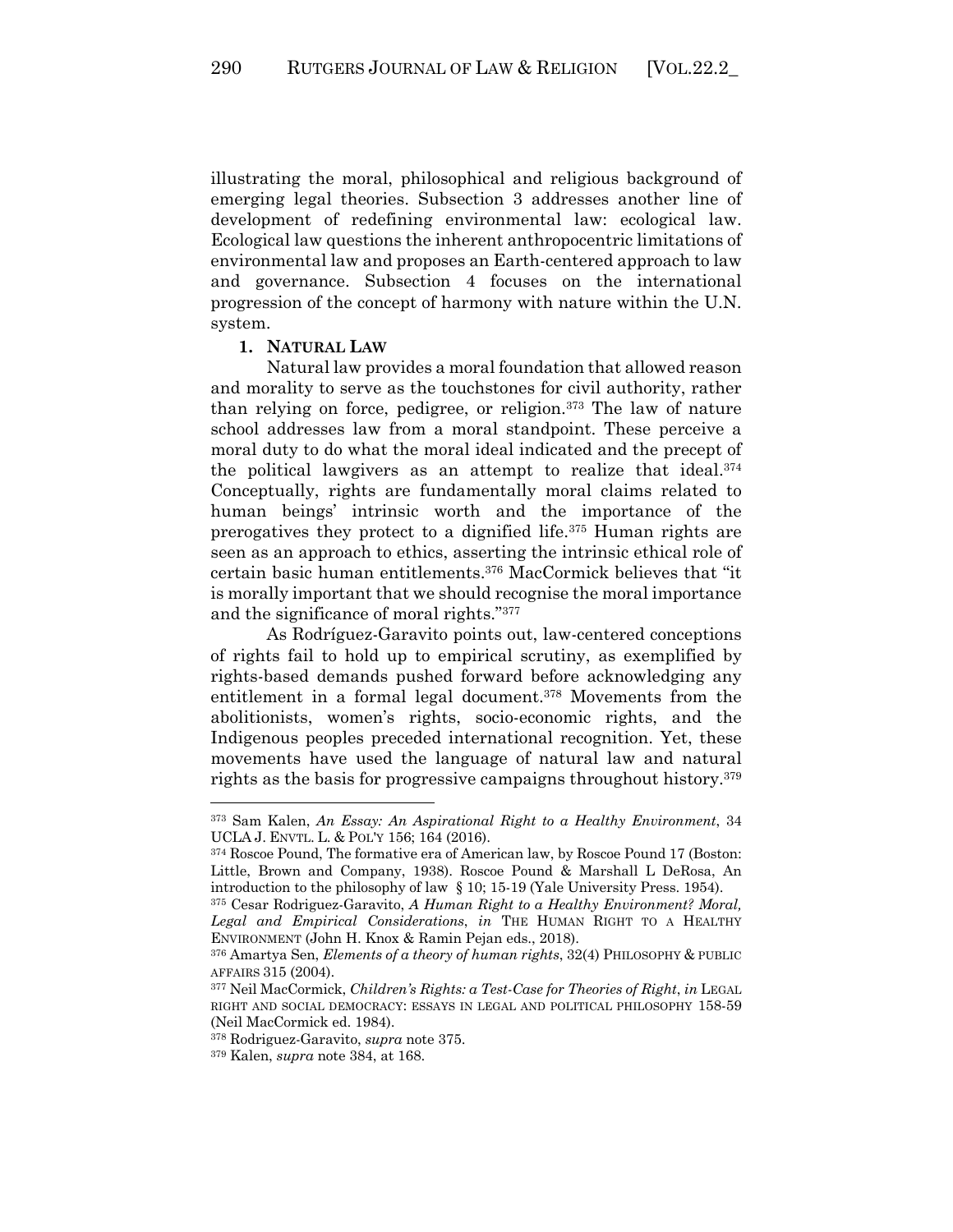US Supreme Court Justice Kennedy clarified that "individuals need not await legislative action before asserting a fundamental right."380 Following this rationale, civil society and state actors have invoked a right to the environment regardless of formally incorporated in an international legal instrument.381

Some scholars look to natural law as the basis for the development of Earth Jurisprudence, expanding its broad framework for ecocentric goals.382 Natural law can bolster the argument that environmental protection goes beyond serving the interests of humans. It relies on the premise that there is a coherent right irrespective of written law or a binding legal obligation. Conceptually, rights are fundamentally moral claims that relate to the intrinsic worth of human beings and the importance of the prerogatives they protect to a dignified life.383 Invoking a right to the environment entails a strong ethical assertion about the central role of a livable natural environment to a dignified human existence.

Since natural law provides a moral foundation that allows reason and morality to serve as the touchstones for civil authority, it supports the expansion of nature rights.384 The right to the environment would not only be relevant for the enjoyment of other human rights but have an intrinsic ethical significance.<sup>385</sup> Berry recognized Earth itself as the referent for human affairs.<sup>386</sup> The natural law tradition represents the most significant jurisprudential legacy left by Aquinas and has inspired neo-Thomist theorists.387 It is based on a duty to follow the moral ideal and the precept of the political lawgivers to realize said ideal.388 From a naturalist perspective, environmental ethics – and the right to a healthy environment – would be binding because of its intrinsic reasonableness.

<sup>380</sup> Obergefell v. Hodges, 576 U.S. 644(2015). 381 Rodriguez-Garavito, *supra* note 375.

<sup>382</sup> Peter D. Burdon, *A Theory of Earth Jurisprudence*, 37 AUSTL. J. LEG. PHIL. 28 (2012). CULLINAN, *supra* note 215, at 74-79.

<sup>383</sup> Rodriguez-Garavito, *supra* note 375.

<sup>384</sup> Kalen, *supra* note 384, at 164.

<sup>385</sup> Rodriguez-Garavito, *supra* note 375.

<sup>386</sup> Thomas Berry, *The Nation-State in the Twenty-first Century*, *in* EVENING THOUGHTS: REFLECTING ON EARTH AS A SACRED COMMUNITY 81, 84 (Mary Evelyn Tucker ed. 2006).

<sup>387</sup> Burdon, *supra* note 403, at 36.

<sup>388</sup> Roscoe Pound, The Formative Era of American Law 17 (1938); Roscoe Pound, An Introduction to the Philosophy of Law 15-19 (1954).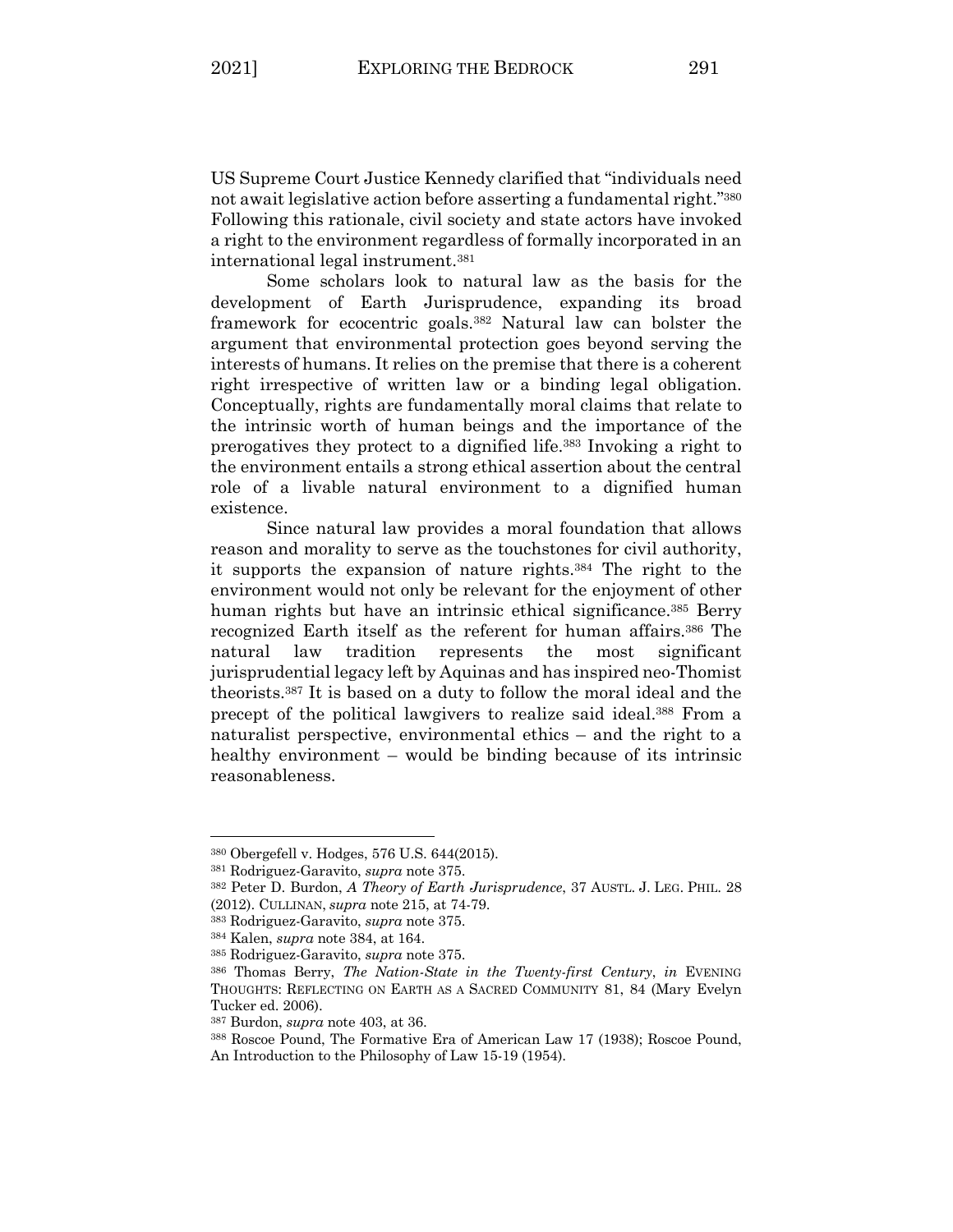A known example of natural law to develop the right to the environment is found in the Philippines. In *Oposa vs. Factoran*, 389 the Supreme Court of the Philippines relied on natural law as the basis of the right to a balanced and healthful ecology. The Court said that the right "concerns nothing less than self-preservation and self-perpetuation, [the] advancement of which may even be said to predate all governments and constitutions."390 The Court further stated that such fundamental rights "need not even be written in the Constitution for they are assumed to exist from the inception of humankind."391 The Court uses natural law as the premise of the concept of "generational genocide." Killing an entire succeeding generation is inherently wrong as it would counter the nature of humanity to preserve and perpetuate itself.<sup>392</sup> No statute is necessary for society to grasp the inherent wrongfulness of generational genocide through environmental degradation. Thus, the Court declared that the right to the environment is founded in natural law, imposing a 'solemn obligation' to preserve a healthy ecology and protect public health for present and future generations.393

### **2. EARTH JURISPRUDENCE**

For the vast majority of Western history, law has reflected an anthropocentric human-earth relationship. Scholars are now asking: How can law, as an evolving social institution, shift to reflect the modern understanding that human beings are interconnected and dependent upon a comprehensive Earth Community? For Berry, two points are critical in this evolution towards the recognition of a community of living.394 First, that human law reflects and is bound by the laws of nature.<sup>395</sup> Second, to provide legal recognition to the rights of all beings.396 Therefore, ecological principles shall reflect the design parameters within

<sup>389</sup> Minors Oposa v. Factoran, a case from the Republic of the Philippines. *See* 224 S.C.R.A. 792 (S.C. July 30, 1993) (Phil.), reprinted in 33 I.L.M. 173 (1994). <sup>390</sup> Oposa, 224 SCRA at 805. 391 *Id*.

<sup>392</sup> Herbert A. Loja, *From Pronouncement to Enforcement: Bridging the Gap in Law to Promote and Protect the Right to a Decent Environment*, 58 ATENEO L.J. 740 (2013).

<sup>393</sup> Michael C Blumm & Mary C Wood, *The public trust doctrine in environmental and natural resources law*, 45 U.C. DAVIS L. REV. 741 (2021).

<sup>&</sup>lt;sup>394</sup> BERRY, *supra* note 130, at 58.<br><sup>395</sup> PETER BURDON, EXPLORING WILD LAW: THE PHILOSOPHY OF EARTH JURISPRUDENCE (2011).

<sup>396</sup> Peter Burdon, *The Jurisprudence of Thomas Berry*, 15(2) WORLDVIEWS: GLOBAL RELIGIONS, CULTURE, AND ECOLOGY 151; 158 (2011).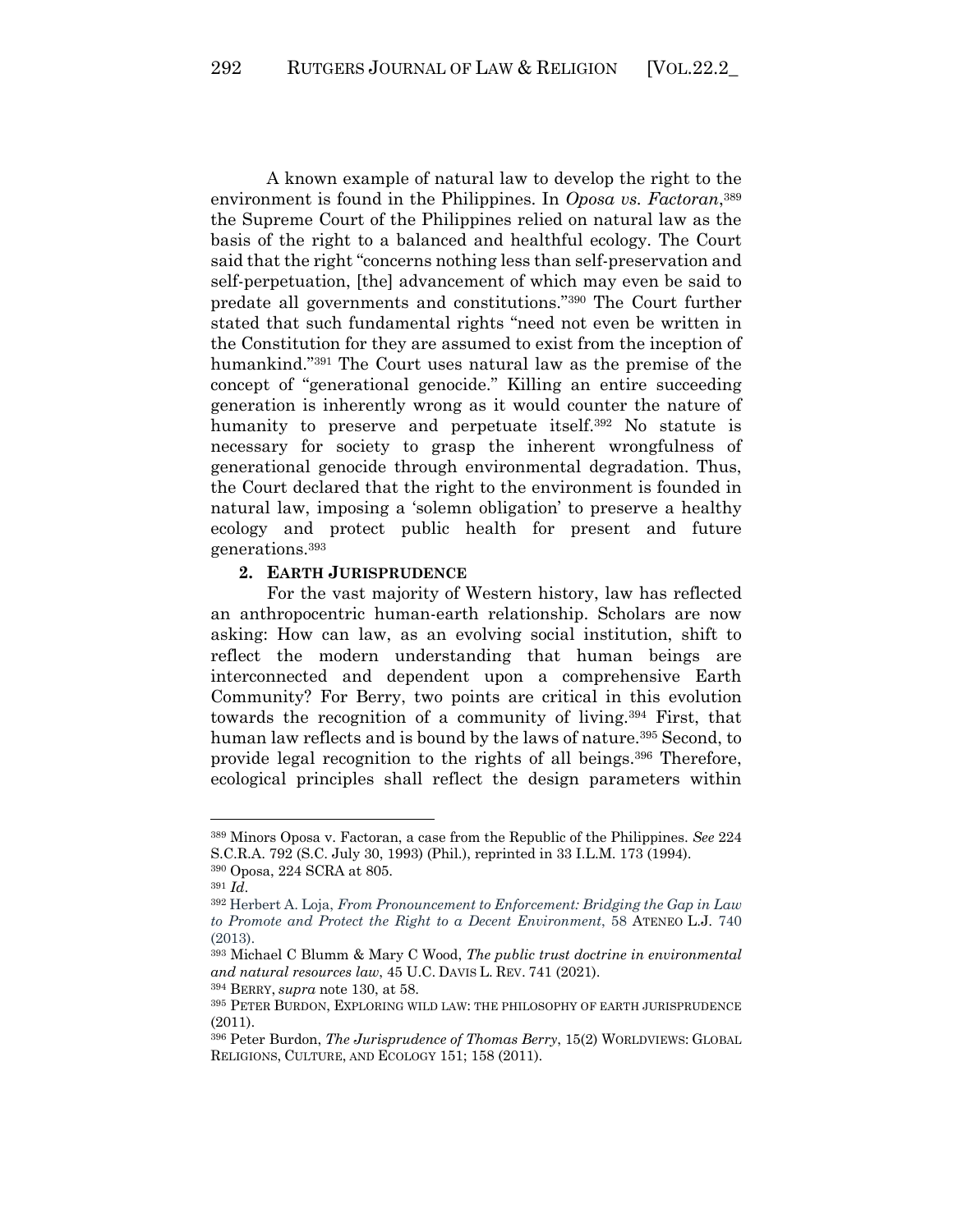which Earth Jurisprudence must operate,<sup>397</sup> recognizing nature as the ultimate referent.398

Developing from natural law, Earth Jurisprudence is an emerging theory of law that emphasizes human interconnectedness with the environment as a prerequisite for ecological sustainability.399 It thus promotes a legal paradigm shift toward the ecocentric concept of 'Earth community,' an idea traced to Berry. As an ecocentric concept of law, Earth Jurisprudence promotes a vision for radically reconfiguring our legal system and governance structures to support rather than undermine the health and integrity of the Earth community.400 Still in its infancy,401 it promotes an interdisciplinary dynamic that evolves, becoming more complex and changing shape as many minds put their energies into identifying its development.402

The starting point of Earth Jurisprudence is denouncing the ecological crisis caused by anthropocentrism. In contrast to anthropocentric legal philosophies, Earth Jurisprudence represents an ecological theory of law.403 At the heart of this dimension lies the premise of a necessary shift in thinking from a purely humancentered to an Earth-centered system of law and governance.404 Burdon questions the efficacy of our existing environmental laws and regulations, arguing that their impact has always been limited to the extent they challenge the facilitation of economic growth.405 Despite the careless way humans have interacted with the Earth, nature is a subject and not a collection of objects.406 This necessitates a shift from the anthropocentric notion that nature

<sup>397</sup> CULLINAN, *supra* note 213, at 84-85. 398 Burdon, *supra* note 396, at 159.

<sup>399</sup> Peter D Burdon, *Earth Jurisprudence and the project of Earth democracy*, *in*  WILD LAW-IN PRACTICE 24 (Michelle Maloney & Peter Burdon eds., 2014).

<sup>400</sup> *Id*. at 20. 401 *See* EARTH CHARTER, *supra* note 74, at 1. *See* THE GAIA FOUNDATION & UK ENVIRONMENTAL LAW ASSOCIATION, WILD LAW: IDEAS INTO ACTION-WHERE CAN WE FIND EXAMPLES OF EARTH JURISPRUDENCE IN PRACTICE 6 (2008) (noting infancy of Earth Jurisprudence in Draft Initial Findings); see also Ame Naess & George Sessions, *Platform Principles of the Deep Ecology Movement*, *in* THE DEEP ECOLOGY MOVEMENT: AN INTRODUCTORY ANTHOLOGY (Alan Drengson & Yuichi Inoue eds., 1995).

<sup>402</sup> Siemen, *supra* note 132, at 1. 403 Burdon, *supra* note 382, at 29. 404 BERRY, *supra* note 130, at 56-57, 80-81 (reasoning that Earth is the context and normative basis for human existence).

<sup>405</sup> Burdon, *supra* note 399, at 23-24. 406 Judith E. Koons, *What Is Earth Jurisprudence: Key Principles to Transform Law for the Health of the Planet*, 18 PENN ST. ENVTL. L. REV. 47(2009)., *supra* note 408, at 55. See CULLINAN, *supra* note 215, at 115 (quoting Berry, *supra* note 217).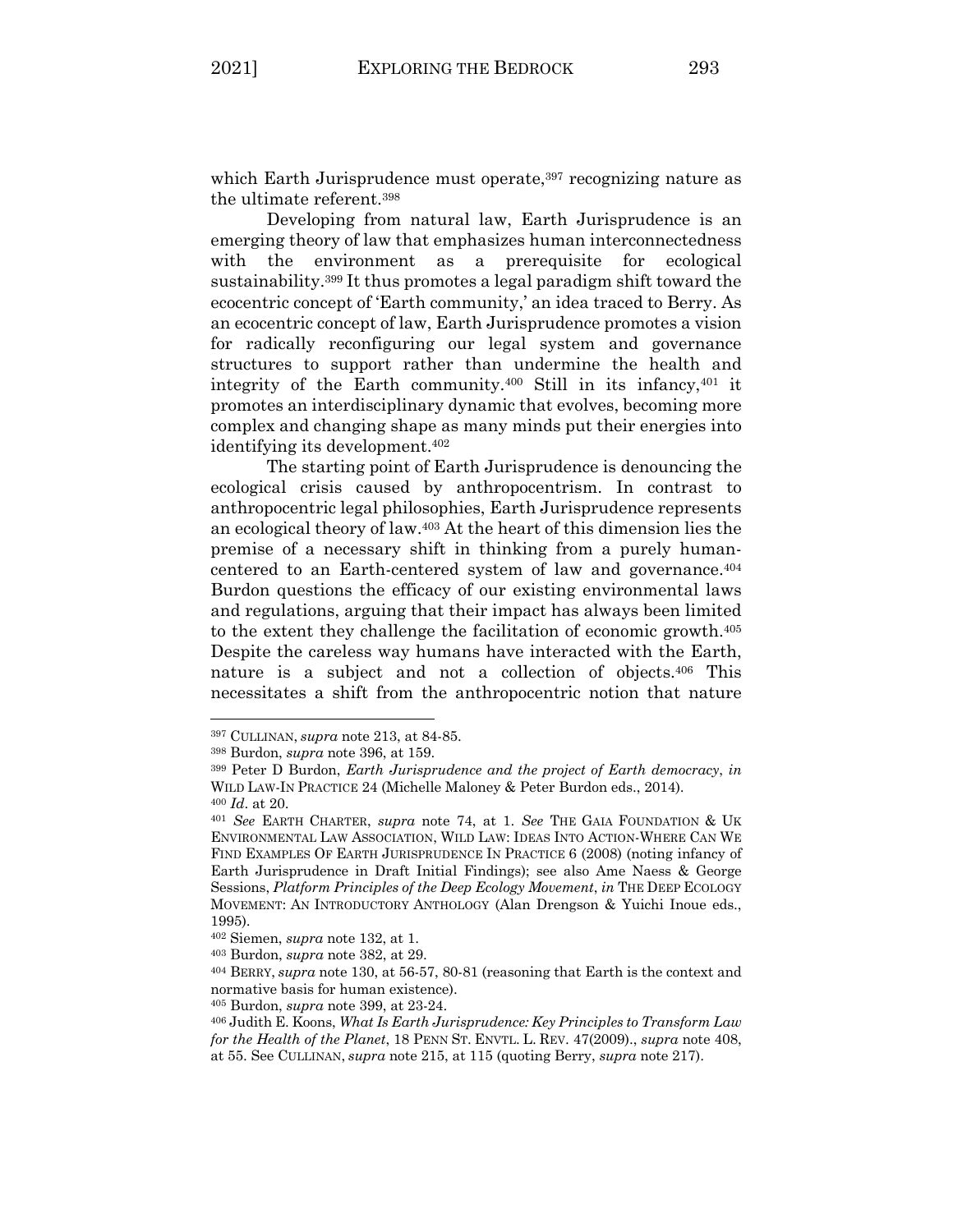exists for human use and toward the facilitation of 'mutually enhancing' human-Earth interactions.407 Without such a jurisprudential shift, Earth and humanity remain at peril.<sup>408</sup>

Two significant legal consequences emerge out of the Earth Jurisprudence and the concept of Earth community. Natural law and legal positivism are ultimately concerned with relations between individuals, communities, and states. The environment is thus rarely considered. Legal positivism considers only human beings and corporations as subjects. Legal positivism, describing law from an objective perspective, posits a conceptual or purely descriptive theory of law, free from moral evaluation. Nature does not possess any inherent value and receives instrumental value and protection from property rights.409 Berry critiques western law in this regard, which, he argues, is framed for the advancement of human beings, with "no significant referent to any other power in heaven or on Earth."410 In this sense, law has little understanding of the greater context and governing principles of the universe or the planet.411 Rather than maintain this system of exploitation, Berry contends that we must evolve our system of law to recognize "the supremacy of the already existing Earth Governance of the Planet."412

Berry is not alone in making the connection between a shift in paradigm and its consequence for ethics and our broader social institutions.413 Teilhard de Chardin writes of this relationship, noting that "all the elements of the universe touch each other by that which is most inward and ultimate in them."414 Importantly, because Berry characterizes our environmental crisis as a 'cultural crisis,' he is under no delusion that it can be corrected simply by legislative amendment, introducing a new law, or a restructure of current governance systems.415 Indeed, while the changes are vital, Berry argues that they must be underpinned and driven by a more profound shift in culture and worldview. He terms this shift a

<sup>407</sup> BERRY, *supra* note 130, at 3. Thomas Berry, *Legal Conditions for Earth's Survival*, *in* EVENING THOUGHTS: REFLECTING ON EARTH AS A SACRED COMMUNITY <sup>107</sup> (Mary Evelyn Tucker ed. 2006). Berry, *supra* note 217. 408 Koons, *supra* note 408. 409 Burdon, *supra* note 399, at 25.

<sup>410</sup> CULLINAN, *supra* note 215, at 13. 411 Burdon, *supra* note 396.

<sup>412</sup> Berry, *supra* note 213, at 19.

<sup>413</sup> Burdon, *supra* note 396, at 158.

<sup>414</sup> PIERRE TEILHARD DE CHARDIN, THE DIVINE MILIEU: AN ESSAY ON THE INTERIOR LIFE 92 (Harper & Row. 1965).

<sup>415</sup> Burdon, *supra* note 396.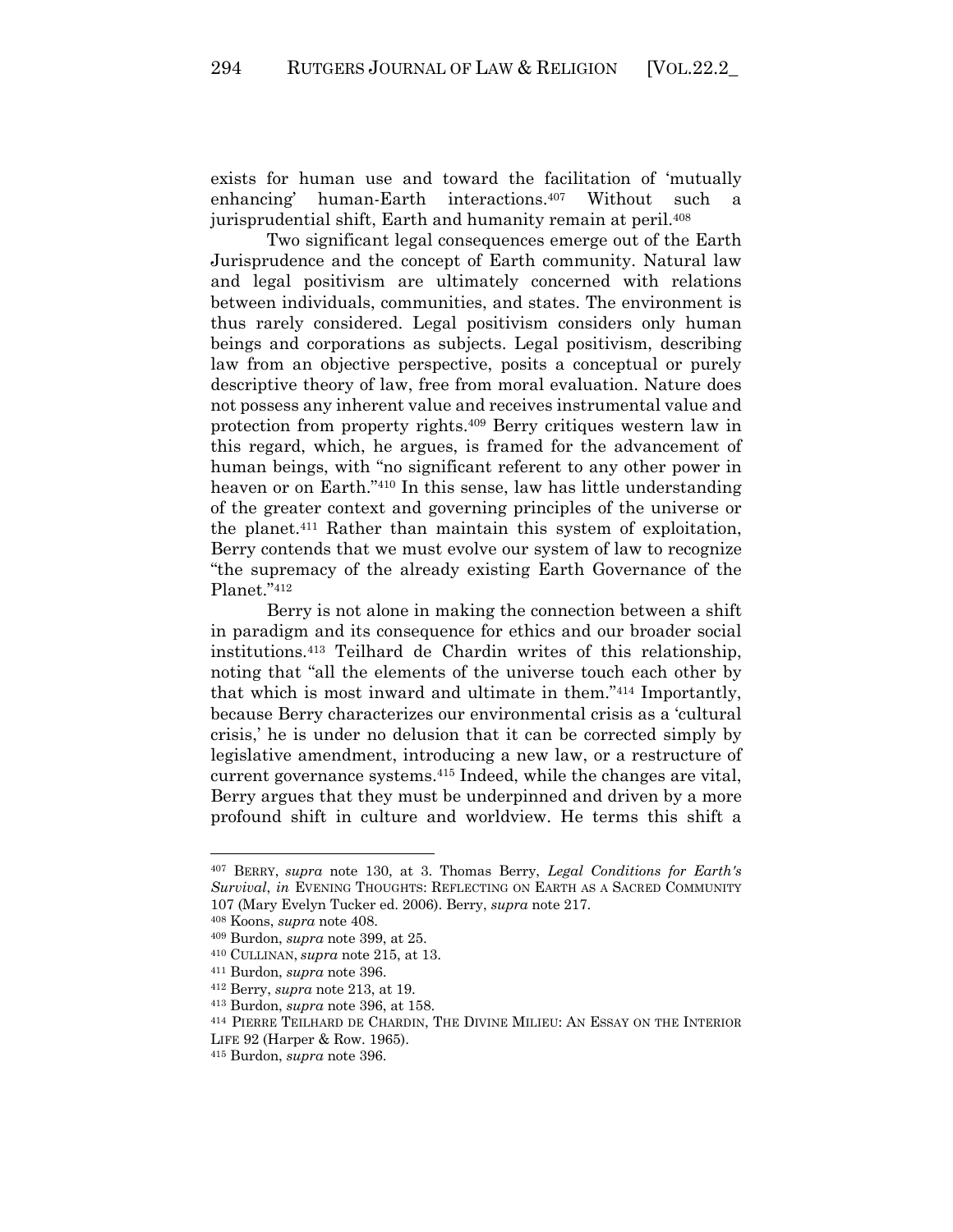"reinvention of the human at the species level"416 and notes that the "great work" before the present generation is to "carry out the transition from a period of human devastation of the Earth to a period when humans would be present to the planet in a mutually beneficial manner."417 To achieve this transition, Berry uses the medium of story. He asks, what is the best story we can tell, and how can we re-orientate the human community toward the Earth? That is a great starting point, and because of its importance to our broader discussion on law, I would like to spend a few moments outlining some of its pertinent themes.

Picking up on Berry's thesis, Cullinan called for people to remake our legal system to support the planet by enforcing laws that promote the environment.418 Since then, a small body of theoretical work on environmental justice has emerged within academic legal literature.419 To shift the focus of jurisprudence from a narrow, anthropocentric perspective to a eco-centered viewpoint recognizing humankind as part of the broader Earth community, Koons explores a vision of Earth Jurisprudence through three principles: (i) the intrinsic value of Earth; (ii) the relational responsibility of humanity toward Earth; and (iii) the democratic governance of the Earth community. This shift requires a clarity of vision to embrace our relationship with Earth as a trust and a breadth of vision to support Earth Democracy in all forms of governance.420

These jurisprudential principles are illustrated through a legal framework of rights, responsibilities, duties, representative legal doctrines of standing, public trust doctrine, and intergenerational equity.421 Despite the many challenges of adjudicating and legislating Earth's legal status, it remains unaltered that nature, having intrinsic value, is worthy of legal consideration.422 Our legal system must be able to consider the rights and obligations of other-than-human animals and ecological

<sup>416</sup> BERRY, *supra* note 130, at 159.

<sup>417</sup> *Id*. at. *supra* note 130, at 3. 418 CULLINAN, *supra* note 215. *See generally* MICHELLE MALONEY & PETER BURDON, WILD LAW-IN PRACTICE (Routledge. 2014).

<sup>419</sup> Jamie Murray, *Earth Jurisprudence, Wild Law, Emergent Law: The Emerging Field of Ecology and Law—Part 1*, 35 LIVERPOOL L. REV. 205 (2014); Jamie Murray, *Earth jurisprudence, wild law, emergent law: The emerging field of ecology and lawpart 2*, 36 LIVERPOOL L. REV. 105 (2015).

<sup>420</sup> Koons, *supra* note 408, at 69.

<sup>421</sup> *Id*. at 51. 422 *Id*. at 59.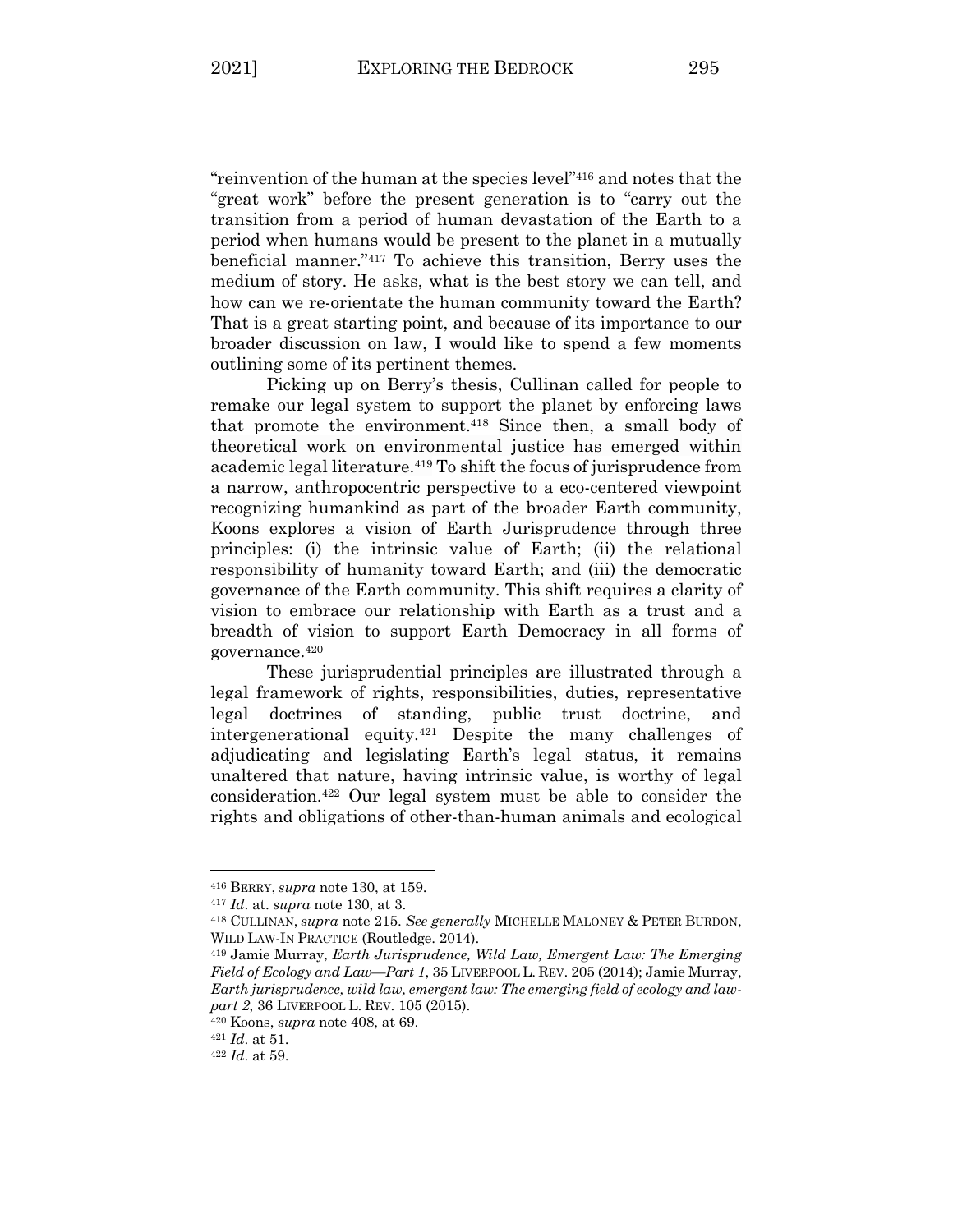entities.423 Subjectivity may be translated into Earth Jurisprudence as the principle of the intrinsic worth of nature. This claim stands on the premise that beings, systems, and entities in nature warrant moral consideration.424 The declaration of the inherent value of nature also assumes that beings, systems, and entities in nature deserve legal consideration and should be given legal recognition.

Further, it considers the principle of Earth community as both relevant and necessary to our idea of law.425 Earth jurisprudence will necessarily reflect the interconnectedness of nature's laws and incorporate standards of respect and care for the other community members.426 By incorporation, the Earth's entire community is defined beyond what has been thought of as a humancentered planet. It embraces Berry's definition, referring to all human and non-human life forms and components of the planet as Earth's community.427 The concept of the interdependence of all things in the magnificently tangled web of life is a *sine qua non* of Earth jurisprudence.428 As subjects, the members of the Earth community hold certain intrinsic rights to exist and to flourish. How we humans perceive our relationship with the other members of the larger community of beings, and our duties to protect their viability for future generations, is what shapes the formulation of law.<sup>429</sup> Since Earth jurisprudence is essentially an ecocentric philosophy of law, awe and wonder are indispensable qualities needed for creating new laws and governance that respect nature's right to exist.

Based on the idea that humans are part of a whole (Earth community), Koon argues for the principle of relational responsibility, in which humanity's relationship to Earth is expressed as a trust and our responsibility as a trustee. The public trust doctrine gives legal effect to the notions of communion and relational responsibility.430 The principle of Earth community refers to the idea that human beings are interconnected to a broader community that includes both living and non-living entities. The

<sup>423</sup> *See* i.e. *Lujan v. Defenders of Wildlife*, 504 U.S. at 563 (the case is a prototypical allegation to support standing as it focuses on the injury to humans rather than the endangered species in question).

<sup>424</sup> Koons, *supra* note 408, at 57.

<sup>425</sup> Burdon, *supra* note 403, at 32.

<sup>426</sup> Siemen, *supra* note 132, at 5. 427 MALONEY & BURDON, *supra* note 418, at 105.

<sup>428</sup> Siemen, *supra* note 132, at 7.

<sup>429</sup> *Id*. at 1.

<sup>430</sup> Koons, *supra* note 408, at 63.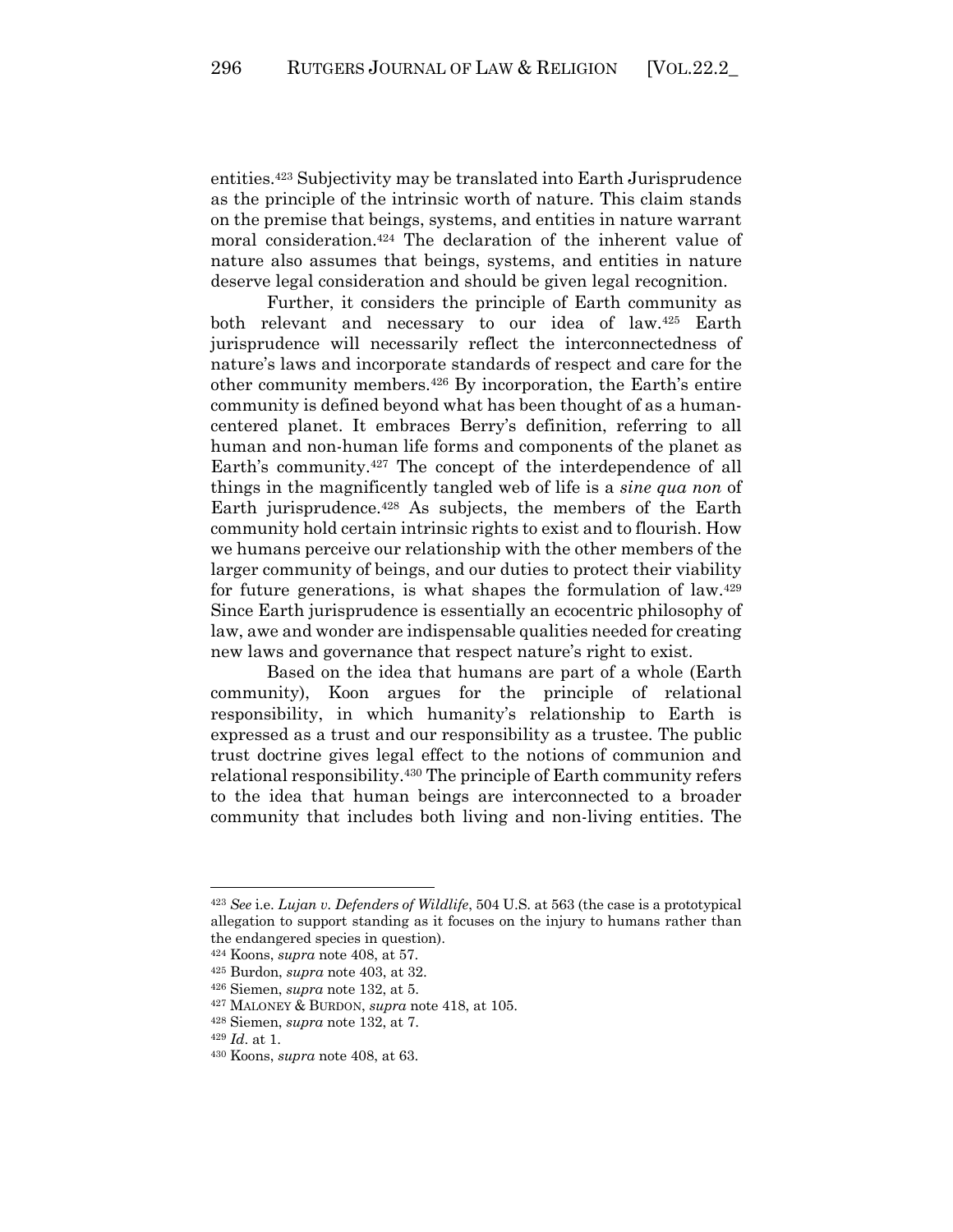Earth is a subject and not a collection of objects for human use and exploitation.<sup>431</sup>

Finally, the principle of differentiation is based on the knowledge that nature never makes two things alike. Through Earth Democracy and approach to governance, humanity's role is recontextualized within the Earth family and girded with a purpose that safeguards the wider Earth community.432 Earth Democracy encourages governance at the local level and is based on ecosystems. This type of collaborative governance brings together actors at different levels for a common purpose, demonstrating how an ecosystem focus has the potential for renewing democracy.433 At the global and nation-state level, Earth Democracy can recognize our duty to future generations.<sup>434</sup>

Burdon contends that the focus of Earth Jurisprudence should be on the ecological integrity of the Earth community, retaining a strong connection between law and science.435 Ecological integrity originated as an ethical concept as part of Aldo Leopold's "land ethic"436 and has been recognized in legislative instruments such as the Clean Water Act U.S. (1972).<sup>437</sup> Leopold was influential in developing modern environmental ethics and wilderness conservation, having a profound impact on the environmental movement with his ecocentric and holistic ethics on land. Because of the extent of human exploitation of the environment, wild nature provides the paradigmatic example of ecological integrity.438

Leopold notes the extension of the ethical criteria to more fields of conduct, including ethics in ecological and philosophical terms, moving away from the view of land as mere property. The

<sup>431</sup> Burdon, *supra* note 403, at 29. This concept is informed by BERRY, *supra* note 130; ALDO LEOPOLD, SAND COUNTY ALMANAC 11 (Oxford University Press. 1949). NICHOLAS AGAR, LIFE'S INTRINSIC VALUE: SCIENCE, ETHICS, AND NATURE (Columbia University Press. 2001). LAWRENCE E JOHNSON, A MORALLY DEEP WORLD: AN ESSAY ON MORAL SIGNIFICANCE AND ENVIRONMENTAL ETHICS (Cambridge University Press. 1993).

<sup>432</sup> *See* Vandana Shiva, Earth democracy: Justice, sustainability and peace 1, 9-11, 88-89 (2006).

<sup>433</sup> Koons, *supra* note 408, at 68.

<sup>434</sup> *Id*. at 68.

<sup>435</sup> Burdon, *supra* note 403, at 43-44.

<sup>436</sup> LEOPOLD, *supra* note 431 ("a thing is right when it tends to preserve the integrity, stability and beauty of the biotic community" and "wrong when it tends to do otherwise.").

<sup>437</sup> Clean Water Act of 1977, 33 U.S.C. § 1251(a) stating that the primary objective of the law is "to restore and maintain the chemical, physical, and biological integrity of the Nation's waters."

<sup>438</sup> Burdon, *supra* note 403, at 44.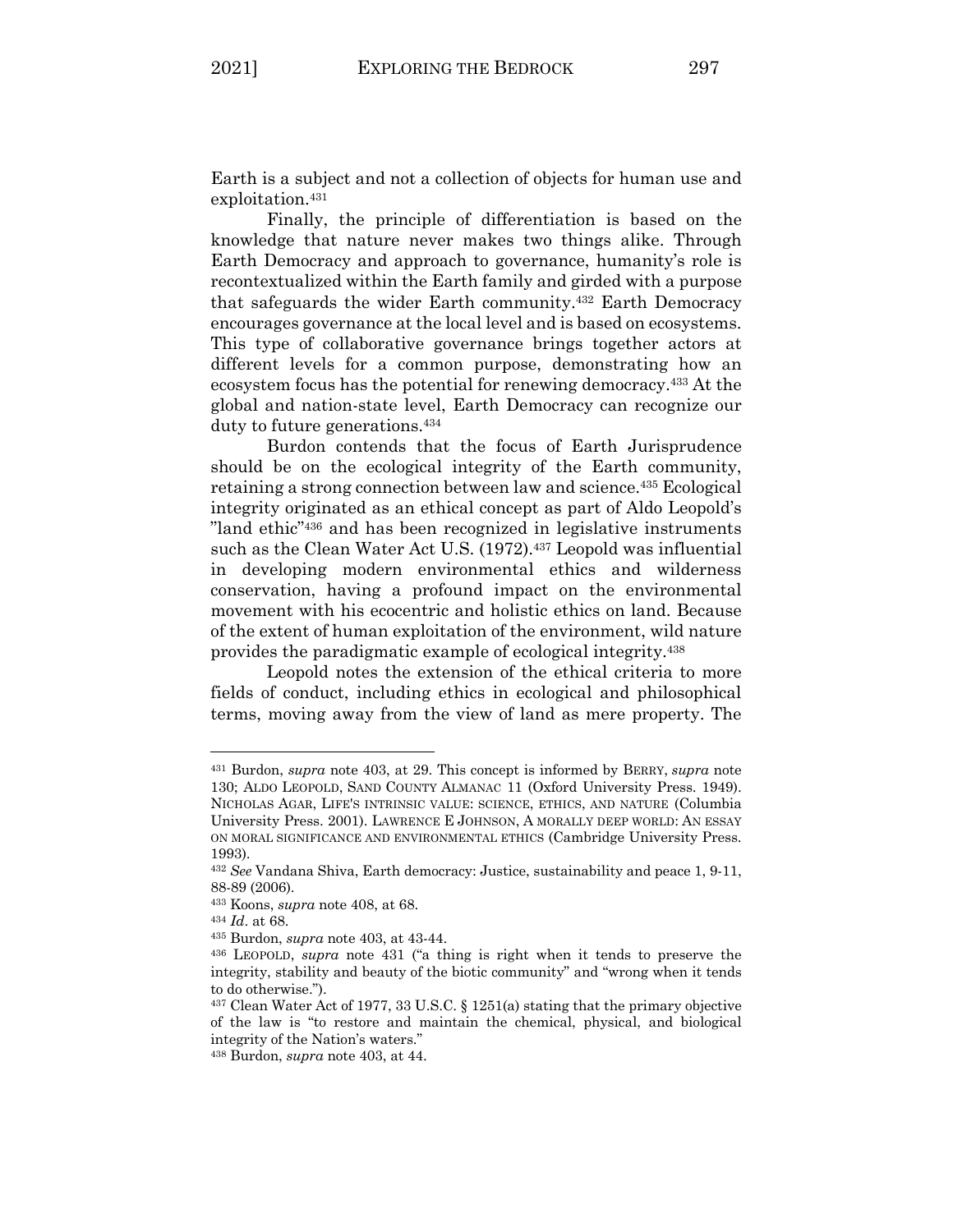Ecological Conscience advocates for a qualitative change in the content of conservation education and its philosophy of values, including obligations to the land above those dictated by selfinterest.439 "A thing is right when it tends to preserve the integrity, stability, and beauty of the biotic community. It is wrong when it tends otherwise."440 Leopold explains that all religions respect life as a basis for his land ethic. If given appropriate legal status, 'ecological integrity' recognizes the intrinsic value of ecosystems and can help curve the excess of human development and exploitation of nature.441

Aldo Leopold provided a holistic perspective on land as an interdependent organism that required higher ethics than simply pragmatic use.442 Leopold further explained: "We abuse land because we see it as a commodity belonging to us. When we see land as a community to which we belong, we may begin to use it with love and respect."443 His "land ethic" expands the boundaries of the human community to include soils, waters, plants, and animals, or, collectively, the land.

On the other hand, wild law is a groundbreaking approach to laws that stress human interconnectedness and dependence on nature. Wild law expresses Earth jurisprudence. It recognizes and embodies the qualities of the Earth system within which it exists. As an approach, it seeks both to foster intimate connections between people and nature and deepen our relationship with the wild aspect of our own natures. It protects wilderness and the freedom of the communities of life to self-regulate. Wild law opens spaces within which different and unconventional approaches can emerge, perhaps to flourish. Wild laws regulate what humans can do in and to the wild in ways that creates freedom for all the members of Earth's community to play a role in the continuing evolution of the Planet.<sup>444</sup>

Where issues or concerns related to the environment are pursued,445 Earth Jurisprudence provides one set of answers to these questions. Earth jurisprudence helps identify problems with the current legal system and society as a whole and seeks ways to revolutionize to see the situation through a different and powerful

<sup>439</sup> LEOPOLD, *supra* note 431, at 11.

<sup>440</sup> *Id*. at 11.

<sup>441</sup> Burdon, *supra* note 403, at 45.

<sup>442</sup> GRIM & TUCKER, *supra* note 21, at 75.

<sup>443</sup> LEOPOLD, *supra* note 431. 444 CULLINAN, *supra* note 215.

<sup>445</sup> *Id*. at 231.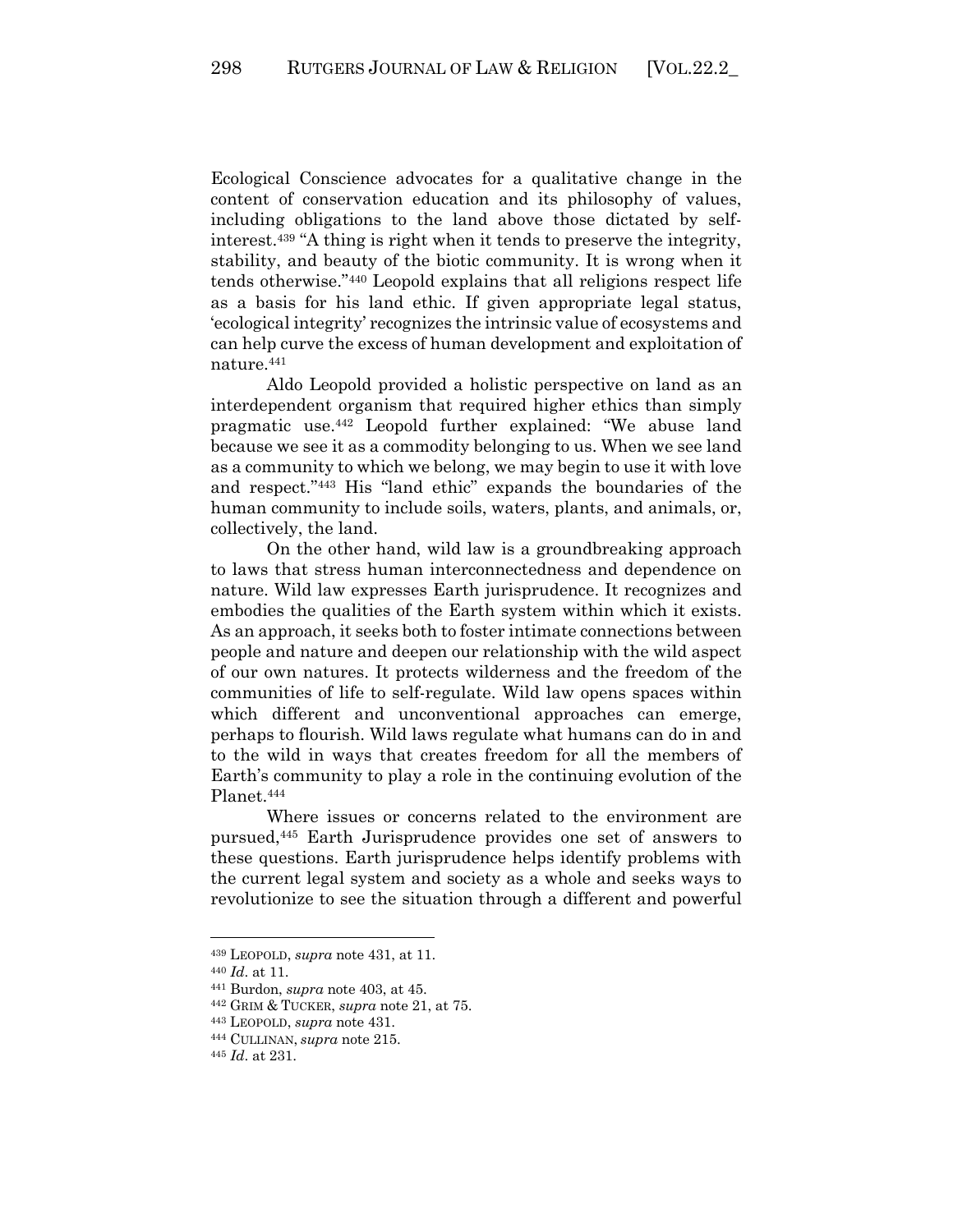lens. This approach relies significantly on the axiom that many of society's problems stem from the almost universally held anthropocentric view, which assumes human beings reside at the center and are the entire purpose of existence, without recognizing the rights of nature.446 Earth jurisprudence turns this notion on its head and relies heavily on the idea that humans are only one part of a broader community on Earth rather than its center.<sup>447</sup> Through this view, the concept of wild laws can be captured, incorporated, and promoted. Since wild law seeks to capture the importance of preserving the natural environment for the benefit of all Earth's ecosystems and natural entities, these two theories meld nicely.448 Wild laws recognize the right of all beings to exist and to fulfill their respective roles.449

The framework of natural law provides a useful way to understand the nature and function of the Great Jurisprudence. 450 However, natural law philosophy has an inherently anthropocentric footing.451 Burdon notes that language is a significant barrier to those engaged with articulating Earth Jurisprudence, given the two thousand years baggage of concepts such as 'nature' and 'natural law.'452 Cullinan maintains that one of the reasons for the waning of natural law is the tendency of various groups "to claim that their beliefs are 'natural' and therefore inherently superior to competing beliefs, which they pillory as 'unnatural.'"453 In light of modern scientific insights, Cullinan contends that "common good" must be extended to include humans and the broader community of life.454 Earth Jurisprudence, in contrast, questions laws that contradict the

<sup>446</sup> Judith E Koons, At the tipping point: Defining an earth jurisprudence for social and ecological justice, 58 LOY. L. REV. 349 (2012).

<sup>447</sup> *Id*.

<sup>448</sup> CULLINAN, *supra* note 444, at 10.

<sup>449</sup> *Id*. at 291. 450 Burdon, *supra* note 396, at 160.

<sup>451</sup> BOSSELMANN, *supra* note 215, at 236. 452 Burdon, *supra* note 403, at 33. Legal positivism presents another significant challenge to the construction of Earth Jurisprudence. See Brian Bix, *On the dividing line between natural law theory and legal positivism*, *in* LAW AND MORALITY (2017). Following this analysis, if (1) Earth Jurisprudence is reduced to the claim that objective scientific evidence regarding our interconnectedness with nature should be used to evaluate our political and legal institutions and (2) legal positivism reduces to the claim that there is a possibility of, and value to, a descriptive or conceptual theory of law separated from any such scientific date, then there would seem no reason why one could not support or advocate both positions.

<sup>453</sup> CULLINAN, *supra* note 418, at 76.

<sup>454</sup> Burdon, *supra* note 396, at 161.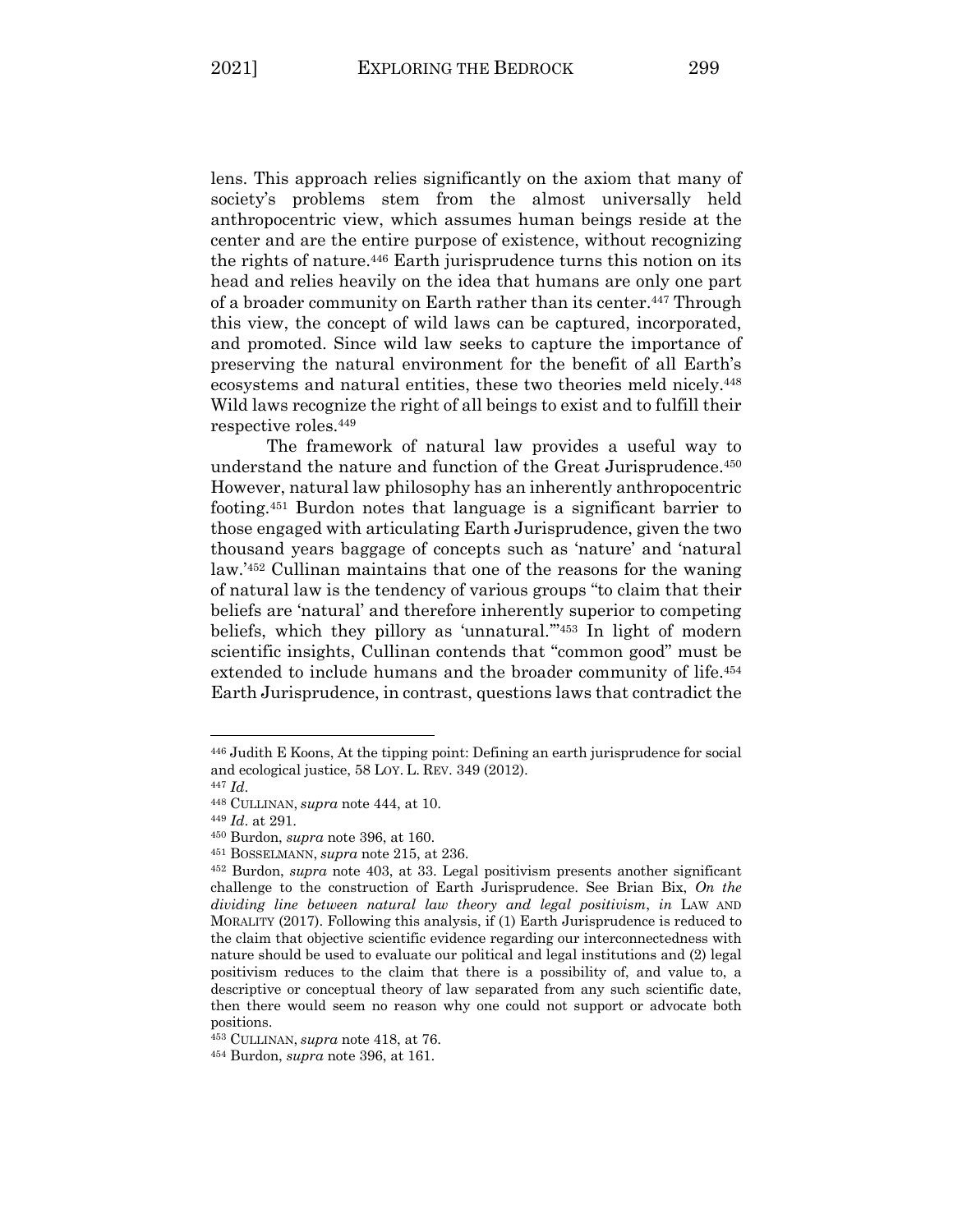standard of ecological integrity. Burdon clarifies that "purported laws that undermine the health and future flourishing of the Earth community are not binding and citizens are justified in engaging in non-violent acts of civil disobedience to amend or repeal the law."455 If given legal status, 'ecological integrity' recognizes the intrinsic value of ecosystems and can help curb the excess of human development and exploitation of nature.<sup>456</sup> Earth jurisprudence can offer a cohesive framework within which law, politics, science, economics, ethics, traditional wisdom, and human spirituality can be woven together to create a more effective governance approach to nurturing the Earth.457

Further, Earth Democracy corresponds to a significant aspect of Earth Jurisprudence as an attempt to fuse ecocentric ethics with more profound forms of democracy and public participation.458 The Earth Charter provides a solid example of these entangling ideas by promoting democracy as a means for achieving social and environmental goals.

## **3. ECOLOGICAL LAW**

Based on these principles of interdependence and relational partnership between humans and nature, a group of scholars developed the foundation of ecological law. According to them, environmental law is an expression of the dominant cultural hegemony that has failed to mitigate or navigate the conditions of the Anthropocene. Environmental law presents inherent limitations that impede genuinely transformative change in achieving mutually enhancing relationships with the more-thanhuman and the governance of socioecological systems.459 It perceives nature as an object of the human subject.460 As the Covid-19 pandemic reminded us, humans and their existence are not the most important and central fact of the universe.<sup>461</sup>

<sup>455</sup> Burdon, *supra* note 399, at 25.

<sup>456</sup> *Id*. at 25.

<sup>457</sup> Michelle Maloney & Patricia Siemen, Responding to the Great Work: The Role of Earth Jurisprudence and Wild Law in the 21st Century, EARTH JURISPRUDENCE & ENVTL. JUST.J. 6 (2015).

<sup>458</sup> Burdon, *supra* note 399, at 25.

<sup>459</sup> Anna Grear, *Towards new legal futures? In search of renewing foundations*, *in*  THOUGHT, LAW, RIGHTS AND ACTION IN THE AGE OF ENVIRONMENTAL CRISIS (Anna Grear & Evadne Grant eds., 2015).

<sup>460</sup> Anna Grear, 'Anthropocene, Capitalocene, Chthulucene': Re-encountering environmental law and its 'subject' with Haraway and new materialism, in ENVIRONMENTAL LAW AND GOVERNANCE FOR THE ANTHROPOCENE (L. Kotzé ed. 2017). <sup>461</sup> Klaus Bosselmann, *Foreword*, *in* FROM ENVIRONMENTAL TO ECOLOGICAL LAW (K. Anker, et al. eds., 2020).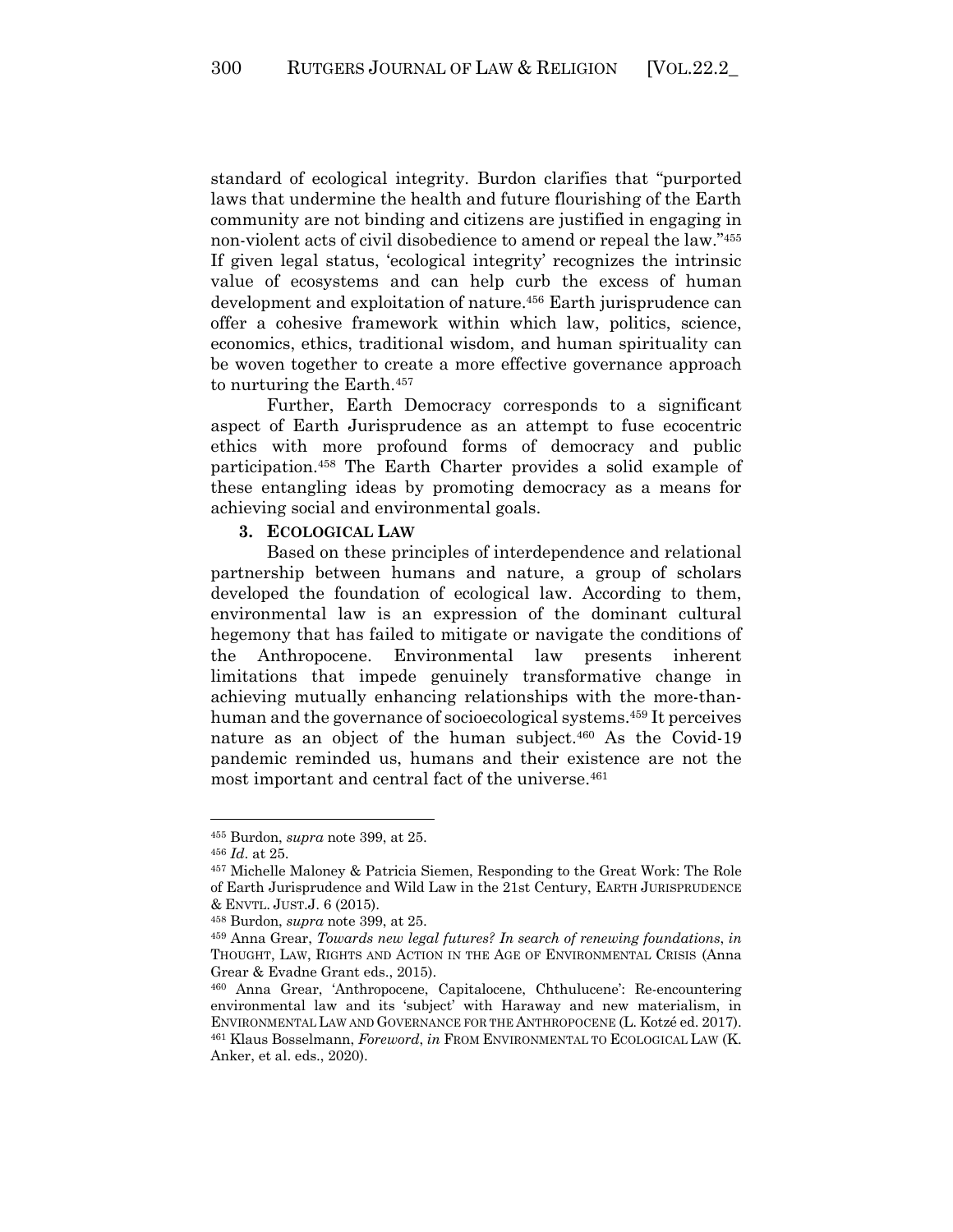Ecological law, in turn, seeks to overcome the limitations of our anthropocentric legal system and reimagine an Earth-centered approach to law and governance.462 It recognizes that the human sphere is a part of, is inherently connected and embedded in the Earth's ecological systems, and bound by the limits of these systems.463 The transformation of the semantics of the environment naturally reflects in the institutions of law and governance.<sup>464</sup> Ecological law favors ecocentrism and emphasizes alternative concepts with other legal concepts that are on the rise, such as Earth jurisprudence, Wild Law, Earth law, ecoconstitutionalism, and rights of nature.465 Its approaches to law are based on holism and intra-/intergenerational and interspecies justice so that the law no longer favors humans over nature and individual over collective rights.466

This transformation requires multiple perspectives, disciplines, and knowledges. Deepening the understanding of ecological law, Boulot proposes a culturally aware practice of ecological restoration to transform and define a law and governance system that envisions ongoing and mutual human and more-thanhuman flourishing.467 Ecological restoration seeks to restore degraded ecosystems to a historical ecological reference point or ecological trajectory.468 Given the state of our environment, the UNGA has declared 2021-2030 as the decade of ecosystem restoration. These initiatives aim to contribute to achieving a resilient ecosystem that articulates the different natural elements, including the interdependency between human and environmental health. Restoring nature and culture provides an opportunity to envision a legal system that is ecologically grounded.

The values and principles of ecological law are expressed in contemporary legal scholarship in ecocentric jurisprudence (e.g., rights of nature, Mother Earth rights, Earth law, eco-feminism, and ecological legal theory), eco-constitutionalism, and global law in the

<sup>462</sup> Emille Boulot, Restoring land, restoring law: Theorizing ecological law with ecological restoration, in FROM ENVIRONMENTAL TO ECOLOGICAL LAW (K. Anker, et al. eds., 2020).

<sup>463</sup> Ecological Law and Governance Association (ELGA), Oslo Manifesto (2016), https://www.elgaworld.org/oslo-manifesto. 464 Boulot, *supra* note 462. 465 K. Anker, et al., From Environmental to Ecological Law (Taylor & Francis.

<sup>2020).</sup>

<sup>466</sup> Bosselmann, *supra* note 461. 467 Boulot, *supra* note 462.

<sup>468</sup> Anastasia Telesetsky et al., Ecological restoration in international environmental law (2016).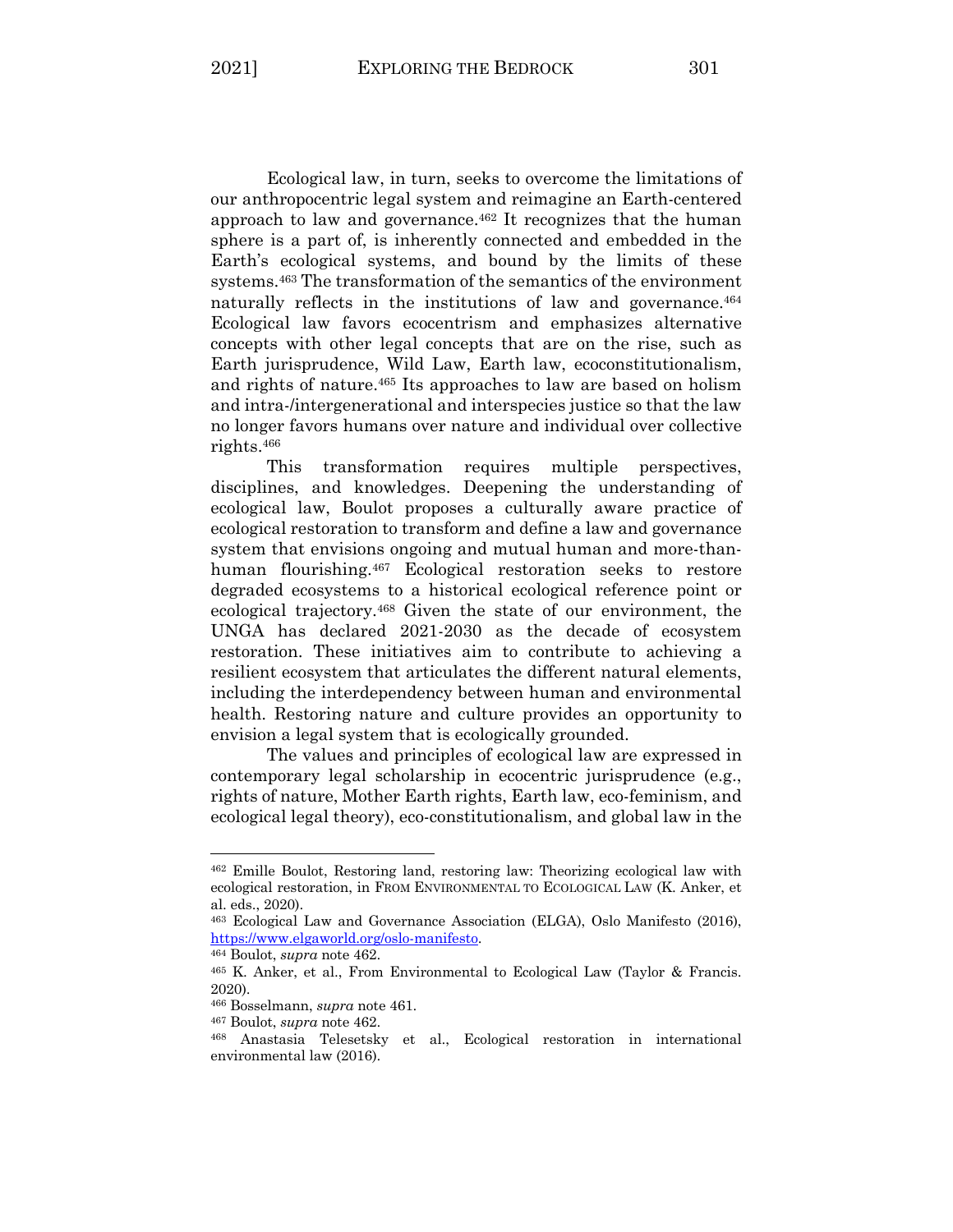Anthropocene. It provides a comprehensive new approach that takes elements from different legal theories, including natural law, based on a historical grounding, to take the next step in environmental protection.

## **4. UNGA'S HARMONY WITH NATURE (HWN) PROGRAMME**

Nature as a subject has recently emerged as a discourse and become embedded in legal frameworks, most notably in the Americas. This legal framework is reflected in the dialogues of the UNGA's HwN Programme at the international level. In 1982, the UNGA affirmed the importance of the intrinsic value of Nature in The World Charter for Nature (Res. 37/7), which stated that "Every form of life is unique, warranting respect regardless of its worth to man, and, to accord other organisms such recognitions, man must be guided by a moral code of action."469

In 2009, the UNGA adopted Resolution 64/196 titled "Harmony with Nature," designating HwN as a sustainable development sub-item in UNGA's sixty-fifth session agenda and reporting.470 The 2030 Agenda, adopted in 2015, incorporated this language in seeking to "ensure that people everywhere have the relevant information and awareness for sustainable development and lifestyles in harmony with nature."471 The UNGA further adopted Resolution 63/278, which specified the necessity of promoting harmony with nature and declaring April 22nd the International Mother Earth Day.472 In 2010, the Plurinational State of Bolivia presented to the UNSG the conclusions adopted at the first Peoples' World Conference on Climate Change and the Rights of Mother Earth, held in 2010 Cochabamba, Bolivia. The Conference adopted the Universal Declaration on the Rights of Mother Earth.473

A significant step in recognizing the Rights of Nature took place in June 2012 at the U.N. Conference on Sustainable Development (UN Rio+20), held in Rio de Janeiro, Brazil, where

<sup>469</sup> "Every form of life is unique, warranting respect regardless of its worth to men, and, to accord other organisms such recognitions, man must be guided by a moral code of action", UNGA Res 37/7, Annex, World Charter on Nature, ¶2(a), available at https://undocs.org/en/A/RES/37/7.

<sup>470</sup> UNGA Res/A/64/420, 12 February 2010, ¶3-4. I can't find this resolution.

 $471$  G.A. Res.  $70/1$ , (Sept. 25, 2015). Target 12.8 of SDG Goal 12 seeks to "ensure that people everywhere have the relevant information and awareness for sustainable development and lifestyles in harmony with nature," *available at* https://www.un.org/ga/search/view\_doc.asp?symbol= $A/RES/70/1&Lang-E.$ <sup>472</sup>,G.A. Res. 63/278, (May 1, 2009). "…in order to achieve a just balance among the

economic, social, and environmental needs of present and future generations, it is necessary to promote harmony with nature and the Earth.", Preamble, ¶4. 473G.A. Res. 64/777 (May 7, 2010), *available at* https://undocs.org/en/A/64/777.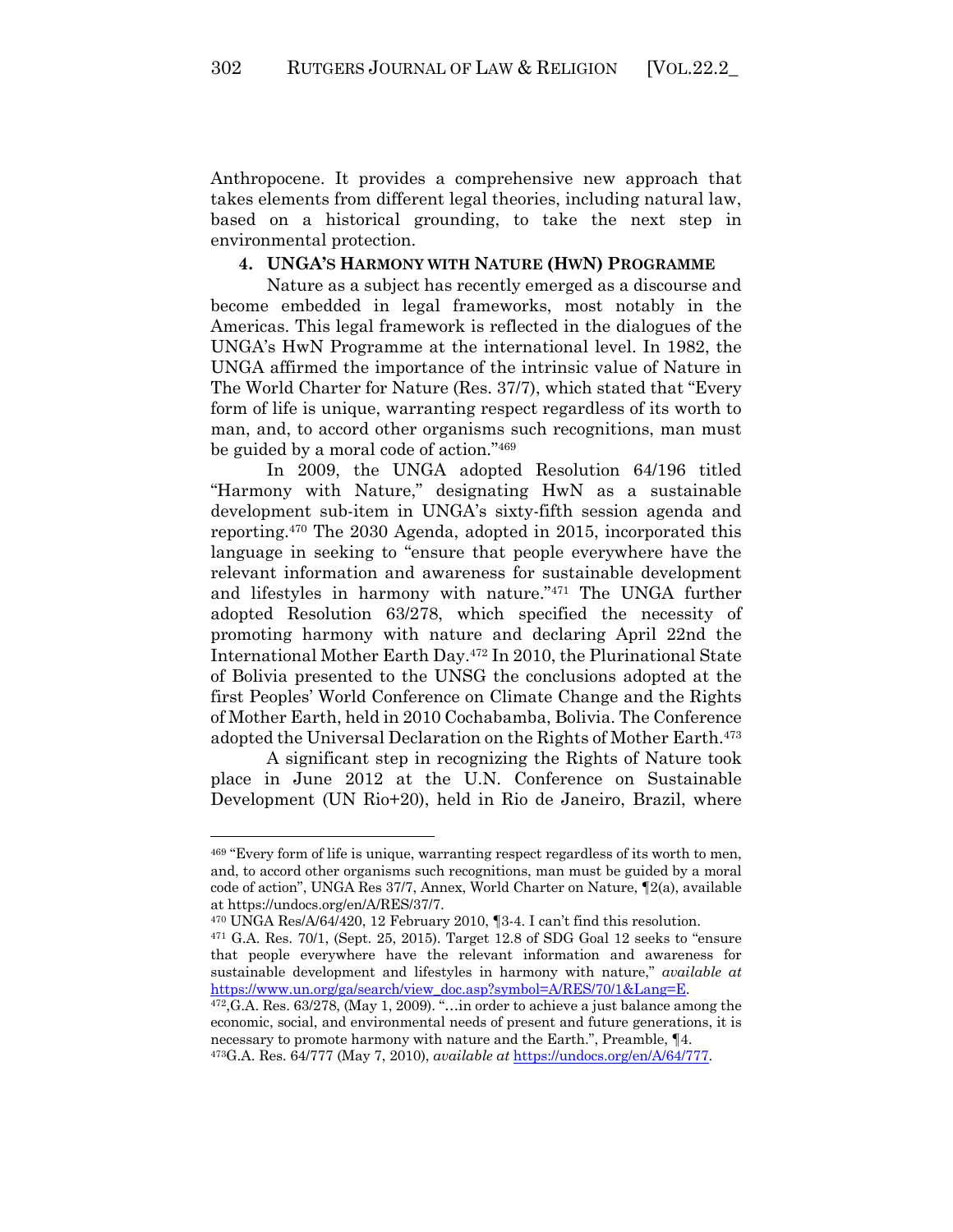Heads of State and Governments adopted the outcome document, entitled *The future we want*. This document recognized that the Earth and its ecosystems are our home and that some countries recognize the rights of nature in the context of the promotion of sustainable development. To achieve a just balance among the needs of present and future generations, it is necessary to promote harmony with nature,<sup>474</sup> and called "for holistic and integrated approaches to sustainable development that will guide humanity to live in harmony with nature and lead to efforts to restore the health and integrity of the Earth's ecosystem."475

The UN HwN Programme provides a platform for promoting these goals.476 Since its creation, there have been annual intergovernmental negotiations rooted in the principle and interactive dialogues of the UNGA477 between international experts to inform its work. The programme has sought to bring the diversity of Earth laws and knowledge into global debates on sustainable development and recognize the connections between Earth jurisprudence and Indigenous cosmovision. The 2017 Dialogue specifically linked Earth Jurisprudence to the U.N. Sustainable Development Goals, recognizing harmony with nature as an essential contribution to attaining the U.N. Sustainable Development Goals.478 As a result, twelve UNGA Resolutions on harmony with nature have been adopted, and eleven UNSG reports on harmony with nature have been published.

The 2016 Experts Report (a UNSG report in response to a UNGA's request for an expert report on the topic) provided information and recommendations in Earth-centered governance, also known as Earth Jurisprudence, acknowledging the fundamental legal rights of ecosystems and species to exist, thrive and regenerate.479 It specifically stated that the first step for Earthcentered law and policy is:

> *"to include the rights of Nature in our governance systems, not by advancing its interests within the capital system as resources to be exploited, but by recognizing the fundamental legal*

<sup>&</sup>lt;sup>474</sup> G.A. Res. 66/288, ¶39, U.N. Doc. A/RES/66 (Sept. 11, 2012).<br><sup>475</sup> *Id.* at ¶40.

<sup>476</sup> U.N. HwN Programme, *supra* note 296. 477 U.N. HwN Programme, Dialogues, http://harmonywithnatureun.org/dialogues/. 478 *Id*.

<sup>479</sup>U.N. Secretary-General, Report on Harmony with Nature, ¶19, U.N. DOC. A/71/266 (Aug. 1, 2016) (describing the experts' reports on Harmony with Nature as requested by the UNGA in its resolution).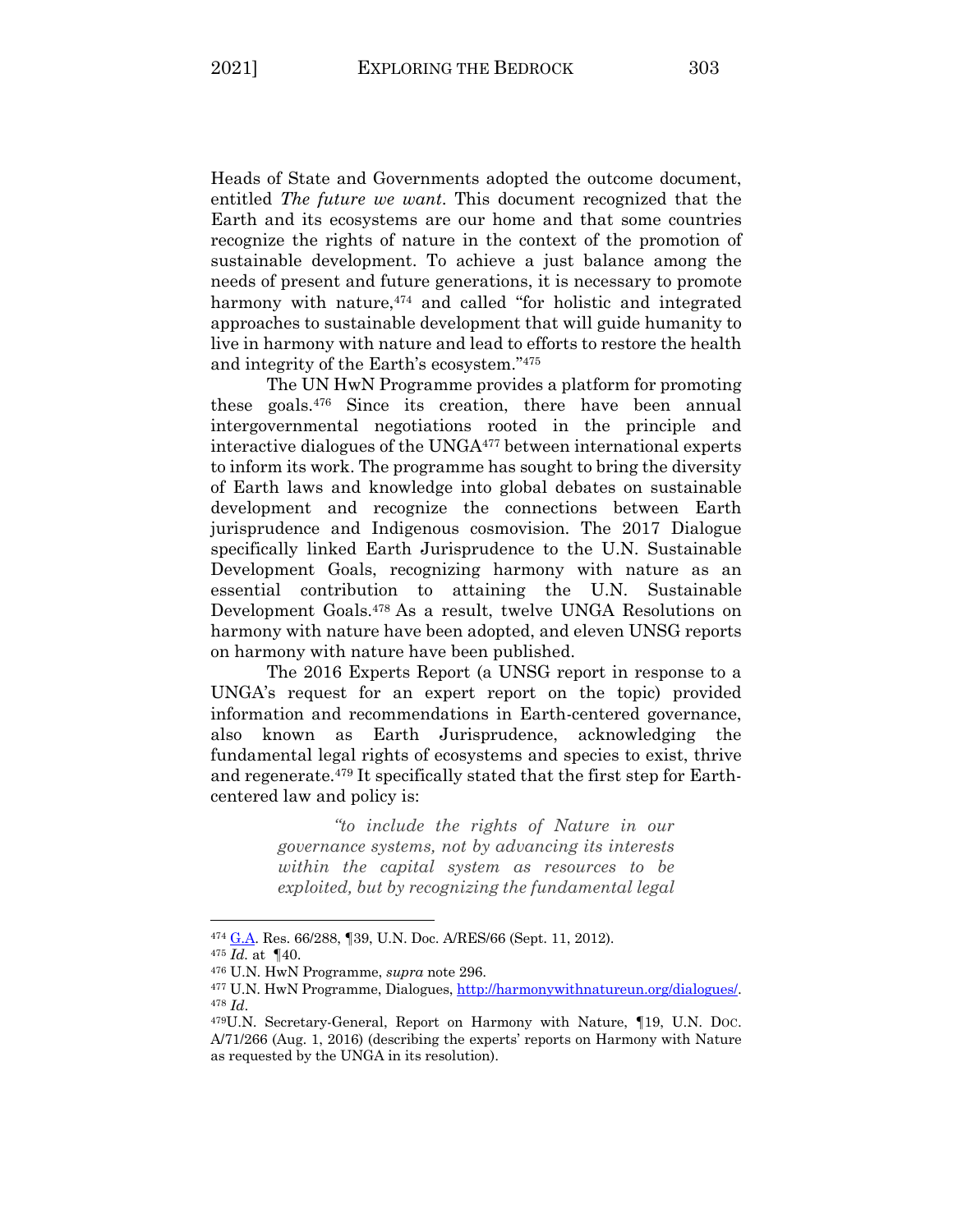*rights of ecosystems and species to exist, thrive and regenerate. Nature is regarded as the source of basic "Earth rights" and these rights cannot be validly circumscribed or abrogated by human jurisprudence. These rights are not in opposition to human rights: as part of Nature, our rights are derived from those same rights. The human right to life is meaningless if the ecosystems that sustain us do not have the legal right to exist.*

The 2017 UNSG's report (A/74/236) highlighted that the U.N. is committed to remaining conversant with recent and forthcoming transformations and actions in law, policy, education, and public engagement to a just transition to an Earth-centered paradigm. It is recommended that the Member States consider engaging in a formal dialogue among academics, non-governmental organizations, and civil society organizations regarding the drafting of a universal declaration of the rights of Mother Earth, reflecting the growing worldwide commitment and calls to protecting the Earth, future generations, and all species. Such a universal declaration will provide an international moral compass to understand life in harmony with nature better. Earth Jurisprudence legislation adopted worldwide may serve as a framework for such dialogue, further supported through the HwN website.480

The 2020 Supplement to the UNSG's Report further noted the growing participation of academic institutions designing and delivering programmes and projects that focus on an Earthcentered paradigm, as well as an increasing jurisprudence worldwide.481 Many of these advances are led by expert members of the UN HwN Knowledge Network. This year also saw the UNGA's adoption of the twelfth resolution on HwN.482

The recognition of nature as a subject of law under different legal systems worldwide has shifted perceptions, attitudes, and behaviors from anthropocentric or human-centered, to nonanthropocentric or Earth-centered.483 Through the Rights of Nature, human beings recognize that we are an inseparable part of

<sup>480</sup>U.N. Secretary-General, Report on Harmony with Nature, ¶134, U.N. DOC. A/74/236 (July 26, 2019).

<sup>481</sup> U.N. Supp. to Secretary General Report on Harmony with Nature A/75/266.

<sup>&</sup>lt;sup>482</sup> G.A. Res. 75/220,  $\P$ 19, U.N. Doc. A/RES/75/220 (Dec. 30, 2020).<br><sup>483</sup> The goal of this section is to briefly present the Harmony with Nature paradigm at the UN system, not analyze all the developments of the rights of nature.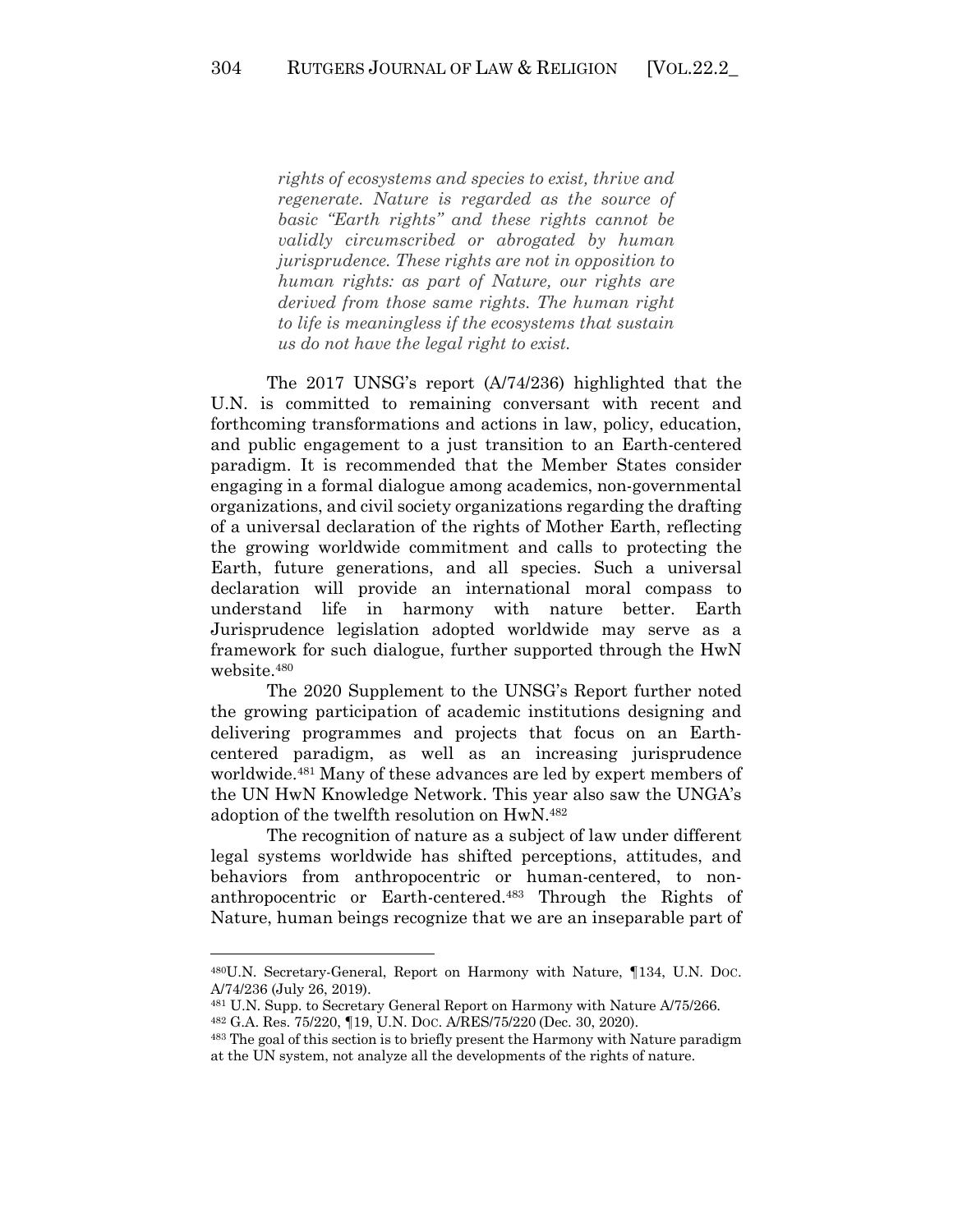nature and that we cannot damage her without severely damaging ourselves.484 This change of paradigm in which the planet is not considered to be an inanimate object to be exploited, but as our typical home, alive and subject to a plethora of dangers to its health, has led to a serious reconsideration of our interaction with nature as well as support for Earth Jurisprudence in-laws, ethics, institutions, policies, and practices, including fundamental respect and reverence for the Earth and its natural cycles.485 For the past decade, the UN HwN has documented and analyzed legislation, policies, constitutional, legislative, and judicial rulings on the Rights of Nature.486 The UN HwN Programme has also reported and examined collaboration among non-governmental organizations (NGOs), civil society organizations, legislators, and legislative bodies working together to draft, adopt and implement laws or policies recognizing nature as a subject of rights and/or a legal "person," protected by law.487

The Covid-19 pandemic reflects such human behaviour hence the urgency to embrace an Earth-centred paradigm to further the Decade of Action through the Rights of Nature. At the fifth session of the UNEA, the medium-term strategy for 2022–2025 adopted, called "For people and planet," rests on the recognition of three planetary aspirations: (a) "Climate stability," where net-zero greenhouse gas emissions and resilience towards climate change are achieved; (b) "Living in harmony with nature," where humanity prospers in harmony with nature; (c) "Towards a pollution-free planet," where pollution is prevented and controlled and good environmental quality and improved health and well-being are ensured for all.488

Given UNEA's acceptance of the medium-term strategy and the developing recognition of HwN by the UNGA, ICEL recommended that the HwN is reflected in the political declaration mandated by UNGA Resolution No. 73/333.489 The acknowledgment of HwN by States and civil society reflects the intrinsic value of nature in sustaining human well-being for present and future generations. The growing recognition by the UNGA on the HwN

<sup>484</sup> HARVARD MEDICAL SCHOOL CENTER FOR HEALTH AND THE GLOBAL ENVIRONMENT, BIODIVERSITY: ITS IMPORTANCE TO HUMAN HEALTH (Eric Chivian ed. 2002).

<sup>485</sup> U.N. Doc. A/71/266, *supra* note 479, ¶6.

<sup>486</sup> http://harmonywithnatureun.org/rightsOfNature/

<sup>487</sup> U.N. Doc. A/75/266, *supra* note 481.

<sup>488</sup> UNEP/EA.5/L.3, 17 February 2021, Medium-term strategy for the period 2022– 2025 and programme of work and budget for the biennium 2022–2023 (Advance Copy), K2100697 - UNEP-EA-5-L-3 - Reissue - ADVANCE.pdf.

<sup>489</sup> ICEL, *supra* note 310, at 1.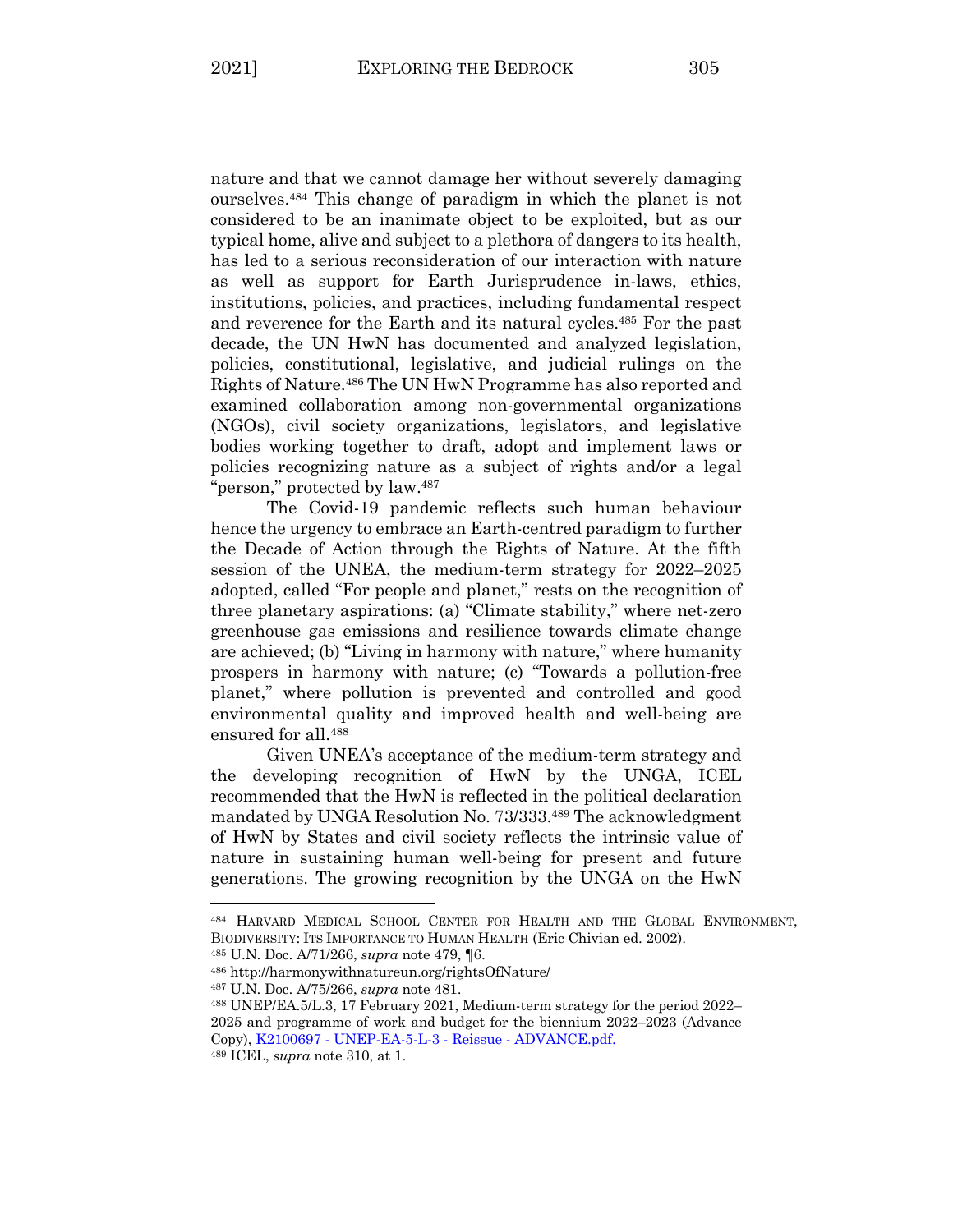contributes to a change in paradigm in which the planet is not considered to be an inanimate object to be exploited, but as our common home. ICEL notes that a consequence of this paradigm shift is reconsideration of human interactions with Nature.<sup>490</sup>

## *E. CONCLUDING THOUGHTS*

It is undeniable that nature is deteriorating, and humanity shares the responsibility for its state. Given the effects of our actions towards nature, we are now at risk. Every decision we make has ethical underpinnings, and "the way we choose to structure ourselves in governance, law, policy, and economics, and how we address the issues of justice, equality, equity, and integrity, have implications for the natural world."491 Despite our religion or philosophical belief, humanity can find moral ground in knowing that the Earth is our home. As our home, this interconnected space should be cherished and treasured, and our cultural values are at the core of this change of belief. Through the same principles that permeate different bedrock foundations, it is time to take care of our home.

The attempts to create links between the ethics debate and law reform have populated recent developments in international environmental law in the past decades. Scholars in religious ecology understood there to be a common ground in which the Earth is revered and respected despite our different ideologies. This article illustrated that the underlying foundation for environmental care already exists worldwide, and our cultural values provide the fundamental moral principles on which our legal principles should be grounded. The ethics to change our behavior are already out there to help us bridge the gap between how the world is and how we want it to be. Ignited by the moral worth of nature, these religious, philosophical, and legal discussions are fundamental in creating new legal obligations.

Common to the religious and ideological foundation illustrated here is that the care for the Earth reflects a right to a healthy environment and a duty to care for it. The right and the duty represent the first step into propelling us into a sustainable future that finally addresses the Earth Emergency Crisis. In light of universal environmental problems, we need universal environmental solutions. A global vision shall recognize the unity in

<sup>&</sup>lt;sup>490</sup> *Id.*, at 3.<br><sup>491</sup> Kathryn A Gwiazdon, *From stardust to sacred sands: protecting life on Earth through a human story of ethics, care and the cosmos*, *in* THE CRISIS IN GLOBAL ETHICS AND THE FUTURE OF GLOBAL GOVERNANCE 52 (Peter D. Burdon, et al. eds., 2019).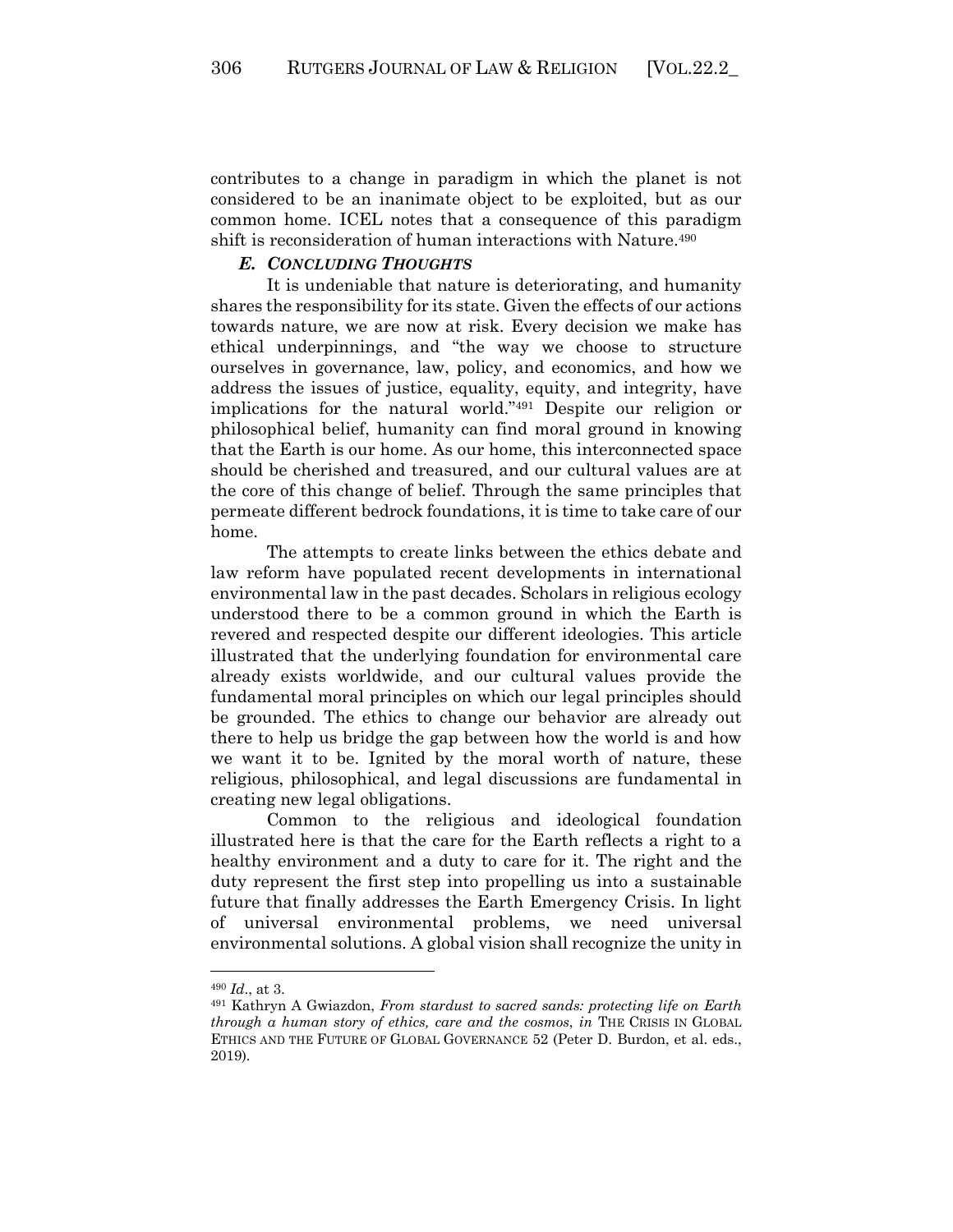nature and draw from our cultural heritage grounded in philosophical and religious traditions. If we are to revert the current path, we need all nations on board. Yet despite the urgency of the Earth Emergency Crisis, several nations are still reluctant to agree to additional environmental commitments.492 It is time for States to declare the state of our environment and act towards reverting it.

This notion is recently finding recognition in national courts. For example, the German Constitutional Court (the Bundesverfassungsgericht, or GCC) recently rendered a groundbreaking judgement requiring the German government to establish specific plans to achieve its mid-century GHG emissions goal.493 The ruling renders Germany's current climate legislation unconstitutional as it fairly limits the rights of younger people. The court found that the protection of life and physical integrity encompasses protection against the adverse consequences of climate change, including future generations in case of irreversible developments. If the government only achieves reduction targets after 2030, fundamental rights could be jeopardized.494 Following an intergenerational equity argument, the GCC ruled that one generation should not be allowed to consume large portions of the carbon budget while bearing a relatively minor share of the reduction effort, if this would leave subsequent generations with a drastic reduction burden and expose their lives to comprehensive losses of freedom.495 The court thus recognized the challenge of striking a balance between the diverging interests of the present and future generations and showed the importance of constitutional amendments that support planetary integrity and global sustainability.<sup>496</sup>

<sup>492</sup> *See* Maria Antonia Tigre & Victoria Lichet, *Update on Negotiation of a New International Environmental Agreement*, 50 ENVTL. L. REP. 10818 (2020).

<sup>493</sup> Bundesverfassungsgericht, *Neubauer, et al. v. Germany*, 1 BvR 2656/18, 1 BvR 96/20, 1 BvR 78/20, 1 BvR 288/20, 1 BvR 96/20, 1 BvR 78/20 (Order of Mar. 24, 2021), available at http://climatecasechart.com/climate-change-litigation/wpcontent/uploads/sites/16/non-us-case-documents/2021/20210429\_11817\_judgment-2.pdf (unofficial translation). 494 *Id*., ¶246

<sup>495</sup> Jaap Spier, Guest Commentary: A Ground-Breaking Judgement in Germany (Climate Law Blog, May 10, 2021), available at http://blogs.law.columbia.edu/climatechange/2021/05/10/guest-commentary-aground-breaking-judgment-in-germany/.<br><sup>496</sup> Frank Bierman, Germany's climate law ruled unconstitutional: First reflections (Mar.

<sup>30, 2021),</sup> *available at*https://www.frankbiermann.org/post/germany-s-climate-law-ruledunconstitutional-first-reflections.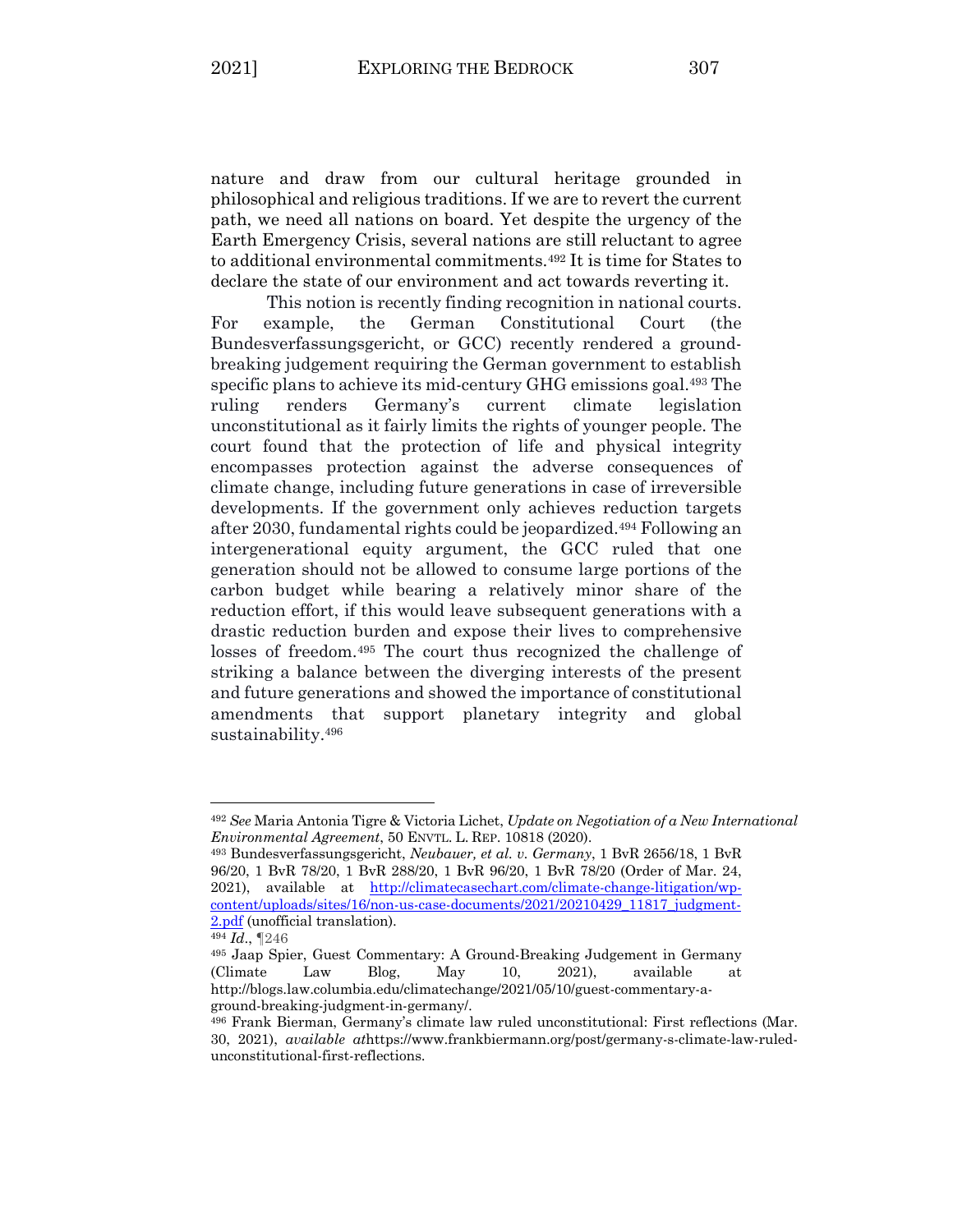Several scholars now argue that we need an alternate worldview to guide international environmental law.497 Yet Taylor notes that one of the primary challenges that ecological concerns present for rights theory is whether entirely new approaches need to be developed or whether existing ideas can be reformed or reinterpreted to consider the limits of ecosystems and allow for a new ethical relationship between humanity and nature.498 For example, the SDGs provide an accepted parameter to guide our laws and policies into the future and aim to sustain the environmental integrity needed for the health of the Earth. However, as Robinson notes, adopting the SDGs does not equate with implementing its content.499 Similarly, past efforts to encourage bolder action brought by civil society have failed. The closest States have come to an agreement in the past decade is the Paris Agreement, and there is still weak political will from States to embrace it. Can we complement our existing legal system with progressive new rules that reflect a more ambitious approach to environmental problems and is grounded on a share ethics? It is time for States to commit to more. Foundational concepts such as 'ecological civilization,' if they became a unified field of jurisprudence, could serve to support the SDGs and other existing agreements while encouraging bolder action. 500

Now that the right to a healthy environment and the complementing duty for the environment have been adopted at the international level, we can introduce additional progressive new rights and duties that take us even further in environmental protection. For example, the deep care for the Earth shared across religious and Indigenous beliefs promotes harmony with nature, which is already reflected in international environmental law. It reinforces that every person has a right to a healthy environment and relatedly shares a duty to care for the environment. These beliefs can similarly provide the pathway for evolving or emerging concepts such as intergenerational equity, ecojustice, rights of nature, and ecocide.

Several religions and Indigenous beliefs already recognize the foundation of the rights of nature by broadening environmental ethics to include the value of ecosystems and other non-human species. Yet, how do we translate these underlying ideologies into

<sup>497</sup> Naomi Klein, This changes everything: Capitalism vs. the climate 462 (2015).

<sup>498</sup> Prudence E. Taylor, From Environmental to Ecological Human Rights: A New Dynamic in International Law?, 10 GEO. INT'L ENVTL. L. REV. 309 (1998).

<sup>499</sup> Robinson, *supra* note 342, at 146.

<sup>500</sup> *Id.*, at 146.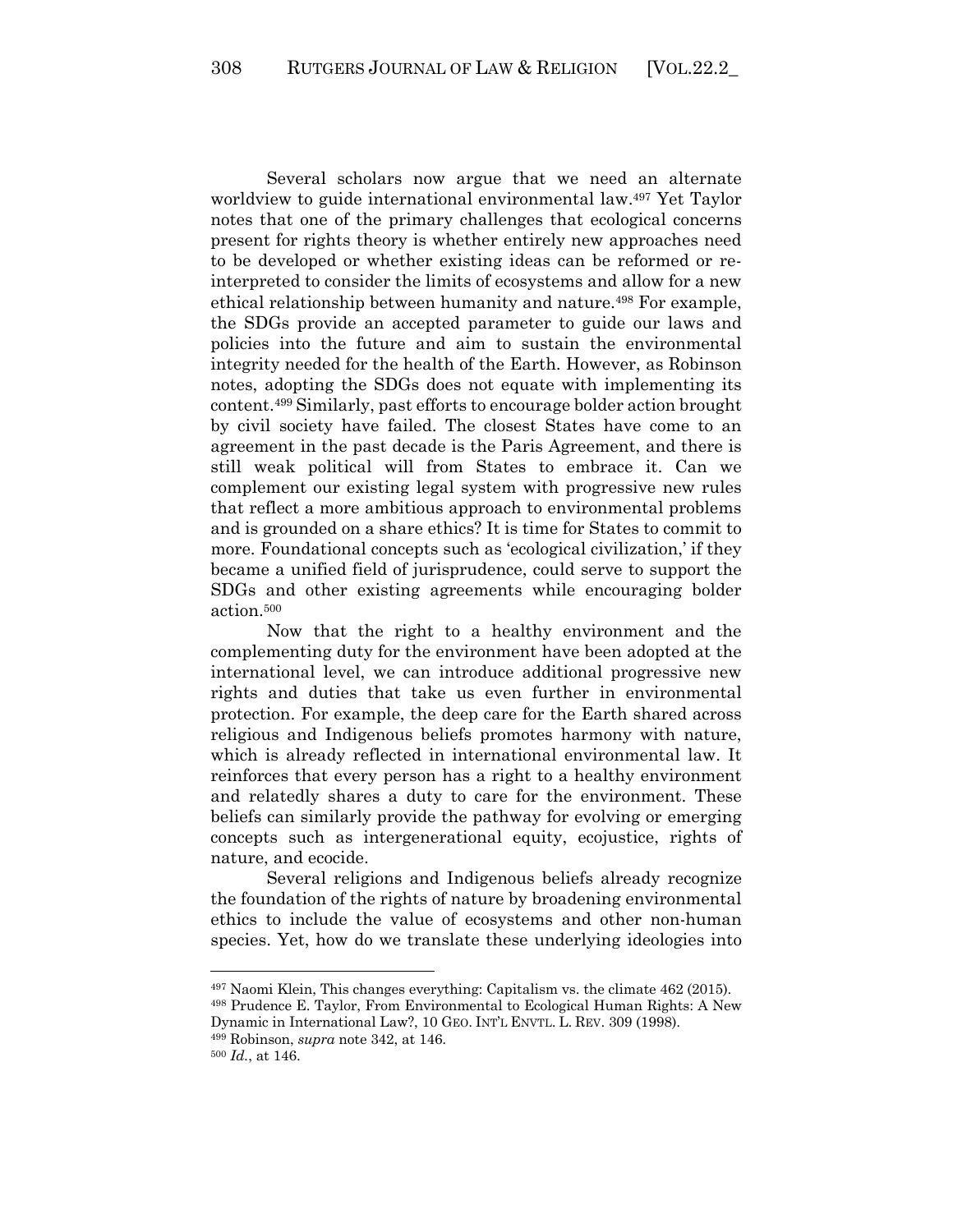practical efforts towards environmental protection and sustainability? Given that the foundation for shared legal principles already exists, how can we adopt a more progressive new international environmental declaration in 2022 that reflects a higher moral ground towards nature? The COVID-19 pandemic has reinforced the need to care for the health of our planet.501 The climate crisis similarly highlights the fragility of the environment and the urgency to adopt swift measures that reflect an ethical understanding of the human-nature relationship.

Restating environmental legal principles is essential as human laws have proven to be manifestly at variance with the natural systems of Earth's biosphere. Further steps can integrate environmental protection with social and economic goals, fulfilling the three pillars of sustainable development. Given the global consensus on the SDGs and the moral underpinnings shared worldwide as portrayed in this article, what kind of principles and policy declarations can humanity agree on? The UNGA called for a new political declaration to be adopted by 2022. We now have an opportunity to analyze our past and look into the future with fresh eyes. Through this research, my goal is to contribute to the understanding that States already share the same moral understanding that we need to do more. Can we agree on a progressive new declaration that ensures environmental justice for people and nature? Can Earth justice be at the center of new commitments? With the lessons learned in the past decade through the biodiversity crisis, climate crisis, and COVID-19 health crisis, it is essential to come together and develop an Earth-centered approach that ensures our environmental future.

Dancer argues that we need deep legal pluralist approaches that decenter anthropocentric thinking on the environment and decenter the state in the development of Earth-law, which places responsibility for the environment and the equitable sharing of power at the heart of legal frameworks on human-Earth relations and recognizes the diversity of ontologies that shape these relationships in law and practice.<sup>502</sup> This article shows how Earthcentered discourses have existed in human societies and civilizations for millennia. Different religious and philosophical

<sup>501</sup> Maria Antonia *COVID-19 and Amazonia: Right-based approaches for the pandemic response*, 30(2) REV. OF EUR., COMP. AND INT'L ENV'T L. 162 (2021). Maria Antonia Tigre, et al., COVID-19 and "New" Human Rights Symposium: Introductory Remarks (Mar. 22, 2021).

<sup>502</sup> Helen Dancer, *Harmony with Nature: towards a new deep legal pluralism*, THE J. OF LEGAL PLURALISM AND UNOFFICIAL L. 1; 3 (2020).